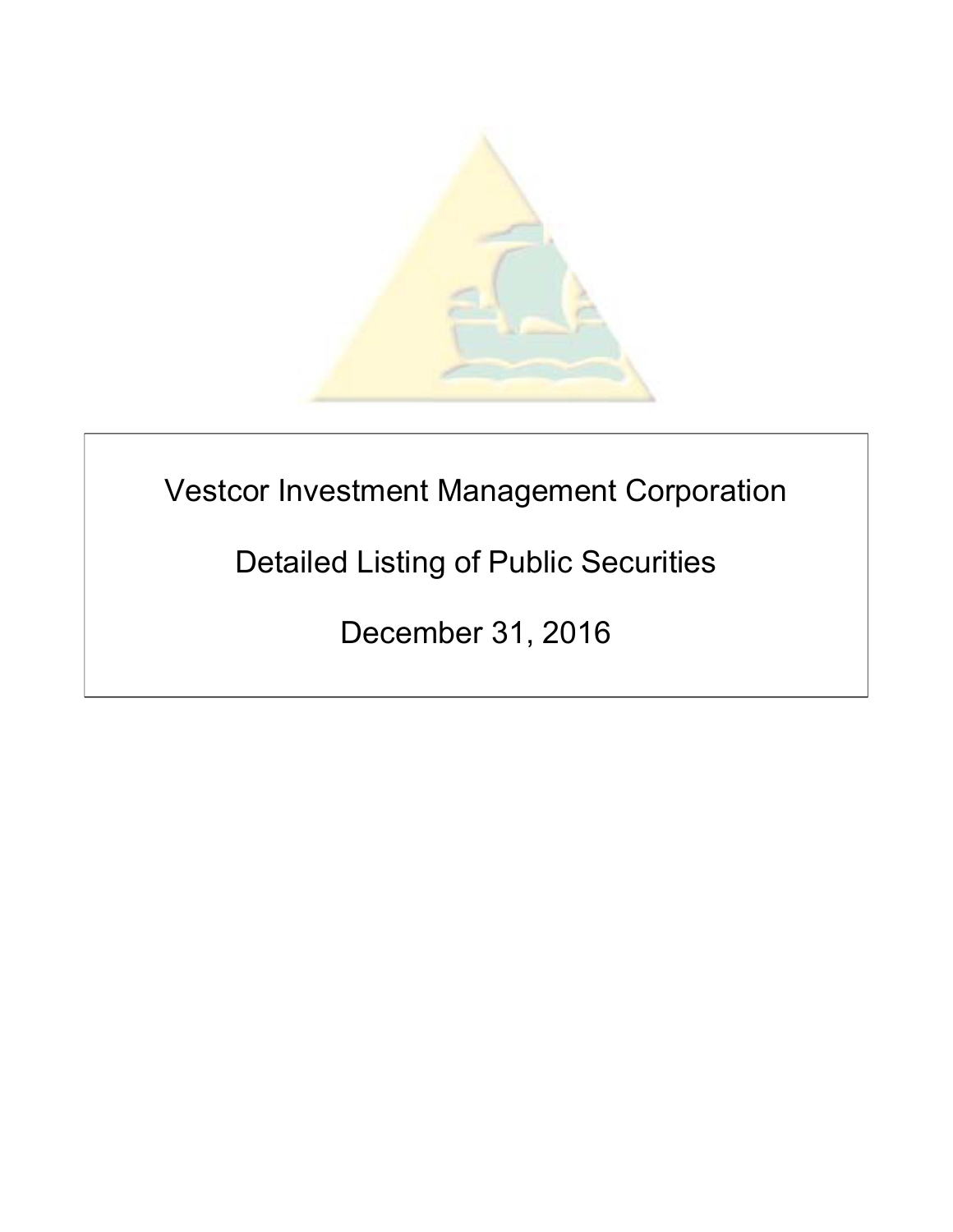|                         |               | <b>Canadian Dollars</b> |
|-------------------------|---------------|-------------------------|
| <b>EQUITIES</b>         | <b>Shares</b> | <b>Fair Value</b>       |
| 3-D SYS CORP DEL        | (15,500)      | (276, 589)              |
| 3I GROUP                | 29,948        | 349,366                 |
| <b>3I INFRASTRUCTUR</b> | 137,123       | 424,451                 |
| <b>3M COMPANY</b>       | 59,108        | 14,172,085              |
| 5N PLUS INC             | 50,210        | 89,876                  |
| A.P. MOLLER-MAER        | 314           | 662,118                 |
| ABB LTD                 | 60,351        | 1,710,489               |
| <b>ABBOTT LABS</b>      | 41,797        | 2,155,601               |
| <b>ABBVIE INC</b>       | 57,526        | 4,836,779               |
| <b>ABC-MART INC</b>     | 74,908        | 5,701,672               |
| ABERDEEN ASSET M        | 28,326        | 120,772                 |
| <b>ABERTIS INFRAEST</b> | 232,735       | 4,376,677               |
| ABM INDS INC            | 8,700         | 477,072                 |
| ABN AMRO GROUP N        | 8,825         | 262,761                 |
| <b>ABOITIZ EQUITY V</b> | 441,360       | 842,957                 |
| ABOITIZ POWER CO        | 3,613,672     | 4,065,033               |
| <b>ACADIA PHARMACEU</b> | (11,600)      | (449, 192)              |
| ACADIA REALTY TR        | 27,129        | 1,205,340               |
| <b>ACASTA ENTERPRIS</b> | 600,000       | 4,328,000               |
| <b>ACCELERON PHARMA</b> | (12, 100)     | (414, 615)              |
| <b>ACCENTURE PLC</b>    | 67,583        | 10,628,809              |
| <b>ACCOR</b>            | 5,530         | 277,135                 |
| ACE AVIATION HLD        | 2,208,100     | 430,580                 |
| <b>ACEA SPAR</b>        | 8,100         | 132,331                 |
| <b>ACHILLION PHARMA</b> | (36, 400)     | (201, 851)              |
| ACOM CO                 | 11,766        | 69,130                  |
| <b>ACS ACTIVIDADES</b>  | 6,338         | 269,127                 |
| <b>ACTELION</b>         | 3,219         | 936,551                 |
| <b>ACTIVISION BLIZZ</b> | 24,204        | 1,173,528               |
| <b>ACUITY BRANDS</b>    | 1,561         | 483,872                 |
| <b>ADARO ENERGY TBK</b> | 6,000,500     | 1,012,400               |
| ADECCO GROUP AG         | 5,674         | 498,989                 |
| ADIDAS AG               | 5,850         | 1,242,441               |
| <b>ADMIRAL GROUP</b>    | 5,998         | 181,587                 |
| ADOBE SYSTEMS IN        | 17,601        | 2,433,003               |
| ADP                     | 56,426        | 8,124,965               |
| <b>ADTRAN INC</b>       | 12,200        | 366,114                 |
| ADVANCE AUTO PAR        | 2,607         | 592,201                 |
| <b>ADVANCED INFO SE</b> | 127,500       | 702,477                 |
| ADVANTAGE OIL &         | 232,051       | 2,116,305               |
| ADVISORY BRD CO         | (7,300)       | (325, 907)              |
| <b>AECON GROUP</b>      | 54,294        | 834,319                 |
| <b>AEGON NV</b>         | 519,715       | 3,843,221               |
| AENA SA                 | 15,471        | 2,837,170               |
| AEON CO                 | 22,023        | 419,327                 |
| <b>AEON FINANCIAL S</b> | 3,725         | 88,957                  |
| <b>AEON MALL CO</b>     | 2,350         | 44,421                  |
| <b>AERCAP HOLDINGS</b>  | 5,400         | 301,326                 |
| <b>AEROJET ROCKETDY</b> | (12,900)      | (310,909)               |
| <b>AES CORP</b>         | 23,334        | 364,061                 |
| AES GENER SA            | 4,737,292     | 2,268,918               |
| AETNA INC               | 12,421        | 2,068,199               |
| AFFILIATED MANAG        | 1,040         | 202,898                 |
| AFLAC INC               | 41,640        | 3,891,338               |
| <b>AGCO CORP</b>        | 5,000         | 388,443                 |
| AGEAS                   | 120,547       | 6,412,896               |
| AGF MANAGEMENT L        | 50,700        | 317,889                 |
| AGILENT TECHN IN        | 11,483        | 704,490                 |
| <b>AGIOS PHARMACEUT</b> | (8,000)       | (448, 247)              |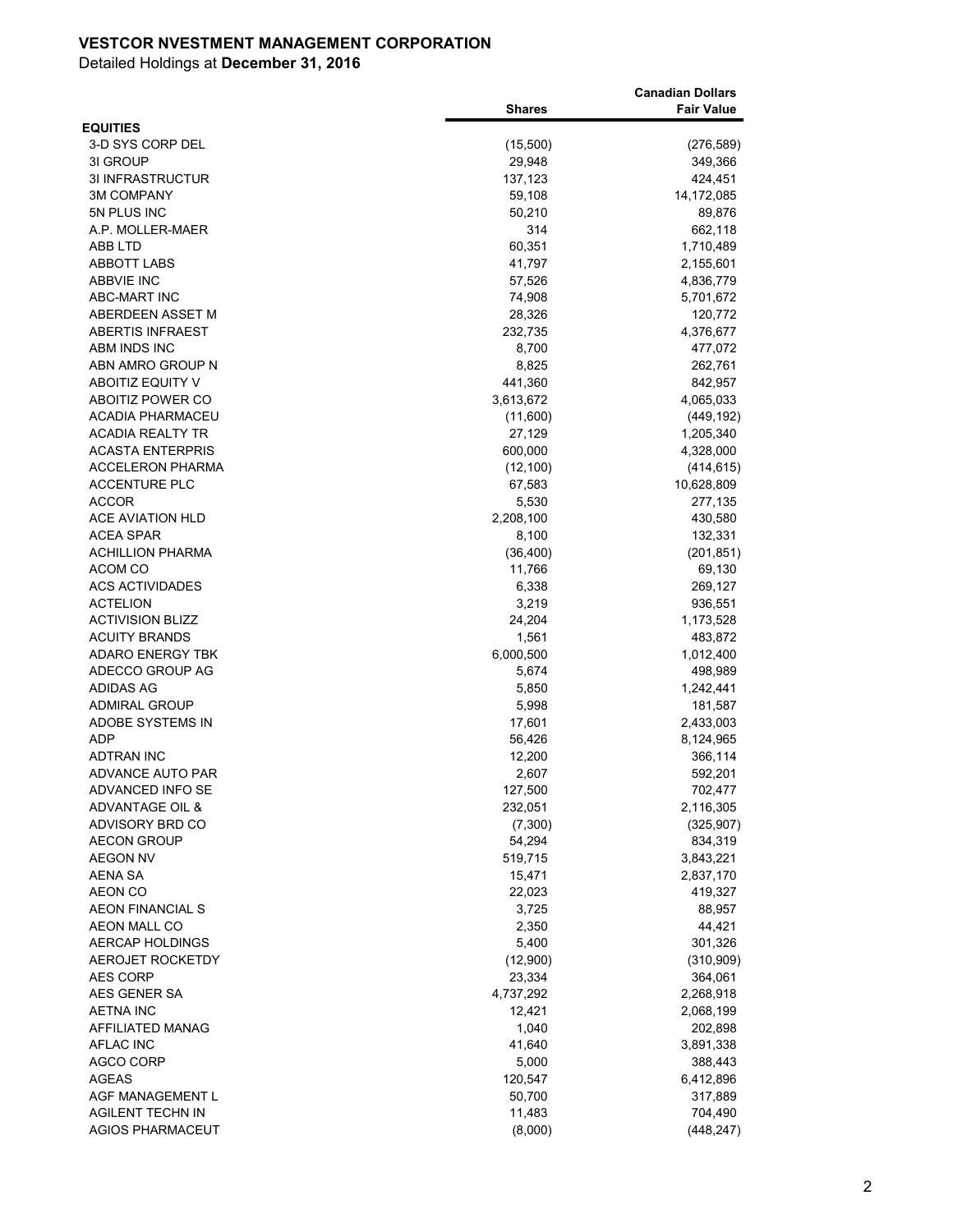|                                                    |                   | <b>Canadian Dollars</b> |
|----------------------------------------------------|-------------------|-------------------------|
|                                                    | <b>Shares</b>     | <b>Fair Value</b>       |
| <b>AGL ENERGY</b>                                  | 203,757           | 4,370,708               |
| <b>AGNC INVT CORP</b>                              | 295,643           | 7,268,335               |
| <b>AGNICO EAGLE MIN</b>                            | 214,855           | 12,128,565              |
| <b>AGRICULTURAL BK</b>                             | 9,168,427         | 5,042,997               |
| <b>AGRIUM INC</b>                                  | 102,065           | 13,895,580              |
| AGT FOOD AND ING                                   | 7,000             | 257,590                 |
| AGUAS ANDINAS S.                                   | 7,021,499         | 4,902,624               |
| AIA GROUP LTD                                      | 384,115           | 2,906,739               |
| AIMIA INC                                          | 12,330            | 109,490                 |
| AIR CANADA                                         | 365,453           | 4,995,743               |
| AIR LIQUIDE(L')                                    | 15,008            | 2,242,781               |
| AIR PRODS & CHEM                                   | 7,695             | 1,494,845               |
| AIR WATER INC                                      | 5,700             | 138,284                 |
| <b>AIRBUS</b>                                      | 18,743            | 1,665,980               |
| <b>AIRPORTS OF THAI</b>                            | 200               | 2,983                   |
| AISIN SEIKI CO                                     | 5,731             | 334,083                 |
| AJINOMOTO CO INC                                   | 89,645            | 2,426,323               |
| <b>AKAMAI TECH INC</b>                             | 6,135             | 549,274                 |
| <b>AKORN INC</b>                                   | (10, 100)         | (296, 043)              |
| AKZO NOBEL NV                                      | 7,433             | 624,413                 |
| ALACER GOLD CORP                                   | 172,712           | 386,875                 |
| ALAMOS GOLD IN                                     | 50,567            | 468,250                 |
| ALARIS ROYALTY C                                   | (791)             | (19,051)                |
| <b>ALARMFORCE INDS</b>                             | 40,000            | 408,400                 |
| ALASKA AIR GROUP                                   | 4,364             | 519,917                 |
| <b>ALBEMARLE CORP</b>                              | 3,981             | 461,854                 |
| ALCOA CORPORATIO                                   | (1, 253)          | (47, 242)               |
| ALDER BIOPHARMAC                                   | (11,800)          | (329, 552)              |
| ALEXION PHARM IN                                   | 7,938             | 1,304,049               |
| ALFA LAVAL AB                                      | 11,284            | 251,191                 |
| ALFRESA HOLDINGS                                   | 6,193             | 137,713                 |
| <b>ALGONQUIN POWER&amp;</b>                        | (3,461,761)       | (39, 921, 324)          |
| ALGONQUIN PWR &                                    | 41,633,000        | 16,598,742              |
| ALIGNVEST ACQUIS                                   | 1,505,000         | 10,896,000              |
| <b>ALIMENT COUCHE-T</b>                            | 290,682           | 17,696,720              |
| <b>ALKERMES PLC</b>                                | (5,900)           | (440, 301)              |
| ALLEGHANY CORP D                                   | 701               | 572,382                 |
| ALLEGHENY TECH I                                   | (12, 400)         | (265, 226)              |
| <b>ALLEGION PLC</b>                                | 3,395             | 291,742                 |
| <b>ALLERGAN PLC</b>                                | 13,277            | 3,743,854               |
| <b>ALLIANCE DATA SY</b>                            | 945               | 289,933                 |
| <b>ALLIANCE FINANCI</b><br><b>ALLIANT ENERGY C</b> | 634,021<br>14,853 | 705,070<br>755,645      |
|                                                    |                   |                         |
| <b>ALLIANZ SE</b><br><b>ALLIED PROPERTIE</b>       | 14,564            | 3,234,259               |
| ALLIED WRD ASSUR                                   | 410,080<br>89,990 | 14,794,813<br>6,489,756 |
| <b>ALLSTATE CORP</b>                               | 103,594           | 10,359,901              |
| <b>ALPHABET INC</b>                                | 27,217            | 29,000,666              |
| ALPS ELECTRIC CO                                   | 5,675             | 184,397                 |
| <b>ALSTOM</b>                                      | 3,911             | 144,800                 |
| <b>ALTAGAS LTD</b>                                 | 293,452           | 9,999,695               |
| <b>ALTICE NV</b>                                   | 19,509            | 520,303                 |
| ALTRIA GROUP INC                                   | 164,073           | 15,031,125              |
| ALTUS GROUP LTD                                    | (15, 443)         | (480, 432)              |
| ALUMINA LTD                                        | 85,738            | 152,359                 |
| AMADA HOLDINGS C                                   | 11,745            | 176,230                 |
| AMADEUS IT GROUP                                   | 56,777            | 3,466,961               |
| AMAYA INC                                          | 8,140             | 154,741                 |
| AMAZON COM INC                                     | 16,111            | 16,221,368              |
| AMBARELLA INC                                      | (4,700)           | (341,598)               |
|                                                    |                   |                         |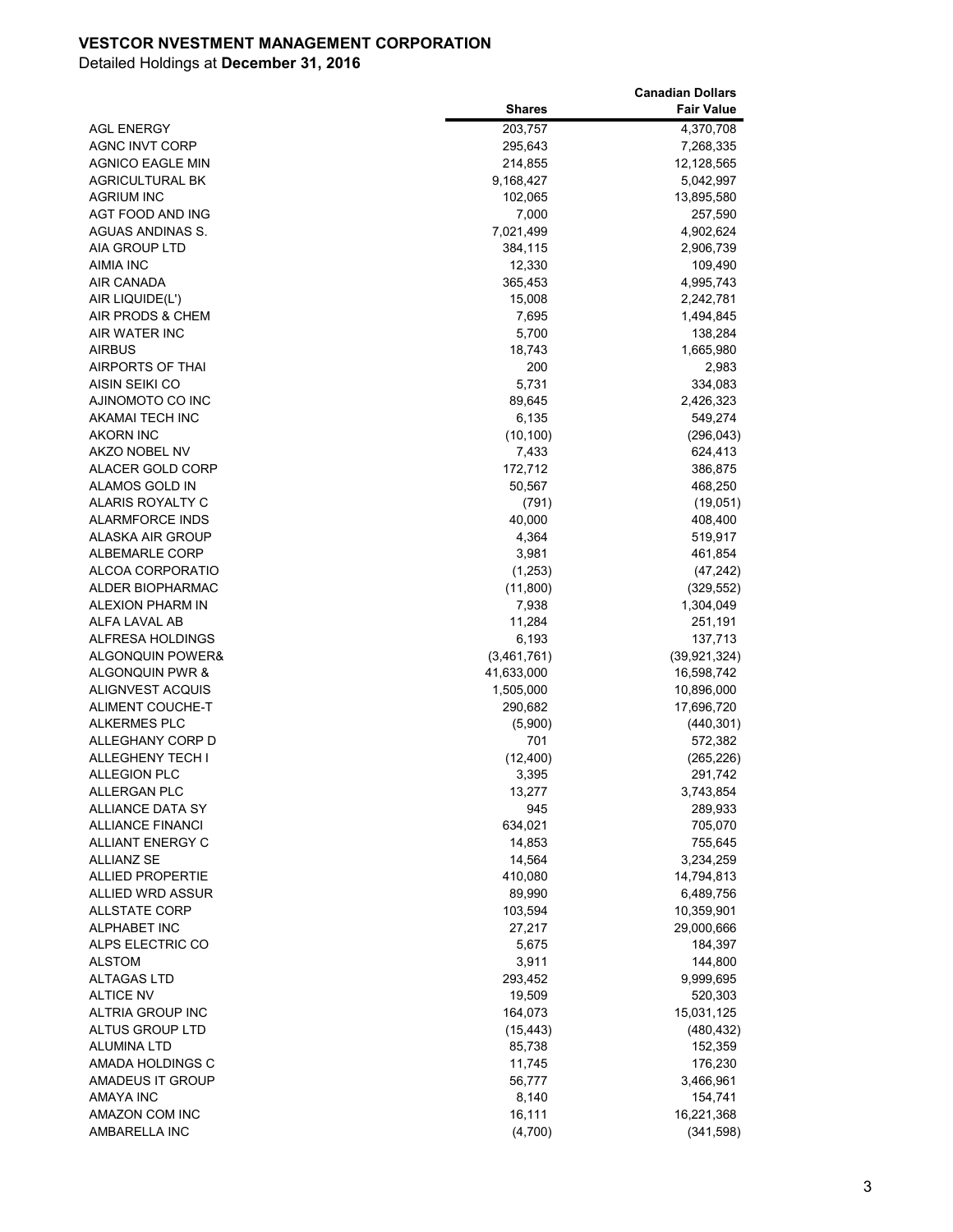|                         |               | <b>Canadian Dollars</b> |
|-------------------------|---------------|-------------------------|
|                         | <b>Shares</b> | <b>Fair Value</b>       |
| AMBEV SA                | 95,500        | 628,825                 |
| <b>AMCOR LIMITED</b>    | 38,380        | 557,172                 |
| <b>AMEREN CORPORATI</b> | 14,389        | 1,013,533               |
| AMERICAN AIRLINE        | 18,341        | 1,149,809               |
| AMERICAN CAMPUS         | 26,243        | 1,753,719               |
| AMERICAN CAP LTD        | 105,000       | 2,526,424               |
| AMERICAN EAGLE O        | 31,600        | 643,653                 |
| AMERICAN EXPRESS        | 27,215        | 2,707,000               |
| <b>AMERICAN HOMES 4</b> | 58,909        | 1,659,457               |
| AMERICAN NATL IN        | 2,800         | 468,479                 |
| AMERICAN STS WTR        | 5,181         | 316,939                 |
| AMERICAN TOWER C        | 152,399       | 21,743,573              |
| AMERICAN WTR WKS        | 35,882        | 3,486,215               |
| <b>AMERIPRISE FINAN</b> | 5,595         | 833,426                 |
| AMERISOURCE-BERG        | 70,659        | 7,418,186               |
| AMERN ELEC PWR I        | 99,466        | 8,408,497               |
| AMERN INTL GROUP        | 40,841        | 3,581,418               |
| AMETEK INC              | 8,192         | 534,571                 |
| <b>AMGEN INC</b>        | 26,334        | 5,169,790               |
| <b>AMKOR TECHNOLOGY</b> | (25, 100)     | (355, 554)              |
| <b>AMOREPACIFIC</b>     | 40            | 14,279                  |
| AMOREPACIFIC GRO        | 80            | 11,814                  |
| <b>AMP LIMITED</b>      | 93,367        | 456,949                 |
| AMPHENOL CORPORA        | 10,920        | 987,801                 |
| ANA HOLDINGS INC        | 36,407        | 131,776                 |
| ANADARKO PETE           | 19,784        | 1,852,306               |
| ANALOG DEVICES I        | 99,670        | 9,718,510               |
| ANDRITZ AG              | 1,887         | 127,303                 |
| ANGLO AMERICAN          | 43,241        | 831,178                 |
| ANHEUSER-BUSCH I        | 24,284        | 3,453,797               |
| ANNALY CAPITAL M        | 603,366       | 8,320,133               |
| ANTERO MIDSTREAM        | 7,747         | 321,211                 |
| ANTHEM INC              | 11,725        | 2,263,394               |
| <b>ANTOFAGASTA</b>      | 13,749        | 153,785                 |
| <b>AON PLC</b>          | 55,779        | 8,352,980               |
| AOZORA BANK             | 1,505,063     | 7,146,951               |
| APA GROUP               | 200,958       | 1,672,359               |
| <b>APACHE CORP</b>      | 13,431        | 1,144,606               |
| APARTMENT INVT&M        | 35,606        | 2,172,882               |
| <b>APPLE HOSPITALIT</b> | 60,115        | 1,620,786               |
| <b>APPLE INC</b>        | 188,756       | 29,353,731              |
| APPLIED INDL TEC        | 7,900         | 630,075                 |
| APPLIED MATERIAL        | 38,262        | 1,657,851               |
| <b>AQUA AMERICA INC</b> | 25,050        | 1,010,384               |
| <b>ARC RESOURCES</b>    | (87, 235)     | (2,019,613)             |
| ARCA CONTINENTAL        | 172,700       | 1,214,909               |
| ARCELORMITTAL           | 57,687        | 572,482                 |
| ARCH CAP GROUP L        | 60,105        | 6,963,860               |
| <b>ARCHER DANIELS M</b> | 100,133       | 6,137,578               |
| <b>ARCONIC INC</b>      | 11,755        | 292,625                 |
| ARES CAP CORP           | (50, 580)     | (1, 119, 898)           |
| ARGO GRUP INTL H        | 4,650         | 411,450                 |
| <b>ARIAD PHARMACEUT</b> | (50, 300)     | (840, 170)              |
| <b>ARISTA NETWORKS</b>  | (2,000)       | (259, 866)              |
| ARISTOCRAT LEISU        | 16,646        | 250,545                 |
| ARITZIA INC             | 33,117        | 579,548                 |
| ARKEMA                  | 2,040         | 268,181                 |
| <b>ARROW ELECTRS IN</b> | 4,100         | 392,511                 |
| <b>ARTIS</b>            | 597,328       | 7,639,920               |
| ARYZTA AG               | 2,709         | 160,315                 |
|                         |               |                         |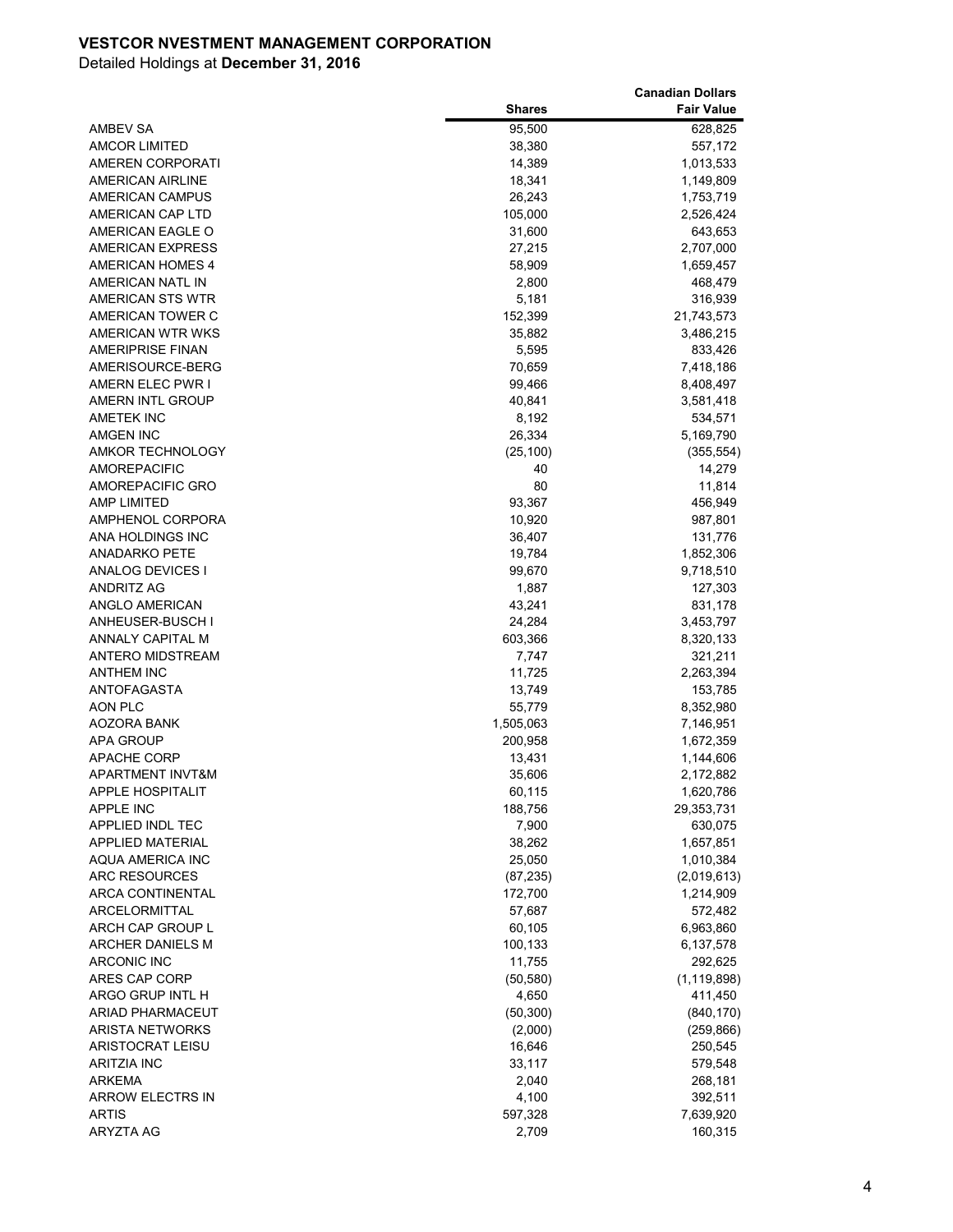|                         |               | <b>Canadian Dollars</b> |
|-------------------------|---------------|-------------------------|
|                         | <b>Shares</b> | <b>Fair Value</b>       |
| ASAHI GLASS CO          | 31,697        | 290,100                 |
| ASAHI GROUP HLDG        | 12,798        | 542,981                 |
| ASAHI KASEI CORP        | 39,154        | 458,965                 |
| ASANKO GOLD INC         | 49,302        | 203,124                 |
| <b>ASCENDAS REAL ES</b> | 63,250        | 133,277                 |
| <b>ASHTEAD GROUP</b>    | 15,500        | 405,816                 |
| <b>ASICS CORP</b>       | 4,900         | 131,552                 |
| ASM PACIFIC TECH        | 6,591         | 93,654                  |
| ASML HOLDING NV         | 11,953        | 1,803,152               |
| <b>ASPEN INSURANCE</b>  | 7,500         | 553,864                 |
| ASSA ABLOY              | 32,803        | 818,835                 |
| ASSECO POLAND SA        | 37,820        | 655,624                 |
| <b>ASSICURAZIONI GE</b> | 36,126        | 721,521                 |
| <b>ASSOC BRITISH FO</b> | 11,268        | 512,542                 |
| <b>ASSURANT INC</b>     | 2,018         | 251,611                 |
| ASTELLAS PHARMA         | 69,377        | 1,295,042               |
| <b>ASTRAZENECA</b>      | 102,860       | 7,563,543               |
| <b>ASX LIMITED</b>      | 6,937         | 335,059                 |
| AT&T INC                | 347,005       | 19,815,731              |
| <b>ATCO LTD</b>         | 196,802       | 8,789,177               |
| ATLANTIA                | 97,619        | 3,073,647               |
| ATLAS COPCO AB          | 34,377        | 1,355,937               |
| <b>ATMOS ENERGY COR</b> | 11,995        | 1,194,237               |
| ATOS SE                 | 29,686        | 4,209,500               |
| ATS AUTOM TOOLIN        | 18,683        | 233,911                 |
| AUCKLAND INTL           | 199,129       | 1,163,802               |
| <b>AURIZON HLDGS</b>    | 67,873        | 332,837                 |
| <b>AUSNET SERVICES</b>  | 3,974,054     | 6,097,255               |
| AUST & NZ BANK G        | 93,473        | 2,761,143               |
| AUTO TRADER GROU        | 31,611        | 214,241                 |
| <b>AUTOCANADA</b>       | (7,600)       | (175, 712)              |
| <b>AUTODESK INC</b>     | 6,933         | 688,955                 |
| AUTOMATIC DATA P        | 78,250        | 10,860,585              |
| <b>AUTONATION INC</b>   | 2,325         | 151,874                 |
| <b>AUTOZONE INC</b>     | 8,737         | 9,265,161               |
| <b>AVALONBAY COMMUN</b> | 44,540        | 10,674,989              |
| <b>AVERY DENNISON C</b> | 7,250         | 683,562                 |
| AVISTA CORPORATI        | 6,300         | 338,276                 |
| AVIVA                   | 128,112       | 1,032,580               |
| AVNET INC               | 8,700         | 556,156                 |
| AVX CORP                | 23,800        | 499,476                 |
| AXA                     | 61,903        | 2,100,129               |
| AXEL SPRINGER SE        | 1,286         | 83,911                  |
| AXIATA GROUP BHD        | 1,859,000     | 2,623,053               |
| AXIS CAPITAL HLD        | 109,806       | 9,679,207               |
| <b>AXOVANT SCIENCES</b> | (49, 100)     | (818, 808)              |
| <b>AZRIELI GROUP</b>    | 1,348         | 78,488                  |
| B2GOLD CORP             | 133,347       | 425,377                 |
| <b>BABCOCK INTL</b>     | 207,064       | 3,269,926               |
| <b>BADGER DAYLIGHTI</b> | 4,771         | 153,307                 |
| <b>BAE SYSTEMS</b>      | 323,510       | 3,170,902               |
| <b>BAKER HUGHES INC</b> | 14,966        | 1,305,562               |
| <b>BALL CORP</b>        | 6,188         | 623,729                 |
| <b>BALOISE HOLDING</b>  | 48,259        | 8,169,710               |
| <b>BANCO DAVIVIENDA</b> | 46,600        | 624,512                 |
| <b>BANCO POPULAR ES</b> | 106,095       | 137,763                 |
| <b>BANCO SANTANDER</b>  | 466,383       | 3,271,382               |
| <b>BANDAI NAMCO HLD</b> | 6,308         | 233,904                 |
| <b>BANGKOK AIRWAYS</b>  | 499,660       | 425,114                 |
| <b>BANGKOK BANK</b>     | 138,100       | 825,580                 |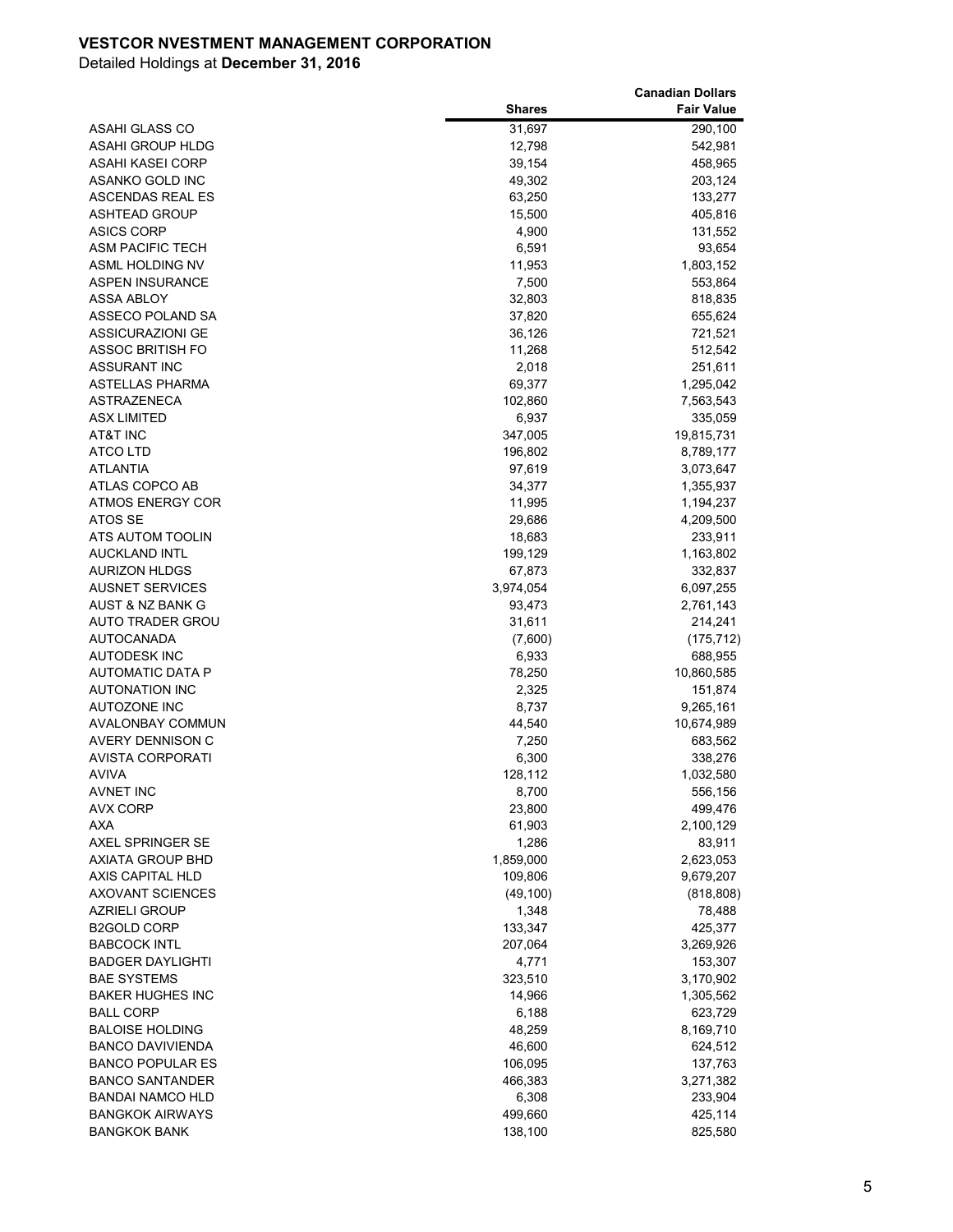|                                                   |                        | <b>Canadian Dollars</b>    |
|---------------------------------------------------|------------------------|----------------------------|
|                                                   | <b>Shares</b>          | <b>Fair Value</b>          |
| <b>BANK HAPOALIM BM</b>                           | 746,742                | 5,961,179                  |
| <b>BANK OF AMERICA</b>                            | 357,703                | 10,614,361                 |
| <b>BANK OF CHINA LT</b>                           | 5,865,800              | 3,490,217                  |
| <b>BANK OF MONTREAL</b>                           | 280,651                | 27,102,467                 |
| <b>BANK OF NEW YORK</b>                           | 37,428                 | 2,381,062                  |
| <b>BANK OF NOVA SCO</b>                           | 421,150                | 31,801,058                 |
| <b>BANK OF QUEENSLA</b>                           | 11,889                 | 137,038                    |
| BANKIA S.A                                        | 147,621                | 202,750                    |
| <b>BANKINTER SA</b>                               | 26,119                 | 271,912                    |
| <b>BARCLAYS</b>                                   | 540,117                | 1,999,902                  |
| <b>BARCLAYS AFRICA</b>                            | 8,000                  | 132,342                    |
| <b>BARD C R INC</b>                               | 33,986                 | 10,251,910                 |
| <b>BARRATT DEVEL</b>                              | 30,747                 | 235,592                    |
| <b>BARRICK GOLD COR</b>                           | 159,087                | 3,418,780                  |
| <b>BARRY CALLEBAUT</b>                            | 4,066                  | 6,684,779                  |
| <b>BARWA REAL ESTAT</b>                           | 147,881                | 1,810,842                  |
| <b>BASF SE</b>                                    | 28,860                 | 3,604,962                  |
| <b>BAXTER INTL INC</b>                            | 46,915                 | 2,800,787                  |
| <b>BAYER AG</b>                                   | 26,379                 | 3,698,775                  |
| <b>BAYER MOTOREN WE</b>                           | 12,315                 | 1,503,208                  |
| <b>BAYTEX ENERGY CO</b>                           | (340, 847)             | (2,235,956)                |
| <b>BB&amp;T CORPORATION</b>                       | 28,723                 | 1,813,391                  |
| BBVA (BILB-VIZ-A                                  | 206,084                | 1,869,682                  |
| <b>BCE INC</b>                                    | 334,856                | 19,689,129                 |
| <b>BCO DE CHILE</b>                               | 19,028,551             | 2,990,782                  |
| <b>BCO DE SABADELL</b>                            | 167,604                | 313,645                    |
| <b>BDO UNIBANK INC</b>                            | 696,200                | 2,105,324                  |
| <b>BECTON DICKINSON</b>                           | 49,711                 | 11,049,959                 |
| <b>BED BATH &amp; BEYON</b>                       | 5,384                  | 294,765                    |
| <b>BEIERSDORF AG</b>                              | 43,421                 | 4,950,275                  |
| <b>BEIJING CAPITAL</b>                            | 259,191                | 351,482                    |
| <b>BEIJING ENT WATE</b>                           | 879,936                | 785,358                    |
| <b>BEIJING ENTERPRI</b>                           | 71,689                 | 454,457                    |
| <b>BEMIS INC</b>                                  | 5,400                  | 346,723                    |
| <b>BENCHMARK ELECTR</b>                           | 17,300                 | 708,476                    |
| <b>BENDIGO AND ADEL</b>                           | 12,146                 | 149,907                    |
| <b>BENEFITFOCUS INC</b>                           | (5,600)                | (223, 318)                 |
| <b>BENESSE HOLDINGS</b>                           | 99,496                 | 3,683,643                  |
| <b>BERKELEY GP HLDG</b>                           | 4,054                  | 188,635                    |
| <b>BERKSHIRE HATHAW</b><br><b>BERKSHIRE HILLS</b> | 103,492<br>11,400      | 22,647,490                 |
| <b>BEST BUY INC</b>                               |                        | 564,055                    |
| <b>BEZEQ</b>                                      | (20, 335)<br>2,194,419 | (1, 165, 053)<br>5,597,153 |
| <b>BGC PARTNERS INC</b>                           | 262,223                |                            |
| <b>BHP BILLITON LTD</b>                           | 103,816                | 3,601,848<br>2,526,323     |
| <b>BHP BILLITON PLC</b>                           | 66,334                 | 1,436,104                  |
| BIC                                               | 1,084                  | 198,024                    |
| <b>BIG LOTS INC</b>                               | 9,500                  | 640,461                    |
| <b>BIM BIRLESIK MAG</b>                           | 100                    | 1,868                      |
| <b>BIOGEN INC</b>                                 | 7,702                  | 2,932,636                  |
| <b>BIRCHCLIFF ENERG</b>                           | 519,396                | 4,866,741                  |
| <b>BIRD CONSTRUCTIO</b>                           | 23,000                 | 209,918                    |
| BK CENTRAL ASIA                                   | 2,607,300              | 4,022,702                  |
| BK LEUMI LE ISRA                                  | 739,478                | 4,086,627                  |
| BK OF EAST ASIA                                   | 35,685                 | 183,320                    |
| <b>BK OF IRELAND</b>                              | 872,476                | 288,778                    |
| BK OF KYOTO                                       | 9,387                  | 93,683                     |
| BK OF PHILIP ISL                                  | 105,600                | 252,963                    |
| <b>BLACKBERRY LIMIT</b>                           | 125,086                | 1,155,795                  |
| <b>BLACKROCK INC</b>                              | 4,303                  | 2,198,622                  |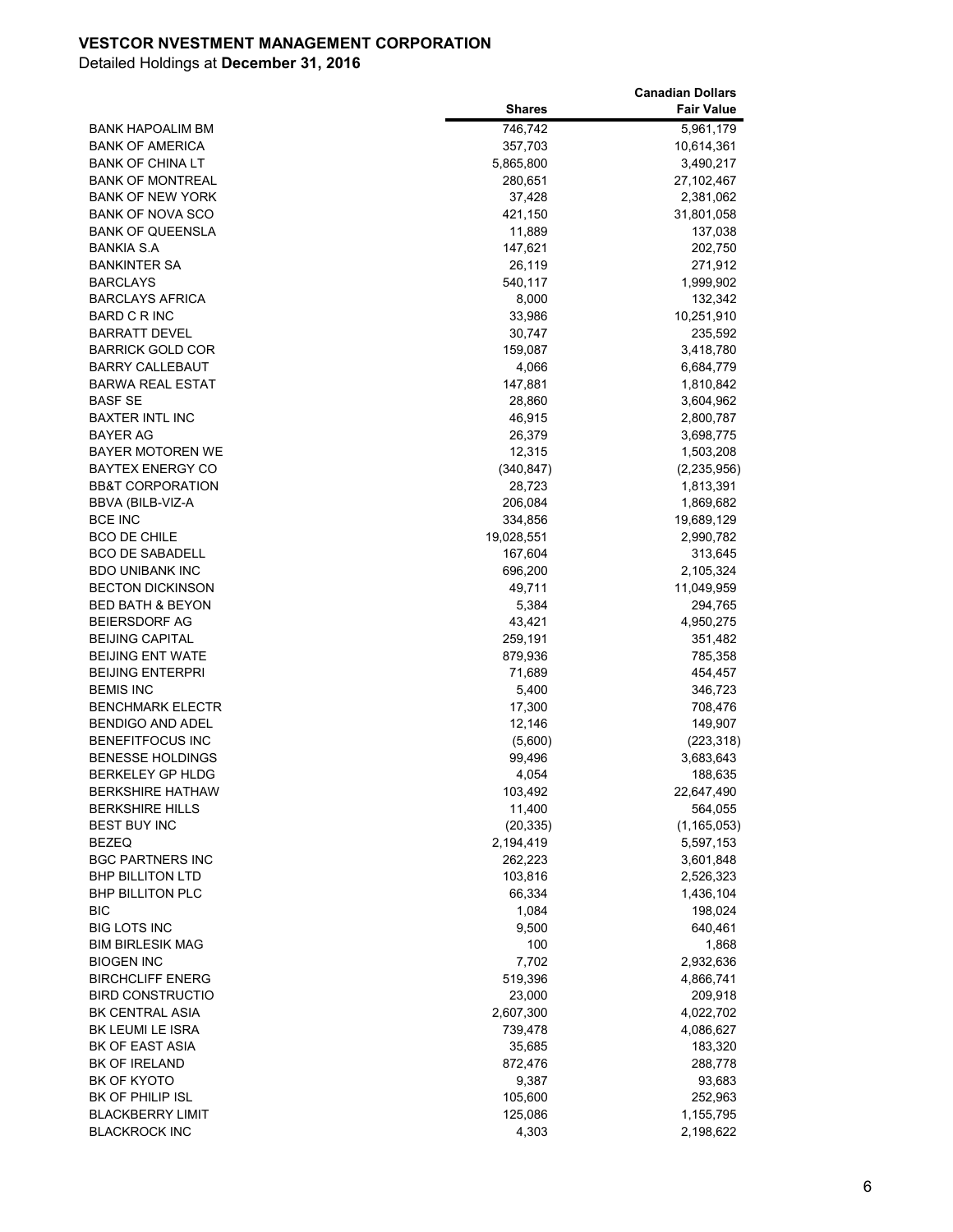|                         |               | <b>Canadian Dollars</b> |
|-------------------------|---------------|-------------------------|
|                         | <b>Shares</b> | <b>Fair Value</b>       |
| BLOCK H & R INC         | 7,756         | 241,852                 |
| <b>BLUEBIRD BIO INC</b> | (14,000)      | (1, 159, 824)           |
| <b>BMC STK HLDGS IN</b> | (12, 100)     | (316, 810)              |
| <b>BNK FINANCIAL GR</b> | 8,800         | 84,811                  |
| <b>BNP PARIBAS</b>      | 33,870        | 2,900,840               |
| <b>BOARDWALK</b>        | 109,105       | 5,328,415               |
| <b>BOARDWALK PIPELI</b> | 14,449        | 336,796                 |
| <b>BOC HONG KONG HL</b> | 124,850       | 599,264                 |
| <b>BOEING CO</b>        | 20,317        | 4,246,894               |
| <b>BOFI HOLDING</b>     | (11, 200)     | (429, 342)              |
| <b>BOLIDEN AB</b>       | 8,084         | 283,896                 |
| <b>BOLLORE INVMT</b>    | 23,938        | 113,430                 |
| <b>BOMBARDIER INC</b>   | (92,003)      | (198, 726)              |
| <b>BONAVISTA ENERGY</b> | 111,869       | 539,242                 |
| <b>BONTERRA ENERGY</b>  | (3,678)       | (106, 993)              |
| <b>BOOZ ALLEN HAMIL</b> | 9,800         | 474,626                 |
| <b>BORAL LIMITED</b>    | 30,066        | 157,949                 |
| <b>BORALEX INC</b>      | 43,700        | 807,605                 |
| <b>BORG WARNER INC</b>  | 7,087         | 375,300                 |
| <b>BOSKALIS WESTMNS</b> | 2,165         | 101,026                 |
| <b>BOSTON PRIV FINL</b> | 21,100        | 468,878                 |
| <b>BOSTON PROPERTIE</b> | 44,490        | 7,558,488               |
| <b>BOSTON SCIENTIFI</b> | 48,201        | 1,399,882               |
| <b>BOUYGUES</b>         | 15,604        | 751,422                 |
| <b>BOYD GROUP INCM</b>  | 4,402         | 376,824                 |
| BP PLC                  | 598,385       | 5,053,014               |
| <b>BRADY CORP</b>       | 13,000        | 655,439                 |
| <b>BRAMBLES LTD</b>     | 52,515        | 632,337                 |
| <b>BRANDYWINE RLTY</b>  | 61,337        | 1,359,717               |
| <b>BRENNTAG AG</b>      | 4,441         | 332,125                 |
| <b>BRIDGESTONE CORP</b> | 20,698        | 1,002,857               |
| <b>BRISTOL MYERS SQ</b> | 110,548       | 8,674,413               |
| <b>BRIT AMER TOBACC</b> | 146,745       | 11,237,939              |
| <b>BRITISH AMER TOB</b> | (21,900)      | (3,313,076)             |
| <b>BRITISH LAND CO</b>  | 33,596        | 350,448                 |
| <b>BRIXMOR PROPERTY</b> | 70,368        | 2,307,278               |
| <b>BROADCOM LIMITED</b> | 14,065        | 3,338,315               |
| <b>BROOKDALE SR LIV</b> | (11,800)      | (196, 781)              |
| <b>BROOKFIELD ASSET</b> | 496,579       | 21,998,450              |
| <b>BROOKFIELD BUSIN</b> | 325,948       | 10,521,834              |
| <b>BROOKFIELD CANAD</b> | 9,900         | 260,813                 |
| <b>BROOKFIELD INFR</b>  | 17,841        | 801,778                 |
| <b>BROOKFIELD PROPE</b> | 710,705       | 20,909,217              |
| <b>BROOKFIELD RENEW</b> | 26,765        | 1,066,585               |
| <b>BROOKLINE BANCOR</b> | 25,700        | 565,921                 |
| <b>BROTHER INDUSTRI</b> | 6,700         | 162,468                 |
| <b>BROWN FORMAN COR</b> | 120,093       | 7,273,379               |
| <b>BRP INC</b>          | 5,430         | 153,941                 |
| <b>BSM TECHNOLOGIES</b> | 116,900       | 170,674                 |
| BT GROUP PLC            | 262,243       | 1,594,381               |
| BTS GROUP HOLDIN        | 12,864,500    | 4,122,528               |
| <b>BUCKEYE PARTNERS</b> | 15,153        | 1,346,087               |
| <b>BUNZL</b>            | 149,345       | 5,219,245               |
| <b>BURBERRY GROUP</b>   | 13,575        | 336,746                 |
| <b>BUREAU VERITAS</b>   | 146,113       | 3,804,846               |
| C H ROBINSON WLD        | 10,013        | 984,941                 |
| CA INC                  | 23,693        | 1,010,686               |
| <b>CABELAS INC</b>      | (21,700)      | (1,705,947)             |
| CABOT OIL & GAS         | 16,466        | 516,464                 |
| CAE INC                 | 188,590       | 3,541,720               |
|                         |               |                         |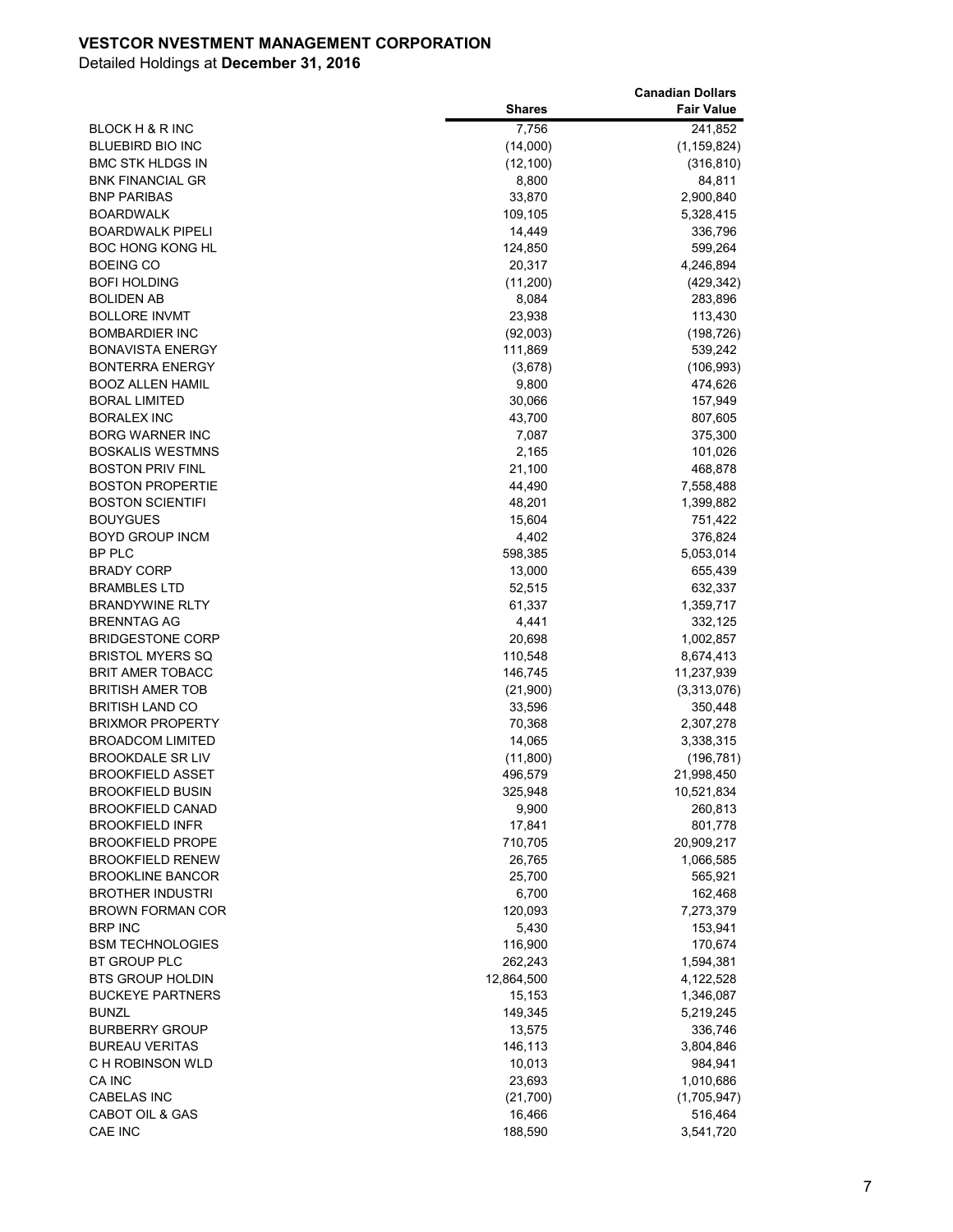|                                      |                   | <b>Canadian Dollars</b> |
|--------------------------------------|-------------------|-------------------------|
|                                      | <b>Shares</b>     | <b>Fair Value</b>       |
| CAIXABANK SA                         | 109,165           | 484,850                 |
| <b>CALBEE INC</b>                    | 2,122             | 89,298                  |
| <b>CALFRAC WELL SER</b>              | 200,000           | 952,000                 |
| <b>CALIFORNIA WTR S</b>              | 6,798             | 309,428                 |
| <b>CALPINE CORP</b>                  | (11,200)          | (171, 887)              |
| <b>CALTEX AUSTRALIA</b>              | 8,498             | 251,356                 |
| <b>CAMDEN PPTY TR</b>                | 6,187             | 704,624                 |
| <b>CAMECO CORP</b>                   | 403,566           | 5,706,992               |
| <b>CAMPBELL SOUP CO</b>              | 101,754           | 8,261,720               |
| <b>CANADIAN ENERGY</b>               | 13,187            | 101,045                 |
| <b>CANADIAN IMPERIA</b>              | 155,633           | 17,248,612              |
| <b>CANADIAN TIRE CO</b>              | 99,522            | 13,860,429              |
| <b>CANAM GROUP INC</b>               | 30,000            | 272,204                 |
| <b>CANEXUS CORP</b>                  | 1,762,400         | 2,872,712               |
| <b>CANFOR CORPORATI</b>              | 168,529           | 2,573,438               |
| CANFOR PULP PROD                     | 59,500            | 601,545                 |
| <b>CANON INC</b>                     | 33,954            | 1,286,360               |
| <b>CANOPY GROWTH CO</b>              | 45,500            | 415,870                 |
| Canopy Health In                     | 135,000           | 202,500                 |
| <b>CANYON SERVICES</b>               | 26,600            | 186,998                 |
| <b>CAP GEMINI</b>                    | 5,351             | 606,643                 |
| <b>CAPITA PLC</b>                    | 19,108            | 168,132                 |
| <b>CAPITAL BK FINL</b>               | 9,700             | 511,199                 |
| <b>CAPITAL ONE FINL</b>              | 17,073            | 1,999,883               |
| <b>CAPITAL POWER CO</b>              | 225,782           | 5,333,965               |
| CAPITALAND                           | 67,379            | 188,886                 |
| CAPITALAND COMM                      | 2,109,134         | 2,897,565               |
| <b>CAPITALAND MALL</b>               | 1,866,428         | 3,265,802               |
| <b>CAPITOL FEDERAL</b>               | 22,800            | 503,899                 |
| <b>CAPSTEAD MTG COR</b>              | 53,200            | 744,318                 |
| <b>CARDINAL HEALTH</b>               | 11,330            | 1,101,694               |
| <b>CARE CAPITAL PRO</b>              | 46,160            | 1,584,804               |
| <b>CARGOJET INC</b>                  | (10,000)          | (459, 150)              |
| Cargojet Inc.                        | 2,000,000         | 2,160,000               |
| <b>CARLSBERG AS</b>                  | 3,628             | 420,653                 |
| <b>CARMAX INC</b>                    | 6,737             | 582,457                 |
| <b>CARNIVAL CORP</b>                 | 20,644            | 1,443,035               |
| <b>CARNIVAL PLC</b>                  | 6,291             | 430,015                 |
| <b>CARREFOUR SA</b>                  | 18,666            | 604,354                 |
| CARRIZO OIL & CO                     | (9,500)           | (476, 424)              |
| <b>CARTERS INC</b>                   | 2,200             | 255,191                 |
| <b>CASCADES INC</b>                  | 256,049           | 3,098,193               |
| <b>CASINO GUICHARD-</b>              | 1,713             | 110,464                 |
| <b>CASIO COMPUTER C</b>              | 6,912             | 131,369                 |
| <b>CATERPILLAR INC</b>               | 24,011            | 2,989,898               |
| <b>CATHAY PACIFIC A</b><br>CATO CORP | 44,400            | 78,334                  |
| CBOE HLDGS INC                       | 10,600            | 432,814                 |
| <b>CBRE GROUP INC</b>                | 4,900             | 486,139                 |
| <b>CBS CORPORATION</b>               | 5,826<br>13,875   | 246,333<br>1,188,937    |
| CCC SA                               | 400               | 26,157                  |
| <b>CCL INDUSTRIES I</b>              | 16,468            | 4,344,258               |
| CDK GLOBAL INC                       | 16,568            |                         |
| <b>CDN APARTMENT PP</b>              |                   | 1,327,855               |
| <b>CDN NATL RAILWAY</b>              | 599,501           | 18,868,920              |
| <b>CDN NATURAL RES</b>               | 209,809           | 18,958,341              |
| <b>CDN PACIFIC RAIL</b>              | 160,249<br>67,380 | 6,911,232<br>12,941,203 |
| <b>CDN REAL ESTATE</b>               | 420,200           | 19,519,656              |
| <b>CDN UTILITIES LT</b>              | 283,441           | 10,257,730              |
| <b>CDN WESTERN BANK</b>              |                   |                         |
|                                      | 178,945           | 5,470,160               |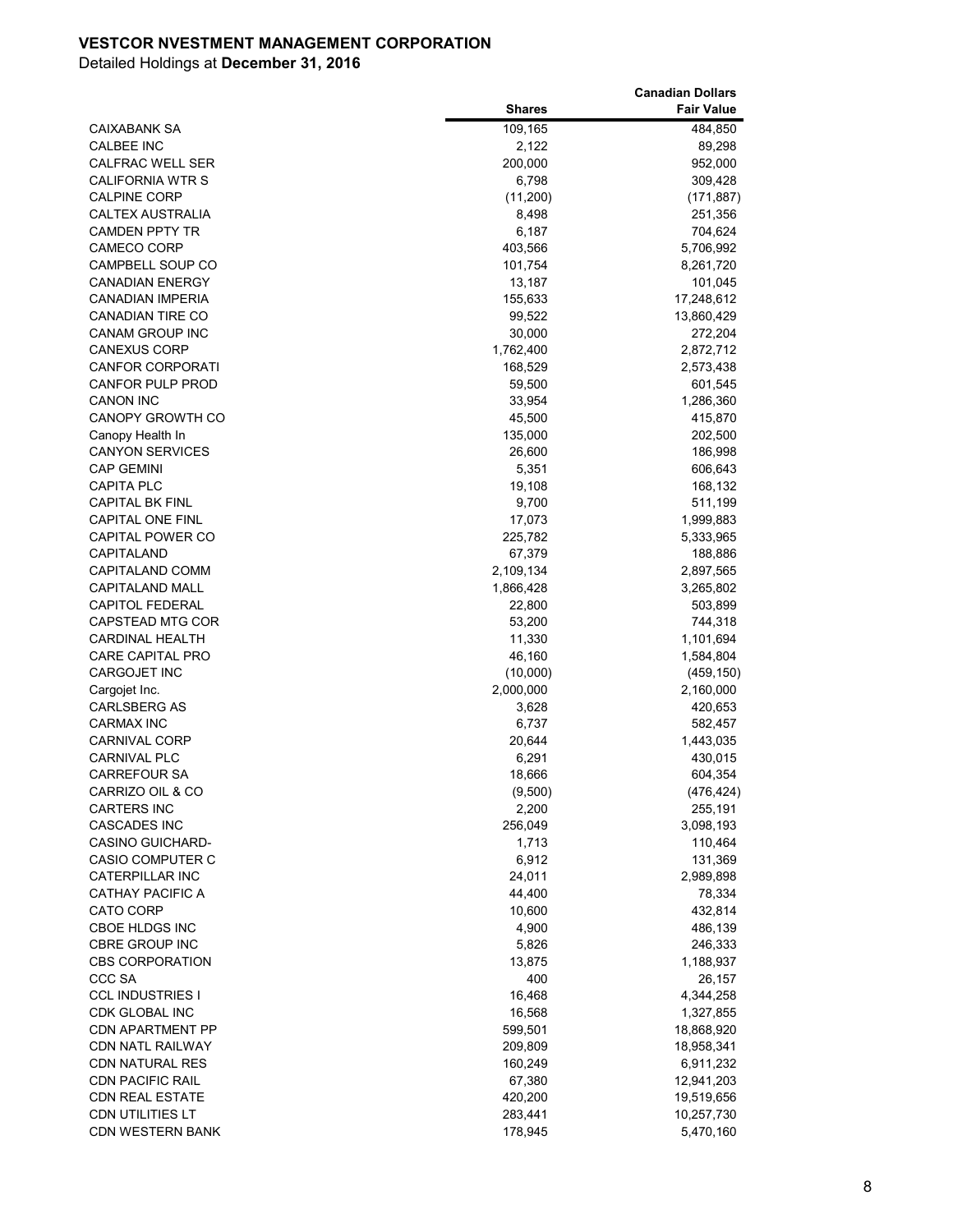|                                                |               | <b>Canadian Dollars</b> |
|------------------------------------------------|---------------|-------------------------|
|                                                | <b>Shares</b> | <b>Fair Value</b>       |
| <b>CELESIO AG</b>                              | 77,334        | 2,810,694               |
| <b>CELESTICA INC</b>                           | 58,566        | 931,785                 |
| <b>CELGENE CORP</b>                            | 27,441        | 4,264,812               |
| <b>CELLDEX THERAPEU</b>                        | (71, 300)     | (338,900)               |
| <b>CELLNEX TELECOM</b>                         | 27,600        | 533,474                 |
| <b>CENOVUS ENERGY</b>                          | 76,001        | 1,542,820               |
| <b>CENTENE CORP DEL</b>                        | 6,049         | 458,974                 |
| <b>CENTERPOINT ENER</b>                        | 76,258        | 2,522,929               |
| <b>CENTERRA GOLD</b>                           | 152,105       | 956,740                 |
| <b>CENTRAL GARDEN &amp;</b>                    | 141,724       | 5,880,048               |
| <b>CENTRAL GARDEN&amp;P</b>                    | (141, 942)    | (6,306,475)             |
| <b>CENTRAL JAPAN RL</b>                        | 4,609         | 1,019,065               |
| <b>CENTRICA</b>                                | 802,669       | 3,113,711               |
| <b>CENTURYLINK INC</b>                         | 158,514       | 5,061,258               |
| <b>CERNER CORP</b>                             | 10,696        | 680,305                 |
| CEZ                                            | 164,479       | 3,702,367               |
| <b>CF INDUSTRIES HL</b>                        | 8,252         | 348,797                 |
| CGI GROUP INC                                  | 268,719       | 17,316,252              |
| <b>CHALLENGER LIMIT</b>                        | 16,547        | 180,605                 |
| <b>CHARTER COMMUNIC</b>                        | 7,665         | 2,963,214               |
| <b>CHARTWELL RETIRE</b>                        | 360,393       | 5,296,761               |
| <b>CHECK POINT SOFT</b>                        | 4,100         | 464,387                 |
| <b>CHEMED CORP NEW</b>                         | 1,700         | 366,150                 |
| CHEMICAL FINL CO                               | 6,600         | 480,045                 |
| <b>CHEMTRADE LOGIST</b>                        | 3,198,182     | 6,868,438               |
| <b>CHENG UEI PRECIS</b>                        | 307,390       | 468,133                 |
| <b>CHENIERE ENERGY</b>                         | 32,810        | 1,736,250               |
| <b>CHESAPEAKE ENERG</b>                        | (97, 714)     | (921, 028)              |
| <b>CHEUNG KONG INFR</b>                        | 438,501       | 4,679,748               |
| <b>CHEVRON CORP</b>                            | 120,322       | 19,015,182              |
| <b>CHIBA BANK</b>                              | 21,331        | 175,852                 |
| <b>CHICAGO BRIDGE &amp;</b>                    | (4,400)       | (187, 575)              |
| <b>CHILDRENS PLACE</b>                         | 5,800         | 787,722                 |
| <b>CHINA BILLS FIN</b>                         | 691,030       | 373,799                 |
| CHINA CITIC BK C                               | 4,696,200     | 4,004,610               |
| <b>CHINA COMM SERVI</b>                        | 6,427,654     | 5,492,198               |
| <b>CHINA CONST BK</b>                          | 5,649,979     | 5,834,289               |
| CHINA DEV FIN HL                               | 2,218,300     | 743,967                 |
| <b>CHINA EVERBRIGHT</b>                        | 3,794,600     | 2,316,901               |
| CHINA GAS HOLDIN                               | 345,146       | 628,037                 |
| <b>CHINA GOLD INTL</b>                         | 75,400        | 149,292                 |
| <b>CHINA MERCHANTS</b>                         | 132,926       | 442,366                 |
| <b>CHINA MINSHENG B</b>                        | 141,100       | 202,324                 |
| CHINA MOTOR CO                                 | 2,105,515     | 2,295,397               |
| CHINA PETE & CHE                               | 10,000        | 952,414                 |
| CHINA RES GAS GP                               | 122,169       | 460,664                 |
| CHINA SHENHUA EN                               | 400,000       | 1,010,135               |
| CHIPOTLE MEXICAN                               | 1,025         | 519,293                 |
| <b>CHONGQING RURAL</b>                         | 4,294,000     | 3,379,405               |
| <b>CHR.HANSEN HLDGS</b>                        | 2,937         | 218,512                 |
| <b>CHRISTIAN DIOR S</b>                        | 1,812         | 510,683                 |
| <b>CHUBB LIMITED</b>                           | 54,924        | 9,794,267               |
| CHUBU ELEC POWER                               | 59,456        | 1,116,344               |
| <b>CHUGAI PHARM CO</b>                         | 6,860         | 264,626                 |
| <b>CHUGOKU BANK</b>                            | 4,059         | 78,312                  |
| CHUGOKU ELEC POW                               | 9,083         | 143,180                 |
| CHUNGHWA TELECOM                               | 1,709,246     | 7,218,862               |
| <b>CHURCH &amp; DWIGHT</b><br>CI FINANCIAL COR | 9,154         | 543,143                 |
| CIE DE ST-GOBAIN                               | 433,915       | 12,577,413              |
|                                                | 16,229        | 1,015,894               |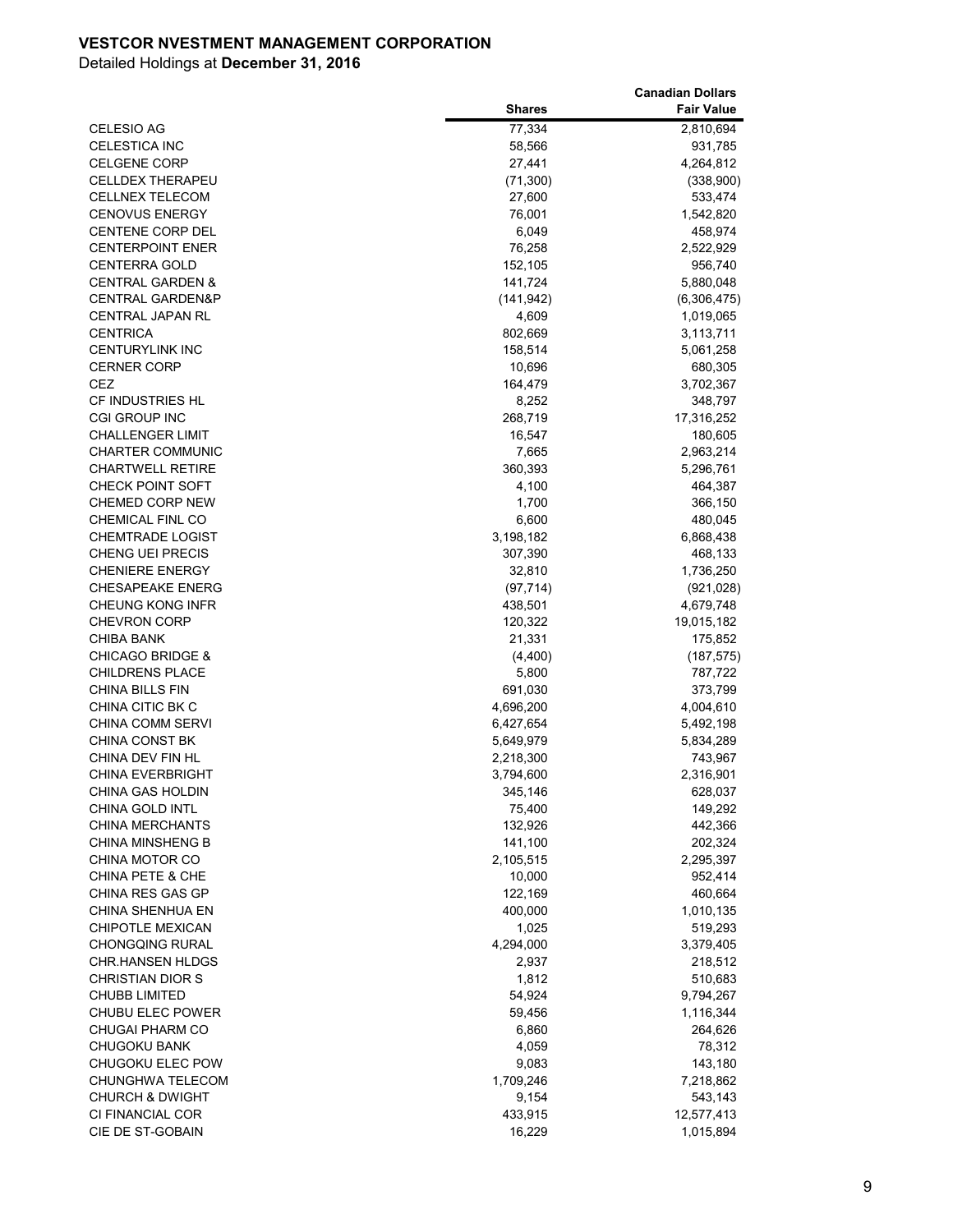|                             |               | <b>Canadian Dollars</b> |
|-----------------------------|---------------|-------------------------|
|                             | <b>Shares</b> | <b>Fair Value</b>       |
| CIENA CORPORATIO            | (8, 100)      | (265, 480)              |
| <b>CIGNA CORP</b>           | 9,088         | 1,627,686               |
| <b>CIMAREX ENERGY C</b>     | 3,362         | 613,474                 |
| CIMIC GROUP LTD             | 2,814         | 95,475                  |
| <b>CINCINNATI FINL</b>      | 5,307         | 543,193                 |
| <b>CINEPLEX INC</b>         | 180,865       | 9,288,492               |
| <b>CINTAS CORP</b>          | 3,046         | 472,625                 |
| <b>CISCO SYSTEMS IN</b>     | 270,345       | 10,969,625              |
| <b>CITIC LIMITED</b>        | 357,800       | 686,958                 |
| CITIGROUP INC               | 100,876       | 8,049,568               |
| <b>CITIZENS FINANCI</b>     | 151,329       | 7,239,640               |
| CITRIX SYS INC              | 5,521         | 662,059                 |
| <b>CITY DEVELOPMENT</b>     | 13,446        | 103,345                 |
| <b>CJ CHEILJEDANG</b>       | 166           | 65,892                  |
| <b>CJ KOREA EXPRESS</b>     | 403           | 80,096                  |
| CK HUTCHISON HLD            | 86,772        | 1,319,275               |
| <b>CK PROPERTY LTD</b>      | 84,220        | 692,680                 |
| <b>CLEVO</b>                | 207,400       | 239,912                 |
| <b>CLOROX CO</b>            | 10,357        | 1,669,039               |
| <b>CLP HOLDINGS</b>         | 697,552       | 8,596,630               |
| CME GROUP INC               | 14,512        | 2,310,952               |
| CMNWLTH BK OF AU            | 54,612        | 4,370,302               |
| <b>CMS ENERGY CORP</b>      | 9,880         | 552,126                 |
| CNH INDUSTRIAL N            | 29,628        | 346,370                 |
| <b>CNP ASSURANCES</b>       | 88,779        | 2,210,128               |
| <b>COACH INC</b>            | 18,124        | 860,686                 |
| <b>COBALT INTL ENER</b>     | (102, 300)    | (167, 577)              |
| <b>COBHAM</b>               | 52,417        | 142,187                 |
| COCA COLA HBC               | 20,582        | 602,341                 |
| COCA-COLA AMATIL            | 270,656       | 2,659,755               |
| COCA-COLA CO                | 276,034       | 15,366,355              |
| COCA-COLA EUROPE            | 6,790         | 288,320                 |
| <b>COCHLEAR LTD</b>         | 1,674         | 199,211                 |
| COGECO COMMUNICA            | 82,349        | 5,454,798               |
| COGECO INC                  | 5,100         | 289,272                 |
| <b>COGNIZANT TECH S</b>     | 21,476        | 1,615,671               |
| <b>COHEN &amp; STEERS I</b> | 6,400         | 288,734                 |
| COLBUN S.A.                 | 8,745,600     | 2,307,536               |
| <b>COLFAX CORP</b>          | (6, 100)      | (294, 284)              |
| <b>COLGATE PALMOLIV</b>     | 97,434        | 8,561,164               |
| <b>COLLIERS INTL</b>        | (2, 495)      | (123, 645)              |
| <b>COLOPLAST</b>            | 34,139        | 3,093,249               |
| <b>COLRUYT SA</b>           | 22,318        | 1,483,863               |
| <b>COLUMBIA PIPELIN</b>     | 6,308         | 145,256                 |
| <b>COMCAST CORP</b>         | 84,368        | 7,853,199               |
| <b>COMERICA INC</b>         | 6,098         | 559,690                 |
| <b>COMFORT SYS USA</b>      | 9,400         | 420,292                 |
| COMFORTDELGRO CO            | 87,533        | 200,695                 |
| <b>COMINAR</b>              | 944,864       | 13,908,398              |
| COMM BK OF QATAR            | 117,932       | 1,411,535               |
| <b>COMMERCIAL INTL</b>      | 267,241       | 1,308,100               |
| <b>COMMERZBANK AG</b>       | 30,585        | 313,733                 |
| <b>COMMSCOPE INC</b>        | (5,300)       | (264, 727)              |
| <b>COMMUNITY BK SYS</b>     | 6,300         | 525,389                 |
| <b>COMPANHIA DE SAN</b>     | 61,709        | 719,196                 |
| <b>COMPANIA DE MINA</b>     | 52,800        | 798,708                 |
| <b>COMPASS GROUP</b>        | 272,953       | 6,789,050               |
| <b>COMPUTER MODELLI</b>     | (7,908)       | (72, 042)               |
| <b>COMPUTER SCIENCE</b>     | 10,600        | 847,695                 |
| <b>COMPUTERSHARE LT</b>     | 16,156        | 195,477                 |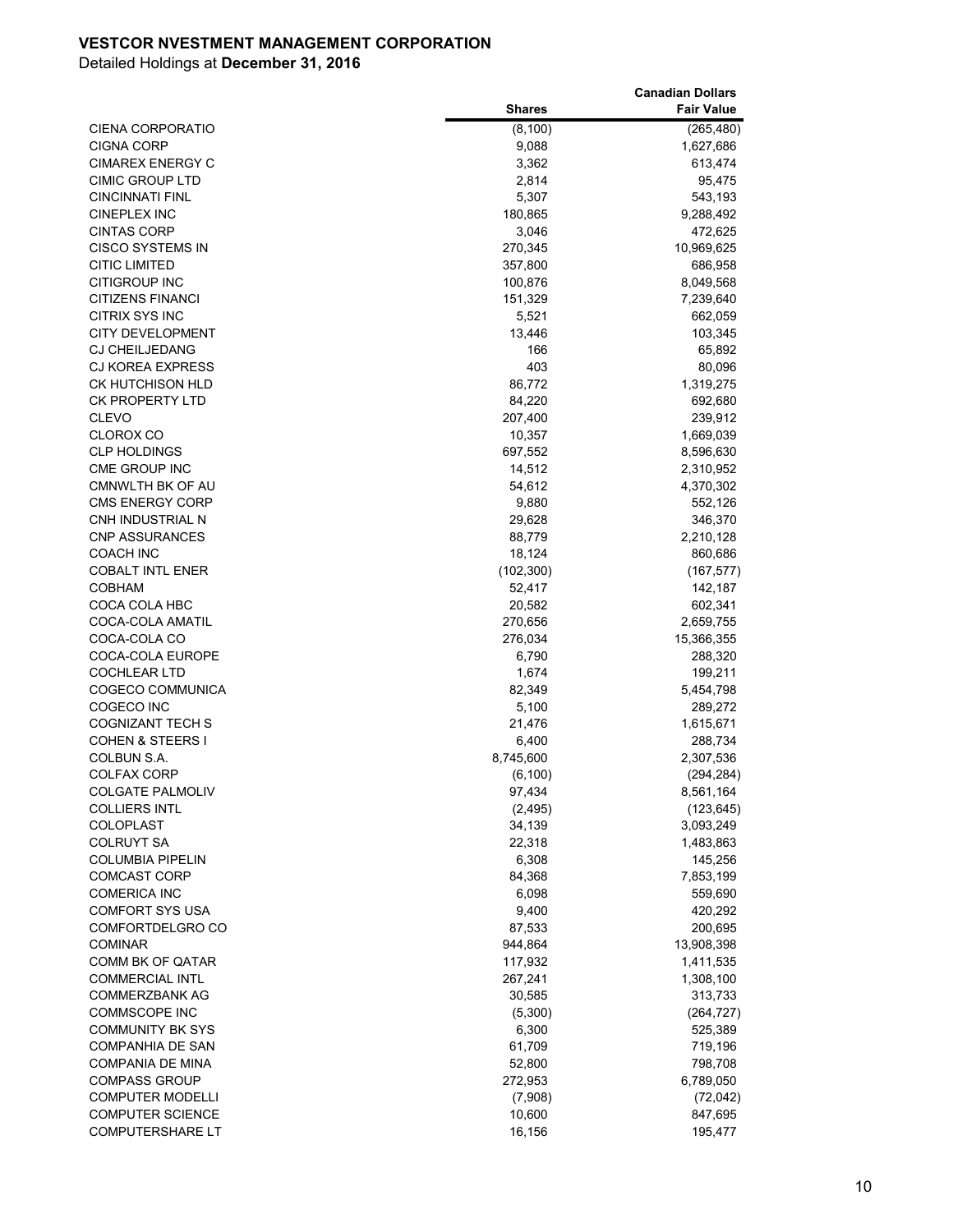|                                                        |                    | <b>Canadian Dollars</b> |
|--------------------------------------------------------|--------------------|-------------------------|
|                                                        | <b>Shares</b>      | <b>Fair Value</b>       |
| <b>COMSCORE INC</b>                                    | (6,500)            | (275, 616)              |
| <b>CONAGRA BRANDS I</b>                                | 21,724             | 1,153,627               |
| <b>CONCHO RESOURCES</b>                                | 5,170              | 920,477                 |
| <b>CONCORDIA FINANC</b>                                | 32,373             | 209,411                 |
| <b>CONCORDIA INTL</b>                                  | 54,000             | 153,900                 |
| <b>CONOCOPHILLIPS</b>                                  | 43,860             | 2,952,786               |
| CONSOL ENERGY IN                                       | (14, 700)          | (359, 818)              |
| <b>CONSOLDTD EDISON</b>                                | 122,864            | 12,154,952              |
| <b>CONSTELLATION BR</b>                                | 6,291              | 1,294,998               |
| <b>CONSTELLATION SF</b>                                | 7,614              | 4,656,270               |
| <b>CONTACT ENERGY</b>                                  | 24,436             | 106,483                 |
| <b>CONTINENTAL AG</b>                                  | 3,507              | 911,254                 |
| <b>CONTINENTAL GOLD</b>                                | 50,000             | 42,500                  |
| <b>CONTINENTAL RES</b>                                 | (6, 100)           | (422, 137)              |
| <b>CONVERGYS CORP</b>                                  | 12,000             | 397,171                 |
| <b>COOPER COMPANIES</b><br><b>CORBY SPIRIT &amp; W</b> | 1,725              | 405,165                 |
| <b>CORECIVIC INC</b>                                   | 2,000              | 44,620<br>297,317       |
| <b>CORNERSTONE ONDE</b>                                | 8,900              |                         |
| <b>CORNING INCORPOR</b>                                | (6,600)<br>53,072  | (374, 944)<br>1,729,475 |
| <b>CORPORATE BOND F</b>                                | 7,234              | 8,991,225               |
| <b>CORUS ENTERTAINM</b>                                | 122,730            | 1,546,398               |
| <b>COSCO SHIPPING P</b>                                | 500,000            | 673,712                 |
| <b>COSTCO WHSL CORP</b>                                | 51,514             | 11,074,464              |
| COTT CORP                                              | (9,951)            | (151, 255)              |
| <b>COTY INC</b>                                        | 57,433             | 1,411,981               |
| <b>COUSINS PPTYS IN</b>                                | 157,035            | 1,794,341               |
| <b>COVESTRO AG</b>                                     | 2,215              | 204,213                 |
| COWAY CO LTD                                           | 3,200              | 313,733                 |
| <b>CRACKER BARREL O</b>                                | 1,900              | 425,988                 |
| <b>CREDICORP LTD</b>                                   | 36,218             | 7,667,283               |
| <b>CREDIT AGRICOLE</b>                                 | 34,870             | 581,021                 |
| <b>CREDIT SAISON CO</b>                                | 4,519              | 107,918                 |
| <b>CREDIT SUISSE GR</b>                                | 63,884             | 1,231,527               |
| <b>CREE INC</b>                                        | (5, 100)           | (180, 713)              |
| <b>CRESCENT POINT E</b>                                | (108, 043)         | (1,975,026)             |
| CRESTWOOD EQ. PR                                       | 5,591              | 191,805                 |
| <b>CREW ENERGY</b>                                     | 100,015            | 751,113                 |
| CRH                                                    | 26,269             | 1,224,502               |
| <b>CRODA INTL</b>                                      | 3,568              | 188,961                 |
| <b>CROMBIE</b>                                         | 283,624            | 3,872,650               |
| <b>CROWN CASTLE INT</b>                                | 152,082            | 17,718,478              |
| <b>CROWN RESORTS LT</b>                                | 11,046             | 124,210                 |
| <b>CSG SYS INTL INC</b>                                | 8,400              | 545,888                 |
| <b>CSL LTD</b>                                         | 29,978             | 2,922,962               |
| <b>CSPC PHARMACEUTI</b>                                | 4,911,373          | 7,033,962               |
| <b>CSRA INC</b><br>CST BRANDS INC                      | 5,149<br>(30, 800) | 220,819<br>(1,991,251)  |
| <b>CSX CORP</b>                                        | 33,156             | 1,599,552               |
| <b>CUBESMART</b>                                       | 30,003             | 1,089,307               |
| <b>CUMMINS INC</b>                                     | 7,758              | 1,423,646               |
| <b>CVS HEALTH CORP</b>                                 | 113,618            | 12,038,106              |
| <b>CYBERDYNE INC</b>                                   | 3,545              | 67,335                  |
| <b>CYRUSONE</b>                                        | 24,078             | 1,458,385               |
| <b>D H CORPORATION</b>                                 | 1,695,000          | 1,686,757               |
| D R HORTON INC                                         | 12,013             | 440,829                 |
| DAI NIPPON PRINT                                       | 17,843             | 236,955                 |
| DAICEL CORPORATI                                       | 9,518              | 141,173                 |
| DAI-ICHI LIFE HO                                       | 33,677             | 753,516                 |
| <b>DAIICHI SANKYO C</b>                                | 20,194             | 555,276                 |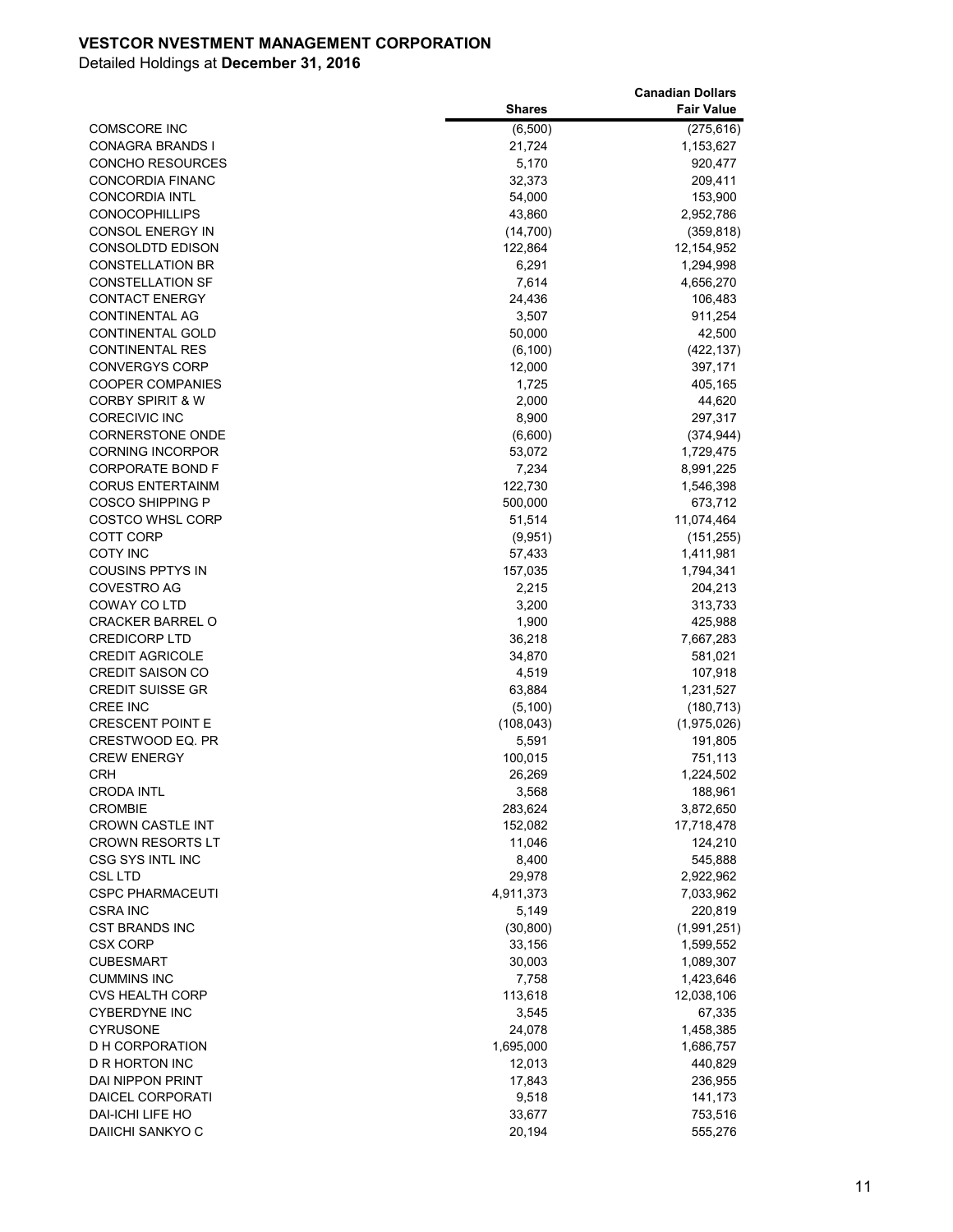|                                           |                  | <b>Canadian Dollars</b> |
|-------------------------------------------|------------------|-------------------------|
|                                           | <b>Shares</b>    | <b>Fair Value</b>       |
| DAIKIN INDUSTRIE                          | 7,723            | 953,244                 |
| <b>DAIMLER AG</b>                         | 43,408           | 4,342,167               |
| DAITO TRUST CONS                          | 2,213            | 447,318                 |
| DAIWA HOUSE INDS                          | 17,841           | 655,605                 |
| <b>DAIWA HOUSE REIT</b>                   | 42               | 142,748                 |
| DAIWA SECS GROUP                          | 55,936           | 463,256                 |
| DANAHER CORP                              | 21,547           | 2,255,618               |
| <b>DANONE</b>                             | 91,301           | 7,774,393               |
| DANSKE BANK A/S                           | 44,411           | 1,809,645               |
| DARDEN RESTAURAN                          | 18,457           | 1,802,163               |
| DARLING INGREDIE                          | (12,200)         | (211, 478)              |
| <b>DASSAULT AVIATIO</b>                   | 81               | 121,630                 |
| DASSAULT SYSTEME                          | 66,929           | 6,853,105               |
| <b>DAVITA INC</b>                         | 5,590            | 481,865                 |
| DBS GROUP HLDGS                           | 55,696           | 896,480                 |
| DCC                                       | 2,782            | 278,442                 |
| <b>DCP MIDSTREAM PR</b>                   | 10,898           | 561,605                 |
| DCT INDUSTRIAL T                          | 3,718            | 240,572                 |
| <b>DDR CORP</b>                           | 36,875           | 765,456                 |
| DEERE & CO                                | 10,240           | 1,424,972               |
| <b>DELPHI AUTOMOTIV</b>                   | 9,587            | 866,961                 |
| <b>DELTA AIR LINES</b>                    | 26,067           | 1,721,658               |
| <b>DELTA ELECTRONIC</b>                   | 414,440          | 1,265,971               |
| <b>DELUXE CORPORATI</b>                   | 5,000            | 480,754                 |
| DENA CO LTD                               | 3,625            | 106,450                 |
| DENBURY RES INC                           | (86,000)         | (424, 938)              |
| <b>DENSO CORP</b>                         | 15,666           | 911,973                 |
| DENTSPLY SIRONA                           | 8,173            | 634,373                 |
| <b>DENTSU INC</b>                         | 7,224            | 456,832                 |
| DEPOMED INC                               | (12, 200)        | (295, 185)              |
| <b>DESCARTES SYSTEM</b>                   | 33,006           | 944,962                 |
| DETOUR GOLD CORP                          | 114,584          | 2,095,741               |
| DEUTSCHE BANK AG                          | 42,774           | 1,043,671               |
| DEUTSCHE BANK ME                          | 557,610          | 1,078,036               |
| DEUTSCHE BOERSE                           | 5,981            | 656,696                 |
| DEUTSCHE LUFTHAN                          | 502,478          | 8,720,795               |
| DEUTSCHE POST AG                          | 31,594           | 1,395,856               |
| DEUTSCHE TELEKOM                          | 105,372          | 2,437,644               |
| DEUTSCHE WOHNEN                           | 11,485           | 484,757                 |
| DEVON ENERGY COR                          | 9,935            | 609,225                 |
| <b>DEXUS PROPERTY G</b>                   | 32,176           | 300,573                 |
| <b>DGB FINANCIAL GR</b>                   | 94,500           | 1,025,124               |
| DH CORPORATION                            | 16,840           | 375,195                 |
| DHX MEDIA LTD                             | 221,056          | 1,558,445               |
| <b>DIAGEO</b>                             | 287,156          | 10,040,163              |
| DIAMONDROCK HOSP                          | 135,863          | 2,126,143               |
| DICKS SPORTING G                          | 5,600            | 399,265                 |
| DIGI.COM.BERHAD<br><b>DIGITAL RLTY TR</b> | 126,600          | 182,796                 |
|                                           | 15,391           | 2,049,180               |
| DIGITALGLOBE INC                          | (8, 100)         | (311,594)               |
| DINE EQUITY INC                           | 3,900            | 408,292                 |
| DIPLOMAT PHARMAC                          | (7,000)          | (118, 426)              |
| DIRECT LINE INS                           | 643,476          | 3,938,852               |
| <b>DIRECTCASH PAYME</b>                   | 100,000          | 1,910,000               |
| DISCOVER FINL SV                          | 13,961           | 1,351,358               |
| DISCOVERY COMMUN                          | 11,038           | 807,447                 |
| DISTRIBUIDORA IN<br>DIXONS CARPHONE       | 19,380<br>27,497 | 127,879<br>161,571      |
| DMCI HLDGS INC                            | 807,346          | 288,790                 |
| <b>DNB ASA</b>                            | 32,702           | 654,180                 |
|                                           |                  |                         |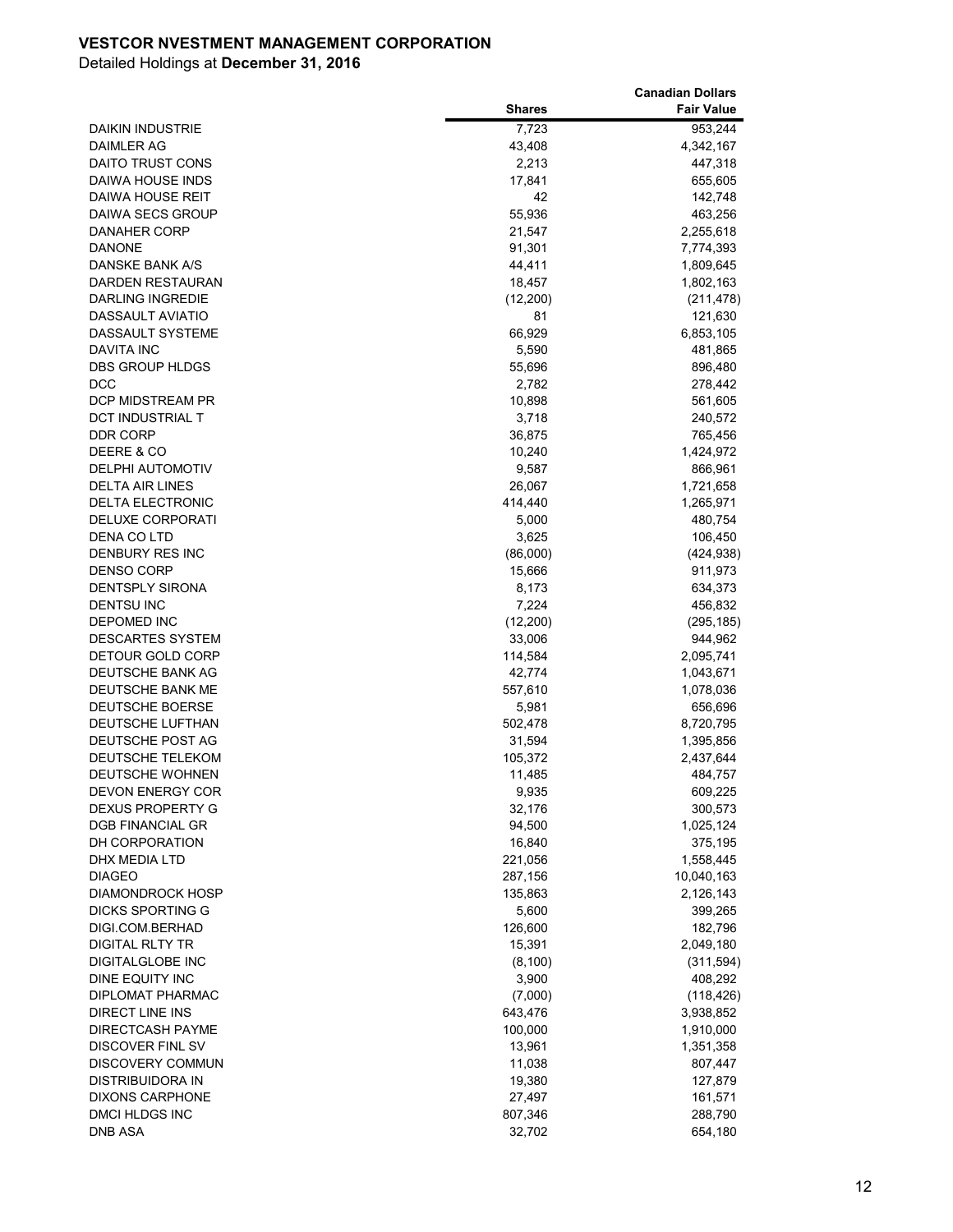|                         |               | <b>Canadian Dollars</b> |
|-------------------------|---------------|-------------------------|
|                         | <b>Shares</b> | <b>Fair Value</b>       |
| DOHA BANK               | 165,417       | 2,126,092               |
| DOLLAR GEN CORP         | 32,688        | 3,261,918               |
| DOLLAR TREE INC         | 72,445        | 7,507,445               |
| DOLLARAMA               | 64,760        | 6,371,089               |
| <b>DOMINION DIAMOND</b> | 129,825       | 1,689,023               |
| <b>DOMINION MIDSTRE</b> | 2,283         | 90,582                  |
| DOMINION RES INC        | 102,727       | 10,564,177              |
| DOMINOS PIZZA EN        | 2,079         | 131,203                 |
| DOMTAR CORP             | 7,600         | 402,506                 |
| DON QUIJOTE HLDG        | 3,948         | 196,327                 |
| DONG ENERGY A/S         | 2,986         | 152,006                 |
| DONGBU INSURANCE        | 2,400         | 166,549                 |
| DONNELLEY FINANC        | 2,999         | 92,535                  |
| DONNELLEY R R &         | 8,066         | 176,749                 |
| DOREL INDUSTRIES        | 23,028        | 893,486                 |
| DOVER CORP              | 9,699         | 975,802                 |
| DOW CHEMICAL COM        | 61,505        | 4,763,374               |
| DR PEPPER SNAPPL        | 77,082        | 9,440,346               |
| DR REDDYS LABS L        | 58,001        | 3,521,980               |
| <b>DREAM GLOBAL</b>     | 711,258       | 6,768,976               |
| <b>DREAM OFFICE</b>     | 324,040       | 6,375,487               |
| DSV                     | 6,212         | 371,297                 |
| DTE ENERGY CO           | 62,722        | 8,367,466               |
| DU PONT E I DE N        | 17,438        | 1,718,588               |
| DUET GROUP              | 509,728       | 1,356,227               |
| DUFRY AG                | 1,253         | 209,970                 |
| <b>DUKE ENERGY CORP</b> | 100,628       | 10,487,488              |
| DUN & BRADSTREET        | 1,302         | 212,091                 |
| <b>DUNDEE ACQUISITI</b> | 694,100       | 4,656,895               |
| <b>DUNDEE PREC MTLS</b> | 51,840        | 116,640                 |
| DUPONT FABROS TE        | 6,900         | 411,628                 |
| DYNEGY INC              | (16, 200)     | (184, 020)              |
| E CL SA                 | 370,790       | 786,943                 |
| E*TRADE FINANCIA        | 9,690         | 450,823                 |
| E.ON SE                 | 64,168        | 608,118                 |
| <b>EAST JAPAN RAILW</b> | 10,865        | 1,261,732               |
| <b>EASTMAN CHEM CO</b>  | 5,195         | 528,420                 |
| <b>EASYJET</b>          | 4,901         | 81,619                  |
| <b>EATON CORPORATIO</b> | 20,289        | 1,827,668               |
| <b>EBAY INC</b>         | 36,803        | 1,467,143               |
| <b>ECN CAPITAL CORP</b> | 1,512,199     | 5,005,379               |
| <b>ECOLAB INC</b>       | 9,288         | 1,466,755               |
| <b>EDENRED</b>          | 6,549         | 174,476                 |
| EDF                     | 7,003         | 95,886                  |
| <b>EDISON INTL</b>      | 11,533        | 1,123,192               |
| EDP ENERGIAS POR        | 72,469        | 296,651                 |
| <b>EDWARDS LIFESCIE</b> | 7,569         | 952,263                 |
| EI TOWERS S.P.A.        | 3,026         | 219,146                 |
| <b>EIFFAGE</b>          | 3,294         | 308,677                 |
| EISAI CO                | 8,181         | 630,980                 |
| ELBIT SYSTEMS LT        | 846           | 114,967                 |
| ELDORADO GOLD CO        | 137,807       | 595,326                 |
| ELEC POWER DEV          | 4,639         | 143,480                 |
| <b>ELECTROLUX</b>       | 7,034         | 234,977                 |
| <b>ELECTRONIC ARTS</b>  | 10,682        | 1,129,633               |
| ELEMENT FINL COR        | 1,000,000     | 1,025,000               |
| ELEMENT FLEET MG        | 268,843       | 3,356,505               |
| ELI LILLY & CO          | 114,612       | 11,318,575              |
| <b>ELIA</b>             | 5,303         | 372,685                 |
| ELISA OYJ               | 47,631        | 2,083,839               |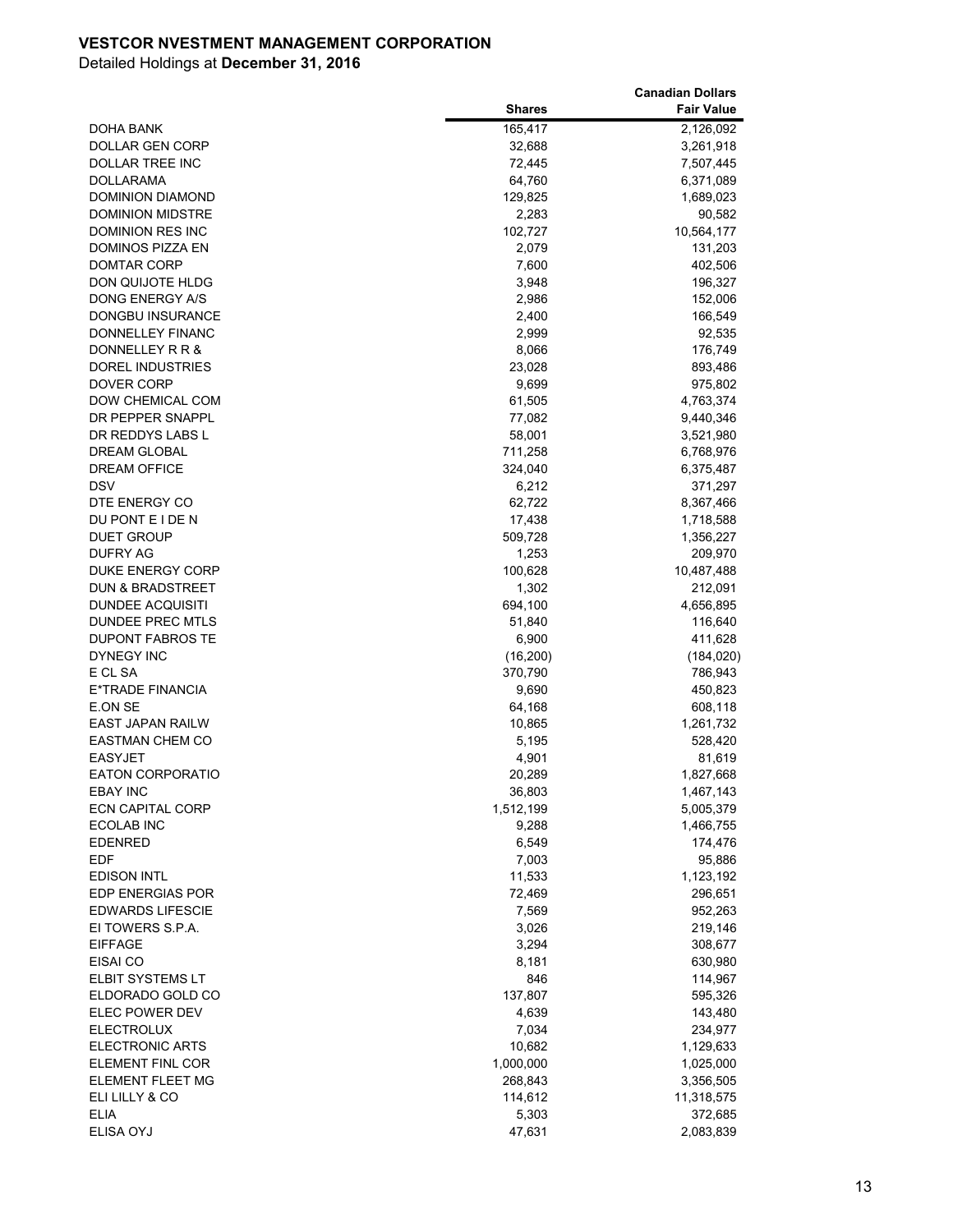| <b>Shares</b><br><b>Fair Value</b><br>316,267<br>302,546<br><b>EMAAR MALLS PJSC</b><br><b>E-MART CO LTD</b><br>393<br>79,853<br><b>EMERA INC</b><br>400,547<br>18,180,828<br><b>EMERSON ELEC CO</b><br>28,553<br>2,137,350<br><b>EMPIRE DIST ELEC</b><br>(131, 456)<br>(6,017,089)<br><b>EMPIRE LTD</b><br>381,023<br>5,989,682<br><b>EMPIRE STATE REA</b><br>811,105<br>29,920<br><b>EMPRESAS CMPC</b><br>125,060<br>342,893<br><b>EMPRESAS COPEC S</b><br>619,417<br>48,200<br><b>EMS-CHEMIE HLDG</b><br>3,279<br>2,238,996<br><b>ENAGAS SA</b><br>41,850<br>1,428,096<br><b>ENBRIDGE ENERGY</b><br>33,430<br>1,148,412<br><b>ENBRIDGE INC</b><br>137,619<br>7,764,080<br><b>ENBRIDGE INCOME</b><br>298,409<br>10,422,399<br>ENCANA CORPORATI<br>(8,015,378)<br>(508, 590)<br><b>ENDEAVOUR MINING</b><br>25,964<br>520,838<br><b>ENDESA SA</b><br>292,704<br>8,332,187<br>ENDO INTL PLC<br>7,022<br>155,286<br><b>ENDURANCE INTL G</b><br>(19,900)<br>(248, 493)<br><b>ENDURANCE SPECIA</b><br>21,000<br>2,605,375<br><b>ENEA SA</b><br>222,882<br>680,236<br>ENEL<br>250,598<br>1,484,495<br><b>ENEL AMERICAS SA</b><br>2,970,515<br>647,514<br><b>ENEL GENERACION</b><br>1,000<br>885<br>55,967<br>998,451<br><b>ENERCARE INC</b><br><b>ENERFLEX LTD</b><br>1,809,226<br>105,500<br><b>ENERGY ABSOLUTE</b><br>1,215,500<br>1,355,335<br><b>ENERGY DEVP CORP</b><br>12,262,500<br>1,703,592<br><b>ENERGY TRANSFER</b><br>157,387<br>5,433,702<br><b>ENERPLUS CORP</b><br>187,319<br>2,388,338<br><b>ENGHOUSE SYSTEMS</b><br>4,416<br>247,031<br><b>ENGIE</b><br>198,283<br>3,399,246<br>ENI<br>83,134<br>1,819,129<br><b>ENLINK MIDSTREAM</b><br>23,785<br>594,109<br><b>ENN ENERGY HOLDI</b><br>113,297<br>625,138<br>886,780<br><b>ENSIGN ENERGY SE</b><br>93,086<br><b>ENTERGY CORP</b><br>97,843<br>9,652,033<br><b>ENTERPRISE PRODS</b><br>163,815<br>5,947,567<br><b>ENVESTNET INC</b><br>(7,500)<br>(354, 976)<br><b>ENVISION HEALTHC</b><br>980<br>83,280<br>EOG RESOURCES IN<br>20,406<br>2,770,053<br><b>EPR PROPERTIES</b><br>14,993<br>1,451,251<br><b>EQT CORPORATION</b><br>6,115<br>536,974<br><b>EQT GP HLDGS</b><br>104,256<br>3,080<br><b>EQT MIDSTREAM PT</b><br>6,785<br>698,572<br><b>EQUIFAX INC</b><br>4,239<br>672,930<br><b>EQUINIX INC</b><br>12,391<br>5,946,372<br><b>EQUITABLE GROUP</b><br>(1,074,718)<br>(17,700)<br><b>EQUITY LIFESTYLE</b><br>15,410<br>1,500,615<br><b>EQUITY ONE</b><br>19,300<br>795,304<br><b>EQUITY RESIDENTI</b><br>155,556<br>13,547,770<br>ERICSSON(LM)TEL<br>97,798<br>772,366<br>ERSTE GROUP BK A<br>9,931<br>390,861<br><b>ESSEX PPTY TR IN</b><br>14,499<br>4,557,414<br><b>ESSILOR INTL</b><br>8,330<br>1,264,857<br><b>ESTEE LAUDER CO</b><br>11,068<br>1,136,718<br>ETHAN ALLEN INTE<br>10,600<br>524,472<br><b>EURAZEO</b><br>1,385<br>108,884<br><b>EUROFINS SCIENTI</b><br>371<br>212,532 |                  |        | <b>Canadian Dollars</b> |
|-----------------------------------------------------------------------------------------------------------------------------------------------------------------------------------------------------------------------------------------------------------------------------------------------------------------------------------------------------------------------------------------------------------------------------------------------------------------------------------------------------------------------------------------------------------------------------------------------------------------------------------------------------------------------------------------------------------------------------------------------------------------------------------------------------------------------------------------------------------------------------------------------------------------------------------------------------------------------------------------------------------------------------------------------------------------------------------------------------------------------------------------------------------------------------------------------------------------------------------------------------------------------------------------------------------------------------------------------------------------------------------------------------------------------------------------------------------------------------------------------------------------------------------------------------------------------------------------------------------------------------------------------------------------------------------------------------------------------------------------------------------------------------------------------------------------------------------------------------------------------------------------------------------------------------------------------------------------------------------------------------------------------------------------------------------------------------------------------------------------------------------------------------------------------------------------------------------------------------------------------------------------------------------------------------------------------------------------------------------------------------------------------------------------------------------------------------------------------------------------------------------------------------------------------------------------------------------------------------------------------------------------------------------------------------------------------------------------------------------------------------------------------------------------------------------------------------------------------------------------|------------------|--------|-------------------------|
|                                                                                                                                                                                                                                                                                                                                                                                                                                                                                                                                                                                                                                                                                                                                                                                                                                                                                                                                                                                                                                                                                                                                                                                                                                                                                                                                                                                                                                                                                                                                                                                                                                                                                                                                                                                                                                                                                                                                                                                                                                                                                                                                                                                                                                                                                                                                                                                                                                                                                                                                                                                                                                                                                                                                                                                                                                                                 |                  |        |                         |
|                                                                                                                                                                                                                                                                                                                                                                                                                                                                                                                                                                                                                                                                                                                                                                                                                                                                                                                                                                                                                                                                                                                                                                                                                                                                                                                                                                                                                                                                                                                                                                                                                                                                                                                                                                                                                                                                                                                                                                                                                                                                                                                                                                                                                                                                                                                                                                                                                                                                                                                                                                                                                                                                                                                                                                                                                                                                 |                  |        |                         |
|                                                                                                                                                                                                                                                                                                                                                                                                                                                                                                                                                                                                                                                                                                                                                                                                                                                                                                                                                                                                                                                                                                                                                                                                                                                                                                                                                                                                                                                                                                                                                                                                                                                                                                                                                                                                                                                                                                                                                                                                                                                                                                                                                                                                                                                                                                                                                                                                                                                                                                                                                                                                                                                                                                                                                                                                                                                                 |                  |        |                         |
|                                                                                                                                                                                                                                                                                                                                                                                                                                                                                                                                                                                                                                                                                                                                                                                                                                                                                                                                                                                                                                                                                                                                                                                                                                                                                                                                                                                                                                                                                                                                                                                                                                                                                                                                                                                                                                                                                                                                                                                                                                                                                                                                                                                                                                                                                                                                                                                                                                                                                                                                                                                                                                                                                                                                                                                                                                                                 |                  |        |                         |
|                                                                                                                                                                                                                                                                                                                                                                                                                                                                                                                                                                                                                                                                                                                                                                                                                                                                                                                                                                                                                                                                                                                                                                                                                                                                                                                                                                                                                                                                                                                                                                                                                                                                                                                                                                                                                                                                                                                                                                                                                                                                                                                                                                                                                                                                                                                                                                                                                                                                                                                                                                                                                                                                                                                                                                                                                                                                 |                  |        |                         |
|                                                                                                                                                                                                                                                                                                                                                                                                                                                                                                                                                                                                                                                                                                                                                                                                                                                                                                                                                                                                                                                                                                                                                                                                                                                                                                                                                                                                                                                                                                                                                                                                                                                                                                                                                                                                                                                                                                                                                                                                                                                                                                                                                                                                                                                                                                                                                                                                                                                                                                                                                                                                                                                                                                                                                                                                                                                                 |                  |        |                         |
|                                                                                                                                                                                                                                                                                                                                                                                                                                                                                                                                                                                                                                                                                                                                                                                                                                                                                                                                                                                                                                                                                                                                                                                                                                                                                                                                                                                                                                                                                                                                                                                                                                                                                                                                                                                                                                                                                                                                                                                                                                                                                                                                                                                                                                                                                                                                                                                                                                                                                                                                                                                                                                                                                                                                                                                                                                                                 |                  |        |                         |
|                                                                                                                                                                                                                                                                                                                                                                                                                                                                                                                                                                                                                                                                                                                                                                                                                                                                                                                                                                                                                                                                                                                                                                                                                                                                                                                                                                                                                                                                                                                                                                                                                                                                                                                                                                                                                                                                                                                                                                                                                                                                                                                                                                                                                                                                                                                                                                                                                                                                                                                                                                                                                                                                                                                                                                                                                                                                 |                  |        |                         |
|                                                                                                                                                                                                                                                                                                                                                                                                                                                                                                                                                                                                                                                                                                                                                                                                                                                                                                                                                                                                                                                                                                                                                                                                                                                                                                                                                                                                                                                                                                                                                                                                                                                                                                                                                                                                                                                                                                                                                                                                                                                                                                                                                                                                                                                                                                                                                                                                                                                                                                                                                                                                                                                                                                                                                                                                                                                                 |                  |        |                         |
|                                                                                                                                                                                                                                                                                                                                                                                                                                                                                                                                                                                                                                                                                                                                                                                                                                                                                                                                                                                                                                                                                                                                                                                                                                                                                                                                                                                                                                                                                                                                                                                                                                                                                                                                                                                                                                                                                                                                                                                                                                                                                                                                                                                                                                                                                                                                                                                                                                                                                                                                                                                                                                                                                                                                                                                                                                                                 |                  |        |                         |
|                                                                                                                                                                                                                                                                                                                                                                                                                                                                                                                                                                                                                                                                                                                                                                                                                                                                                                                                                                                                                                                                                                                                                                                                                                                                                                                                                                                                                                                                                                                                                                                                                                                                                                                                                                                                                                                                                                                                                                                                                                                                                                                                                                                                                                                                                                                                                                                                                                                                                                                                                                                                                                                                                                                                                                                                                                                                 |                  |        |                         |
|                                                                                                                                                                                                                                                                                                                                                                                                                                                                                                                                                                                                                                                                                                                                                                                                                                                                                                                                                                                                                                                                                                                                                                                                                                                                                                                                                                                                                                                                                                                                                                                                                                                                                                                                                                                                                                                                                                                                                                                                                                                                                                                                                                                                                                                                                                                                                                                                                                                                                                                                                                                                                                                                                                                                                                                                                                                                 |                  |        |                         |
|                                                                                                                                                                                                                                                                                                                                                                                                                                                                                                                                                                                                                                                                                                                                                                                                                                                                                                                                                                                                                                                                                                                                                                                                                                                                                                                                                                                                                                                                                                                                                                                                                                                                                                                                                                                                                                                                                                                                                                                                                                                                                                                                                                                                                                                                                                                                                                                                                                                                                                                                                                                                                                                                                                                                                                                                                                                                 |                  |        |                         |
|                                                                                                                                                                                                                                                                                                                                                                                                                                                                                                                                                                                                                                                                                                                                                                                                                                                                                                                                                                                                                                                                                                                                                                                                                                                                                                                                                                                                                                                                                                                                                                                                                                                                                                                                                                                                                                                                                                                                                                                                                                                                                                                                                                                                                                                                                                                                                                                                                                                                                                                                                                                                                                                                                                                                                                                                                                                                 |                  |        |                         |
|                                                                                                                                                                                                                                                                                                                                                                                                                                                                                                                                                                                                                                                                                                                                                                                                                                                                                                                                                                                                                                                                                                                                                                                                                                                                                                                                                                                                                                                                                                                                                                                                                                                                                                                                                                                                                                                                                                                                                                                                                                                                                                                                                                                                                                                                                                                                                                                                                                                                                                                                                                                                                                                                                                                                                                                                                                                                 |                  |        |                         |
|                                                                                                                                                                                                                                                                                                                                                                                                                                                                                                                                                                                                                                                                                                                                                                                                                                                                                                                                                                                                                                                                                                                                                                                                                                                                                                                                                                                                                                                                                                                                                                                                                                                                                                                                                                                                                                                                                                                                                                                                                                                                                                                                                                                                                                                                                                                                                                                                                                                                                                                                                                                                                                                                                                                                                                                                                                                                 |                  |        |                         |
|                                                                                                                                                                                                                                                                                                                                                                                                                                                                                                                                                                                                                                                                                                                                                                                                                                                                                                                                                                                                                                                                                                                                                                                                                                                                                                                                                                                                                                                                                                                                                                                                                                                                                                                                                                                                                                                                                                                                                                                                                                                                                                                                                                                                                                                                                                                                                                                                                                                                                                                                                                                                                                                                                                                                                                                                                                                                 |                  |        |                         |
|                                                                                                                                                                                                                                                                                                                                                                                                                                                                                                                                                                                                                                                                                                                                                                                                                                                                                                                                                                                                                                                                                                                                                                                                                                                                                                                                                                                                                                                                                                                                                                                                                                                                                                                                                                                                                                                                                                                                                                                                                                                                                                                                                                                                                                                                                                                                                                                                                                                                                                                                                                                                                                                                                                                                                                                                                                                                 |                  |        |                         |
|                                                                                                                                                                                                                                                                                                                                                                                                                                                                                                                                                                                                                                                                                                                                                                                                                                                                                                                                                                                                                                                                                                                                                                                                                                                                                                                                                                                                                                                                                                                                                                                                                                                                                                                                                                                                                                                                                                                                                                                                                                                                                                                                                                                                                                                                                                                                                                                                                                                                                                                                                                                                                                                                                                                                                                                                                                                                 |                  |        |                         |
|                                                                                                                                                                                                                                                                                                                                                                                                                                                                                                                                                                                                                                                                                                                                                                                                                                                                                                                                                                                                                                                                                                                                                                                                                                                                                                                                                                                                                                                                                                                                                                                                                                                                                                                                                                                                                                                                                                                                                                                                                                                                                                                                                                                                                                                                                                                                                                                                                                                                                                                                                                                                                                                                                                                                                                                                                                                                 |                  |        |                         |
|                                                                                                                                                                                                                                                                                                                                                                                                                                                                                                                                                                                                                                                                                                                                                                                                                                                                                                                                                                                                                                                                                                                                                                                                                                                                                                                                                                                                                                                                                                                                                                                                                                                                                                                                                                                                                                                                                                                                                                                                                                                                                                                                                                                                                                                                                                                                                                                                                                                                                                                                                                                                                                                                                                                                                                                                                                                                 |                  |        |                         |
|                                                                                                                                                                                                                                                                                                                                                                                                                                                                                                                                                                                                                                                                                                                                                                                                                                                                                                                                                                                                                                                                                                                                                                                                                                                                                                                                                                                                                                                                                                                                                                                                                                                                                                                                                                                                                                                                                                                                                                                                                                                                                                                                                                                                                                                                                                                                                                                                                                                                                                                                                                                                                                                                                                                                                                                                                                                                 |                  |        |                         |
|                                                                                                                                                                                                                                                                                                                                                                                                                                                                                                                                                                                                                                                                                                                                                                                                                                                                                                                                                                                                                                                                                                                                                                                                                                                                                                                                                                                                                                                                                                                                                                                                                                                                                                                                                                                                                                                                                                                                                                                                                                                                                                                                                                                                                                                                                                                                                                                                                                                                                                                                                                                                                                                                                                                                                                                                                                                                 |                  |        |                         |
|                                                                                                                                                                                                                                                                                                                                                                                                                                                                                                                                                                                                                                                                                                                                                                                                                                                                                                                                                                                                                                                                                                                                                                                                                                                                                                                                                                                                                                                                                                                                                                                                                                                                                                                                                                                                                                                                                                                                                                                                                                                                                                                                                                                                                                                                                                                                                                                                                                                                                                                                                                                                                                                                                                                                                                                                                                                                 |                  |        |                         |
|                                                                                                                                                                                                                                                                                                                                                                                                                                                                                                                                                                                                                                                                                                                                                                                                                                                                                                                                                                                                                                                                                                                                                                                                                                                                                                                                                                                                                                                                                                                                                                                                                                                                                                                                                                                                                                                                                                                                                                                                                                                                                                                                                                                                                                                                                                                                                                                                                                                                                                                                                                                                                                                                                                                                                                                                                                                                 |                  |        |                         |
|                                                                                                                                                                                                                                                                                                                                                                                                                                                                                                                                                                                                                                                                                                                                                                                                                                                                                                                                                                                                                                                                                                                                                                                                                                                                                                                                                                                                                                                                                                                                                                                                                                                                                                                                                                                                                                                                                                                                                                                                                                                                                                                                                                                                                                                                                                                                                                                                                                                                                                                                                                                                                                                                                                                                                                                                                                                                 |                  |        |                         |
|                                                                                                                                                                                                                                                                                                                                                                                                                                                                                                                                                                                                                                                                                                                                                                                                                                                                                                                                                                                                                                                                                                                                                                                                                                                                                                                                                                                                                                                                                                                                                                                                                                                                                                                                                                                                                                                                                                                                                                                                                                                                                                                                                                                                                                                                                                                                                                                                                                                                                                                                                                                                                                                                                                                                                                                                                                                                 |                  |        |                         |
|                                                                                                                                                                                                                                                                                                                                                                                                                                                                                                                                                                                                                                                                                                                                                                                                                                                                                                                                                                                                                                                                                                                                                                                                                                                                                                                                                                                                                                                                                                                                                                                                                                                                                                                                                                                                                                                                                                                                                                                                                                                                                                                                                                                                                                                                                                                                                                                                                                                                                                                                                                                                                                                                                                                                                                                                                                                                 |                  |        |                         |
|                                                                                                                                                                                                                                                                                                                                                                                                                                                                                                                                                                                                                                                                                                                                                                                                                                                                                                                                                                                                                                                                                                                                                                                                                                                                                                                                                                                                                                                                                                                                                                                                                                                                                                                                                                                                                                                                                                                                                                                                                                                                                                                                                                                                                                                                                                                                                                                                                                                                                                                                                                                                                                                                                                                                                                                                                                                                 |                  |        |                         |
|                                                                                                                                                                                                                                                                                                                                                                                                                                                                                                                                                                                                                                                                                                                                                                                                                                                                                                                                                                                                                                                                                                                                                                                                                                                                                                                                                                                                                                                                                                                                                                                                                                                                                                                                                                                                                                                                                                                                                                                                                                                                                                                                                                                                                                                                                                                                                                                                                                                                                                                                                                                                                                                                                                                                                                                                                                                                 |                  |        |                         |
|                                                                                                                                                                                                                                                                                                                                                                                                                                                                                                                                                                                                                                                                                                                                                                                                                                                                                                                                                                                                                                                                                                                                                                                                                                                                                                                                                                                                                                                                                                                                                                                                                                                                                                                                                                                                                                                                                                                                                                                                                                                                                                                                                                                                                                                                                                                                                                                                                                                                                                                                                                                                                                                                                                                                                                                                                                                                 |                  |        |                         |
|                                                                                                                                                                                                                                                                                                                                                                                                                                                                                                                                                                                                                                                                                                                                                                                                                                                                                                                                                                                                                                                                                                                                                                                                                                                                                                                                                                                                                                                                                                                                                                                                                                                                                                                                                                                                                                                                                                                                                                                                                                                                                                                                                                                                                                                                                                                                                                                                                                                                                                                                                                                                                                                                                                                                                                                                                                                                 |                  |        |                         |
|                                                                                                                                                                                                                                                                                                                                                                                                                                                                                                                                                                                                                                                                                                                                                                                                                                                                                                                                                                                                                                                                                                                                                                                                                                                                                                                                                                                                                                                                                                                                                                                                                                                                                                                                                                                                                                                                                                                                                                                                                                                                                                                                                                                                                                                                                                                                                                                                                                                                                                                                                                                                                                                                                                                                                                                                                                                                 |                  |        |                         |
|                                                                                                                                                                                                                                                                                                                                                                                                                                                                                                                                                                                                                                                                                                                                                                                                                                                                                                                                                                                                                                                                                                                                                                                                                                                                                                                                                                                                                                                                                                                                                                                                                                                                                                                                                                                                                                                                                                                                                                                                                                                                                                                                                                                                                                                                                                                                                                                                                                                                                                                                                                                                                                                                                                                                                                                                                                                                 |                  |        |                         |
|                                                                                                                                                                                                                                                                                                                                                                                                                                                                                                                                                                                                                                                                                                                                                                                                                                                                                                                                                                                                                                                                                                                                                                                                                                                                                                                                                                                                                                                                                                                                                                                                                                                                                                                                                                                                                                                                                                                                                                                                                                                                                                                                                                                                                                                                                                                                                                                                                                                                                                                                                                                                                                                                                                                                                                                                                                                                 |                  |        |                         |
|                                                                                                                                                                                                                                                                                                                                                                                                                                                                                                                                                                                                                                                                                                                                                                                                                                                                                                                                                                                                                                                                                                                                                                                                                                                                                                                                                                                                                                                                                                                                                                                                                                                                                                                                                                                                                                                                                                                                                                                                                                                                                                                                                                                                                                                                                                                                                                                                                                                                                                                                                                                                                                                                                                                                                                                                                                                                 |                  |        |                         |
|                                                                                                                                                                                                                                                                                                                                                                                                                                                                                                                                                                                                                                                                                                                                                                                                                                                                                                                                                                                                                                                                                                                                                                                                                                                                                                                                                                                                                                                                                                                                                                                                                                                                                                                                                                                                                                                                                                                                                                                                                                                                                                                                                                                                                                                                                                                                                                                                                                                                                                                                                                                                                                                                                                                                                                                                                                                                 |                  |        |                         |
|                                                                                                                                                                                                                                                                                                                                                                                                                                                                                                                                                                                                                                                                                                                                                                                                                                                                                                                                                                                                                                                                                                                                                                                                                                                                                                                                                                                                                                                                                                                                                                                                                                                                                                                                                                                                                                                                                                                                                                                                                                                                                                                                                                                                                                                                                                                                                                                                                                                                                                                                                                                                                                                                                                                                                                                                                                                                 |                  |        |                         |
|                                                                                                                                                                                                                                                                                                                                                                                                                                                                                                                                                                                                                                                                                                                                                                                                                                                                                                                                                                                                                                                                                                                                                                                                                                                                                                                                                                                                                                                                                                                                                                                                                                                                                                                                                                                                                                                                                                                                                                                                                                                                                                                                                                                                                                                                                                                                                                                                                                                                                                                                                                                                                                                                                                                                                                                                                                                                 |                  |        |                         |
|                                                                                                                                                                                                                                                                                                                                                                                                                                                                                                                                                                                                                                                                                                                                                                                                                                                                                                                                                                                                                                                                                                                                                                                                                                                                                                                                                                                                                                                                                                                                                                                                                                                                                                                                                                                                                                                                                                                                                                                                                                                                                                                                                                                                                                                                                                                                                                                                                                                                                                                                                                                                                                                                                                                                                                                                                                                                 |                  |        |                         |
|                                                                                                                                                                                                                                                                                                                                                                                                                                                                                                                                                                                                                                                                                                                                                                                                                                                                                                                                                                                                                                                                                                                                                                                                                                                                                                                                                                                                                                                                                                                                                                                                                                                                                                                                                                                                                                                                                                                                                                                                                                                                                                                                                                                                                                                                                                                                                                                                                                                                                                                                                                                                                                                                                                                                                                                                                                                                 |                  |        |                         |
|                                                                                                                                                                                                                                                                                                                                                                                                                                                                                                                                                                                                                                                                                                                                                                                                                                                                                                                                                                                                                                                                                                                                                                                                                                                                                                                                                                                                                                                                                                                                                                                                                                                                                                                                                                                                                                                                                                                                                                                                                                                                                                                                                                                                                                                                                                                                                                                                                                                                                                                                                                                                                                                                                                                                                                                                                                                                 |                  |        |                         |
|                                                                                                                                                                                                                                                                                                                                                                                                                                                                                                                                                                                                                                                                                                                                                                                                                                                                                                                                                                                                                                                                                                                                                                                                                                                                                                                                                                                                                                                                                                                                                                                                                                                                                                                                                                                                                                                                                                                                                                                                                                                                                                                                                                                                                                                                                                                                                                                                                                                                                                                                                                                                                                                                                                                                                                                                                                                                 |                  |        |                         |
|                                                                                                                                                                                                                                                                                                                                                                                                                                                                                                                                                                                                                                                                                                                                                                                                                                                                                                                                                                                                                                                                                                                                                                                                                                                                                                                                                                                                                                                                                                                                                                                                                                                                                                                                                                                                                                                                                                                                                                                                                                                                                                                                                                                                                                                                                                                                                                                                                                                                                                                                                                                                                                                                                                                                                                                                                                                                 |                  |        |                         |
|                                                                                                                                                                                                                                                                                                                                                                                                                                                                                                                                                                                                                                                                                                                                                                                                                                                                                                                                                                                                                                                                                                                                                                                                                                                                                                                                                                                                                                                                                                                                                                                                                                                                                                                                                                                                                                                                                                                                                                                                                                                                                                                                                                                                                                                                                                                                                                                                                                                                                                                                                                                                                                                                                                                                                                                                                                                                 |                  |        |                         |
|                                                                                                                                                                                                                                                                                                                                                                                                                                                                                                                                                                                                                                                                                                                                                                                                                                                                                                                                                                                                                                                                                                                                                                                                                                                                                                                                                                                                                                                                                                                                                                                                                                                                                                                                                                                                                                                                                                                                                                                                                                                                                                                                                                                                                                                                                                                                                                                                                                                                                                                                                                                                                                                                                                                                                                                                                                                                 |                  |        |                         |
|                                                                                                                                                                                                                                                                                                                                                                                                                                                                                                                                                                                                                                                                                                                                                                                                                                                                                                                                                                                                                                                                                                                                                                                                                                                                                                                                                                                                                                                                                                                                                                                                                                                                                                                                                                                                                                                                                                                                                                                                                                                                                                                                                                                                                                                                                                                                                                                                                                                                                                                                                                                                                                                                                                                                                                                                                                                                 |                  |        |                         |
|                                                                                                                                                                                                                                                                                                                                                                                                                                                                                                                                                                                                                                                                                                                                                                                                                                                                                                                                                                                                                                                                                                                                                                                                                                                                                                                                                                                                                                                                                                                                                                                                                                                                                                                                                                                                                                                                                                                                                                                                                                                                                                                                                                                                                                                                                                                                                                                                                                                                                                                                                                                                                                                                                                                                                                                                                                                                 |                  |        |                         |
|                                                                                                                                                                                                                                                                                                                                                                                                                                                                                                                                                                                                                                                                                                                                                                                                                                                                                                                                                                                                                                                                                                                                                                                                                                                                                                                                                                                                                                                                                                                                                                                                                                                                                                                                                                                                                                                                                                                                                                                                                                                                                                                                                                                                                                                                                                                                                                                                                                                                                                                                                                                                                                                                                                                                                                                                                                                                 |                  |        |                         |
|                                                                                                                                                                                                                                                                                                                                                                                                                                                                                                                                                                                                                                                                                                                                                                                                                                                                                                                                                                                                                                                                                                                                                                                                                                                                                                                                                                                                                                                                                                                                                                                                                                                                                                                                                                                                                                                                                                                                                                                                                                                                                                                                                                                                                                                                                                                                                                                                                                                                                                                                                                                                                                                                                                                                                                                                                                                                 |                  |        |                         |
|                                                                                                                                                                                                                                                                                                                                                                                                                                                                                                                                                                                                                                                                                                                                                                                                                                                                                                                                                                                                                                                                                                                                                                                                                                                                                                                                                                                                                                                                                                                                                                                                                                                                                                                                                                                                                                                                                                                                                                                                                                                                                                                                                                                                                                                                                                                                                                                                                                                                                                                                                                                                                                                                                                                                                                                                                                                                 |                  |        |                         |
|                                                                                                                                                                                                                                                                                                                                                                                                                                                                                                                                                                                                                                                                                                                                                                                                                                                                                                                                                                                                                                                                                                                                                                                                                                                                                                                                                                                                                                                                                                                                                                                                                                                                                                                                                                                                                                                                                                                                                                                                                                                                                                                                                                                                                                                                                                                                                                                                                                                                                                                                                                                                                                                                                                                                                                                                                                                                 |                  |        |                         |
|                                                                                                                                                                                                                                                                                                                                                                                                                                                                                                                                                                                                                                                                                                                                                                                                                                                                                                                                                                                                                                                                                                                                                                                                                                                                                                                                                                                                                                                                                                                                                                                                                                                                                                                                                                                                                                                                                                                                                                                                                                                                                                                                                                                                                                                                                                                                                                                                                                                                                                                                                                                                                                                                                                                                                                                                                                                                 |                  |        |                         |
|                                                                                                                                                                                                                                                                                                                                                                                                                                                                                                                                                                                                                                                                                                                                                                                                                                                                                                                                                                                                                                                                                                                                                                                                                                                                                                                                                                                                                                                                                                                                                                                                                                                                                                                                                                                                                                                                                                                                                                                                                                                                                                                                                                                                                                                                                                                                                                                                                                                                                                                                                                                                                                                                                                                                                                                                                                                                 |                  |        |                         |
|                                                                                                                                                                                                                                                                                                                                                                                                                                                                                                                                                                                                                                                                                                                                                                                                                                                                                                                                                                                                                                                                                                                                                                                                                                                                                                                                                                                                                                                                                                                                                                                                                                                                                                                                                                                                                                                                                                                                                                                                                                                                                                                                                                                                                                                                                                                                                                                                                                                                                                                                                                                                                                                                                                                                                                                                                                                                 |                  |        |                         |
|                                                                                                                                                                                                                                                                                                                                                                                                                                                                                                                                                                                                                                                                                                                                                                                                                                                                                                                                                                                                                                                                                                                                                                                                                                                                                                                                                                                                                                                                                                                                                                                                                                                                                                                                                                                                                                                                                                                                                                                                                                                                                                                                                                                                                                                                                                                                                                                                                                                                                                                                                                                                                                                                                                                                                                                                                                                                 |                  |        |                         |
|                                                                                                                                                                                                                                                                                                                                                                                                                                                                                                                                                                                                                                                                                                                                                                                                                                                                                                                                                                                                                                                                                                                                                                                                                                                                                                                                                                                                                                                                                                                                                                                                                                                                                                                                                                                                                                                                                                                                                                                                                                                                                                                                                                                                                                                                                                                                                                                                                                                                                                                                                                                                                                                                                                                                                                                                                                                                 |                  |        |                         |
|                                                                                                                                                                                                                                                                                                                                                                                                                                                                                                                                                                                                                                                                                                                                                                                                                                                                                                                                                                                                                                                                                                                                                                                                                                                                                                                                                                                                                                                                                                                                                                                                                                                                                                                                                                                                                                                                                                                                                                                                                                                                                                                                                                                                                                                                                                                                                                                                                                                                                                                                                                                                                                                                                                                                                                                                                                                                 | EUTELSAT COMMUNI | 90,044 | 2,342,875               |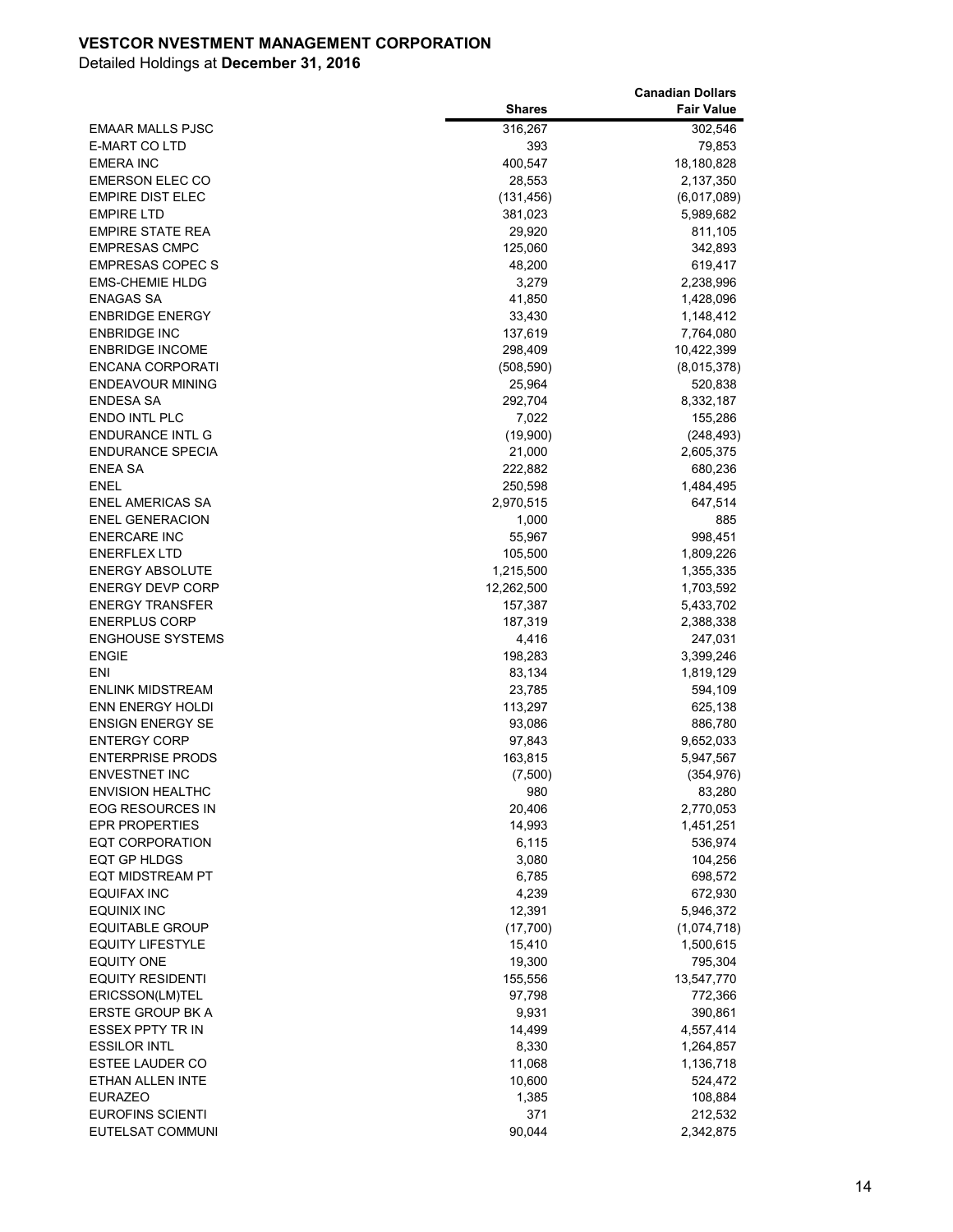|                                                   |                     | <b>Canadian Dollars</b> |
|---------------------------------------------------|---------------------|-------------------------|
|                                                   | <b>Shares</b>       | <b>Fair Value</b>       |
| EVEREST RE GROUP                                  | 30,970              | 8,998,652               |
| <b>EVERSOURCE ENERG</b>                           | 147,862             | 10,965,050              |
| <b>EVERTZ TECH</b>                                | 3,800               | 64,182                  |
| <b>EVONIK INDUSTRIE</b>                           | 4,351               | 174,661                 |
| <b>EXCHANGE INCOME</b>                            | 6,416               | 268,991                 |
| <b>EXCO TECHNOLOGIE</b>                           | 22,500              | 242,550                 |
| <b>EXELON CORP</b>                                | 32,682              | 1,557,376               |
| EXOR NV                                           | 3,581               | 207,573                 |
| <b>EXPEDIA INC</b>                                | 4,275               | 650,232                 |
| <b>EXPEDITORS INTL</b>                            | 12,085              | 859,357                 |
| <b>EXPERIAN</b>                                   | 31,486              | 821,226                 |
| <b>EXPRESS SCRIPTS</b>                            | 21,827              | 2,016,036               |
| <b>EXTENDICARE INC</b>                            | (133,902)           | (1,328,213)             |
| <b>EXTRA SPACE STOR</b>                           | 32,164              | 3,335,733               |
| <b>EXXON MOBIL CORP</b>                           | 213,383             | 25,860,334              |
| <b>F5 NETWORKS INC</b>                            | 2,312               | 449,258                 |
| <b>FACEBOOK INC</b>                               | 82,862              | 12,800,326              |
| <b>FAIRFAX FINL HOL</b>                           | 8,194               | 5,313,809               |
| <b>FAMILYMART UNY H</b>                           | 44,332              | 3,965,637               |
| <b>FANUC CORP</b>                                 | 6,146               | 1,400,241               |
| <b>FAR EAST INTL BK</b>                           | 637,938             | 241,556                 |
| <b>FAR EASTONE TELE</b>                           | 1,257,700           | 3,794,138               |
| <b>FAST RETAILING C</b>                           | 1,653               | 795,018                 |
| <b>FASTENAL CO</b>                                | 16,631              | 1,049,084               |
| FBL FINL GROUP I                                  | 3,800               | 398,742                 |
| FEDERAL RLTY INV                                  | 18,661              | 3,585,281               |
| <b>FEDEX CORP</b>                                 | 8,655               | 2,168,779               |
| <b>FELCOR LODGING T</b>                           | (21,000)            | (225, 856)              |
| <b>FENG TAY ENTRPRI</b>                           | 241,125             | 1,209,003               |
| <b>FERRARI NV</b>                                 | 3,686               | 288,320                 |
| <b>FERROVIAL SA</b>                               | 114,892             | 2,761,884               |
| <b>FIAT CHRYSLER AU</b>                           | 27,975              | 342,873                 |
| FIBRA UNO                                         | 491,400             | 1,015,925               |
| <b>FIBROGEN INC</b>                               | (18,000)            | (517, 208)              |
| FIDELITY NATL IN                                  | 11,619              | 1,180,047               |
| FIFTH THIRD BANC                                  | 26,748              | 973,643                 |
| <b>FINNING INTL</b>                               | 36,370              | 956,167                 |
| <b>FIREEYE INC</b>                                | (40,000)            | (639, 125)              |
| <b>FIRST CAPTL REAL</b>                           | 210,430             | 4,395,192               |
| <b>FIRST COMWLTH FI</b><br><b>FIRST FINANCIAL</b> | 35,100              | 668,286                 |
| <b>FIRST FINL BANCO</b>                           | 7,670,823<br>16,500 | 5,489,952               |
|                                                   |                     | 633,584                 |
| <b>FIRST GULF BANK</b>                            | 134,659             | 631,792                 |
| FIRST IND REALTY                                  | 26,205              | 993,637                 |
| <b>FIRST MAJESTIC S</b>                           | 7,433               | 76,263                  |
| <b>FIRST NATIONAL F</b><br>FIRST PACIFIC CO       | (36,000)            | (974, 580)              |
| FIRST QUANTUM MN                                  | 74,800              | 70,124                  |
| <b>FIRST SOLAR</b>                                | (14, 959)<br>2,759  | (199, 703)              |
| <b>FIRSTENERGY CORP</b>                           | 15,071              | 118,878                 |
| <b>FIRSTSERVICE COR</b>                           |                     | 626,704                 |
|                                                   | (233)               | (14, 886)               |
| <b>FISERV INC</b><br>FISSION 3.0 CORP             | 7,683<br>740,600    | 1,096,381               |
|                                                   | 2,000,000           | 48,139                  |
| <b>FISSION URANIUM</b><br><b>FLETCHER BUILDIN</b> |                     | 1,280,000               |
| <b>FLIGHT CENTRE TR</b>                           | 19,720              | 195,469                 |
| <b>FLIR SYS INC</b>                               | 1,807<br>4,819      | 54,922<br>234,166       |
| <b>FLOWSERVE CORP</b>                             | 4,618               | 299,116                 |
| <b>FLUGHAFEN ZURICH</b>                           | 3,405               | 848,693                 |
| FLUOR CORPORATIO                                  |                     |                         |
|                                                   | 9,729               | 688,793                 |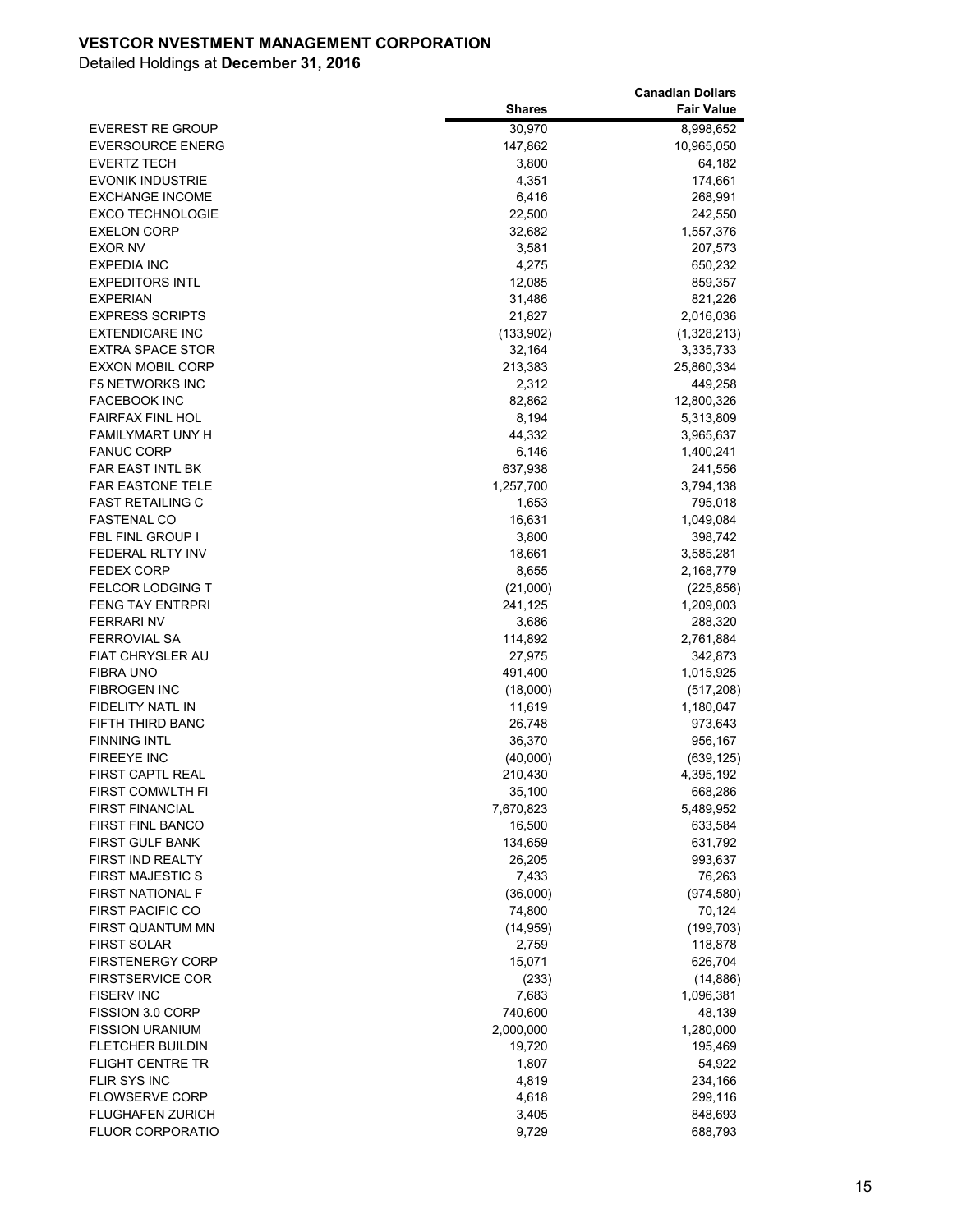|                                               |                  | <b>Canadian Dollars</b> |
|-----------------------------------------------|------------------|-------------------------|
|                                               | <b>Shares</b>    | <b>Fair Value</b>       |
| <b>FMC CORP</b>                               | 4,738            | 360,868                 |
| <b>FMC TECHNOLOGIES</b>                       | 7,990            | 381,172                 |
| <b>FNB CORP</b>                               | 20,200           | 434,774                 |
| <b>FONCIERE DES REG</b>                       | 1,258            | 147,584                 |
| <b>FOOT LOCKER INC</b>                        | 9,690            | 922,333                 |
| FORD MOTOR CO                                 | 138,155          | 2,250,124               |
| <b>FOREST CITY ENTP</b>                       | (9,000)          | (251, 837)              |
| <b>FORTESCUE METALS</b>                       | 48,207           | 275,720                 |
| <b>FORTIS INC</b>                             | 469,335          | 19,458,671              |
| <b>FORTIVE CORPORAT</b>                       | 10,648           | 766,752                 |
| FORTUM OYJ                                    | 13,166           | 271,336                 |
| <b>FORTUNA SILVER M</b>                       | 65,251           | 495,255                 |
| <b>FORTUNE BRANDS H</b>                       | 5,462            | 392,066                 |
| <b>FOSCHINI</b>                               | 1,466            | 22,877                  |
| <b>FRANCO NEVADA CO</b>                       | 135,658          | 10,890,624              |
| <b>FRANKLIN RES INC</b>                       | 12,282           | 656,014                 |
| <b>FRAPORT AG</b>                             | 7,954            | 631,953                 |
| FREEHOLD ROYALTI                              | 338,203          | 4,805,905               |
| FREEPORT-MCMORAN                              | (8, 254)         | (146, 180)              |
| <b>FRESENIUS MED CA</b>                       | 72,346           | 8,232,563               |
| <b>FRESENIUS SE&amp;KGA</b>                   | 54,039           | 5,676,187               |
| <b>FRESNILLO PLC</b>                          | 6,854            | 138,676                 |
| <b>FRONTIER COMMUNI</b>                       | 41,523           | 188,445                 |
| <b>FRUTAROM</b>                               | 1,365            | 93,747                  |
| <b>FUCHS PETROLUB S</b>                       | 2,670            | 150,612                 |
| <b>FUJI ELECTRIC CO</b>                       | 18,721           | 130,442                 |
| FUJI FILM HLD CO                              | 14,534           | 741,131                 |
| FUJI HEAVY INDS                               | 19,898           | 1,091,757               |
| <b>FUJITSU</b>                                | 57,476           | 429,222                 |
| <b>FUKUOKA FINANCIA</b>                       | 25,663           | 153,141                 |
| <b>FULTON FINL CORP</b>                       | 23,500           | 596,360                 |
| G4S                                           | 46,647           | 181,649                 |
| <b>GALAXY ENTERTAIN</b>                       | 72,891           | 426,145                 |
| <b>GALENICA HLDG AG</b>                       | 114              | 172,833                 |
| <b>GALLAGHER ARTHR</b>                        | 6,299            | 439,460                 |
| <b>GALP ENERGIA</b>                           | 14,535           | 291,737                 |
| <b>GANNETT INC</b>                            | 22,000           | 286,828                 |
| <b>GAP INC</b>                                | 7,766            | 236,389                 |
| <b>GARMIN LTD</b>                             | 10,669           | 694,632                 |
| <b>GAS NATURAL SDG</b><br><b>GAZPROM PJSC</b> | 10,325           | 261,565                 |
| <b>GEA GROUP AG</b>                           | 248,100<br>6,286 | 1,680,208<br>339,917    |
| <b>GEBERIT</b>                                | 1,108            | 596,780                 |
| <b>GECINA</b>                                 |                  | 244,501                 |
| <b>GEDEON RICHTER P</b>                       | 1,315<br>100     | 2,844                   |
| <b>GEMALTO</b>                                | 2,496            | 193,896                 |
| <b>GENERAC HLDGS IN</b>                       | (3,700)          | (202, 396)              |
| <b>GENERAL DYNAMICS</b>                       | 12,283           | 2,847,575               |
| <b>GENERAL ELECTRIC</b>                       | 313,149          | 13,387,611              |
| <b>GENERAL GROWTH P</b>                       | 103,788          | 3,548,391               |
| <b>GENERAL MILLS IN</b>                       | 108,702          | 9,015,589               |
| <b>GENERAL MOTORS C</b>                       | 251,031          | 11,743,147              |
| <b>GENESCO INC</b>                            | 4,900            | 408,570                 |
| <b>GENESEE &amp; WYO IN</b>                   | (2,800)          | (260, 951)              |
| <b>GENESIS ENERGY L</b>                       | 11,539           | 558,073                 |
| <b>GENMAB AS</b>                              | 1,705            | 380,457                 |
| <b>GENTHERM INC</b>                           | (4,200)          | (190, 892)              |
| <b>GENTING SINGAPOR</b>                       | 182,089          | 152,968                 |
| <b>GENUINE PARTS CO</b>                       | 8,565            | 1,106,590               |
| <b>GENWORTH MI CANA</b>                       | 77,042           | 2,593,234               |
|                                               |                  |                         |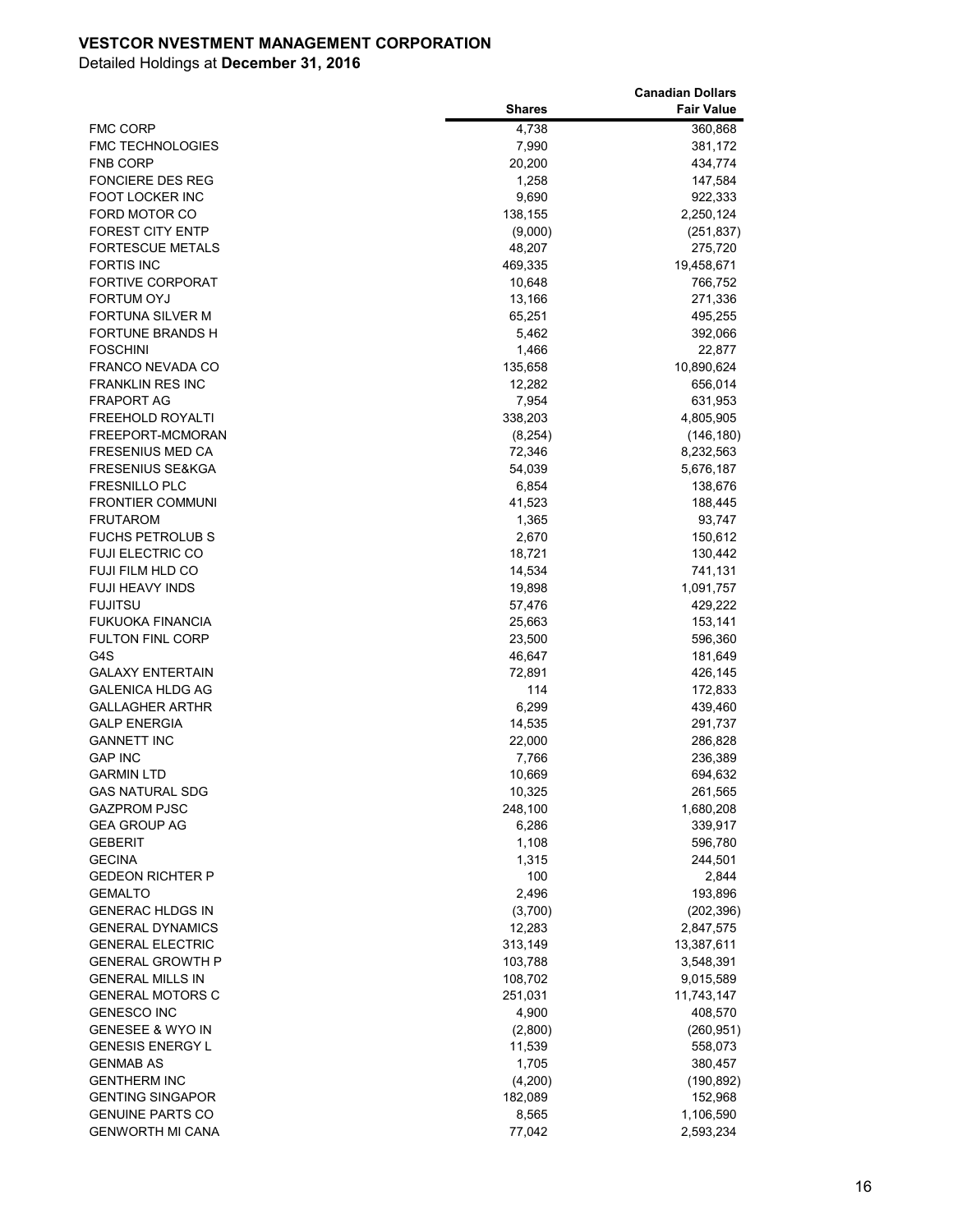|                             |               | <b>Canadian Dollars</b> |
|-----------------------------|---------------|-------------------------|
|                             | <b>Shares</b> | <b>Fair Value</b>       |
| <b>GEORGE WESTON LT</b>     | 113,589       | 12,955,116              |
| <b>GETINGE</b>              | 6,337         | 136,670                 |
| <b>GETTY RLTY CORP</b>      | 23,700        | 820,053                 |
| <b>GIBRALTAR GROWTH</b>     | 600,000       | 3,072,000               |
| <b>GIBSON ENERGY</b>        | (16, 363)     | (315, 970)              |
| <b>GIBSON ENERGY IN</b>     | 2,020,000     | 2,263,598               |
| <b>GIGA-BYTE TECHNO</b>     | 457,690       | 820,818                 |
| <b>GILDAN ACTIVEWEA</b>     | 35,562        | 1,212,309               |
| <b>GILEAD SCIENCES</b>      | 78,249        | 7,523,700               |
| <b>GIVAUDAN AG</b>          | 305           | 750,954                 |
| <b>GJENSIDIGE FORSI</b>     | 6,010         | 128,278                 |
| <b>GKN</b>                  | 60,922        | 334,858                 |
| <b>GLAXOSMITHKLINE</b>      | 388,639       | 10,059,302              |
| <b>GLENCORE PLC</b>         | 392,464       | 1,803,717               |
| <b>GLOBAL LOGISTIC</b>      | 82,212        | 167,890                 |
| <b>GLOBAL PAYMENTS</b>      | 5,441         | 507,084                 |
| <b>GLOBAL POWER SYN</b>     | 1,136,000     | 1,586,022               |
| <b>GLOBALSTAR INC</b>       | (110, 100)    | (233, 573)              |
| <b>GLOBE TELECOM IN</b>     | 2,423         | 98,633                  |
| <b>GOLD FIELDS LTD</b>      | 81,496        | 348,370                 |
| <b>GOLDCORP INC</b>         | 131,604       | 2,405,239               |
| <b>GOLDEN AGRI RESO</b>     | 216,638       | 86,471                  |
| <b>GOLDMAN SACHS GR</b>     | 13,091        | 4,208,881               |
| <b>GOODMAN GROUP</b>        | 61,103        | 423,054                 |
| <b>GOODYEAR TIRE &amp;</b>  | 17,541        | 727,060                 |
| <b>GPE EUROTUNNEL S</b>     | 112,309       | 1,435,123               |
| <b>GPO AEROPORTUARI</b>     | 3,640         | 703,252                 |
| <b>GPT GROUP</b>            | 1,464,003     | 2,761,969               |
| <b>GRAINGER W W INC</b>     | 3,140         | 979,184                 |
| <b>GRAN TIERRA ENER</b>     | 2,835,940     | 4,118,595               |
| <b>GRANITE REAL EST</b>     | 231,476       | 10,427,538              |
| <b>GREAT CDN GAMING</b>     | 13,989        | 349,445                 |
| <b>GREAT PLAINS ENE</b>     | 9,400         | 345,195                 |
| <b>GREAT WESTERN BA</b>     | 9,700         | 567,724                 |
| <b>GREATEK ELECTRON</b>     | 210,870       | 342,198                 |
| <b>GREAT-WEST LIFEC</b>     | 216,772       | 7,623,871               |
| <b>GREIF INC</b>            | 9,700         | 673,741                 |
| <b>GRIFOLS SA</b>           | 8,838         | 236,021                 |
| <b>GROUPE BRUXELLES</b>     | 2,709         | 305,472                 |
| <b>GROUPON INC</b>          | (48, 700)     | (217,093)               |
| <b>GRUBHUB INC</b>          | (7,900)       | (399, 048)              |
| <b>GRUMA SAB DE CV</b>      | 115,400       | 1,976,391               |
| GRUPA LOTOS S.A.            | 10,800        | 132,714                 |
| <b>GRUPO AEROMEXICO</b>     | 124,720       | 317,438                 |
| <b>GRUPO AEROPORTUA</b>     | 200,581       | 3,125,634               |
| <b>GRUPO LALA SAB D</b>     | 588,624       | 1,157,537               |
| <b>GS HOLDINGS CORP</b>     | 9,100         | 546,624                 |
| <b>GUANGZHOU AUTOMO</b>     | 350,000       | 567,855                 |
| <b>GUDANG GARAM(PER</b>     | 765,800       | 4,870,924               |
| <b>GUYANA GOLDFIELD</b>     | 40,045        | 245,075                 |
| <b>H&amp;R REAL EST INV</b> | 968,065       | 21,655,614              |
| <b>H2O INNOVATION</b>       | 266,000       | 465,500                 |
| <b>HACHIJUNI BANK</b>       | 10,600        | 82,633                  |
| <b>HAKUHODO DY HLDG</b>     | 6,100         | 100,997                 |
| <b>HALLIBURTON</b>          | 30,600        | 2,222,375               |
| <b>HALOZYME THERAPE</b>     | (32,000)      | (424, 508)              |
| HAMAMATSU PHOTON            | 4,684         | 165,607                 |
| HAMMERSON                   | 28,419        | 269,838                 |
| <b>HANESBRANDS INC</b>      | 13,379        | 387,483                 |
| <b>HANG LUNG GROUP</b>      | 32,219        | 150,467                 |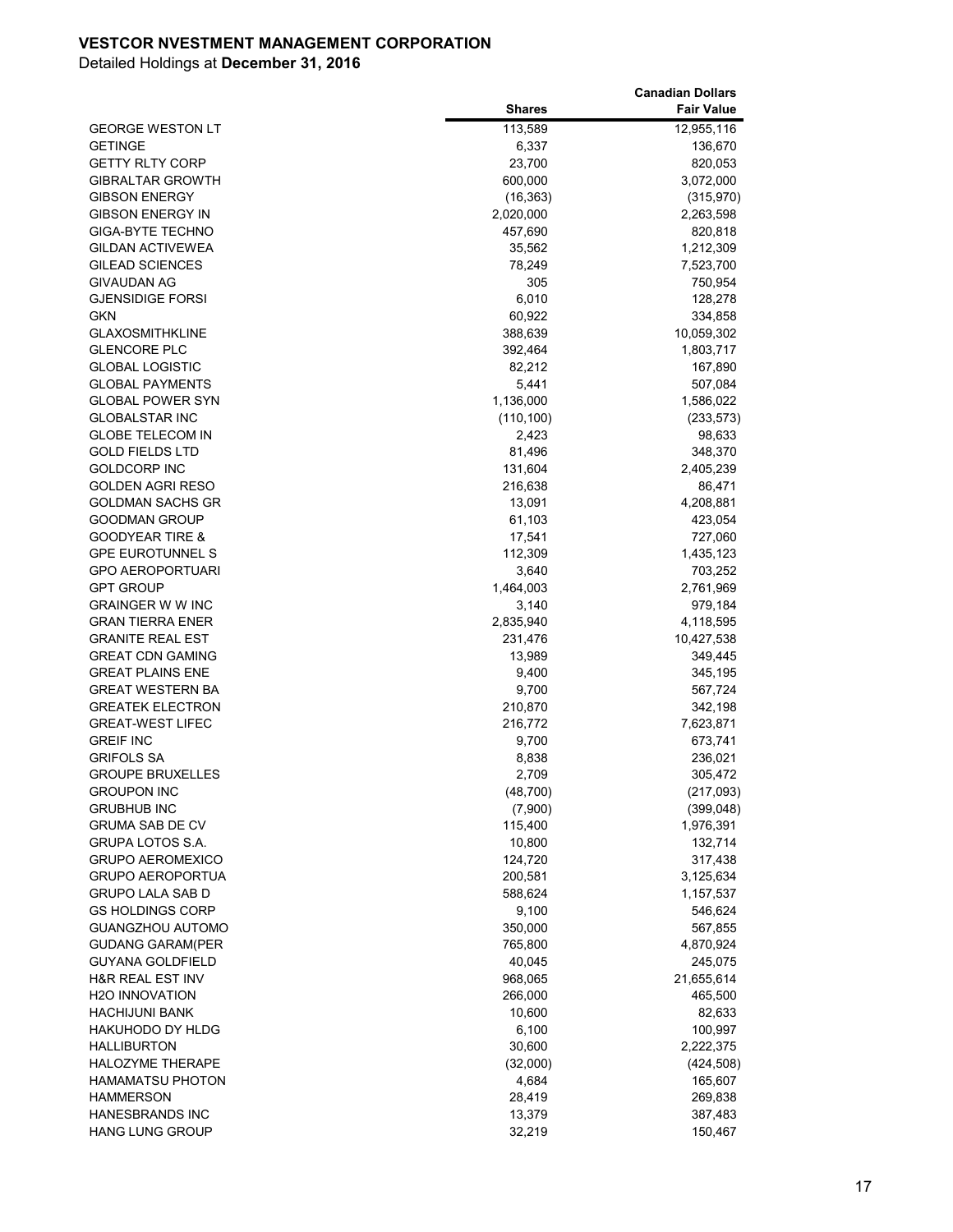| <b>Shares</b><br><b>Fair Value</b><br><b>HANG LUNG PROP</b><br>70,991<br>201,870<br><b>HANG SENG BANK</b><br>24,095<br>601,395<br>7,129<br>307,380<br><b>HANKYU HANSHIN H</b><br><b>HANNOVER RUCK SE</b><br>1,677<br>243,849<br>1,300<br>50,592<br><b>HANWHA</b><br><b>HANWHA LIFE INSU</b><br>177,000<br>1,283,325<br><b>HARGREAVES LANSD</b><br>7,904<br>158,872<br><b>HARLEY DAVIDSON</b><br>6,257<br>490,130<br><b>HARMAN INTL INDS</b><br>2,468<br>368,360<br><b>HARRIS CORP DEL</b><br>4,399<br>605,243<br><b>HARTFORD FINL SV</b><br>13,371<br>859,956<br><b>HARVEY NORMAN HL</b><br>365,798<br>1,825,778<br><b>HASBRO INC</b><br>3,976<br>415,288<br><b>HCA HLDGS INC</b><br>10,345<br>1,028,155<br><b>HCP INC</b><br>148,314<br>5,918,477<br><b>HEALTHCARE RLTY</b><br>55,527<br>2,260,541<br><b>HEALTHSCOPE LTD</b><br>57,363<br>127,559<br>601,311<br><b>HEICO CORP</b><br>5,798<br><b>HEICO CORP NEW</b><br>(5,832)<br>(532, 404)<br><b>HEIDELBERGCEMENT</b><br>4,957<br>621,433<br><b>HEINEKEN HOLDING</b><br>2,787<br>260,733<br><b>HEINEKEN NV</b><br>7,334<br>739,233<br><b>HELMERICH &amp; PAYN</b><br>3,829<br>397,929<br><b>HENDERSON LAND D</b><br>36,216<br>258,399<br>49,200<br><b>HENGAN INTERNATI</b><br>484,647<br><b>HENKEL AG&amp;CO. KG</b><br>55,769<br>7,925,081<br><b>HENNES &amp; MAURITZ</b><br>30,696<br>1,148,226<br>HENRY SCHEIN INC<br>2,849<br>580,344<br><b>HERMES INTL</b><br>896<br>494,273<br><b>HERON THERAPEUTI</b><br>(11,700)<br>(205, 796)<br><b>HESS CORPORATION</b><br>9,439<br>789,448<br><b>HEWLETT PACKARD</b><br>284,211<br>8,856,015<br>8,934<br><b>HEXAGON</b><br>429,276<br><b>HICL INFRASTRUCT</b><br>250,649<br>683,654<br><b>HIGH ARCTIC ENGR</b><br>106,000<br>563,549<br><b>HIGH LINER FOODS</b><br>10,300<br>205,485<br><b>HIGHWEALTH CONST</b><br>613,440<br>1,158,847<br>HIKARI TSUSHIN I<br>800<br>100,169<br>4,563<br><b>HIKMA PHARMACEUT</b><br>143,134<br><b>HINO MOTORS</b><br>7,700<br>105,355<br><b>HIROSE ELECTRIC</b><br>894<br>148,944<br>16,454<br>103,295<br>HIROSHIMA BANK<br><b>HISAMITSU PHARM</b><br>64,012<br>4,305,596<br><b>HITACHI</b><br>157,257<br>1,142,729<br><b>HITACHI CHEMICAL</b><br>4,300<br>144,515<br>HITACHI CONST MA<br>4,400<br>128,044<br>HITACHI HIGH-TEC<br>2,100<br>113,846<br><b>HITACHI METALS</b><br>5,250<br>95,616<br>HK ELECTRIC INVE<br>7,195,396<br>7,965,287<br>HKT TRUST AND HK<br>4,718,377<br>7,761,397<br><b>HNI CORPORATION</b><br>5,700<br>427,978<br><b>HOCHTIEF AG</b><br>696<br>130,984<br><b>HOKURIKU ELEC PW</b><br>7,961<br>119,910<br><b>HOLLY ENERGY PTR</b><br>4,209<br>181,185<br><b>HOLOGIC INC</b><br>9,848<br>530,503<br><b>HOME CAPITAL GRO</b><br>(1,236,426)<br>(39, 452)<br>HOME DEPOT INC<br>89,798<br>16,166,264<br><b>HON HAI PRECISIO</b><br>2,282,150<br>7,995,661<br>HONDA MOTOR CO<br>51,511<br>2,022,585<br>26,978 |                  | <b>Canadian Dollars</b> |
|------------------------------------------------------------------------------------------------------------------------------------------------------------------------------------------------------------------------------------------------------------------------------------------------------------------------------------------------------------------------------------------------------------------------------------------------------------------------------------------------------------------------------------------------------------------------------------------------------------------------------------------------------------------------------------------------------------------------------------------------------------------------------------------------------------------------------------------------------------------------------------------------------------------------------------------------------------------------------------------------------------------------------------------------------------------------------------------------------------------------------------------------------------------------------------------------------------------------------------------------------------------------------------------------------------------------------------------------------------------------------------------------------------------------------------------------------------------------------------------------------------------------------------------------------------------------------------------------------------------------------------------------------------------------------------------------------------------------------------------------------------------------------------------------------------------------------------------------------------------------------------------------------------------------------------------------------------------------------------------------------------------------------------------------------------------------------------------------------------------------------------------------------------------------------------------------------------------------------------------------------------------------------------------------------------------------------------------------------------------------------------------------------------------------------------------------------------------------------------------------------------------------------------------------------------------------------------------------------------------------------------------------------------------------------------------------------------------------------------------------------------------------------------------------------------------------------------------------------------------|------------------|-------------------------|
|                                                                                                                                                                                                                                                                                                                                                                                                                                                                                                                                                                                                                                                                                                                                                                                                                                                                                                                                                                                                                                                                                                                                                                                                                                                                                                                                                                                                                                                                                                                                                                                                                                                                                                                                                                                                                                                                                                                                                                                                                                                                                                                                                                                                                                                                                                                                                                                                                                                                                                                                                                                                                                                                                                                                                                                                                                                                  |                  |                         |
|                                                                                                                                                                                                                                                                                                                                                                                                                                                                                                                                                                                                                                                                                                                                                                                                                                                                                                                                                                                                                                                                                                                                                                                                                                                                                                                                                                                                                                                                                                                                                                                                                                                                                                                                                                                                                                                                                                                                                                                                                                                                                                                                                                                                                                                                                                                                                                                                                                                                                                                                                                                                                                                                                                                                                                                                                                                                  |                  |                         |
|                                                                                                                                                                                                                                                                                                                                                                                                                                                                                                                                                                                                                                                                                                                                                                                                                                                                                                                                                                                                                                                                                                                                                                                                                                                                                                                                                                                                                                                                                                                                                                                                                                                                                                                                                                                                                                                                                                                                                                                                                                                                                                                                                                                                                                                                                                                                                                                                                                                                                                                                                                                                                                                                                                                                                                                                                                                                  |                  |                         |
|                                                                                                                                                                                                                                                                                                                                                                                                                                                                                                                                                                                                                                                                                                                                                                                                                                                                                                                                                                                                                                                                                                                                                                                                                                                                                                                                                                                                                                                                                                                                                                                                                                                                                                                                                                                                                                                                                                                                                                                                                                                                                                                                                                                                                                                                                                                                                                                                                                                                                                                                                                                                                                                                                                                                                                                                                                                                  |                  |                         |
|                                                                                                                                                                                                                                                                                                                                                                                                                                                                                                                                                                                                                                                                                                                                                                                                                                                                                                                                                                                                                                                                                                                                                                                                                                                                                                                                                                                                                                                                                                                                                                                                                                                                                                                                                                                                                                                                                                                                                                                                                                                                                                                                                                                                                                                                                                                                                                                                                                                                                                                                                                                                                                                                                                                                                                                                                                                                  |                  |                         |
|                                                                                                                                                                                                                                                                                                                                                                                                                                                                                                                                                                                                                                                                                                                                                                                                                                                                                                                                                                                                                                                                                                                                                                                                                                                                                                                                                                                                                                                                                                                                                                                                                                                                                                                                                                                                                                                                                                                                                                                                                                                                                                                                                                                                                                                                                                                                                                                                                                                                                                                                                                                                                                                                                                                                                                                                                                                                  |                  |                         |
|                                                                                                                                                                                                                                                                                                                                                                                                                                                                                                                                                                                                                                                                                                                                                                                                                                                                                                                                                                                                                                                                                                                                                                                                                                                                                                                                                                                                                                                                                                                                                                                                                                                                                                                                                                                                                                                                                                                                                                                                                                                                                                                                                                                                                                                                                                                                                                                                                                                                                                                                                                                                                                                                                                                                                                                                                                                                  |                  |                         |
|                                                                                                                                                                                                                                                                                                                                                                                                                                                                                                                                                                                                                                                                                                                                                                                                                                                                                                                                                                                                                                                                                                                                                                                                                                                                                                                                                                                                                                                                                                                                                                                                                                                                                                                                                                                                                                                                                                                                                                                                                                                                                                                                                                                                                                                                                                                                                                                                                                                                                                                                                                                                                                                                                                                                                                                                                                                                  |                  |                         |
|                                                                                                                                                                                                                                                                                                                                                                                                                                                                                                                                                                                                                                                                                                                                                                                                                                                                                                                                                                                                                                                                                                                                                                                                                                                                                                                                                                                                                                                                                                                                                                                                                                                                                                                                                                                                                                                                                                                                                                                                                                                                                                                                                                                                                                                                                                                                                                                                                                                                                                                                                                                                                                                                                                                                                                                                                                                                  |                  |                         |
|                                                                                                                                                                                                                                                                                                                                                                                                                                                                                                                                                                                                                                                                                                                                                                                                                                                                                                                                                                                                                                                                                                                                                                                                                                                                                                                                                                                                                                                                                                                                                                                                                                                                                                                                                                                                                                                                                                                                                                                                                                                                                                                                                                                                                                                                                                                                                                                                                                                                                                                                                                                                                                                                                                                                                                                                                                                                  |                  |                         |
|                                                                                                                                                                                                                                                                                                                                                                                                                                                                                                                                                                                                                                                                                                                                                                                                                                                                                                                                                                                                                                                                                                                                                                                                                                                                                                                                                                                                                                                                                                                                                                                                                                                                                                                                                                                                                                                                                                                                                                                                                                                                                                                                                                                                                                                                                                                                                                                                                                                                                                                                                                                                                                                                                                                                                                                                                                                                  |                  |                         |
|                                                                                                                                                                                                                                                                                                                                                                                                                                                                                                                                                                                                                                                                                                                                                                                                                                                                                                                                                                                                                                                                                                                                                                                                                                                                                                                                                                                                                                                                                                                                                                                                                                                                                                                                                                                                                                                                                                                                                                                                                                                                                                                                                                                                                                                                                                                                                                                                                                                                                                                                                                                                                                                                                                                                                                                                                                                                  |                  |                         |
|                                                                                                                                                                                                                                                                                                                                                                                                                                                                                                                                                                                                                                                                                                                                                                                                                                                                                                                                                                                                                                                                                                                                                                                                                                                                                                                                                                                                                                                                                                                                                                                                                                                                                                                                                                                                                                                                                                                                                                                                                                                                                                                                                                                                                                                                                                                                                                                                                                                                                                                                                                                                                                                                                                                                                                                                                                                                  |                  |                         |
|                                                                                                                                                                                                                                                                                                                                                                                                                                                                                                                                                                                                                                                                                                                                                                                                                                                                                                                                                                                                                                                                                                                                                                                                                                                                                                                                                                                                                                                                                                                                                                                                                                                                                                                                                                                                                                                                                                                                                                                                                                                                                                                                                                                                                                                                                                                                                                                                                                                                                                                                                                                                                                                                                                                                                                                                                                                                  |                  |                         |
|                                                                                                                                                                                                                                                                                                                                                                                                                                                                                                                                                                                                                                                                                                                                                                                                                                                                                                                                                                                                                                                                                                                                                                                                                                                                                                                                                                                                                                                                                                                                                                                                                                                                                                                                                                                                                                                                                                                                                                                                                                                                                                                                                                                                                                                                                                                                                                                                                                                                                                                                                                                                                                                                                                                                                                                                                                                                  |                  |                         |
|                                                                                                                                                                                                                                                                                                                                                                                                                                                                                                                                                                                                                                                                                                                                                                                                                                                                                                                                                                                                                                                                                                                                                                                                                                                                                                                                                                                                                                                                                                                                                                                                                                                                                                                                                                                                                                                                                                                                                                                                                                                                                                                                                                                                                                                                                                                                                                                                                                                                                                                                                                                                                                                                                                                                                                                                                                                                  |                  |                         |
|                                                                                                                                                                                                                                                                                                                                                                                                                                                                                                                                                                                                                                                                                                                                                                                                                                                                                                                                                                                                                                                                                                                                                                                                                                                                                                                                                                                                                                                                                                                                                                                                                                                                                                                                                                                                                                                                                                                                                                                                                                                                                                                                                                                                                                                                                                                                                                                                                                                                                                                                                                                                                                                                                                                                                                                                                                                                  |                  |                         |
|                                                                                                                                                                                                                                                                                                                                                                                                                                                                                                                                                                                                                                                                                                                                                                                                                                                                                                                                                                                                                                                                                                                                                                                                                                                                                                                                                                                                                                                                                                                                                                                                                                                                                                                                                                                                                                                                                                                                                                                                                                                                                                                                                                                                                                                                                                                                                                                                                                                                                                                                                                                                                                                                                                                                                                                                                                                                  |                  |                         |
|                                                                                                                                                                                                                                                                                                                                                                                                                                                                                                                                                                                                                                                                                                                                                                                                                                                                                                                                                                                                                                                                                                                                                                                                                                                                                                                                                                                                                                                                                                                                                                                                                                                                                                                                                                                                                                                                                                                                                                                                                                                                                                                                                                                                                                                                                                                                                                                                                                                                                                                                                                                                                                                                                                                                                                                                                                                                  |                  |                         |
|                                                                                                                                                                                                                                                                                                                                                                                                                                                                                                                                                                                                                                                                                                                                                                                                                                                                                                                                                                                                                                                                                                                                                                                                                                                                                                                                                                                                                                                                                                                                                                                                                                                                                                                                                                                                                                                                                                                                                                                                                                                                                                                                                                                                                                                                                                                                                                                                                                                                                                                                                                                                                                                                                                                                                                                                                                                                  |                  |                         |
|                                                                                                                                                                                                                                                                                                                                                                                                                                                                                                                                                                                                                                                                                                                                                                                                                                                                                                                                                                                                                                                                                                                                                                                                                                                                                                                                                                                                                                                                                                                                                                                                                                                                                                                                                                                                                                                                                                                                                                                                                                                                                                                                                                                                                                                                                                                                                                                                                                                                                                                                                                                                                                                                                                                                                                                                                                                                  |                  |                         |
|                                                                                                                                                                                                                                                                                                                                                                                                                                                                                                                                                                                                                                                                                                                                                                                                                                                                                                                                                                                                                                                                                                                                                                                                                                                                                                                                                                                                                                                                                                                                                                                                                                                                                                                                                                                                                                                                                                                                                                                                                                                                                                                                                                                                                                                                                                                                                                                                                                                                                                                                                                                                                                                                                                                                                                                                                                                                  |                  |                         |
|                                                                                                                                                                                                                                                                                                                                                                                                                                                                                                                                                                                                                                                                                                                                                                                                                                                                                                                                                                                                                                                                                                                                                                                                                                                                                                                                                                                                                                                                                                                                                                                                                                                                                                                                                                                                                                                                                                                                                                                                                                                                                                                                                                                                                                                                                                                                                                                                                                                                                                                                                                                                                                                                                                                                                                                                                                                                  |                  |                         |
|                                                                                                                                                                                                                                                                                                                                                                                                                                                                                                                                                                                                                                                                                                                                                                                                                                                                                                                                                                                                                                                                                                                                                                                                                                                                                                                                                                                                                                                                                                                                                                                                                                                                                                                                                                                                                                                                                                                                                                                                                                                                                                                                                                                                                                                                                                                                                                                                                                                                                                                                                                                                                                                                                                                                                                                                                                                                  |                  |                         |
|                                                                                                                                                                                                                                                                                                                                                                                                                                                                                                                                                                                                                                                                                                                                                                                                                                                                                                                                                                                                                                                                                                                                                                                                                                                                                                                                                                                                                                                                                                                                                                                                                                                                                                                                                                                                                                                                                                                                                                                                                                                                                                                                                                                                                                                                                                                                                                                                                                                                                                                                                                                                                                                                                                                                                                                                                                                                  |                  |                         |
|                                                                                                                                                                                                                                                                                                                                                                                                                                                                                                                                                                                                                                                                                                                                                                                                                                                                                                                                                                                                                                                                                                                                                                                                                                                                                                                                                                                                                                                                                                                                                                                                                                                                                                                                                                                                                                                                                                                                                                                                                                                                                                                                                                                                                                                                                                                                                                                                                                                                                                                                                                                                                                                                                                                                                                                                                                                                  |                  |                         |
|                                                                                                                                                                                                                                                                                                                                                                                                                                                                                                                                                                                                                                                                                                                                                                                                                                                                                                                                                                                                                                                                                                                                                                                                                                                                                                                                                                                                                                                                                                                                                                                                                                                                                                                                                                                                                                                                                                                                                                                                                                                                                                                                                                                                                                                                                                                                                                                                                                                                                                                                                                                                                                                                                                                                                                                                                                                                  |                  |                         |
|                                                                                                                                                                                                                                                                                                                                                                                                                                                                                                                                                                                                                                                                                                                                                                                                                                                                                                                                                                                                                                                                                                                                                                                                                                                                                                                                                                                                                                                                                                                                                                                                                                                                                                                                                                                                                                                                                                                                                                                                                                                                                                                                                                                                                                                                                                                                                                                                                                                                                                                                                                                                                                                                                                                                                                                                                                                                  |                  |                         |
|                                                                                                                                                                                                                                                                                                                                                                                                                                                                                                                                                                                                                                                                                                                                                                                                                                                                                                                                                                                                                                                                                                                                                                                                                                                                                                                                                                                                                                                                                                                                                                                                                                                                                                                                                                                                                                                                                                                                                                                                                                                                                                                                                                                                                                                                                                                                                                                                                                                                                                                                                                                                                                                                                                                                                                                                                                                                  |                  |                         |
|                                                                                                                                                                                                                                                                                                                                                                                                                                                                                                                                                                                                                                                                                                                                                                                                                                                                                                                                                                                                                                                                                                                                                                                                                                                                                                                                                                                                                                                                                                                                                                                                                                                                                                                                                                                                                                                                                                                                                                                                                                                                                                                                                                                                                                                                                                                                                                                                                                                                                                                                                                                                                                                                                                                                                                                                                                                                  |                  |                         |
|                                                                                                                                                                                                                                                                                                                                                                                                                                                                                                                                                                                                                                                                                                                                                                                                                                                                                                                                                                                                                                                                                                                                                                                                                                                                                                                                                                                                                                                                                                                                                                                                                                                                                                                                                                                                                                                                                                                                                                                                                                                                                                                                                                                                                                                                                                                                                                                                                                                                                                                                                                                                                                                                                                                                                                                                                                                                  |                  |                         |
|                                                                                                                                                                                                                                                                                                                                                                                                                                                                                                                                                                                                                                                                                                                                                                                                                                                                                                                                                                                                                                                                                                                                                                                                                                                                                                                                                                                                                                                                                                                                                                                                                                                                                                                                                                                                                                                                                                                                                                                                                                                                                                                                                                                                                                                                                                                                                                                                                                                                                                                                                                                                                                                                                                                                                                                                                                                                  |                  |                         |
|                                                                                                                                                                                                                                                                                                                                                                                                                                                                                                                                                                                                                                                                                                                                                                                                                                                                                                                                                                                                                                                                                                                                                                                                                                                                                                                                                                                                                                                                                                                                                                                                                                                                                                                                                                                                                                                                                                                                                                                                                                                                                                                                                                                                                                                                                                                                                                                                                                                                                                                                                                                                                                                                                                                                                                                                                                                                  |                  |                         |
|                                                                                                                                                                                                                                                                                                                                                                                                                                                                                                                                                                                                                                                                                                                                                                                                                                                                                                                                                                                                                                                                                                                                                                                                                                                                                                                                                                                                                                                                                                                                                                                                                                                                                                                                                                                                                                                                                                                                                                                                                                                                                                                                                                                                                                                                                                                                                                                                                                                                                                                                                                                                                                                                                                                                                                                                                                                                  |                  |                         |
|                                                                                                                                                                                                                                                                                                                                                                                                                                                                                                                                                                                                                                                                                                                                                                                                                                                                                                                                                                                                                                                                                                                                                                                                                                                                                                                                                                                                                                                                                                                                                                                                                                                                                                                                                                                                                                                                                                                                                                                                                                                                                                                                                                                                                                                                                                                                                                                                                                                                                                                                                                                                                                                                                                                                                                                                                                                                  |                  |                         |
|                                                                                                                                                                                                                                                                                                                                                                                                                                                                                                                                                                                                                                                                                                                                                                                                                                                                                                                                                                                                                                                                                                                                                                                                                                                                                                                                                                                                                                                                                                                                                                                                                                                                                                                                                                                                                                                                                                                                                                                                                                                                                                                                                                                                                                                                                                                                                                                                                                                                                                                                                                                                                                                                                                                                                                                                                                                                  |                  |                         |
|                                                                                                                                                                                                                                                                                                                                                                                                                                                                                                                                                                                                                                                                                                                                                                                                                                                                                                                                                                                                                                                                                                                                                                                                                                                                                                                                                                                                                                                                                                                                                                                                                                                                                                                                                                                                                                                                                                                                                                                                                                                                                                                                                                                                                                                                                                                                                                                                                                                                                                                                                                                                                                                                                                                                                                                                                                                                  |                  |                         |
|                                                                                                                                                                                                                                                                                                                                                                                                                                                                                                                                                                                                                                                                                                                                                                                                                                                                                                                                                                                                                                                                                                                                                                                                                                                                                                                                                                                                                                                                                                                                                                                                                                                                                                                                                                                                                                                                                                                                                                                                                                                                                                                                                                                                                                                                                                                                                                                                                                                                                                                                                                                                                                                                                                                                                                                                                                                                  |                  |                         |
|                                                                                                                                                                                                                                                                                                                                                                                                                                                                                                                                                                                                                                                                                                                                                                                                                                                                                                                                                                                                                                                                                                                                                                                                                                                                                                                                                                                                                                                                                                                                                                                                                                                                                                                                                                                                                                                                                                                                                                                                                                                                                                                                                                                                                                                                                                                                                                                                                                                                                                                                                                                                                                                                                                                                                                                                                                                                  |                  |                         |
|                                                                                                                                                                                                                                                                                                                                                                                                                                                                                                                                                                                                                                                                                                                                                                                                                                                                                                                                                                                                                                                                                                                                                                                                                                                                                                                                                                                                                                                                                                                                                                                                                                                                                                                                                                                                                                                                                                                                                                                                                                                                                                                                                                                                                                                                                                                                                                                                                                                                                                                                                                                                                                                                                                                                                                                                                                                                  |                  |                         |
|                                                                                                                                                                                                                                                                                                                                                                                                                                                                                                                                                                                                                                                                                                                                                                                                                                                                                                                                                                                                                                                                                                                                                                                                                                                                                                                                                                                                                                                                                                                                                                                                                                                                                                                                                                                                                                                                                                                                                                                                                                                                                                                                                                                                                                                                                                                                                                                                                                                                                                                                                                                                                                                                                                                                                                                                                                                                  |                  |                         |
|                                                                                                                                                                                                                                                                                                                                                                                                                                                                                                                                                                                                                                                                                                                                                                                                                                                                                                                                                                                                                                                                                                                                                                                                                                                                                                                                                                                                                                                                                                                                                                                                                                                                                                                                                                                                                                                                                                                                                                                                                                                                                                                                                                                                                                                                                                                                                                                                                                                                                                                                                                                                                                                                                                                                                                                                                                                                  |                  |                         |
|                                                                                                                                                                                                                                                                                                                                                                                                                                                                                                                                                                                                                                                                                                                                                                                                                                                                                                                                                                                                                                                                                                                                                                                                                                                                                                                                                                                                                                                                                                                                                                                                                                                                                                                                                                                                                                                                                                                                                                                                                                                                                                                                                                                                                                                                                                                                                                                                                                                                                                                                                                                                                                                                                                                                                                                                                                                                  |                  |                         |
|                                                                                                                                                                                                                                                                                                                                                                                                                                                                                                                                                                                                                                                                                                                                                                                                                                                                                                                                                                                                                                                                                                                                                                                                                                                                                                                                                                                                                                                                                                                                                                                                                                                                                                                                                                                                                                                                                                                                                                                                                                                                                                                                                                                                                                                                                                                                                                                                                                                                                                                                                                                                                                                                                                                                                                                                                                                                  |                  |                         |
|                                                                                                                                                                                                                                                                                                                                                                                                                                                                                                                                                                                                                                                                                                                                                                                                                                                                                                                                                                                                                                                                                                                                                                                                                                                                                                                                                                                                                                                                                                                                                                                                                                                                                                                                                                                                                                                                                                                                                                                                                                                                                                                                                                                                                                                                                                                                                                                                                                                                                                                                                                                                                                                                                                                                                                                                                                                                  |                  |                         |
|                                                                                                                                                                                                                                                                                                                                                                                                                                                                                                                                                                                                                                                                                                                                                                                                                                                                                                                                                                                                                                                                                                                                                                                                                                                                                                                                                                                                                                                                                                                                                                                                                                                                                                                                                                                                                                                                                                                                                                                                                                                                                                                                                                                                                                                                                                                                                                                                                                                                                                                                                                                                                                                                                                                                                                                                                                                                  |                  |                         |
|                                                                                                                                                                                                                                                                                                                                                                                                                                                                                                                                                                                                                                                                                                                                                                                                                                                                                                                                                                                                                                                                                                                                                                                                                                                                                                                                                                                                                                                                                                                                                                                                                                                                                                                                                                                                                                                                                                                                                                                                                                                                                                                                                                                                                                                                                                                                                                                                                                                                                                                                                                                                                                                                                                                                                                                                                                                                  |                  |                         |
|                                                                                                                                                                                                                                                                                                                                                                                                                                                                                                                                                                                                                                                                                                                                                                                                                                                                                                                                                                                                                                                                                                                                                                                                                                                                                                                                                                                                                                                                                                                                                                                                                                                                                                                                                                                                                                                                                                                                                                                                                                                                                                                                                                                                                                                                                                                                                                                                                                                                                                                                                                                                                                                                                                                                                                                                                                                                  |                  |                         |
|                                                                                                                                                                                                                                                                                                                                                                                                                                                                                                                                                                                                                                                                                                                                                                                                                                                                                                                                                                                                                                                                                                                                                                                                                                                                                                                                                                                                                                                                                                                                                                                                                                                                                                                                                                                                                                                                                                                                                                                                                                                                                                                                                                                                                                                                                                                                                                                                                                                                                                                                                                                                                                                                                                                                                                                                                                                                  |                  |                         |
|                                                                                                                                                                                                                                                                                                                                                                                                                                                                                                                                                                                                                                                                                                                                                                                                                                                                                                                                                                                                                                                                                                                                                                                                                                                                                                                                                                                                                                                                                                                                                                                                                                                                                                                                                                                                                                                                                                                                                                                                                                                                                                                                                                                                                                                                                                                                                                                                                                                                                                                                                                                                                                                                                                                                                                                                                                                                  |                  |                         |
|                                                                                                                                                                                                                                                                                                                                                                                                                                                                                                                                                                                                                                                                                                                                                                                                                                                                                                                                                                                                                                                                                                                                                                                                                                                                                                                                                                                                                                                                                                                                                                                                                                                                                                                                                                                                                                                                                                                                                                                                                                                                                                                                                                                                                                                                                                                                                                                                                                                                                                                                                                                                                                                                                                                                                                                                                                                                  |                  |                         |
|                                                                                                                                                                                                                                                                                                                                                                                                                                                                                                                                                                                                                                                                                                                                                                                                                                                                                                                                                                                                                                                                                                                                                                                                                                                                                                                                                                                                                                                                                                                                                                                                                                                                                                                                                                                                                                                                                                                                                                                                                                                                                                                                                                                                                                                                                                                                                                                                                                                                                                                                                                                                                                                                                                                                                                                                                                                                  |                  |                         |
|                                                                                                                                                                                                                                                                                                                                                                                                                                                                                                                                                                                                                                                                                                                                                                                                                                                                                                                                                                                                                                                                                                                                                                                                                                                                                                                                                                                                                                                                                                                                                                                                                                                                                                                                                                                                                                                                                                                                                                                                                                                                                                                                                                                                                                                                                                                                                                                                                                                                                                                                                                                                                                                                                                                                                                                                                                                                  |                  |                         |
|                                                                                                                                                                                                                                                                                                                                                                                                                                                                                                                                                                                                                                                                                                                                                                                                                                                                                                                                                                                                                                                                                                                                                                                                                                                                                                                                                                                                                                                                                                                                                                                                                                                                                                                                                                                                                                                                                                                                                                                                                                                                                                                                                                                                                                                                                                                                                                                                                                                                                                                                                                                                                                                                                                                                                                                                                                                                  |                  |                         |
|                                                                                                                                                                                                                                                                                                                                                                                                                                                                                                                                                                                                                                                                                                                                                                                                                                                                                                                                                                                                                                                                                                                                                                                                                                                                                                                                                                                                                                                                                                                                                                                                                                                                                                                                                                                                                                                                                                                                                                                                                                                                                                                                                                                                                                                                                                                                                                                                                                                                                                                                                                                                                                                                                                                                                                                                                                                                  |                  |                         |
|                                                                                                                                                                                                                                                                                                                                                                                                                                                                                                                                                                                                                                                                                                                                                                                                                                                                                                                                                                                                                                                                                                                                                                                                                                                                                                                                                                                                                                                                                                                                                                                                                                                                                                                                                                                                                                                                                                                                                                                                                                                                                                                                                                                                                                                                                                                                                                                                                                                                                                                                                                                                                                                                                                                                                                                                                                                                  |                  |                         |
|                                                                                                                                                                                                                                                                                                                                                                                                                                                                                                                                                                                                                                                                                                                                                                                                                                                                                                                                                                                                                                                                                                                                                                                                                                                                                                                                                                                                                                                                                                                                                                                                                                                                                                                                                                                                                                                                                                                                                                                                                                                                                                                                                                                                                                                                                                                                                                                                                                                                                                                                                                                                                                                                                                                                                                                                                                                                  |                  |                         |
|                                                                                                                                                                                                                                                                                                                                                                                                                                                                                                                                                                                                                                                                                                                                                                                                                                                                                                                                                                                                                                                                                                                                                                                                                                                                                                                                                                                                                                                                                                                                                                                                                                                                                                                                                                                                                                                                                                                                                                                                                                                                                                                                                                                                                                                                                                                                                                                                                                                                                                                                                                                                                                                                                                                                                                                                                                                                  |                  |                         |
|                                                                                                                                                                                                                                                                                                                                                                                                                                                                                                                                                                                                                                                                                                                                                                                                                                                                                                                                                                                                                                                                                                                                                                                                                                                                                                                                                                                                                                                                                                                                                                                                                                                                                                                                                                                                                                                                                                                                                                                                                                                                                                                                                                                                                                                                                                                                                                                                                                                                                                                                                                                                                                                                                                                                                                                                                                                                  |                  |                         |
|                                                                                                                                                                                                                                                                                                                                                                                                                                                                                                                                                                                                                                                                                                                                                                                                                                                                                                                                                                                                                                                                                                                                                                                                                                                                                                                                                                                                                                                                                                                                                                                                                                                                                                                                                                                                                                                                                                                                                                                                                                                                                                                                                                                                                                                                                                                                                                                                                                                                                                                                                                                                                                                                                                                                                                                                                                                                  |                  |                         |
|                                                                                                                                                                                                                                                                                                                                                                                                                                                                                                                                                                                                                                                                                                                                                                                                                                                                                                                                                                                                                                                                                                                                                                                                                                                                                                                                                                                                                                                                                                                                                                                                                                                                                                                                                                                                                                                                                                                                                                                                                                                                                                                                                                                                                                                                                                                                                                                                                                                                                                                                                                                                                                                                                                                                                                                                                                                                  | HONEYWELL INTL I | 4,196,476               |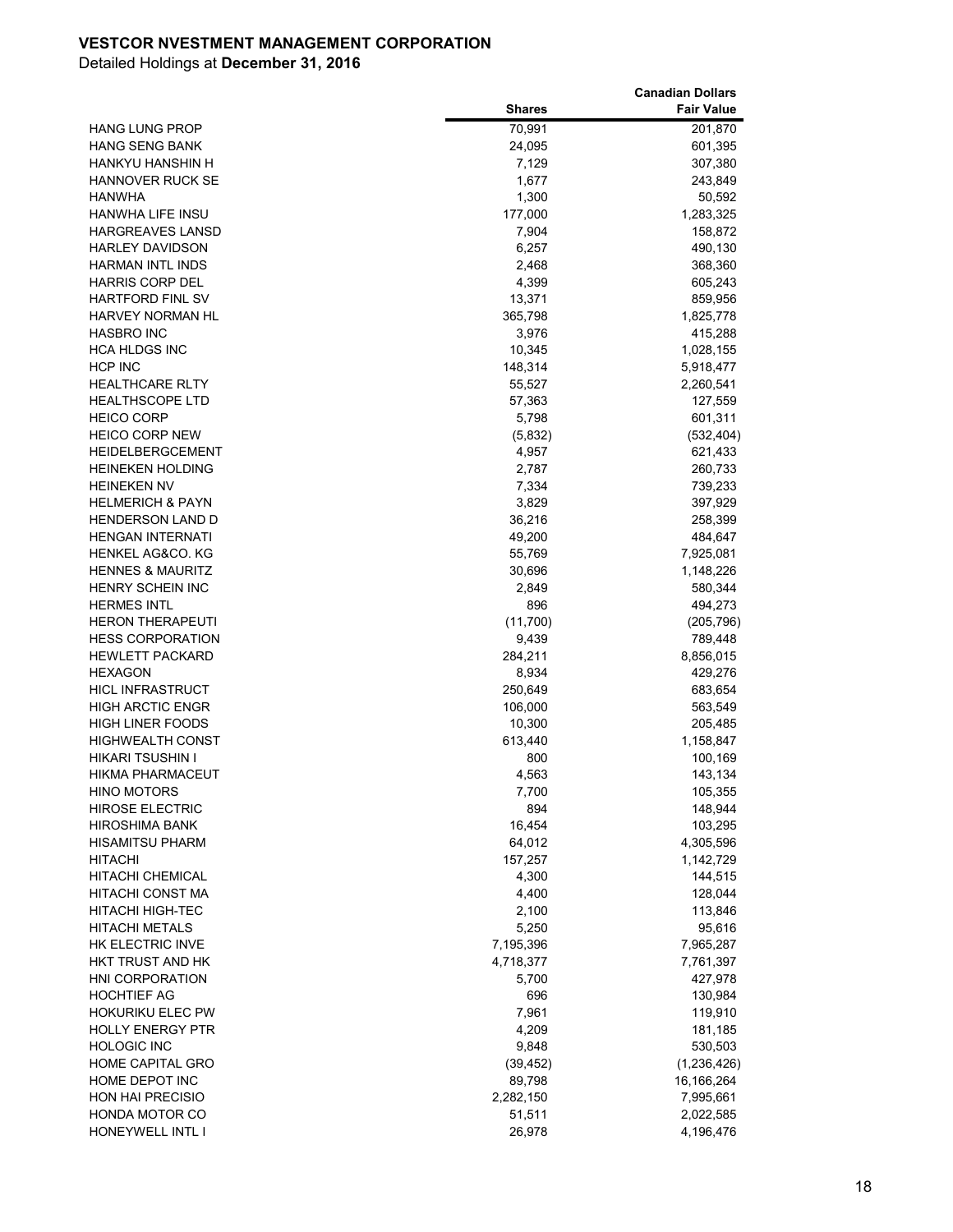|                             |               | <b>Canadian Dollars</b> |
|-----------------------------|---------------|-------------------------|
|                             | <b>Shares</b> | <b>Fair Value</b>       |
| <b>HONG KONG EXCHAN</b>     | 37,076        | 1,174,857               |
| <b>HONG KONG LAND H</b>     | 37,500        | 318,332                 |
| <b>HONG LEONG BANK</b>      | 290,112       | 1,170,807               |
| <b>HONGKONG&amp;CHINA G</b> | 2,927,881     | 6,958,360               |
| <b>HORMEL FOODS COR</b>     | 149,176       | 6,972,395               |
| <b>HOSHIZAKI CORPOR</b>     | 1,700         | 180,803                 |
| <b>HOSPITALITY PPTY</b>     | 14,000        | 596,642                 |
| HOST HOTELS & RE            | 143,260       | 3,672,061               |
| <b>HOSTESS BRANDS I</b>     | 79,957        | 1,395,657               |
| <b>HOWARD HUGHES</b>        | (2,200)       | (337, 045)              |
| <b>HOYA CORP</b>            | 13,058        | 737,331                 |
| HP INC                      | 60,562        | 1,218,206               |
| <b>HSBC HOLDINGS</b>        | 1,350,272     | 14,698,091              |
| <b>HUBSPOT INC</b>          | (3,600)       | (227, 185)              |
| <b>HUDBAY MINERALS</b>      | 694,602       | (1, 111, 168)           |
| <b>HUDSON PACIFIC P</b>     | 68,200        | 3,184,879               |
| <b>HUDSONS BAY CO</b>       | 25,051        | 331,675                 |
| <b>HUGO BOSS AG</b>         | 1,900         | 156,224                 |
| <b>HULIC CO LTD</b>         | 9,100         | 108,711                 |
| <b>HUMANA INC</b>           | 5,278         | 1,445,914               |
| <b>HUNT JB TRANS SV</b>     | 3,098         | 403,781                 |
| <b>HUNTINGTON BANCS</b>     | 38,400        | 686,006                 |
| <b>HUNTINGTON INGAL</b>     | 1,700         | 420,430                 |
| <b>HUSKY ENERGY INC</b>     | (154, 819)    | (2,522,002)             |
| HUSQVARNA AB                | 11,584        | 121,154                 |
| <b>HUTCHISON PORT H</b>     | 1,113,271     | 649,434                 |
| <b>HYDRO ONE LTD</b>        | 311,296       | 7,340,360               |
| <b>HYOSUNG</b>              | 3,200         | 516,967                 |
| <b>HYSAN DEVELOPMEN</b>     | 18,400        | 102,003                 |
| <b>HYSTER-YALE MATE</b>     | 4,300         | 368,183                 |
| HYUNDAI HOME SHO            | 4,970         | 615,292                 |
| <b>HYUNDAI MARINE&amp;F</b> | 15,400        | 538,619                 |
| <b>HYUNDAI MOBIS</b>        | 169           | 49,538                  |
| <b>HYUNDAI MOTOR CO</b>     | 14,800        | 1,602,610               |
| <b>HYUNDAI STEEL CO</b>     | 2,400         | 151,892                 |
| <b>IAMGOLD CORP</b>         | 226,483       | 1,174,417               |
| <b>IBERDROLA SA</b>         | 823,055       | 7,257,552               |
| <b>ICA GRUPPEN</b>          | 2,943         | 120,731                 |
| <b>ICADE</b>                | 1,094         | 104,900                 |
| <b>ICL-ISRAEL CHEM</b>      | 16,866        | 92,855                  |
| <b>IDEMITSU KOSAN C</b>     | 183,557       | 6,553,128               |
| <b>IGM FINANCIAL IN</b>     | (28, 162)     | (1,091,236)             |
| <b>IHH HEALTHCARE B</b>     | 2,188,404     | 4,154,195               |
| <b>IHI CORPORATION</b>      | 42,838        | 149,733                 |
| <b>IIDA GROUP HOLDI</b>     | 4,621         | 117,793                 |
| <b>IJM CORP BERHAD</b>      | 1,595,820     | 1,526,580               |
| ILIAD                       | 838           | 216,500                 |
| <b>ILLINOIS TOOL WO</b>     | 11,183        | 1,848,548               |
| <b>ILLUMINA INC</b>         | 5,200         | 893,980                 |
| <b>IMERYS</b>               | 1,189         | 121,208                 |
| IMI                         | 9,418         | 162,305                 |
| <b>IMPERIAL BRANDS</b>      | 160,137       | 9,400,305               |
| <b>IMPERIAL OIL LTD</b>     | 209,904       | 9,835,078               |
| <b>IMPERUS TECHNOLO</b>     | 500,000       | 50                      |
| <b>IMPERVA INC</b>          | (4,400)       | (226, 863)              |
| <b>INCITEC PIVOT</b>        | 50,856        | 177,782                 |
| <b>INCYTE CORPORATI</b>     | (4,000)       | (538, 530)              |
| <b>IND ALLNCE &amp; FNC</b> | 299,558       | 15,993,402              |
| <b>INDITEX</b>              | 34,635        | 1,588,754               |
| INDOFOOD CBP SUK            | 1,390,560     | 1,186,913               |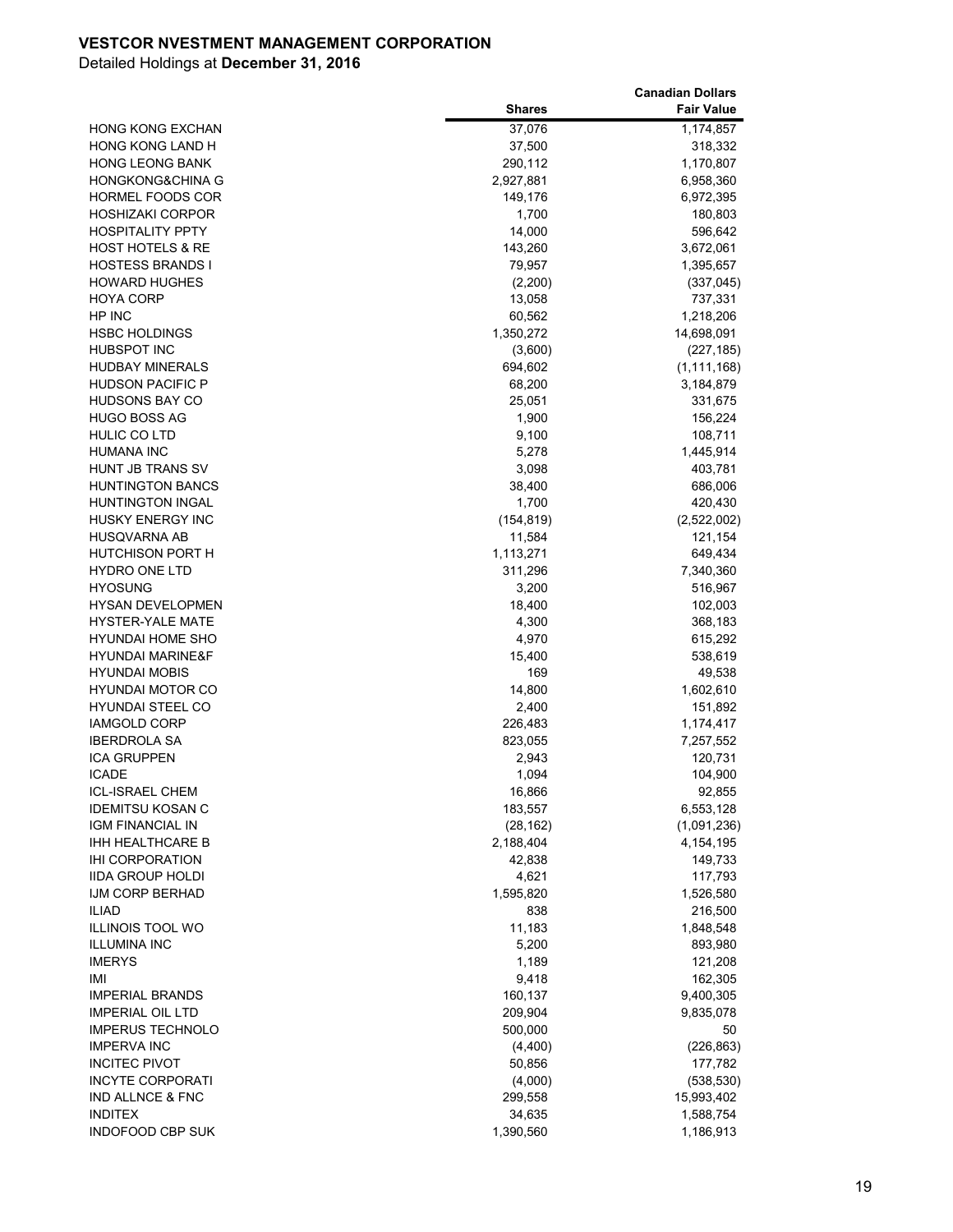|                                            |                         | <b>Canadian Dollars</b>         |
|--------------------------------------------|-------------------------|---------------------------------|
|                                            | <b>Shares</b>           | <b>Fair Value</b>               |
| INDS BACHOCO SAB                           | 20                      | 110                             |
| <b>INDUSTRIAL &amp; COM</b>                | 6,204,938               | 4,990,650                       |
| <b>INDUSTRIAS PENOL</b>                    | 126,210                 | 3,171,719                       |
| <b>INDUSTRIVARDEN</b>                      | 125,168                 | 3,137,402                       |
| <b>INFINEON TECHNOL</b>                    | 35,268                  | 823,611                         |
| <b>INFOR ACQUISITIO</b>                    | 1,252,900               | 7,679,512                       |
| <b>INFRAREIT INC</b>                       | 18,118                  | 441,779                         |
| <b>INFRASTRUTTURE W</b>                    | 43,600                  | 271,476                         |
| ING GROEP N.V.                             | 124,083                 | 2,346,595                       |
| <b>INGENICO GROUP</b>                      | 1,775                   | 190,486                         |
| INGERSOLL-RAND P                           | 9,145                   | 921,416                         |
| <b>INMARSAT</b>                            | 12,258                  | 152,647                         |
| <b>INNERGEX RENEWAB</b>                    | 56,298                  | 798,913                         |
| <b>INNOGY SE</b>                           | 4,300                   | 201,748                         |
| <b>INNOLUX CORP</b>                        | 1,240,956               | 598,980                         |
| <b>INOVALON HOLDING</b>                    | (12,700)                | (175, 639)                      |
| <b>INPEX CORPORATIO</b>                    | 28,823                  | 388,072                         |
| <b>INSIGHT ENTERPRI</b>                    | 17,000                  | 923,079                         |
| <b>INSPERITY INC</b>                       | 4,500                   | 428,691                         |
| <b>INSURANCE AUST G</b>                    | 80,653                  | 469,127                         |
| <b>INTACT FINANCIAL</b>                    | 227,991                 | 21,909,935                      |
| <b>INTEL CORP</b>                          | 180,153                 | 8,773,402                       |
| <b>INTER CONTINENTA</b>                    | 17,786                  | 1,347,381                       |
| <b>INTER PIPELINE L</b>                    | 571,891                 | 17,028,678                      |
| <b>INTERCEPT PHARMA</b>                    | (2,400)                 | (350, 122)                      |
| <b>INTERCONTL HOTEL</b>                    | 5,665                   | 341,510                         |
| <b>INTERFOR CORPORA</b>                    | 54,316                  | 816,369                         |
| <b>INTERNATIONAL PA</b>                    | 12,556                  | 894,535                         |
| <b>INTERPUBLIC GROU</b>                    | 14,054                  | 441,754                         |
| <b>INTERSIL CORP</b>                       | 26,700                  | 799,457                         |
| <b>INTERTAIN GROUP</b>                     | 1,932                   | 18,122                          |
| <b>INTERTAPE POLYME</b>                    | 58,247                  | 1,466,659                       |
| <b>INTERTEK GROUP</b>                      | 5,637                   | 325,157                         |
| <b>INTESA SANPAOLO</b>                     | 434,991                 | 1,483,914                       |
| <b>INTL BANCSHARES</b>                     | 13,000                  | 712,168                         |
| <b>INTL BUSINESS MC</b>                    | 51,993                  | 11,587,928                      |
| <b>INTL CONS AIRLIN</b>                    | 25,722                  | 186,609                         |
| <b>INTL FLAVORS &amp; F</b>                | 2,811                   | 447,145                         |
| <b>INTREXON CORP</b>                       | (10, 500)               | (342, 590)                      |
| <b>INTU PROPERTIES</b>                     | 30,563                  | 142,464                         |
| <b>INTUIT</b>                              | 59,205                  | 9,110,871                       |
| <b>INTUITIVE SURGIC</b>                    | 1,372                   | 1,168,258                       |
| <b>INVERSIONES AGUA</b>                    | 90,000                  | 174,090                         |
| <b>INVESCO LTD</b>                         | 14,462                  | 589,146                         |
| <b>INVESCO MORTGAGE</b><br><b>INVESTEC</b> | 41,300<br>20,233        | 831,803<br>179,707              |
| <b>INVESTOR AB</b>                         | 14,880                  |                                 |
| <b>IONIS PHARMACEUT</b>                    | (7,500)                 | 747,927                         |
| <b>IRON MOUNTAIN IN</b>                    | 52,201                  | (481,660)<br>2,276,532          |
| <b>IRONWOOD PHARMAC</b>                    |                         | (617, 949)                      |
| <b>IRPC PUBLIC CO L</b>                    | (30, 100)<br>1,594,520  | 286,864                         |
| <b>ISETAN MITSUKOSH</b>                    |                         |                                 |
| <b>ISHARES - GLB INFRASTR ETF</b>          | 9,561<br>27,500         | 138,513                         |
| ISHARES - 1-3 YR CR BD ETF                 |                         | 1,441,523                       |
| ISHARES - RUSSELL 2000 ETF                 | (45, 100)<br>(208, 345) | (6, 354, 723)<br>(37, 723, 591) |
| ISHARES - U.S. ENERGY ETF                  | (61, 800)               | (3,446,942)                     |
| ISHARES - U.S. REAL ES ETF                 | (93, 567)               | (9,666,158)                     |
| <b>ISHARES - MSCI EMRG MKTS MIN V</b>      | 226,410                 | 14,850,402                      |
| ISHARES S&P/TSX - CAP ENERGY INDEX         | (922, 950)              | (12,980,107)                    |
| ISHARES S&P/TSX - GLOBAL GOLD INDEX        | (101, 500)              | (1, 231, 195)                   |
|                                            |                         |                                 |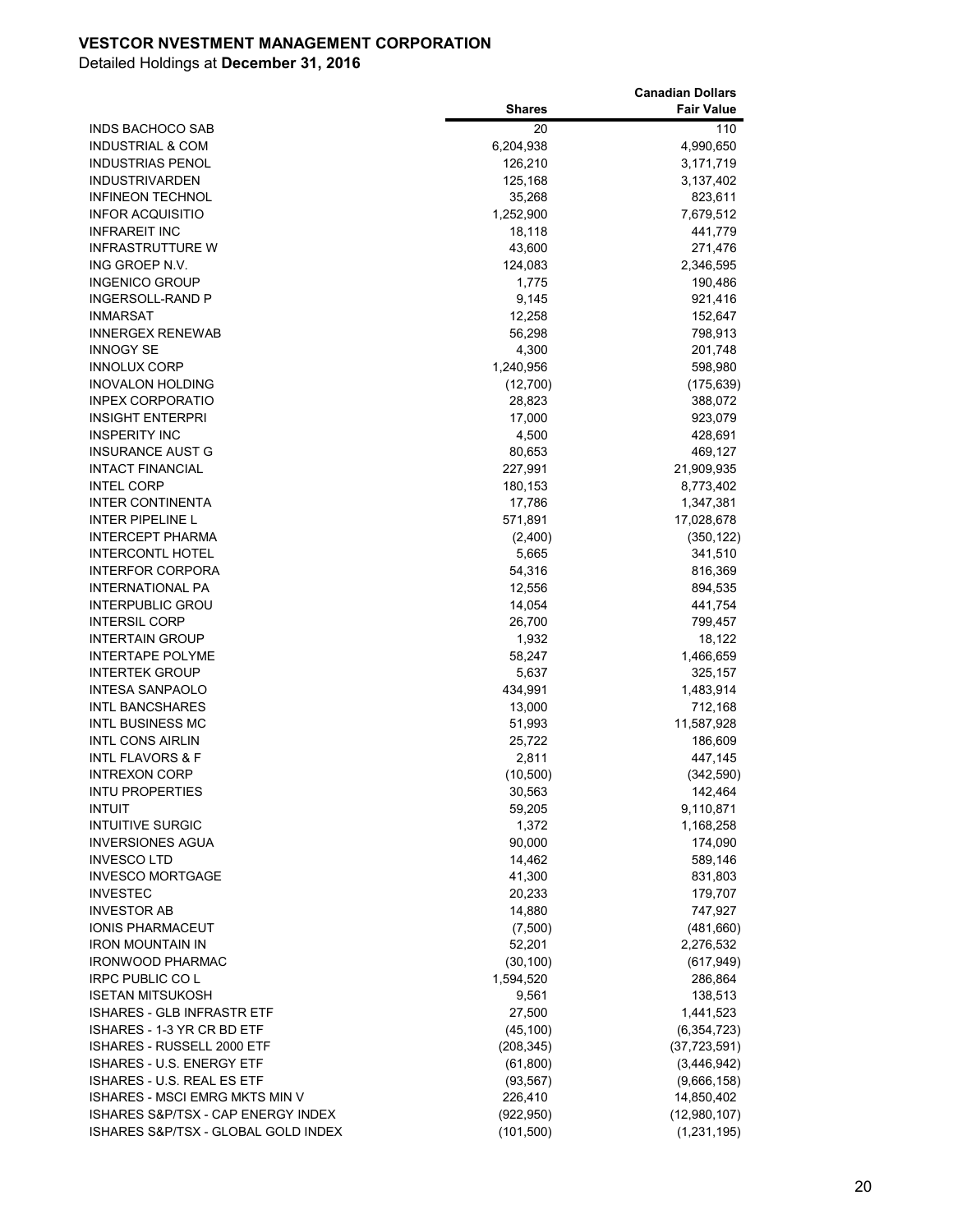|                                      |               | <b>Canadian Dollars</b> |
|--------------------------------------|---------------|-------------------------|
|                                      | <b>Shares</b> | <b>Fair Value</b>       |
| <b>ISHARES S&amp;P/TSX INDEX ETF</b> | (182, 950)    | (4, 141, 988)           |
| ISHARES TR - MSCI USA MINVOLATILI    | 7,100         | 431,090                 |
| ISHARES TR - MSCI EAFE MIN VOLATI    | 14,148        | 1,161,538               |
| <b>ISS AS</b>                        | 5,562         | 252,244                 |
| <b>ISUZU MOTORS</b>                  | 17,077        | 290,792                 |
| <b>ITALGAS SPA</b>                   | 270,123       | 1,428,221               |
| <b>ITAU CORPBANCA</b>                | 118,098,131   | 1,328,416               |
| <b>ITOCHU CORP</b>                   | 307,710       | 5,490,974               |
| <b>ITV</b>                           | 118,163       | 404,140                 |
| <b>IVANHOE MINES</b>                 | 251,773       | 639,503                 |
| J FRONT RETAILIN                     | 7,000         | 126,764                 |
| <b>JACOBS ENGR GROU</b>              | 4,274         | 327,106                 |
| <b>JAMES HARDIE IND</b>              | 14,212        | 303,200                 |
| <b>JAMES RIV GROUP</b>               | 9,000         | 502,103                 |
| JAPAN AIRLINES C                     | 195,860       | 7,690,464               |
| <b>JAPAN AIRPORT TE</b>              | 13,716        | 666,301                 |
| <b>JAPAN EXCHANGE G</b>              | 17,194        | 330,149                 |
| JAPAN POST BANK                      | 12,100        | 195,191                 |
| <b>JAPAN POST HOLD</b>               | 12,500        | 209,692                 |
| <b>JAPAN PRIME REAL</b>              | 24            | 127,074                 |
| <b>JAPAN REAL ESTAT</b>              | 41            | 300,289                 |
| <b>JAPAN RETAIL FUN</b>              | 76            | 206,749                 |
| <b>JAPAN TOBACCO IN</b>              | 34,655        | 1,531,670               |
| <b>JARDINE CYCLE &amp;</b>           | 3,532         | 135,177                 |
| <b>JARDINE MATHESON</b>              | 7,705         | 570,887                 |
| <b>JB FINANCIAL GRO</b>              | 83,960        | 538,828                 |
| <b>JC DECAUX SA</b>                  | 2,197         | 86,795                  |
| <b>JEAN COUTU GROUP</b>              | 34,562        | 723,037                 |
| <b>JERONIMO MARTINS</b>              | 8,889         | 185,330                 |
| JFE HOLDINGS INC                     | 17,940        | 367,163                 |
| JG SUMMIT HLDGS                      | 909,933       | 1,660,568               |
| <b>JGC CORP</b>                      | 6,000         | 146,528                 |
| <b>JIANGSU EXPRESSW</b>              | 3,093,956     | 5,244,535               |
| JOHNSON & JOHNSO                     | 163,439       | 25,282,782              |
| <b>JOHNSON CONTROLS</b>              | 33,158        | 1,845,750               |
| JOHNSON MATTHEY                      | 6,391         | 336,984                 |
| <b>JOLLIBEE FOODS</b>                | 75,700        | 396,166                 |
| <b>JPMORGAN CHASE &amp;</b>          | 126,665       | 14,675,607              |
| JSR CORP                             | 6,266         | 132,780                 |
| JTEKT CORPORATIO                     | 6,500         | 139,756                 |
| <b>JULIUS BAER GRUP</b>              | 7,414         | 442,467                 |
| JUNIPER NETWORKS                     | 26,963        | 1,023,103               |
| <b>JUNO THERAPEUTIC</b>              | (8,700)       | (220, 196)              |
| <b>JUST ENERGY</b>                   | 175,979       | 1,291,686               |
| JX HOLDINGS INC                      | 358,356       | 2,038,321               |
| K&S AG                               | 6,241         | 200,301                 |
| <b>KAJIMA CORP</b>                   | 27,927        | 259,770                 |
| KAKAKU COM. INC                      | 4,500         | 100,066                 |
| KALBE FARMA                          | 10,727,355    | 1,617,709               |
| <b>KAMAN CORP</b>                    | 5,600         | 369,264                 |
| KAMIGUMI CO                          | 5,450         | 69,807                  |
| KANEKA CORP                          | 6,900         | 75,527                  |
| <b>KANGWON LAND INC</b>              | 16,200        | 643,045                 |
| KANSAI ELEC POWE                     | 100,437       | 1,475,845               |
| KANSAI PAINT CO                      | 7,704         | 190,711                 |
| KANSAS CITY SOUT                     | 3,808         | 435,525                 |
| KAO CORP                             | 16,618        | 1,058,725               |
| KAWASAKI HEAVY I                     | 43,599        | 183,975                 |
| <b>KB FINANCIAL GRO</b>              | 20,100        | 955,190                 |
| <b>KBC GROEP NV</b>                  | 7,906         | 657,885                 |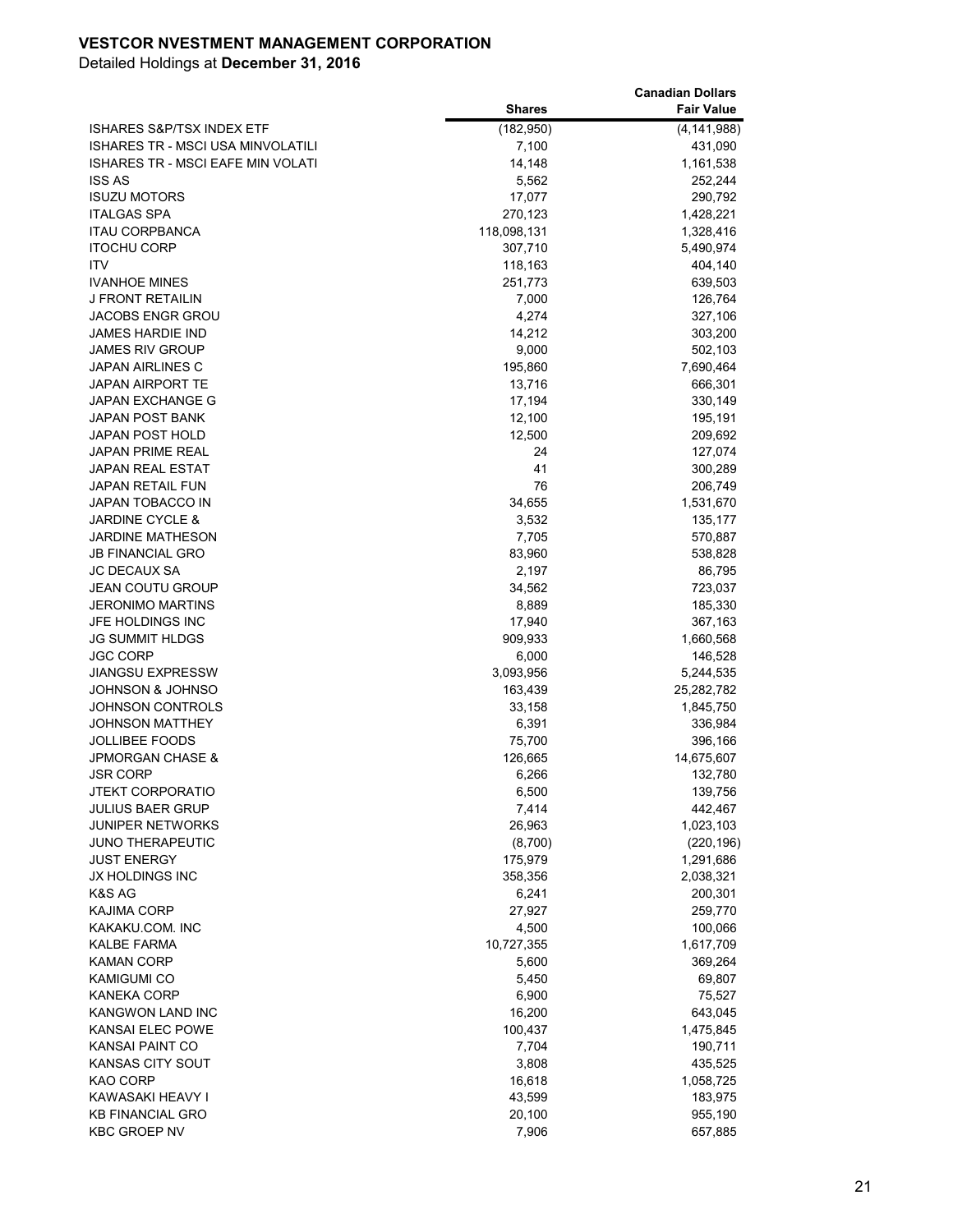|                             |               | <b>Canadian Dollars</b> |
|-----------------------------|---------------|-------------------------|
|                             | <b>Shares</b> | <b>Fair Value</b>       |
| <b>KCE ELECTRONICS</b>      | 294,600       | 1,347,092               |
| <b>KDDI CORP</b>            | 58,855        | 2,002,709               |
| KEIHAN HOLDINGS             | 16,877        | 149,030                 |
| <b>KEIKYU CORP</b>          | 191,803       | 2,988,208               |
| <b>KEIO CORP</b>            | 212,654       | 2,349,703               |
| <b>KEISEI ELEC RY C</b>     | 4,228         | 137,915                 |
| KELLOGG CO                  | 84,719        | 8,384,675               |
| <b>KELT EXPL LTD</b>        | 3,390,000     | 4,929,896               |
| <b>KELT EXPLORATION</b>     | (425, 472)    | (2,880,445)             |
| <b>KENNEDY-WILSON H</b>     | (11,300)      | (313, 161)              |
| <b>KEPPEL CORP</b>          | 44,474        | 239,030                 |
| <b>KERING</b>               | 2,342         | 706,598                 |
| <b>KERRY GROUP</b>          | 20,270        | 1,946,785               |
| <b>KERRY PROPERTIES</b>     | 245,552       | 894,051                 |
| <b>KEW MEDIA GROUP</b>      | 164,400       | 867,210                 |
| <b>KEYCORP</b>              | 38,256        | 938,463                 |
| <b>KEYENCE CORP</b>         | 1,548         | 1,427,452               |
| <b>KEYERA CORP</b>          | 246,340       | 9,999,742               |
| <b>KIA MOTORS</b>           | 50,200        | 2,187,729               |
| KIATNAKIN BANK P            | 164,570       | 363,921                 |
| <b>KIKKOMAN CORP</b>        | 4,000         | 172,008                 |
| KILLAM APARTMENT            | 21,900        | 262,641                 |
| KIMBERLY CLARK C            | 59,038        | 9,121,525               |
| KIMCO REALTY COR            | 68,076        | 2,324,446               |
| KINAXIS INC                 | 18,248        | 1,140,500               |
| KINDER MORGAN IN            | 292,061       | 8,121,433               |
| KINGBOARD CHEMIC            | 725,031       | 2,947,075               |
| <b>KINGFISHER</b>           | 66,249        | 384,556                 |
| KINNEVIK DE                 | 6,928         | 223,255                 |
| KINROSS GOLD COR            | 188,027       | 787,833                 |
| KINTETSU GROUP H            | 53,315        | 273,401                 |
| KIRIN HOLDINGS C            | 26,977        | 589,802                 |
| KIRKLAND LAKE GO            | 308,343       | 2,164,568               |
| KITE PHARMA INC             | (7,700)       | (463, 591)              |
| <b>KLA-TENCOR CORP</b>      | 8,733         | 922,586                 |
| <b>KLEPIERRE</b>            | 12,686        | 670,119                 |
| <b>KLONDEX MINES LT</b>     | 35,948        | 224,675                 |
| <b>KLX INC</b>              | (6,800)       | (411, 871)              |
| KNIGHT THERAPEUT            | 188,759       | 2,027,272               |
| <b>KNOLL INC</b>            | 9,700         | 363,766                 |
| KOBE STEEL                  | 9,554         | 122,703                 |
| KOHLS CORP                  | 6,247         | 414,192                 |
| KOITO MFG CO                | 3,300         | 234,866                 |
| <b>KOMATSU</b>              | 28,998        | 882,714                 |
| KON KPN NV                  | 105,249       | 418,925                 |
| KONAMI HOLDINGS             | 3,100         | 168,236                 |
| KONE CORP                   | 11,190        | 673,796                 |
| KONICA MINOLTA I            | 16,471        | 219,871                 |
| KONINKLIJKE AHOL            | 129,074       | 3,656,909               |
| KONINKLIJKE DSM             | 6,167         | 496,865                 |
| <b>KONINKLIJKE PHIL</b>     | 60,096        | 2,465,120               |
| KOREA ELEC POWER            | 41,151        | 2,012,688               |
| KOREA ELECTRIC P            | 166,186       | 4,118,522               |
| KOREA ZINC                  | 10,682        | 5,633,733               |
| KOSE CORPORATION            | 766           | 85,519                  |
| <b>KP TISSUE INC</b>        |               |                         |
| <b>KRAFT HEINZ CO</b>       | 32,600        | 516,710                 |
|                             | 21,114        | 2,475,502               |
| KROGER CO                   | 41,922        | 1,942,522               |
| <b>KT CORPORATION</b>       | 68,356        | 2,231,383               |
| <b>KT&amp;G CORPORATION</b> | 7,300         | 818,643                 |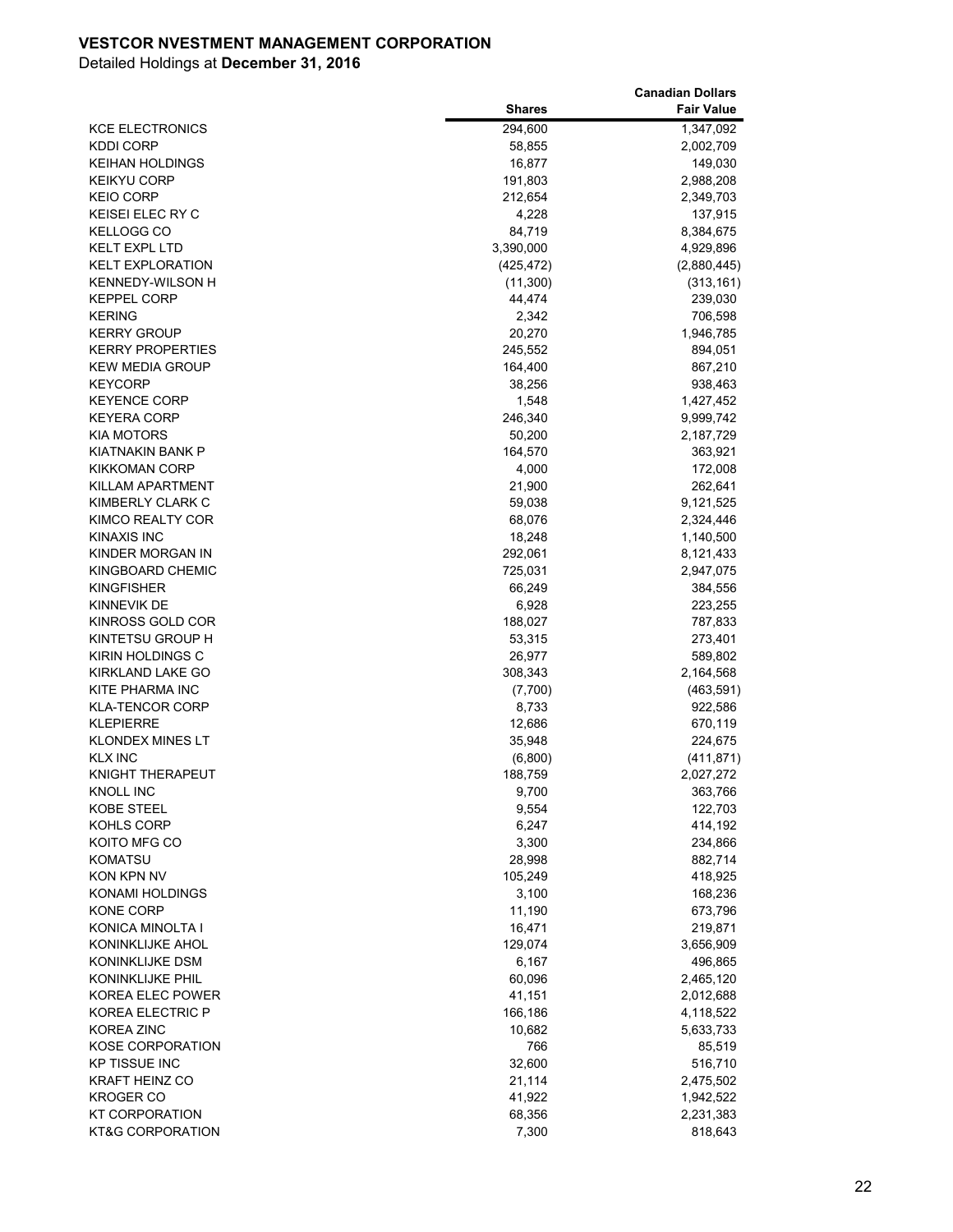|                                            |                    | <b>Canadian Dollars</b> |
|--------------------------------------------|--------------------|-------------------------|
|                                            | <b>Shares</b>      | <b>Fair Value</b>       |
| KUBOTA CORP                                | 33,223             | 637,355                 |
| KUEHNE & NAGEL A                           | 40,448             | 7,183,627               |
| KUMHO PETRO CHEM                           | 2,000              | 182,093                 |
| <b>KURARAY CO</b>                          | 12,683             | 256,072                 |
| <b>KURITA WATER IND</b>                    | 3,657              | 108,230                 |
| KYOCERA CORP                               | 10,171             | 679,681                 |
| KYOWA HAKKO KIRI                           | 8,315              | 154,497                 |
| KYUSHU ELEC POWE                           | 75,901             | 1,106,580               |
| KYUSHU FINANCIAL                           | 13,500             | 123,090                 |
| L BRANDS INC                               | 8,503              | 751,694                 |
| <b>L-3 COMMUNICATIO</b>                    | 4,787              | 977,688                 |
| LABORATORY CORP                            | 50,105             | 8,636,891               |
| LABRADOR IRON OR                           | 13,778             | 260,241                 |
| LACOMER SAB DE C                           | 537,120            | 547,182                 |
| LAFARGE MALAYSIA                           | 71,000             | 152,606                 |
| LAFARGEHOLCIM LT                           | 14,259             | 1,009,393               |
| LAGARDERE S.C.A.                           | 7,620              | 284,493                 |
| <b>LAM RESEARCH COR</b>                    | 5,764              | 821,921                 |
| <b>LAMAR ADVERTISIN</b>                    | 16,900             | 1,525,785               |
| LAMB WESTON HLDG                           | 2,333              | 118,566                 |
| <b>LANCASTER COLONY</b>                    | 3,300              | 626,486                 |
| <b>LAND SECURITIES</b>                     | 26,544             | 468,882                 |
| <b>LANXESS AG</b>                          | 3,119              | 275,072                 |
| LAREDO PETROLEUM                           | (27,600)           | (524,007)               |
| <b>LAURENTIAN BK CD</b>                    | 120,856            | 7,051,123               |
| LAWSON INC                                 | 75,345             | 7,112,359               |
| LEGAL & GENERAL                            | 191,428            | 785,410                 |
| <b>LEGGETT &amp; PLATT</b>                 | 4,732              | 312,722                 |
| <b>LEGRAND SA</b>                          | 8,772              | 669,398                 |
| LENDLEASE GROUP                            | 17,127             | 243,149                 |
| <b>LENNAR CORP</b>                         | 268,216            | 5,562,082               |
| LEONARDO SPA                               | 12,756             | 240,694                 |
| LEUCADIA NATL CO                           | 11,470             | 358,068                 |
| LEVEL 3 COMMUNIC                           | 10,320             | 780,962                 |
| LF CORP                                    | 12,420             | 297,180                 |
| <b>LG DISPLAY</b>                          | 64,600             | 2,255,814               |
| LG HOUSEHOLD&HEA                           | 3,700              | 2,312,918               |
| LG UPLUS CORP                              | 248,600            | 3,160,507               |
| LI & FUNG LTD                              | 188,369            | 111,104                 |
| <b>LIBERTY BROADBAN</b>                    | (101)<br>(19, 131) | (49,095)                |
| LIBERTY GLOBAL P                           |                    | (676, 243)              |
| <b>LIBERTY HLDGS</b><br>LIBERTY MEDIA CO   | 66,727             | 726,344                 |
|                                            | (14, 300)          | (601, 555)              |
| LIBERTY MEDIA DE<br><b>LIBERTY PPTY TR</b> | 22,277             | 1,015,463<br>2,110,693  |
| <b>LIBERTY TRIPADVI</b>                    | 39,324<br>(11,700) | (236, 429)              |
| <b>LIFELOCK INC</b>                        | (11,400)           | (366, 138)              |
| <b>LINAMAR CORPORAT</b>                    | 15,174             | 875,388                 |
| <b>LINCOLN ELEC HLD</b>                    | 3,900              | 403,318                 |
| <b>LINCOLN NATL COR</b>                    | 8,091              | 719,943                 |
| <b>LINDE AG</b>                            | 10,157             | 2,242,657               |
| <b>LINDT &amp; SPRUENGL</b>                | 939                | 12,512,892              |
| <b>LINE CORP</b>                           | 1,631              | 75,199                  |
| LINEAR TECHNOLOG                           | (26, 492)          | (2,217,840)             |
| <b>LINK REAL ESTATE</b>                    | 74,670             | 650,944                 |
| <b>LION CORP</b>                           | 8,167              | 180,293                 |
| LIONS GATE ENTMN                           | (15, 445)          | (526, 180)              |
| <b>LITHIUM AMERICAS</b>                    | 572,500            | 103,050                 |
| <b>LIXIL GROUP CORP</b>                    | 8,688              | 265,117                 |
| <b>LKQ CORP</b>                            | 200,395            | 8,247,007               |
|                                            |                    |                         |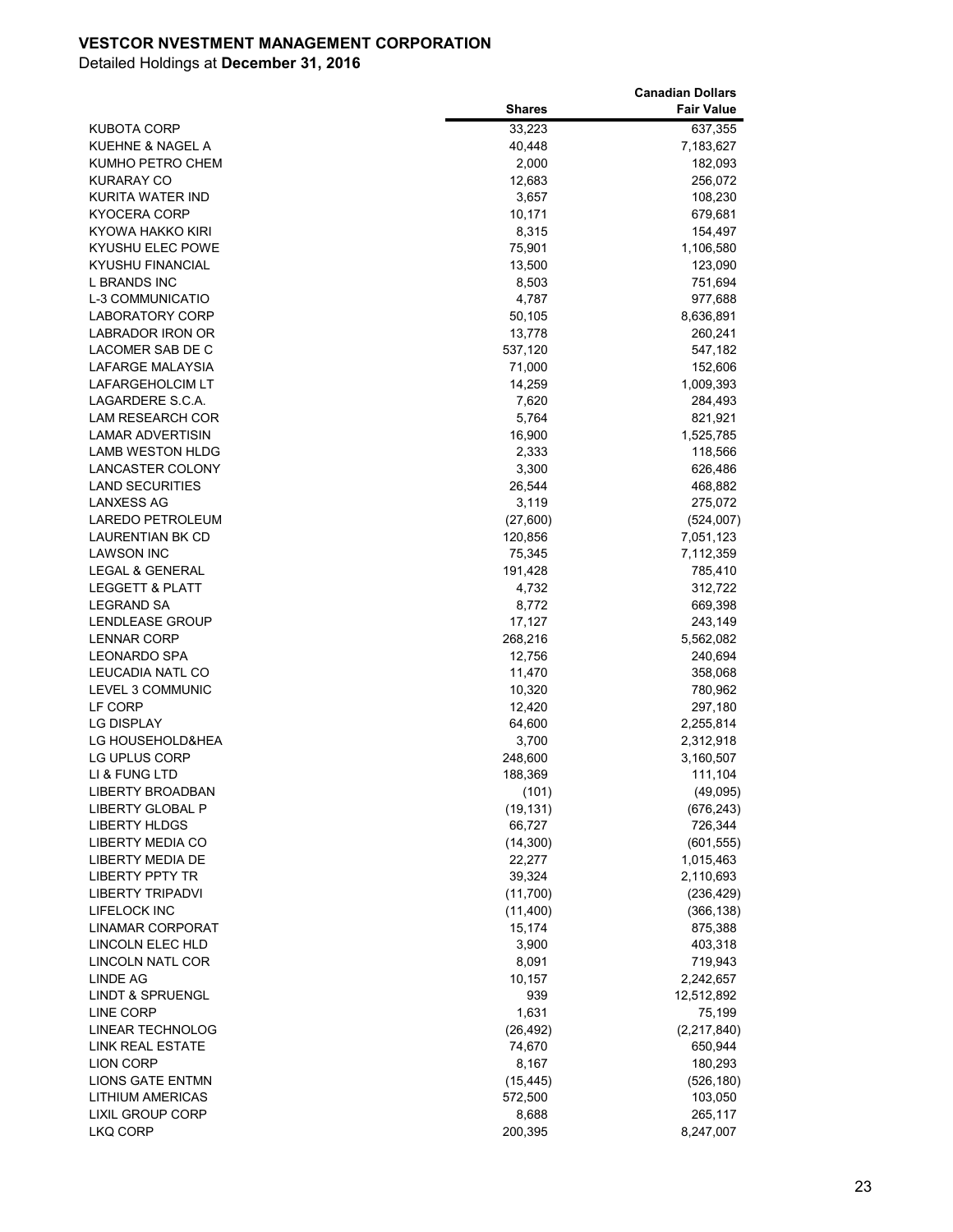|                                             |                   | <b>Canadian Dollars</b> |
|---------------------------------------------|-------------------|-------------------------|
|                                             | <b>Shares</b>     | <b>Fair Value</b>       |
| LLOYDS BANKING G                            | 2,047,312         | 2,120,674               |
| <b>LOBLAW COS LTD</b>                       | 267,371           | 18,940,562              |
| <b>LOCKHEED MARTIN</b>                      | 10,219            | 3,429,440               |
| <b>LOEWS CORP</b>                           | 57,373            | 3,607,536               |
| <b>LONDON STOCK EXC</b>                     | 10,319            | 498,273                 |
| LONGFOR PROPERTI                            | 300,000           | 510,603                 |
| LONZA GROUP AG                              | 1,695             | 394,297                 |
| <b>L'OREAL</b>                              | 24,887            | 6,104,022               |
| LOTTE CHEMICAL C                            | 6,100             | 2,499,230               |
| LOW VOL CA EQUIT                            | 14,248            | 22,322,206              |
| LOWES CO                                    | 35,091            | 3,350,939               |
| <b>LSC COMMUNICATIO</b>                     | 2,999             | 119,514                 |
| LTC PPTYS INC                               | 11,197            | 706,307                 |
| LUCARA DIAMOND C                            | 136,677           | 415,498                 |
| LUNDBERGFORETAGE                            | 1,373             | 113,196                 |
| LUNDIN MINING CO                            | 303,288           | 1,941,043               |
| LUNDIN PETROLEUM                            | 6,075             | 177,652                 |
| LUXOTTICA GROUP                             | 5,801             | 419,294                 |
| LVMH MOET HENNES                            | 8,831             | 2,265,905               |
| LYONDELLBASELL I                            | 32,506            | 3,743,937               |
| M & T BK CORP                               | 35,800            | 7,519,380               |
| M3 INC                                      | 6,400             | 216,711                 |
| <b>MABUCHI MOTOR CO</b>                     | 1,482             | 103,943                 |
| <b>MACDONALD DETTWI</b>                     | 17,773            | 1,188,836               |
| <b>MACERICH CO</b>                          | 11,245            | 1,069,589               |
| <b>MACQUARIE ATLAS</b>                      | 81,722            | 400,750                 |
| MACQUARIE GP LTD                            | 9,442             | 798,777                 |
| <b>MACQUARIE MEXICO</b>                     | 317,730           | 441,780                 |
| <b>MACYS INC</b>                            | 10,820            | 526,130                 |
| <b>MAG SILVER CORP</b>                      | 2,260             | 33,403                  |
| MAGELLAN AEROSPA                            | 14,400            | 258,912                 |
| <b>MAGELLAN MIDSTRE</b>                     | 26,576            | 2,698,750               |
| <b>MAGNA INTL INC</b>                       | 226,154           | 13, 184, 778            |
| <b>MAGYAR TELEKOM</b>                       | 655,430           | 1,494,794               |
| <b>MAJOR DRILLING G</b>                     | 22,870            | 160,547                 |
| <b>MAKITA CORP</b>                          | 3,555             | 320,050                 |
| <b>MALAYAN BKG BHD</b>                      | 344,000           | 843,253                 |
| <b>MALLINCKRODT PLC</b>                     | 3,747             | 250,649                 |
| <b>MAN SE</b>                               | 57,032            | 7,609,619               |
| <b>MANILA WATER CO</b>                      | 356,010           | 278,509                 |
| <b>MANITOBA TELECOM</b><br>MANTECH INTL COR | 111,346<br>10,600 | 4,226,694               |
| MANULIFE FINCL C                            | 304,458           | 601,328<br>7,279,591    |
| <b>MAPFRE SA</b>                            | 31,473            |                         |
| <b>MAPLE LEAF FOODS</b>                     | 219,355           | 129,101<br>6,168,263    |
| <b>MARATHON OIL COR</b>                     | 13,290            | 308,888                 |
| <b>MARATHON PETROLE</b>                     | 18,684            | 1,263,131               |
| MariCann Inc                                | 1,500             | 1,500,000               |
| <b>MARINE HARVEST A</b>                     | 12,132            | 294,292                 |
| <b>MARKS &amp; SPENCER</b>                  | 49,977            | 289,854                 |
| <b>MARRIOTT INTL IN</b>                     | 11,334            | 1,258,238               |
| <b>MARSH &amp; MCLENNAN</b>                 | 97,796            | 8,875,289               |
| <b>MARTIN MARIETTA</b>                      | 2,247             | 668,366                 |
| <b>MARTINREA INTL</b>                       | 144,388           | 1,244,704               |
| <b>MARUBENI CORP</b>                        | 1,083,795         | 8,259,347               |
| MARUI GROUP CO                              | 6,029             | 118,330                 |
| <b>MARUICHI STL TUB</b>                     | 1,771             | 77,480                  |
| MASCO CORP                                  | 11,622            | 493,426                 |
| <b>MASTERCARD INC</b>                       | 89,209            | 12,367,380              |
| <b>MATTEL INC</b>                           | 24,108            | 891,788                 |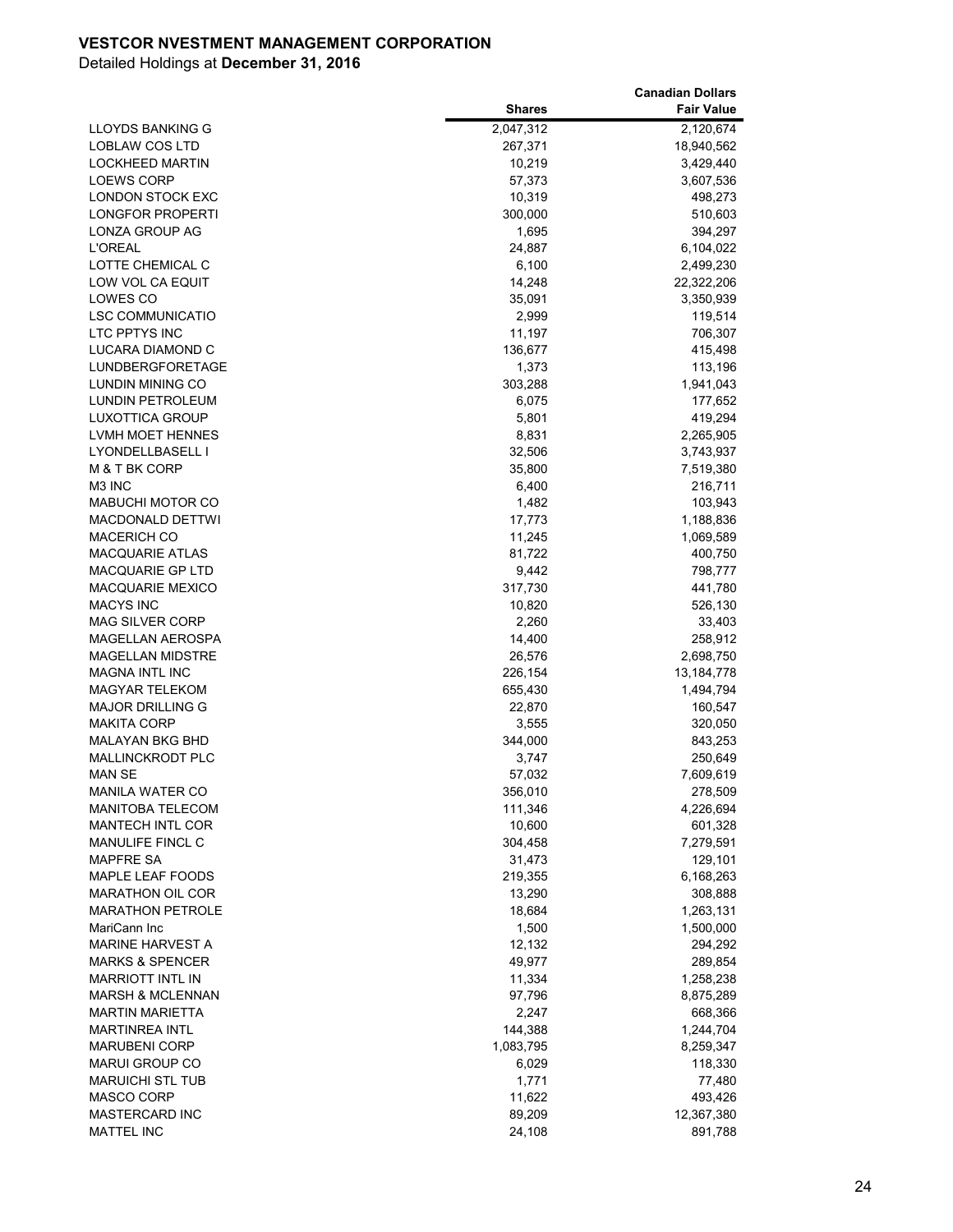|                             |               | <b>Canadian Dollars</b> |
|-----------------------------|---------------|-------------------------|
|                             | <b>Shares</b> | <b>Fair Value</b>       |
| <b>MAXIM INTEGRATED</b>     | 9,000         | 466,091                 |
| <b>MAZDA MOTOR CORP</b>     | 17,418        | 382,915                 |
| <b>MCCORMICK &amp; CO I</b> | 64,255        | 8,092,613               |
| <b>MCDONALDS CORP</b>       | 77,599        | 12,682,272              |
| <b>MCDONALD'S HOLDI</b>     | 204,669       | 7,200,946               |
| <b>MCKESSON CORP</b>        | 32,359        | 6,113,456               |
| <b>MDC HOLDINGS</b>         | 14,175        | 488,381                 |
| MEAD JOHNSON NUT            | 6,539         | 624,889                 |
| <b>MEBUKIFINANCIAL</b>      | 31,915        | 158,891                 |
| <b>MEDIBANK PRIVATE</b>     | 89,212        | 244,296                 |
| <b>MEDICAL FACILITI</b>     | 77,904        | 1,376,188               |
| <b>MEDICLINIC INTER</b>     | 11,644        | 148,764                 |
| <b>MEDIOBANCA SPA</b>       | 17,896        | 196,305                 |
| MEDIPAL HLDG COR            | 5,200         | 110,191                 |
| <b>MEDTRONIC PLC</b>        | 83,815        | 8,064,502               |
| <b>MEG ENERGY</b>           | (42, 398)     | (391, 334)              |
| <b>MEGA FINANCIAL H</b>     | 798,300       | 763,998                 |
| <b>MEGGITT</b>              | 24,909        | 189,291                 |
| <b>MEIJI HOLDINGS C</b>     | 3,500         | 368,621                 |
| <b>MELCO CROWN ENTM</b>     | 6,100         | 130,068                 |
| <b>MENTOR GRAPHICS</b>      | (32,800)      | (1,622,987)             |
| <b>MERCK &amp; CO INC</b>   | 189,782       | 15,126,323              |
| <b>MERCK KGAA</b>           | 3,975         | 557,474                 |
| <b>MERCURY NZ LTD</b>       | 26,600        | 73,627                  |
| <b>MEREDITH CORP</b>        | 5,600         | 444,756                 |
| <b>MERIDIAN BIOSCIE</b>     | 19,000        | 451,550                 |
| <b>MERIDIAN ENERGY</b>      | 442,821       | 1,076,629               |
| <b>MERLIN ENTERTAIN</b>     | 22,383        | 166,386                 |
| <b>MERRIMACK PHARMA</b>     | (46, 295)     | (253, 614)              |
| <b>METHANEX CORP</b>        | 20,395        | 1,201,062               |
| <b>METLIFE INC</b>          | 89,607        | 6,483,793               |
| METRO AG                    | 5,042         | 225,257                 |
| <b>METRO INC</b>            | 345,572       | 13,878,172              |
| <b>METSO OYJ</b>            | 4,629         | 177,440                 |
| <b>METTLER TOLEDO I</b>     | 929           | 522,098                 |
| <b>MGM CHINA HLDGS</b>      | 32,000        | 89,003                  |
| <b>MGM RESORTS INTL</b>     | (9,500)       | (367, 745)              |
| MICHAEL KORS HOL            | 5,814         | 335,522                 |
| MICHELIN(CGDE)              | 40,335        | 6,030,475               |
| <b>MICROCHIP TECHNO</b>     | 95,196        | 8,199,632               |
| <b>MICRON TECHNOLOG</b>     | 36,869        | 1,085,128               |
| MICROSOFT CORP              | 275,236       | 22,964,420              |
| MID-AMER APT CMN            | 15,535        | 2,042,498               |
| <b>MILACRON HLDGS</b>       | (11,400)      | (285, 165)              |
| MILESTONE APARTM            | 450,220       | 8,582,020               |
| MILLER HERMAN IN            | 9,900         | 456,711                 |
| <b>MILLICOM INTL CE</b>     | 1,910         | 109,763                 |
| MINEBEA CO                  | 11,663        | 146,973                 |
| <b>MIRACA HLDGS INC</b>     | 57,700        | 3,482,982               |
| <b>MIRVAC GROUP</b>         | 1,612,289     | 3,334,771               |
| <b>MISUMI GROUP INC</b>     | 9,464         | 209,361                 |
| <b>MITEL NETWORKS</b>       | (10, 156)     | (92, 623)               |
| MITSUBISHI CHEM             | 41,650        | 362,995                 |
| <b>MITSUBISHI CORP</b>      | 48,590        | 1,391,113               |
| <b>MITSUBISHI ELEC</b>      | 59,907        | 1,122,401               |
| <b>MITSUBISHI ESTAT</b>     | 40,244        | 1,076,978               |
| MITSUBISHI GAS C            | 9,696         | 222,409                 |
| MITSUBISHI HVY I            | 98,333        | 602,166                 |
| <b>MITSUBISHI LOGIS</b>     | 4,200         | 79,825                  |
| <b>MITSUBISHI MATER</b>     | 2,984         | 123,171                 |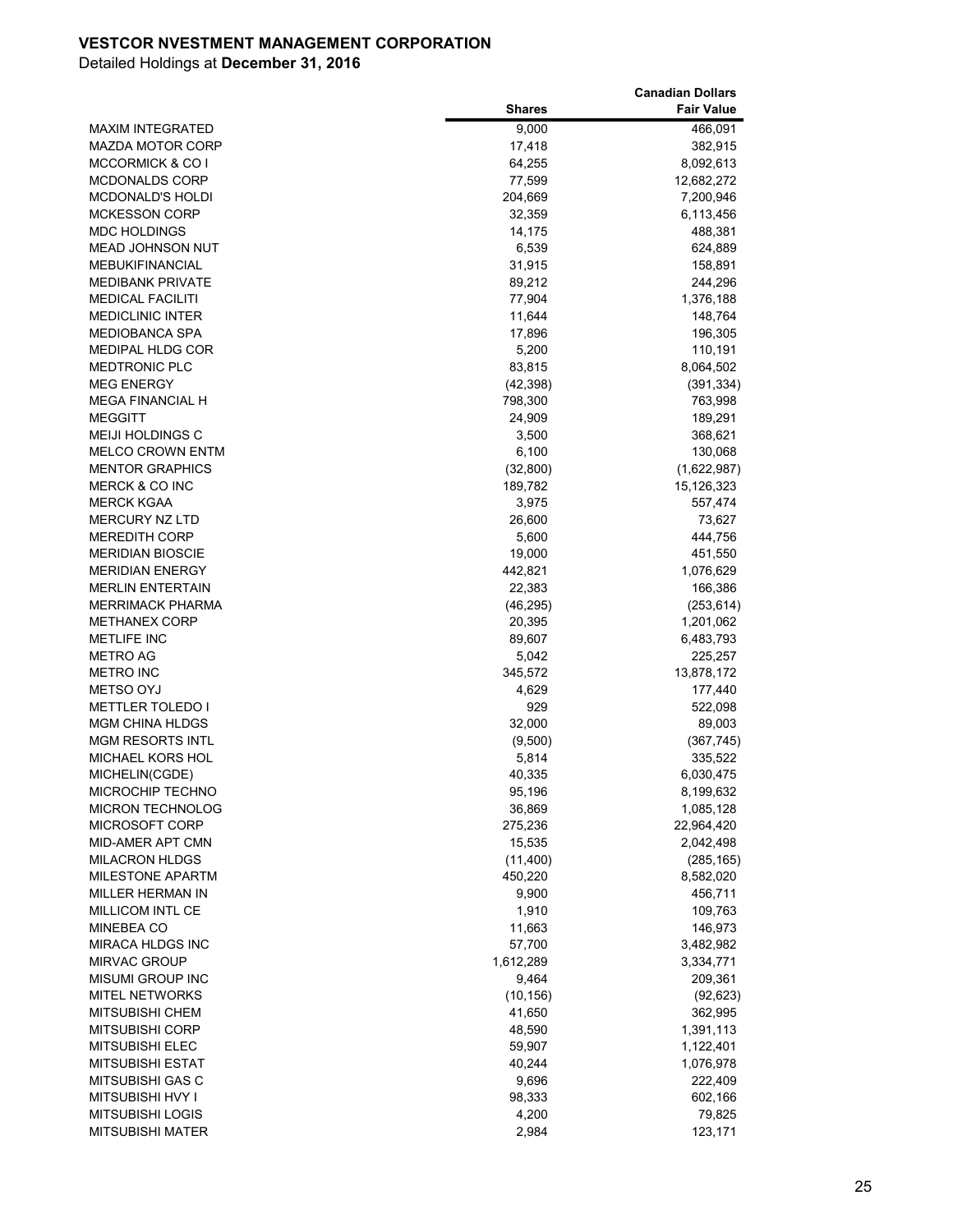|                         |               | <b>Canadian Dollars</b> |
|-------------------------|---------------|-------------------------|
|                         | <b>Shares</b> | <b>Fair Value</b>       |
| <b>MITSUBISHI MOTOR</b> | 20,240        | 154,989                 |
| MITSUBISHI TANAB        | 7,100         | 187,188                 |
| MITSUBISHI UFJ F        | 407,039       | 3,370,584               |
| MITSUBISHI UFJ L        | 12,116        | 84,142                  |
| <b>MITSUI &amp; CO</b>  | 504,395       | 9,319,717               |
| <b>MITSUI CHEMICALS</b> | 29,000        | 175,055                 |
| MITSUI FUDOSAN C        | 27,611        | 858,747                 |
| MITSUI O.S.K.LIN        | 37,896        | 141,174                 |
| <b>MIXI INC</b>         | 1,489         | 73,104                  |
| <b>MIZRAHI TEFAHOT</b>  | 99,877        | 1,961,083               |
| <b>MIZUHO FINL GP</b>   | 773,129       | 1,864,977               |
| MKS INSTRUMENT I        | 6,400         | 510,441                 |
| <b>MMI HOLDINGS LIM</b> | 592,450       | 1,370,557               |
| MOBILEYE N V AMS        | 5,600         | 286,277                 |
| <b>MOHAWK INDS INC</b>  | 2,232         | 598,422                 |
| <b>MOL HUNGARIAN OI</b> | 6,804         | 642,975                 |
| <b>MOLSON COORS BRE</b> | 6,524         | 852,414                 |
| <b>MONDELEZ INTL IN</b> | 183,214       | 10,951,984              |
| <b>MONDI</b>            | 12,670        | 349,778                 |
| <b>MONSANTO CO</b>      | 26,604        | 3,758,226               |
| <b>MONSTER BEVERAGE</b> | 14,350        | 854,332                 |
| <b>MOODYS CORP</b>      | 5,888         | 745,281                 |
| <b>MORGAN STANLEY</b>   | 51,047        | 2,895,849               |
| <b>MORGUARD NA RES</b>  | 53,500        | 731,523                 |
| <b>MORGUARD REAL ES</b> | 16,300        | 242,707                 |
| <b>MORNEAU SHEPELL</b>  | 54,083        | 1,041,414               |
| MORRISON(W)SUPMA        | 63,749        | 243,703                 |
| MORUMBI RESOURCE        | 2,000,000     | 1,000,000               |
| MOSAIC CO               | 12,398        | 488,250                 |
| MOTOROLA SOLUTIO        | 5,875         | 657,824                 |
| MPLX LP                 | 29,182        | 1,356,504               |
| MS&AD INS GP HLD        | 16,562        | 690,108                 |
| <b>MSC INDL DIRECT</b>  | 3,900         | 483,803                 |
| <b>MTR CORP</b>         | 501,018       | 3,267,093               |
| MUENCHENER RUECK        | 36,258        | 9,213,519               |
| <b>MULLEN GROUP</b>     | 179,241       | 3,559,789               |
| <b>MULTI COLOR CORP</b> | (2,000)       | (208, 387)              |
| <b>MURATA MFG CO</b>    | 5,991         | 1,078,027               |
| <b>MURPHY OIL CORP</b>  | (1,570)       | (65, 623)               |
| <b>MYLAN N V</b>        | 16,290        | 834,439                 |
| NABTESCO CORP           | 2,826         | 88,348                  |
| NAGOYA RAILROAD         | 24,484        | 159,055                 |
| NASDAQ INC              | 4,035         | 363,642                 |
| NATIONAL BK CDA         | 218,060       | 12,015,703              |
| NATIONAL FUEL GA        | (2,800)       | (214, 464)              |
| <b>NATIONAL GRID</b>    | 1,249,911     | 19,709,424              |
| <b>NATIONAL INSTRS</b>  | 10,900        | 451,064                 |
| NATIONAL OILWELL        | 13,369        | 672,069                 |
| <b>NATIONAL RETAIL</b>  | 35,822        | 2,125,940               |
| <b>NATIXIS</b>          | 26,328        | 199,608                 |
| NATL AUSTRALIA B        | 84,800        | 2,525,533               |
| NATL BK ABU DHAB        | 3,850         | 14,043                  |
| NATL HEALTH INVS        | 13,589        | 1,369,723               |
| <b>NAVIENT CORP</b>     | 10,729        | 236,688                 |
| NAVISTAR INTL CO        | (18,500)      | (779, 229)              |
| <b>NBT BANCORP</b>      | 8,400         | 472,351                 |
| <b>NEC CORP</b>         | 79,874        | 284,697                 |
| NEDBANK GROUP LT        | 13,300        | 310,587                 |
| NEMASKA LITHIUM         | 1,125,000     | 315,000                 |
| NESTE OYJ               | 10,764        | 555,726                 |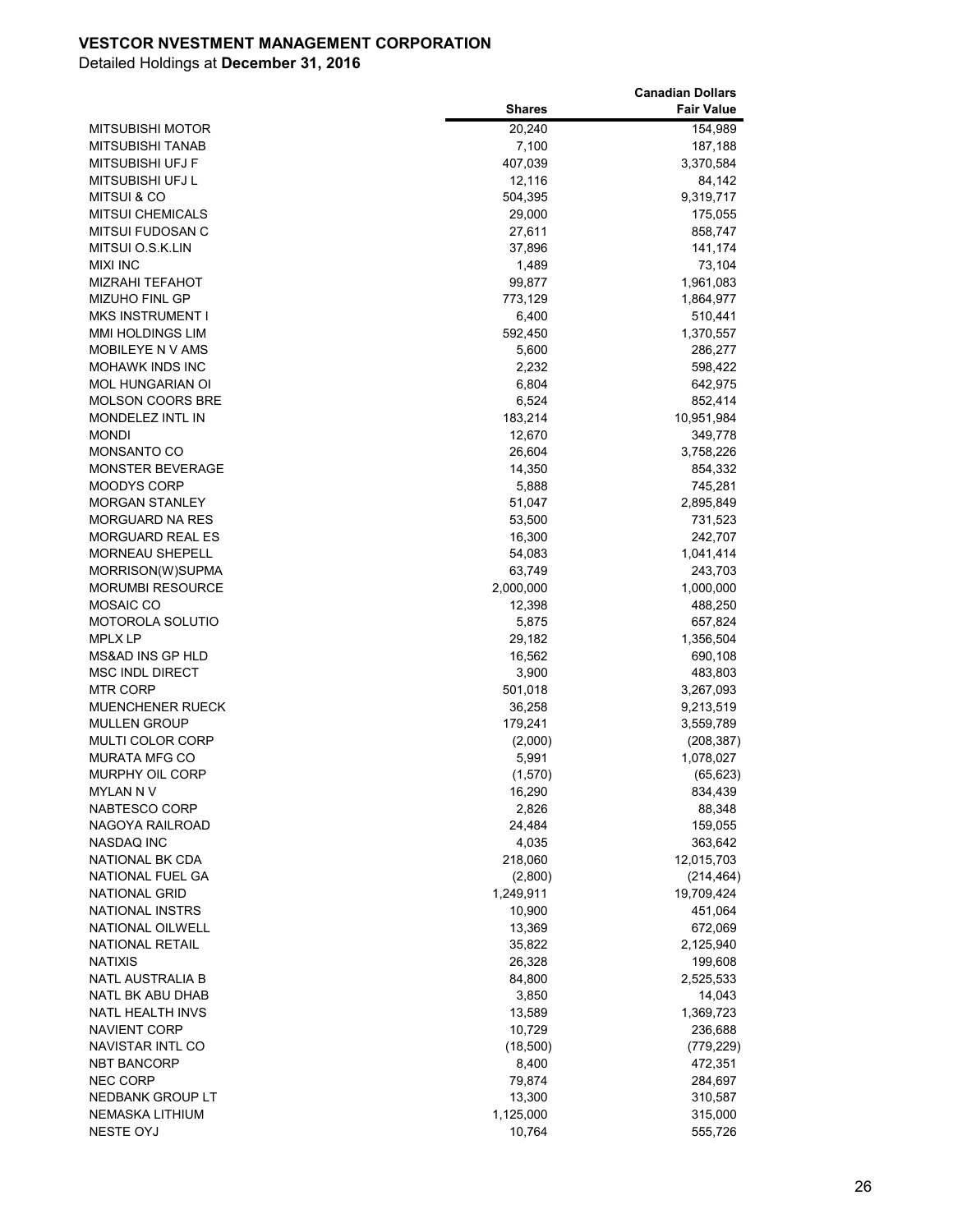|                         |               | <b>Canadian Dollars</b> |
|-------------------------|---------------|-------------------------|
|                         | <b>Shares</b> | <b>Fair Value</b>       |
| <b>NESTLE SA</b>        | 180,614       | 17,408,978              |
| NETAPP INC COM          | 9,748         | 461,636                 |
| <b>NETFLIX INC</b>      | 15,191        | 2,525,143               |
| NETIA SA                | 209,420       | 309,483                 |
| <b>NEUSTAR INC</b>      | (50,000)      | (2, 242, 309)           |
| <b>NEVSUN RESOURCES</b> | 231,142       | 971,858                 |
| <b>NEW FLYER INDUST</b> | 1,138         | 46,746                  |
| <b>NEW GOLD INC</b>     | 51,220        | 241,246                 |
| NEW JERSEY RES C        | 9,956         | 477,970                 |
| <b>NEW RELIC INC</b>    | (8,900)       | (337,588)               |
| <b>NEW WORLD DEVEL</b>  | 774,322       | 1,098,253               |
| NEW YORK REIT IN        | (19,400)      | (263, 610)              |
| NEWCREST MINING         | 23,715        | 466,328                 |
| NEWELL BRANDS IN        | 83,076        | 4,980,535               |
| NEWFIELD EXPL CO        | 6,982         | 379,677                 |
| NEWMONT MINING C        | 8,788         | 402,014                 |
| <b>NEWS CORP NEW</b>    | 18,172        | 296,858                 |
| NEX GROUP PLC           | 10,827        | 83,336                  |
| <b>NEXON CO LTD</b>     | 5,253         | 102,314                 |
| <b>NEXSTAR BROADCAS</b> | (2,900)       | (246, 479)              |
| <b>NEXT PLC</b>         | 4,341         | 358,444                 |
| NEXTERA ENERGY I        | 58,524        | 9,387,188               |
| <b>NGK INSULATORS</b>   | 7,037         | 183,424                 |
| NGK SPARK PLUG C        | 5,400         | 161,305                 |
| NH FOODS LTD            | 4,900         | 177,751                 |
| NICE LTD                | 1,655         | 151,436                 |
| NIDEC CORPORATIO        | 7,349         | 852,158                 |
| NIELSEN HOLDINGS        | 11,893        | 669,888                 |
| NIKE INC                | 47,299        | 3,240,390               |
| <b>NIKON CORP</b>       | 11,324        | 236,576                 |
| NINTENDO CO             | 3,521         | 993,474                 |
| <b>NIPPON BUILDING</b>  | 44            | 327,320                 |
| NIPPON ELEC GLAS        | 12,086        | 87,825                  |
| <b>NIPPON EXPRESS C</b> | 28,000        | 202,500                 |
| NIPPON PAINT HLD        | 4,700         | 172,117                 |
| NIPPON PROLOGIS         | 1,608         | 4,416,907               |
| NIPPON STEEL & S        | 25,736        | 771,433                 |
| NIPPON TEL&TEL C        | 53,924        | 3,045,485               |
| <b>NIPPON YUSEN KK</b>  | 51,858        | 129,387                 |
| NISOURCE INC            | 48,758        | 1,449,448               |
| NISSAN CHEMICAL         | 4,445         | 199,576                 |
| NISSAN MOTOR CO         | 78,201        | 1,056,942               |
| NISSHIN SEIFUN G        | 5,613         | 113,199                 |
| NISSIN FOODS HLD        | 72,645        | 5,128,498               |
| NITORI HOLDINGS         | 59,623        | 9,158,753               |
| NITTO DENKO CORP        | 5,095         | 525,417                 |
| NN GROUP N.V.           | 127,988       | 5,828,438               |
| <b>NOBLE ENERGY INC</b> | 15,175        | 775,490                 |
| <b>NOK CORP</b>         | 2,810         | 76,443                  |
| <b>NOKIA OYJ</b>        | 180,689       | 1,172,599               |
| NOKIAN RENKAAT          | 3,559         | 178,308                 |
| NOMURA HOLDINGS         | 112,364       | 890,278                 |
| NOMURA REAL EST         | 120           | 243,938                 |
| NOMURA RESEARCH         | 4,533         | 185,546                 |
| NOMURA RL EST IN        | 3,969         | 90,722                  |
| NORBORD INC             | 34,418        | 1,167,114               |
| NORDEA BANK AB          | 337,459       | 5,046,260               |
| NORDSTROM INC           | 4,111         | 264,566                 |
| NORFOLK SOUTHERN        | 10,334        | 1,499,521               |
| NORSK HYDRO ASA         | 44,602        | 286,987                 |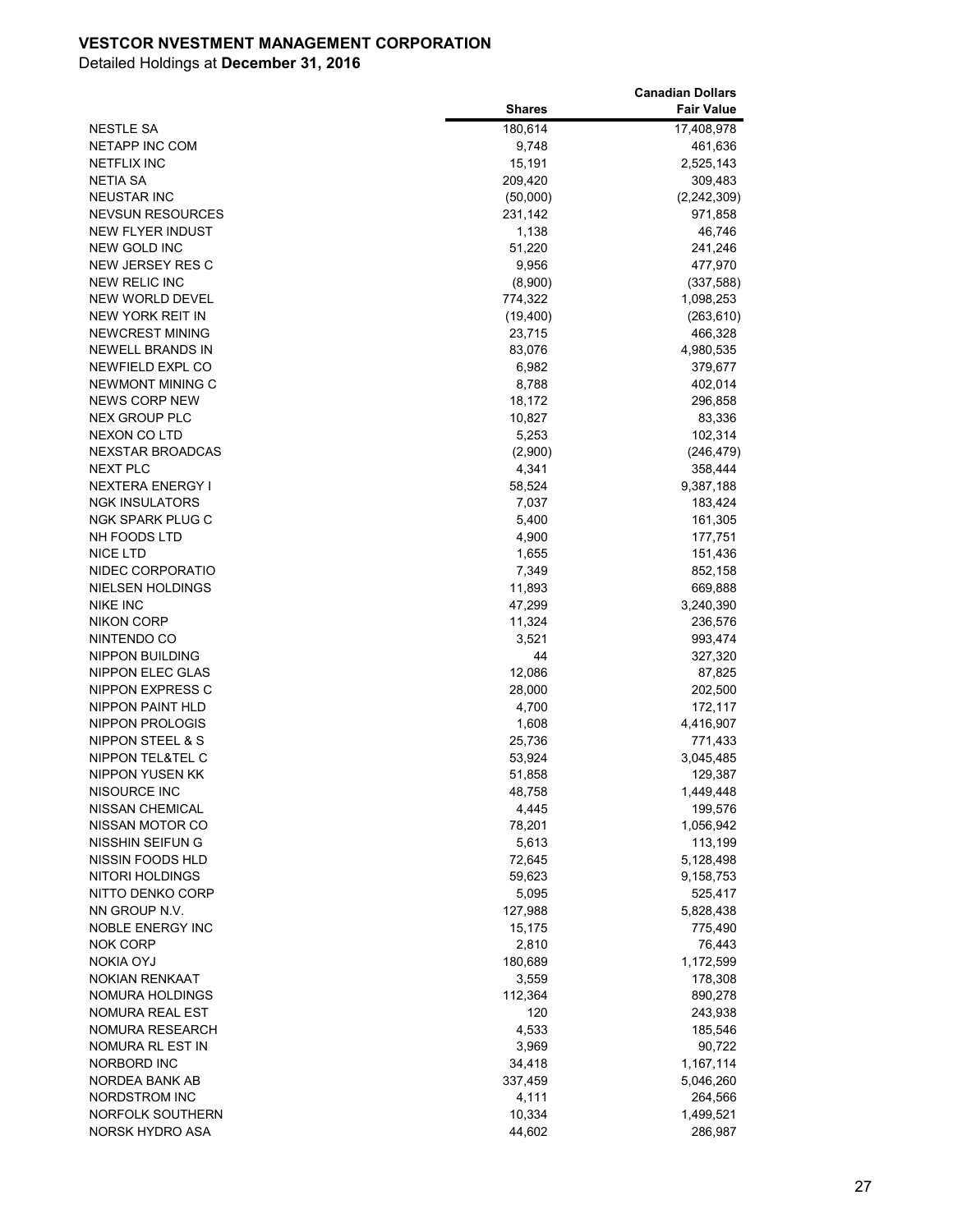|                         |               | <b>Canadian Dollars</b> |
|-------------------------|---------------|-------------------------|
|                         | <b>Shares</b> | <b>Fair Value</b>       |
| NORTH WEST CO           | 119,444       | 3,324,418               |
| NORTHERN BLIZZAR        | 73,654        | 287,333                 |
| NORTHERN TR CORP        | 62,004        | 7,448,389               |
| NORTHFIELD BANCO        | 21,400        | 573,814                 |
| <b>NORTHLAND POWER</b>  | 174,657       | 4,085,334               |
| NORTHLAND PWR IN        | 1,546,000     | 1,762,583               |
| NORTHROP GRUMMAN        | 7,489         | 2,338,704               |
| NORTHVIEW APARTM        | 212,315       | 4,290,070               |
| <b>NORTHWEST BANCSH</b> | 22,200        | 537,437                 |
| NORTHWEST NAT GA        | 3,271         | 262,640                 |
| <b>NORTHWESTERN COR</b> | 6,843         | 522,527                 |
| NOVAGOLD RES            | 17,276        | 106,075                 |
| <b>NOVARTIS AG</b>      | 127,412       | 12,457,480              |
| NOVO-NORDISK AS         | 60,971        | 2,954,172               |
| NOVOZYMES A/S           | 6,797         | 314,847                 |
| NRG ENERGY INC          | (7,934)       | (130, 606)              |
| <b>NSK</b>              | 14,791        | 230,267                 |
| NTT DATA CORP           | 4,495         | 292,008                 |
| NTT DOCOMO              | 281,056       | 8,605,579               |
| <b>NUCOR CORP</b>       | 16,774        | 1,349,038               |
| NUSTAR ENERGY LP        | 7,507         | 501,967                 |
| <b>NUSTAR GROUP LLC</b> | 4,028         | 156,303                 |
| NUVISTA ENERGY L        | 447,091       | 3,102,812               |
| NVIDIA CORP             | 19,080        | 2,734,542               |
| NWS HOLDINGS LTD        | 31,858        | 69,652                  |
| NXP SEMICONDUCTR        | 9,100         | 1,196,070               |
| <b>02 CZECH REPUBLI</b> | 193,808       | 2,635,794               |
| OASIS PETE INC          | (29, 400)     | (597, 657)              |
| <b>OBAYASHI CORP</b>    | 20,645        | 265,145                 |
| OBIC CO                 | 2,000         | 117,508                 |
| OBRASCON HUAR LA        | 22,585        | 105,262                 |
| <b>OCCIDENTAL PETE</b>  | 108,992       | 10,538,880              |
| OCEANAGOLD CORP         | 1,338,168     | 5,232,237               |
| <b>ODAKYU ELEC RLWY</b> | 9,912         | 263,605                 |
| <b>ODONTOPREV SA</b>    | 740,950       | 3,846,745               |
| OIL CO LUKOIL PJ        | 13,500        | 1,015,644               |
| OIL SEARCH LTD          | 43,068        | 299,859                 |
| OJI HLDGS CORP          | 24,613        | 134,706                 |
| OLD MUTUAL PLC          | 158,376       | 544,038                 |
| OLD REP INTL COR        | 13,600        | 346,954                 |
| <b>OLYMPUS CORP</b>     | 9,144         | 424,750                 |
| OMNICOM GROUP IN        | 8,350         | 960,786                 |
| <b>OMRON CORP</b>       | 5,583         | 287,903                 |
| OMV AG                  | 5,463         | 259,327                 |
| ONE GAS INC             | 6,040         | 518,710                 |
| ONE REIT                | 34,302        | 123,659                 |
| <b>ONEMAIN HOLDINGS</b> | (16, 800)     | (499, 420)              |
| <b>ONEOK INC</b>        | 32,019        | 2,468,166               |
| <b>ONEOK PARTNERS</b>   | 19,751        | 1,140,611               |
| <b>ONEX CORP</b>        | 29,284        | 2,675,972               |
| ONO PHARMACEUTIC        | 12,800        | 376,099                 |
| OPEN TEXT CORP          | 127,760       | 10,593,859              |
| ORACLE CORP             | 106,091       | 5,477,140               |
| ORACLE CORP JAPA        | 34,580        | 2,341,835               |
| ORANGE                  | 196,285       | 4,007,729               |
| <b>ORBITAL ATK</b>      | 2,450         | 288,598                 |
| O'REILLY AUTOMOT        | 25,152        | 9,402,348               |
| ORGANIGRAM HOLDI        | 767,000       | 2,224,300               |
| <b>ORICA LIMITED</b>    | 11,165        | 191,683<br>552,646      |
| ORIENTAL LAND CO        | 7,276         |                         |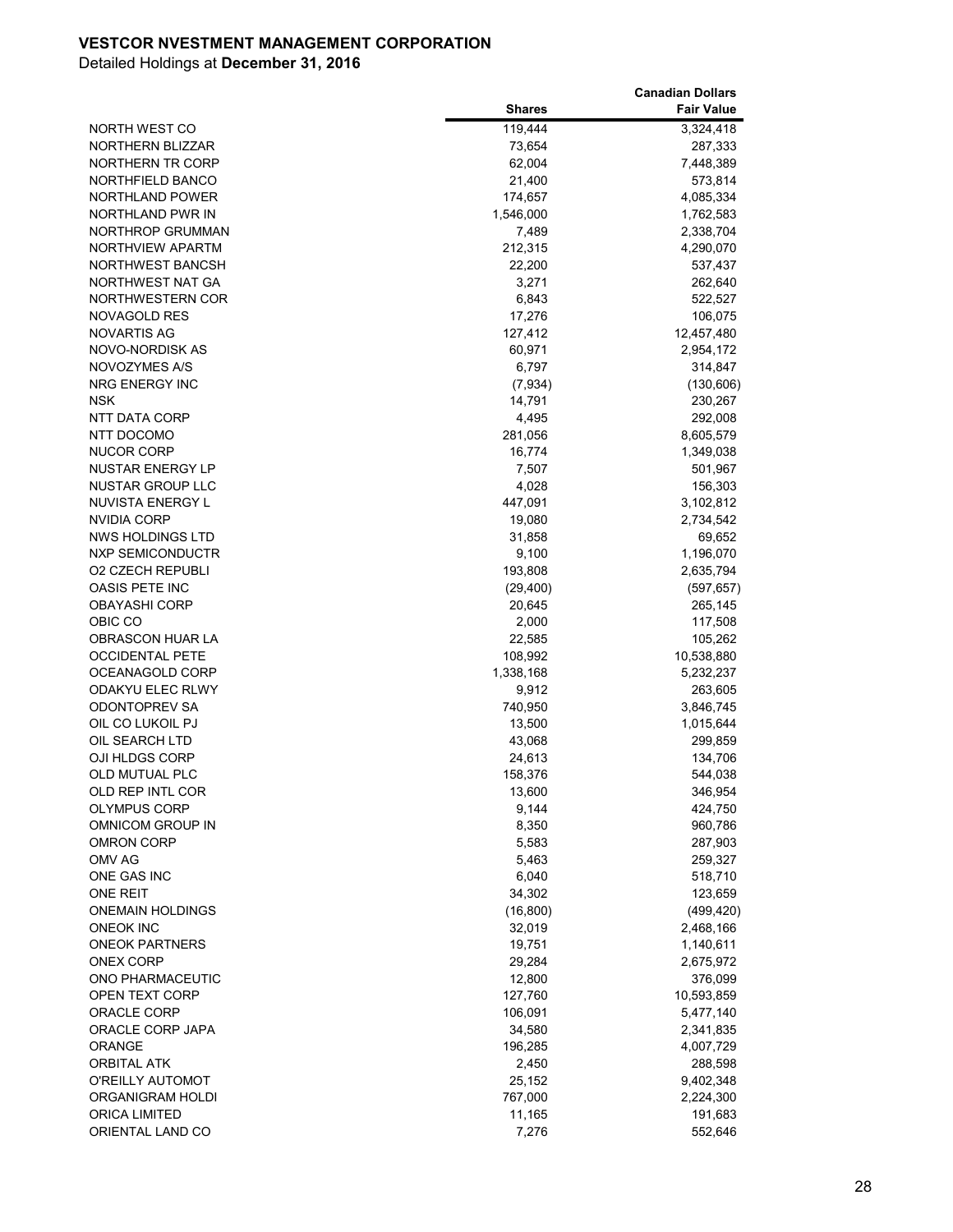| <b>Shares</b><br><b>Fair Value</b><br>55,661<br><b>ORIGIN ENERGY</b><br>356,189<br>ORION CORPORATIO<br>2,707<br>161,927<br>ORIX CORP<br>42,976<br>901,295<br>292,769<br>3,566,891<br>ORKLA ASA<br><b>ORTHOFIX INTL NV</b><br>7,300<br>354,626<br>OSAKA GAS CO<br>66,433<br>343,421<br>OSISKO GOLD ROYA<br>713,225<br>2,007,799<br>2,771<br>OSRAM LICHT AG<br>195,289<br>1,567<br>98,373<br>OTSUKA CORP<br>OTSUKA HLDGS CO<br>113,537<br>6,648,553<br><b>OTTER TAIL CORP</b><br>460,170<br>8,400<br><b>OVERSEA-CHINESE</b><br>376,136<br>3,114,419<br><b>OWENS &amp; MINOR IN</b><br>10,700<br>507,008<br><b>OWENS CORNING</b><br>6,000<br>415,378<br>PACCAR INC<br>12,408<br>1,075,212<br>PACE HLDGS CORP<br>31,300<br>425,308<br>PACIFIC EXPLORAT<br>2<br>117<br>(5, 100)<br>PACIRA PHARMACEU<br>(221, 183)<br>PADDY POWER BETF<br>2,509<br>360,214<br>PAINTED PONY PET<br>18,850<br>173,797<br><b>PAN AMERICAN SIL</b><br>1,187,642<br>58,649<br><b>PANASONIC CORP</b><br>68,009<br>930,137<br>PANDORA A/S<br>3,471<br>610,113<br>PANDORA MEDIA IN<br>(34, 500)<br>(604, 054)<br><b>PAPA JOHNS INTL</b><br>5,000<br>574,541<br>47,802<br>1,032,396<br>PARAMOUNT GROUP<br>PARAMOUNT RES LT<br>(95,000)<br>(1,716,650)<br><b>PAREX RESOURCES</b><br>174,741<br>2,953,123<br><b>PARGESA</b><br>679<br>59,400<br>PARK 24 CO<br>3,100<br>112,989<br>2,700<br>433,802<br>PARK NATL CORP<br>4,722<br>887,632<br>PARKER HANNIFIN<br>231,891<br>PARKLAND FUEL CO<br>5,961,160<br>PARTNERS GROUP H<br>598<br>376,573<br><b>PASON SYSTEMS</b><br>(48, 461)<br>(951, 774)<br>PATTERSON COMPAN<br>66,490<br>3,662,999<br><b>PAYCHEX INC</b><br>114,975<br>9,398,468<br><b>PAYFIRMA CORP</b><br>1,127,230<br>1,000,500<br>PAYPAL HLDGS INC<br>39,723<br>2,105,175<br><b>PCCW LIMITED</b><br>10,536,520<br>7,654,437<br><b>PEARSON</b><br>25,426<br>344,855<br>PEGATRON CORP<br>1,148,346<br>3,679,269<br>PEMBINA PIPELINE<br>437,391<br>18,423,464<br>PENGROWTH ENERGY<br>(450, 200)<br>(868, 886)<br>PENN WEST PETRO<br>442,300<br>1,048,251<br>74,253<br><b>PENNON GROUP</b><br>1,017,560<br><b>PENTAIR PLC</b><br>5,919<br>445,613<br>PEOPLE CORP<br>7,000<br>30,800<br>PEOPLES UNITED F<br>316,168<br>8,218,683<br>PEPSICO INC<br>112,535<br>15,927,925<br>3,878<br>PERKINELMER INC<br>271,545<br>PERNOD-RICARD<br>7,998<br>1,164,668<br>567,146<br>PERRIGO CO<br>5,075<br><b>PERSIMMON</b><br>277,550<br>9,431<br><b>PETROFAC</b><br>9,278<br>133,603<br>PETRONAS CHEMICA<br>743,042<br>356,100<br>PEUGEOT SA<br>13,678<br>299,784<br>PEYTO EXPLORATIO<br>65,097<br>2,169,175<br>PFIZER INC<br>412,618<br>17,994,641<br>PG&E CORP<br>169,761<br>13,963,488 |  | <b>Canadian Dollars</b> |
|-----------------------------------------------------------------------------------------------------------------------------------------------------------------------------------------------------------------------------------------------------------------------------------------------------------------------------------------------------------------------------------------------------------------------------------------------------------------------------------------------------------------------------------------------------------------------------------------------------------------------------------------------------------------------------------------------------------------------------------------------------------------------------------------------------------------------------------------------------------------------------------------------------------------------------------------------------------------------------------------------------------------------------------------------------------------------------------------------------------------------------------------------------------------------------------------------------------------------------------------------------------------------------------------------------------------------------------------------------------------------------------------------------------------------------------------------------------------------------------------------------------------------------------------------------------------------------------------------------------------------------------------------------------------------------------------------------------------------------------------------------------------------------------------------------------------------------------------------------------------------------------------------------------------------------------------------------------------------------------------------------------------------------------------------------------------------------------------------------------------------------------------------------------------------------------------------------------------------------------------------------------------------------------------------------------------------------------------------------------------------------------------------------------------------------------------------------------------------------------------------------------------------------------------------------------------------------------------------------------------------------------------------------|--|-------------------------|
|                                                                                                                                                                                                                                                                                                                                                                                                                                                                                                                                                                                                                                                                                                                                                                                                                                                                                                                                                                                                                                                                                                                                                                                                                                                                                                                                                                                                                                                                                                                                                                                                                                                                                                                                                                                                                                                                                                                                                                                                                                                                                                                                                                                                                                                                                                                                                                                                                                                                                                                                                                                                                                                     |  |                         |
|                                                                                                                                                                                                                                                                                                                                                                                                                                                                                                                                                                                                                                                                                                                                                                                                                                                                                                                                                                                                                                                                                                                                                                                                                                                                                                                                                                                                                                                                                                                                                                                                                                                                                                                                                                                                                                                                                                                                                                                                                                                                                                                                                                                                                                                                                                                                                                                                                                                                                                                                                                                                                                                     |  |                         |
|                                                                                                                                                                                                                                                                                                                                                                                                                                                                                                                                                                                                                                                                                                                                                                                                                                                                                                                                                                                                                                                                                                                                                                                                                                                                                                                                                                                                                                                                                                                                                                                                                                                                                                                                                                                                                                                                                                                                                                                                                                                                                                                                                                                                                                                                                                                                                                                                                                                                                                                                                                                                                                                     |  |                         |
|                                                                                                                                                                                                                                                                                                                                                                                                                                                                                                                                                                                                                                                                                                                                                                                                                                                                                                                                                                                                                                                                                                                                                                                                                                                                                                                                                                                                                                                                                                                                                                                                                                                                                                                                                                                                                                                                                                                                                                                                                                                                                                                                                                                                                                                                                                                                                                                                                                                                                                                                                                                                                                                     |  |                         |
|                                                                                                                                                                                                                                                                                                                                                                                                                                                                                                                                                                                                                                                                                                                                                                                                                                                                                                                                                                                                                                                                                                                                                                                                                                                                                                                                                                                                                                                                                                                                                                                                                                                                                                                                                                                                                                                                                                                                                                                                                                                                                                                                                                                                                                                                                                                                                                                                                                                                                                                                                                                                                                                     |  |                         |
|                                                                                                                                                                                                                                                                                                                                                                                                                                                                                                                                                                                                                                                                                                                                                                                                                                                                                                                                                                                                                                                                                                                                                                                                                                                                                                                                                                                                                                                                                                                                                                                                                                                                                                                                                                                                                                                                                                                                                                                                                                                                                                                                                                                                                                                                                                                                                                                                                                                                                                                                                                                                                                                     |  |                         |
|                                                                                                                                                                                                                                                                                                                                                                                                                                                                                                                                                                                                                                                                                                                                                                                                                                                                                                                                                                                                                                                                                                                                                                                                                                                                                                                                                                                                                                                                                                                                                                                                                                                                                                                                                                                                                                                                                                                                                                                                                                                                                                                                                                                                                                                                                                                                                                                                                                                                                                                                                                                                                                                     |  |                         |
|                                                                                                                                                                                                                                                                                                                                                                                                                                                                                                                                                                                                                                                                                                                                                                                                                                                                                                                                                                                                                                                                                                                                                                                                                                                                                                                                                                                                                                                                                                                                                                                                                                                                                                                                                                                                                                                                                                                                                                                                                                                                                                                                                                                                                                                                                                                                                                                                                                                                                                                                                                                                                                                     |  |                         |
|                                                                                                                                                                                                                                                                                                                                                                                                                                                                                                                                                                                                                                                                                                                                                                                                                                                                                                                                                                                                                                                                                                                                                                                                                                                                                                                                                                                                                                                                                                                                                                                                                                                                                                                                                                                                                                                                                                                                                                                                                                                                                                                                                                                                                                                                                                                                                                                                                                                                                                                                                                                                                                                     |  |                         |
|                                                                                                                                                                                                                                                                                                                                                                                                                                                                                                                                                                                                                                                                                                                                                                                                                                                                                                                                                                                                                                                                                                                                                                                                                                                                                                                                                                                                                                                                                                                                                                                                                                                                                                                                                                                                                                                                                                                                                                                                                                                                                                                                                                                                                                                                                                                                                                                                                                                                                                                                                                                                                                                     |  |                         |
|                                                                                                                                                                                                                                                                                                                                                                                                                                                                                                                                                                                                                                                                                                                                                                                                                                                                                                                                                                                                                                                                                                                                                                                                                                                                                                                                                                                                                                                                                                                                                                                                                                                                                                                                                                                                                                                                                                                                                                                                                                                                                                                                                                                                                                                                                                                                                                                                                                                                                                                                                                                                                                                     |  |                         |
|                                                                                                                                                                                                                                                                                                                                                                                                                                                                                                                                                                                                                                                                                                                                                                                                                                                                                                                                                                                                                                                                                                                                                                                                                                                                                                                                                                                                                                                                                                                                                                                                                                                                                                                                                                                                                                                                                                                                                                                                                                                                                                                                                                                                                                                                                                                                                                                                                                                                                                                                                                                                                                                     |  |                         |
|                                                                                                                                                                                                                                                                                                                                                                                                                                                                                                                                                                                                                                                                                                                                                                                                                                                                                                                                                                                                                                                                                                                                                                                                                                                                                                                                                                                                                                                                                                                                                                                                                                                                                                                                                                                                                                                                                                                                                                                                                                                                                                                                                                                                                                                                                                                                                                                                                                                                                                                                                                                                                                                     |  |                         |
|                                                                                                                                                                                                                                                                                                                                                                                                                                                                                                                                                                                                                                                                                                                                                                                                                                                                                                                                                                                                                                                                                                                                                                                                                                                                                                                                                                                                                                                                                                                                                                                                                                                                                                                                                                                                                                                                                                                                                                                                                                                                                                                                                                                                                                                                                                                                                                                                                                                                                                                                                                                                                                                     |  |                         |
|                                                                                                                                                                                                                                                                                                                                                                                                                                                                                                                                                                                                                                                                                                                                                                                                                                                                                                                                                                                                                                                                                                                                                                                                                                                                                                                                                                                                                                                                                                                                                                                                                                                                                                                                                                                                                                                                                                                                                                                                                                                                                                                                                                                                                                                                                                                                                                                                                                                                                                                                                                                                                                                     |  |                         |
|                                                                                                                                                                                                                                                                                                                                                                                                                                                                                                                                                                                                                                                                                                                                                                                                                                                                                                                                                                                                                                                                                                                                                                                                                                                                                                                                                                                                                                                                                                                                                                                                                                                                                                                                                                                                                                                                                                                                                                                                                                                                                                                                                                                                                                                                                                                                                                                                                                                                                                                                                                                                                                                     |  |                         |
|                                                                                                                                                                                                                                                                                                                                                                                                                                                                                                                                                                                                                                                                                                                                                                                                                                                                                                                                                                                                                                                                                                                                                                                                                                                                                                                                                                                                                                                                                                                                                                                                                                                                                                                                                                                                                                                                                                                                                                                                                                                                                                                                                                                                                                                                                                                                                                                                                                                                                                                                                                                                                                                     |  |                         |
|                                                                                                                                                                                                                                                                                                                                                                                                                                                                                                                                                                                                                                                                                                                                                                                                                                                                                                                                                                                                                                                                                                                                                                                                                                                                                                                                                                                                                                                                                                                                                                                                                                                                                                                                                                                                                                                                                                                                                                                                                                                                                                                                                                                                                                                                                                                                                                                                                                                                                                                                                                                                                                                     |  |                         |
|                                                                                                                                                                                                                                                                                                                                                                                                                                                                                                                                                                                                                                                                                                                                                                                                                                                                                                                                                                                                                                                                                                                                                                                                                                                                                                                                                                                                                                                                                                                                                                                                                                                                                                                                                                                                                                                                                                                                                                                                                                                                                                                                                                                                                                                                                                                                                                                                                                                                                                                                                                                                                                                     |  |                         |
|                                                                                                                                                                                                                                                                                                                                                                                                                                                                                                                                                                                                                                                                                                                                                                                                                                                                                                                                                                                                                                                                                                                                                                                                                                                                                                                                                                                                                                                                                                                                                                                                                                                                                                                                                                                                                                                                                                                                                                                                                                                                                                                                                                                                                                                                                                                                                                                                                                                                                                                                                                                                                                                     |  |                         |
|                                                                                                                                                                                                                                                                                                                                                                                                                                                                                                                                                                                                                                                                                                                                                                                                                                                                                                                                                                                                                                                                                                                                                                                                                                                                                                                                                                                                                                                                                                                                                                                                                                                                                                                                                                                                                                                                                                                                                                                                                                                                                                                                                                                                                                                                                                                                                                                                                                                                                                                                                                                                                                                     |  |                         |
|                                                                                                                                                                                                                                                                                                                                                                                                                                                                                                                                                                                                                                                                                                                                                                                                                                                                                                                                                                                                                                                                                                                                                                                                                                                                                                                                                                                                                                                                                                                                                                                                                                                                                                                                                                                                                                                                                                                                                                                                                                                                                                                                                                                                                                                                                                                                                                                                                                                                                                                                                                                                                                                     |  |                         |
|                                                                                                                                                                                                                                                                                                                                                                                                                                                                                                                                                                                                                                                                                                                                                                                                                                                                                                                                                                                                                                                                                                                                                                                                                                                                                                                                                                                                                                                                                                                                                                                                                                                                                                                                                                                                                                                                                                                                                                                                                                                                                                                                                                                                                                                                                                                                                                                                                                                                                                                                                                                                                                                     |  |                         |
|                                                                                                                                                                                                                                                                                                                                                                                                                                                                                                                                                                                                                                                                                                                                                                                                                                                                                                                                                                                                                                                                                                                                                                                                                                                                                                                                                                                                                                                                                                                                                                                                                                                                                                                                                                                                                                                                                                                                                                                                                                                                                                                                                                                                                                                                                                                                                                                                                                                                                                                                                                                                                                                     |  |                         |
|                                                                                                                                                                                                                                                                                                                                                                                                                                                                                                                                                                                                                                                                                                                                                                                                                                                                                                                                                                                                                                                                                                                                                                                                                                                                                                                                                                                                                                                                                                                                                                                                                                                                                                                                                                                                                                                                                                                                                                                                                                                                                                                                                                                                                                                                                                                                                                                                                                                                                                                                                                                                                                                     |  |                         |
|                                                                                                                                                                                                                                                                                                                                                                                                                                                                                                                                                                                                                                                                                                                                                                                                                                                                                                                                                                                                                                                                                                                                                                                                                                                                                                                                                                                                                                                                                                                                                                                                                                                                                                                                                                                                                                                                                                                                                                                                                                                                                                                                                                                                                                                                                                                                                                                                                                                                                                                                                                                                                                                     |  |                         |
|                                                                                                                                                                                                                                                                                                                                                                                                                                                                                                                                                                                                                                                                                                                                                                                                                                                                                                                                                                                                                                                                                                                                                                                                                                                                                                                                                                                                                                                                                                                                                                                                                                                                                                                                                                                                                                                                                                                                                                                                                                                                                                                                                                                                                                                                                                                                                                                                                                                                                                                                                                                                                                                     |  |                         |
|                                                                                                                                                                                                                                                                                                                                                                                                                                                                                                                                                                                                                                                                                                                                                                                                                                                                                                                                                                                                                                                                                                                                                                                                                                                                                                                                                                                                                                                                                                                                                                                                                                                                                                                                                                                                                                                                                                                                                                                                                                                                                                                                                                                                                                                                                                                                                                                                                                                                                                                                                                                                                                                     |  |                         |
|                                                                                                                                                                                                                                                                                                                                                                                                                                                                                                                                                                                                                                                                                                                                                                                                                                                                                                                                                                                                                                                                                                                                                                                                                                                                                                                                                                                                                                                                                                                                                                                                                                                                                                                                                                                                                                                                                                                                                                                                                                                                                                                                                                                                                                                                                                                                                                                                                                                                                                                                                                                                                                                     |  |                         |
|                                                                                                                                                                                                                                                                                                                                                                                                                                                                                                                                                                                                                                                                                                                                                                                                                                                                                                                                                                                                                                                                                                                                                                                                                                                                                                                                                                                                                                                                                                                                                                                                                                                                                                                                                                                                                                                                                                                                                                                                                                                                                                                                                                                                                                                                                                                                                                                                                                                                                                                                                                                                                                                     |  |                         |
|                                                                                                                                                                                                                                                                                                                                                                                                                                                                                                                                                                                                                                                                                                                                                                                                                                                                                                                                                                                                                                                                                                                                                                                                                                                                                                                                                                                                                                                                                                                                                                                                                                                                                                                                                                                                                                                                                                                                                                                                                                                                                                                                                                                                                                                                                                                                                                                                                                                                                                                                                                                                                                                     |  |                         |
|                                                                                                                                                                                                                                                                                                                                                                                                                                                                                                                                                                                                                                                                                                                                                                                                                                                                                                                                                                                                                                                                                                                                                                                                                                                                                                                                                                                                                                                                                                                                                                                                                                                                                                                                                                                                                                                                                                                                                                                                                                                                                                                                                                                                                                                                                                                                                                                                                                                                                                                                                                                                                                                     |  |                         |
|                                                                                                                                                                                                                                                                                                                                                                                                                                                                                                                                                                                                                                                                                                                                                                                                                                                                                                                                                                                                                                                                                                                                                                                                                                                                                                                                                                                                                                                                                                                                                                                                                                                                                                                                                                                                                                                                                                                                                                                                                                                                                                                                                                                                                                                                                                                                                                                                                                                                                                                                                                                                                                                     |  |                         |
|                                                                                                                                                                                                                                                                                                                                                                                                                                                                                                                                                                                                                                                                                                                                                                                                                                                                                                                                                                                                                                                                                                                                                                                                                                                                                                                                                                                                                                                                                                                                                                                                                                                                                                                                                                                                                                                                                                                                                                                                                                                                                                                                                                                                                                                                                                                                                                                                                                                                                                                                                                                                                                                     |  |                         |
|                                                                                                                                                                                                                                                                                                                                                                                                                                                                                                                                                                                                                                                                                                                                                                                                                                                                                                                                                                                                                                                                                                                                                                                                                                                                                                                                                                                                                                                                                                                                                                                                                                                                                                                                                                                                                                                                                                                                                                                                                                                                                                                                                                                                                                                                                                                                                                                                                                                                                                                                                                                                                                                     |  |                         |
|                                                                                                                                                                                                                                                                                                                                                                                                                                                                                                                                                                                                                                                                                                                                                                                                                                                                                                                                                                                                                                                                                                                                                                                                                                                                                                                                                                                                                                                                                                                                                                                                                                                                                                                                                                                                                                                                                                                                                                                                                                                                                                                                                                                                                                                                                                                                                                                                                                                                                                                                                                                                                                                     |  |                         |
|                                                                                                                                                                                                                                                                                                                                                                                                                                                                                                                                                                                                                                                                                                                                                                                                                                                                                                                                                                                                                                                                                                                                                                                                                                                                                                                                                                                                                                                                                                                                                                                                                                                                                                                                                                                                                                                                                                                                                                                                                                                                                                                                                                                                                                                                                                                                                                                                                                                                                                                                                                                                                                                     |  |                         |
|                                                                                                                                                                                                                                                                                                                                                                                                                                                                                                                                                                                                                                                                                                                                                                                                                                                                                                                                                                                                                                                                                                                                                                                                                                                                                                                                                                                                                                                                                                                                                                                                                                                                                                                                                                                                                                                                                                                                                                                                                                                                                                                                                                                                                                                                                                                                                                                                                                                                                                                                                                                                                                                     |  |                         |
|                                                                                                                                                                                                                                                                                                                                                                                                                                                                                                                                                                                                                                                                                                                                                                                                                                                                                                                                                                                                                                                                                                                                                                                                                                                                                                                                                                                                                                                                                                                                                                                                                                                                                                                                                                                                                                                                                                                                                                                                                                                                                                                                                                                                                                                                                                                                                                                                                                                                                                                                                                                                                                                     |  |                         |
|                                                                                                                                                                                                                                                                                                                                                                                                                                                                                                                                                                                                                                                                                                                                                                                                                                                                                                                                                                                                                                                                                                                                                                                                                                                                                                                                                                                                                                                                                                                                                                                                                                                                                                                                                                                                                                                                                                                                                                                                                                                                                                                                                                                                                                                                                                                                                                                                                                                                                                                                                                                                                                                     |  |                         |
|                                                                                                                                                                                                                                                                                                                                                                                                                                                                                                                                                                                                                                                                                                                                                                                                                                                                                                                                                                                                                                                                                                                                                                                                                                                                                                                                                                                                                                                                                                                                                                                                                                                                                                                                                                                                                                                                                                                                                                                                                                                                                                                                                                                                                                                                                                                                                                                                                                                                                                                                                                                                                                                     |  |                         |
|                                                                                                                                                                                                                                                                                                                                                                                                                                                                                                                                                                                                                                                                                                                                                                                                                                                                                                                                                                                                                                                                                                                                                                                                                                                                                                                                                                                                                                                                                                                                                                                                                                                                                                                                                                                                                                                                                                                                                                                                                                                                                                                                                                                                                                                                                                                                                                                                                                                                                                                                                                                                                                                     |  |                         |
|                                                                                                                                                                                                                                                                                                                                                                                                                                                                                                                                                                                                                                                                                                                                                                                                                                                                                                                                                                                                                                                                                                                                                                                                                                                                                                                                                                                                                                                                                                                                                                                                                                                                                                                                                                                                                                                                                                                                                                                                                                                                                                                                                                                                                                                                                                                                                                                                                                                                                                                                                                                                                                                     |  |                         |
|                                                                                                                                                                                                                                                                                                                                                                                                                                                                                                                                                                                                                                                                                                                                                                                                                                                                                                                                                                                                                                                                                                                                                                                                                                                                                                                                                                                                                                                                                                                                                                                                                                                                                                                                                                                                                                                                                                                                                                                                                                                                                                                                                                                                                                                                                                                                                                                                                                                                                                                                                                                                                                                     |  |                         |
|                                                                                                                                                                                                                                                                                                                                                                                                                                                                                                                                                                                                                                                                                                                                                                                                                                                                                                                                                                                                                                                                                                                                                                                                                                                                                                                                                                                                                                                                                                                                                                                                                                                                                                                                                                                                                                                                                                                                                                                                                                                                                                                                                                                                                                                                                                                                                                                                                                                                                                                                                                                                                                                     |  |                         |
|                                                                                                                                                                                                                                                                                                                                                                                                                                                                                                                                                                                                                                                                                                                                                                                                                                                                                                                                                                                                                                                                                                                                                                                                                                                                                                                                                                                                                                                                                                                                                                                                                                                                                                                                                                                                                                                                                                                                                                                                                                                                                                                                                                                                                                                                                                                                                                                                                                                                                                                                                                                                                                                     |  |                         |
|                                                                                                                                                                                                                                                                                                                                                                                                                                                                                                                                                                                                                                                                                                                                                                                                                                                                                                                                                                                                                                                                                                                                                                                                                                                                                                                                                                                                                                                                                                                                                                                                                                                                                                                                                                                                                                                                                                                                                                                                                                                                                                                                                                                                                                                                                                                                                                                                                                                                                                                                                                                                                                                     |  |                         |
|                                                                                                                                                                                                                                                                                                                                                                                                                                                                                                                                                                                                                                                                                                                                                                                                                                                                                                                                                                                                                                                                                                                                                                                                                                                                                                                                                                                                                                                                                                                                                                                                                                                                                                                                                                                                                                                                                                                                                                                                                                                                                                                                                                                                                                                                                                                                                                                                                                                                                                                                                                                                                                                     |  |                         |
|                                                                                                                                                                                                                                                                                                                                                                                                                                                                                                                                                                                                                                                                                                                                                                                                                                                                                                                                                                                                                                                                                                                                                                                                                                                                                                                                                                                                                                                                                                                                                                                                                                                                                                                                                                                                                                                                                                                                                                                                                                                                                                                                                                                                                                                                                                                                                                                                                                                                                                                                                                                                                                                     |  |                         |
|                                                                                                                                                                                                                                                                                                                                                                                                                                                                                                                                                                                                                                                                                                                                                                                                                                                                                                                                                                                                                                                                                                                                                                                                                                                                                                                                                                                                                                                                                                                                                                                                                                                                                                                                                                                                                                                                                                                                                                                                                                                                                                                                                                                                                                                                                                                                                                                                                                                                                                                                                                                                                                                     |  |                         |
|                                                                                                                                                                                                                                                                                                                                                                                                                                                                                                                                                                                                                                                                                                                                                                                                                                                                                                                                                                                                                                                                                                                                                                                                                                                                                                                                                                                                                                                                                                                                                                                                                                                                                                                                                                                                                                                                                                                                                                                                                                                                                                                                                                                                                                                                                                                                                                                                                                                                                                                                                                                                                                                     |  |                         |
|                                                                                                                                                                                                                                                                                                                                                                                                                                                                                                                                                                                                                                                                                                                                                                                                                                                                                                                                                                                                                                                                                                                                                                                                                                                                                                                                                                                                                                                                                                                                                                                                                                                                                                                                                                                                                                                                                                                                                                                                                                                                                                                                                                                                                                                                                                                                                                                                                                                                                                                                                                                                                                                     |  |                         |
|                                                                                                                                                                                                                                                                                                                                                                                                                                                                                                                                                                                                                                                                                                                                                                                                                                                                                                                                                                                                                                                                                                                                                                                                                                                                                                                                                                                                                                                                                                                                                                                                                                                                                                                                                                                                                                                                                                                                                                                                                                                                                                                                                                                                                                                                                                                                                                                                                                                                                                                                                                                                                                                     |  |                         |
|                                                                                                                                                                                                                                                                                                                                                                                                                                                                                                                                                                                                                                                                                                                                                                                                                                                                                                                                                                                                                                                                                                                                                                                                                                                                                                                                                                                                                                                                                                                                                                                                                                                                                                                                                                                                                                                                                                                                                                                                                                                                                                                                                                                                                                                                                                                                                                                                                                                                                                                                                                                                                                                     |  |                         |
|                                                                                                                                                                                                                                                                                                                                                                                                                                                                                                                                                                                                                                                                                                                                                                                                                                                                                                                                                                                                                                                                                                                                                                                                                                                                                                                                                                                                                                                                                                                                                                                                                                                                                                                                                                                                                                                                                                                                                                                                                                                                                                                                                                                                                                                                                                                                                                                                                                                                                                                                                                                                                                                     |  |                         |
|                                                                                                                                                                                                                                                                                                                                                                                                                                                                                                                                                                                                                                                                                                                                                                                                                                                                                                                                                                                                                                                                                                                                                                                                                                                                                                                                                                                                                                                                                                                                                                                                                                                                                                                                                                                                                                                                                                                                                                                                                                                                                                                                                                                                                                                                                                                                                                                                                                                                                                                                                                                                                                                     |  |                         |
|                                                                                                                                                                                                                                                                                                                                                                                                                                                                                                                                                                                                                                                                                                                                                                                                                                                                                                                                                                                                                                                                                                                                                                                                                                                                                                                                                                                                                                                                                                                                                                                                                                                                                                                                                                                                                                                                                                                                                                                                                                                                                                                                                                                                                                                                                                                                                                                                                                                                                                                                                                                                                                                     |  |                         |
|                                                                                                                                                                                                                                                                                                                                                                                                                                                                                                                                                                                                                                                                                                                                                                                                                                                                                                                                                                                                                                                                                                                                                                                                                                                                                                                                                                                                                                                                                                                                                                                                                                                                                                                                                                                                                                                                                                                                                                                                                                                                                                                                                                                                                                                                                                                                                                                                                                                                                                                                                                                                                                                     |  |                         |
|                                                                                                                                                                                                                                                                                                                                                                                                                                                                                                                                                                                                                                                                                                                                                                                                                                                                                                                                                                                                                                                                                                                                                                                                                                                                                                                                                                                                                                                                                                                                                                                                                                                                                                                                                                                                                                                                                                                                                                                                                                                                                                                                                                                                                                                                                                                                                                                                                                                                                                                                                                                                                                                     |  |                         |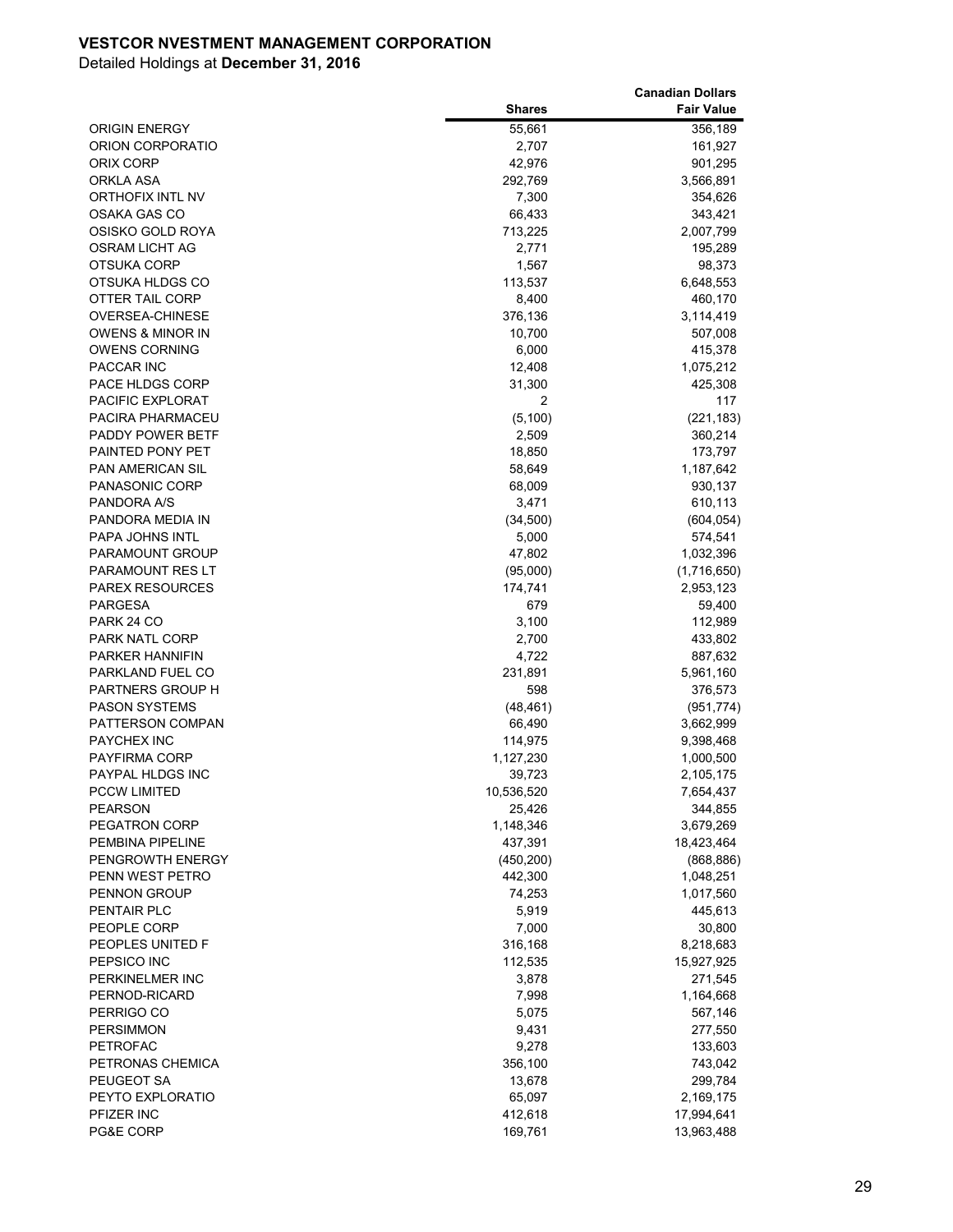|                                      |                    | <b>Canadian Dollars</b>  |
|--------------------------------------|--------------------|--------------------------|
|                                      | <b>Shares</b>      | <b>Fair Value</b>        |
| PGE POLSKA GRUPA                     | 616,175            | 2,068,624                |
| PHILIP MORRIS IN                     | 102,871            | 12,780,696               |
| PHILLIPS 66                          | 94,599             | 10,975,632               |
| PHILLIPS 66 PART                     | 5,103              | 333,271                  |
| PHOENIX ENERGY S                     | 37,700             | 154,947                  |
| PHYSICIANS REALT                     | 16,091             | 409,638                  |
| PIEDMONT OFFICE                      | 60,593             | 1,717,947                |
| PINE CLIFF ENERG                     | 1,960,300          | 2,215,139                |
| PINNACLE WEST CA                     | 71,236             | 7,463,458                |
| PIONEER NATURAL                      | 6,008              | 1,452,614                |
| PITNEY BOWES INC                     | 6,576              | 134,122                  |
| <b>PLAINS ALL AMERN</b>              | 46,461             | 2,014,353                |
| PLAINS GP HLDING                     | 10,919             | 508,441                  |
| PLATFORM SPECIAL                     | (33, 200)          | (437, 307)               |
| <b>PNC FINL SVCS GR</b>              | 17,221             | 2,704,424                |
| POL GORN NAFT I                      | 1,695,065          | 3,065,886                |
| POLA ORBIS HLDG                      | 831                | 92,203                   |
| POLISKI KONCERN                      | 60,622             | 1,661,271                |
| POOL CORPORATION                     | 2,500              | 350,243                  |
| PORSCHE AUTOMOBI                     | 4,684              | 342,798                  |
| PORTOLA PHARMACE                     | (16, 200)          | (488, 109)               |
| POSTE ITALIANE S                     | 16,732<br>63,758   | 149,220                  |
| POTASH CORP OF S<br>POWER ASSETS HLD |                    | 1,548,682                |
| POWER CORP OF CD                     | 647,988<br>855,297 | 7,660,767                |
| POWER FINANCIAL                      | 723,989            | 25,701,675<br>24,583,537 |
| POWERTECH TECHNO                     | 1,509,238          |                          |
| PPB GROUP BERHAD                     | 142,560            | 5,463,552<br>675,906     |
| <b>PPG INDUSTRIES I</b>              | 9,345              | 1,189,004                |
| PPL CORP                             | 30,758             | 1,422,657                |
| <b>PRA GROUP INC</b>                 | (5,500)            | (288, 748)               |
| <b>PRAIRIESKY ROYAL</b>              | 271,879            | 8,700,992                |
| PRAXAIR INC                          | 10,102             | 1,589,560                |
| <b>PRECISION DRILLI</b>              | 81,530             | 596,800                  |
| PREMIUM BRANDS H                     | 29,224             | 2,026,521                |
| <b>PRETIUM RESOURCE</b>              | 35,642             | 396,339                  |
| <b>PRICE T ROWE GRP</b>              | 8,617              | 870,762                  |
| PRIMERO MINING                       | 290,700            | 19,191                   |
| PRINCIPAL FINL G                     | 115,597            | 8,980,572                |
| PRIVATEBANCORP I                     | 36,800             | 2,677,602                |
| <b>PROCTER &amp; GAMBLE</b>          | 153,942            | 17,379,161               |
| <b>PROGRESSIVE CORP</b>              | 20,542             | 979,152                  |
| PROLOGIS INC                         | 82,047             | 5,815,584                |
| PROMETIC LIFE SC                     | 151,174            | 337,118                  |
| PROOFPOINT INC                       | (4,200)            | (398, 419)               |
| PROSIEBENSAT1 ME                     | 7,893              | 408,730                  |
| <b>PROVIDENT FINL</b>                | 4,543              | 214,474                  |
| PROVIDENT FINL S                     | 18,800             | 714,370                  |
| PROXIMUS SA                          | 12,292             | 475,700                  |
| PRUDENTIAL                           | 82,298             | 2,219,477                |
| PRUDENTIAL FINL                      | 77,971             | 10,894,214               |
| PRYSMIAN SPA                         | 5,918              | 204,249                  |
| PUBLIC BK BHD                        | 488,170            | 2,877,820                |
| PUBLIC STORAGE                       | 49,990             | 15,001,672               |
| PUBLIC SVC ENTER                     | 134,173            | 7,905,161                |
| PUBLICIS GROUP S                     | 9,581              | 888,338                  |
| PULTEGROUP INC                       | 10,537             | 261,384                  |
| PURE INDUSTRIAL                      | 1,259,418          | 7,072,997                |
| PURE TECHNOLOGIE                     | 42,000             | 201,600                  |
| PVH CORP                             | 2,806              | 339,990                  |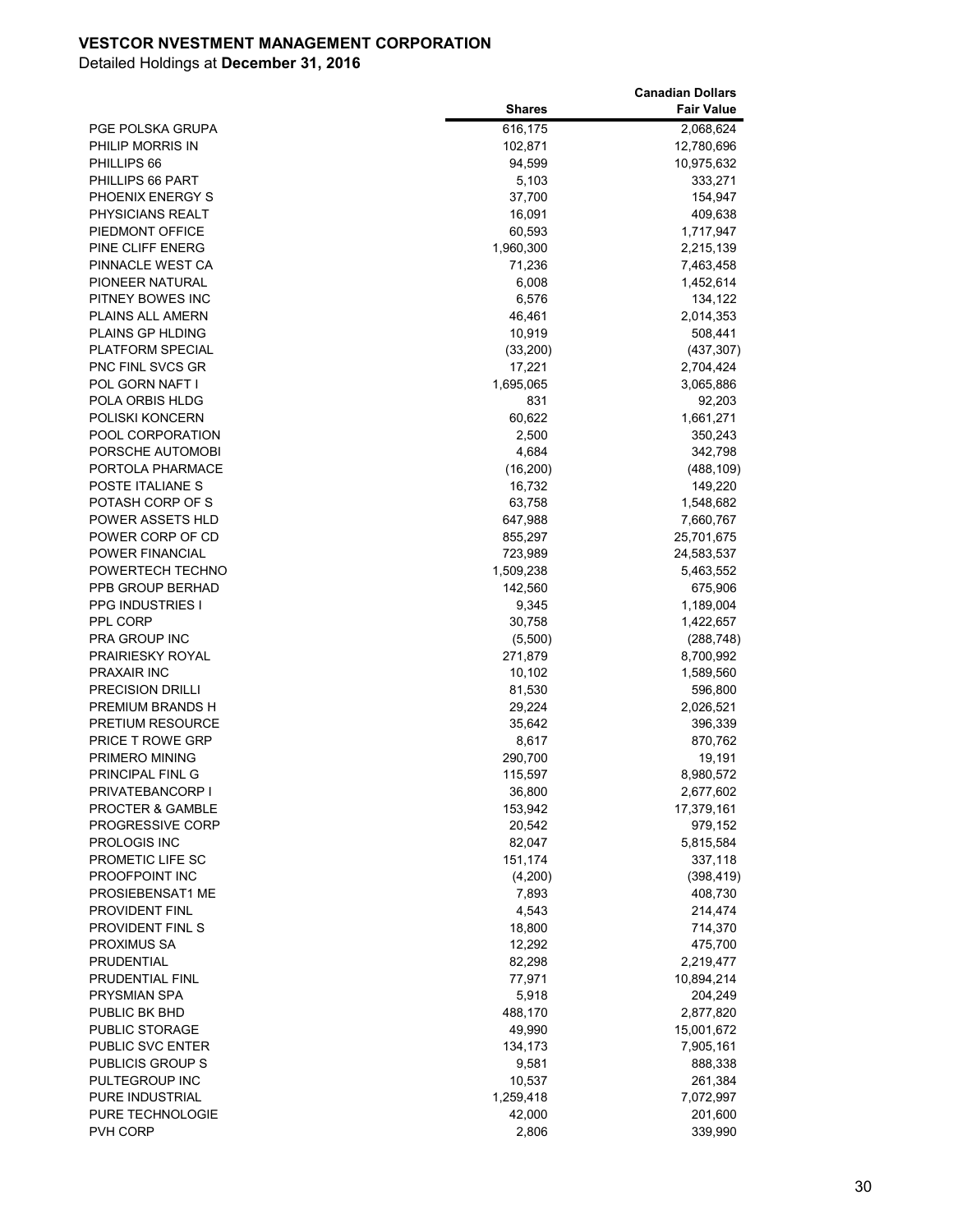|                                 |               | <b>Canadian Dollars</b> |
|---------------------------------|---------------|-------------------------|
|                                 | <b>Shares</b> | <b>Fair Value</b>       |
| <b>QANTAS AIRWAYS</b>           | 2,130,195     | 6,888,221               |
| <b>QATAR ELECT &amp;WAT</b>     | 22,413        | 1,873,710               |
| <b>QATAR GAS TRANSP</b>         | 26,220        | 222,963                 |
| <b>QATAR ISLAMIC BA</b>         | 37,960        | 1,452,507               |
| <b>QATAR NATIONAL B</b>         | 47,935        | 2,875,745               |
| <b>QBE INSURANCE GR</b>         | 44,760        | 539,828                 |
| <b>QEP RESOURCES IN</b>         | (13, 400)     | (331, 236)              |
| <b>QIAGEN NV</b>                | 139,285       | 5,256,355               |
| <b>QL RESOURCES BHD</b>         | 153,350       | 199,874                 |
| QORVO INC                       | 4,521         | 320,089                 |
| QTS REALTY TR IN                | 16,887        | 1,133,935               |
| <b>QUALCOMM INC</b>             | 52,280        | 4,576,802               |
| <b>QUALITY CARE PPT</b>         | 9,627         | 200,356                 |
| <b>QUANTA SVCS INC</b>          | 5,352         | 250,437                 |
| QUEBECOR INC                    | 446,328       | 16,656,961              |
| <b>QUEST DIAGNOSTIC</b>         | 8,208         | 1,012,819               |
| RADIUS HEALTH IN                | (9,900)       | (505, 523)              |
| <b>RADNET INC</b>               | 281,737       | 2,439,959               |
| RAGING RIVER EXP                | 310,456       | 3,278,415               |
| RAIA DROGASIL SA                | 106,374       |                         |
| <b>RAIFFEISEN BK IN</b>         | 2,681         | 2,681,945               |
|                                 | 28,996        | 65,908                  |
| RAKUTEN INC<br>RALPH LAUREN COR | 1,993         | 381,900                 |
| <b>RAMBUS INC</b>               | 22,900        | 243,034<br>423,398      |
| RAMSAY HEALTH CA                |               |                         |
|                                 | 50,336        | 3,338,435               |
| RANDGOLD RESOURC                | 39,282        | 4,175,713               |
| RANDSTAD HLDGS N                | 3,643         | 265,530                 |
| RANGE RESOURCES                 | (7,976)       | (367, 974)              |
| RAYMOND JAMES FI                | (2,200)       | (205, 269)              |
| <b>RAYTHEON</b>                 | 58,794        | 11,267,689              |
| REA GROUP LTD                   | 1,077         | 57,761                  |
| <b>REALOGY HLDGS CO</b>         | (4,200)       | (145, 100)              |
| REALTY INCOME CO                | 39,097        | 3,028,074               |
| <b>RECKITT BENCKISE</b>         | 79,937        | 9,121,269               |
| <b>RECRUIT HLDGS CO</b>         | 12,048        | 649,687                 |
| RED ELECTRICA CO                | 91,636        | 2,323,377               |
| <b>RED HAT INC</b>              | 6,357         | 594,927                 |
| <b>REDEFINE PROPS L</b>         | 3,656,500     | 4,012,484               |
| <b>REGENCY CENTERS</b>          | (8,701)       | (805, 531)              |
| <b>REGENERON PHARMC</b>         | 2,676         | 1,318,978               |
| <b>REGIONS FINL COR</b>         | 43,575        | 844,298                 |
| <b>RELIANCE STEEL&amp;</b>      | 5,000         | 533,992                 |
| <b>RELX NV</b>                  | 66,804        | 1,510,934               |
| <b>RELX PLC</b>                 | 34,158        | 820,165                 |
| <b>REMY COINTREAU S</b>         | 29,996        | 3,437,558               |
| RENAISSANCE RE H                | 52,094        | 9,528,128               |
| RENAULT                         | 5,916         | 707,181                 |
| REPSOL SA                       | 33,455        | 635,050                 |
| REPUBLIC SVCS IN                | 128,283       | 9,881,729               |
| <b>RESILIENT REIT L</b>         | 118,400       | 1,328,414               |
| <b>RESMED INC</b>               | 3,900         | 324,927                 |
| <b>RESONA HOLDINGS</b>          | 68,336        | 471,037                 |
| RESTAURANT BRAND                | 45,939        | 2,949,032               |
| <b>RESTORATION HARD</b>         | (5, 100)      | (210, 227)              |
| RETAIL OPPORTUNI                | 72,308        | 2,051,468               |
| <b>RETAIL PPTYS AME</b>         | 15,100        | 314,170                 |
| <b>REXEL</b>                    | 9,513         | 210,383                 |
| <b>REXFORD INDUSTRI</b>         | 21,036        | 658,815                 |
| <b>REXNORD CORP</b>             | (7,300)       | (192, 016)              |
| REYNOLDS AMERN I                | 188,026       | 14,266,387              |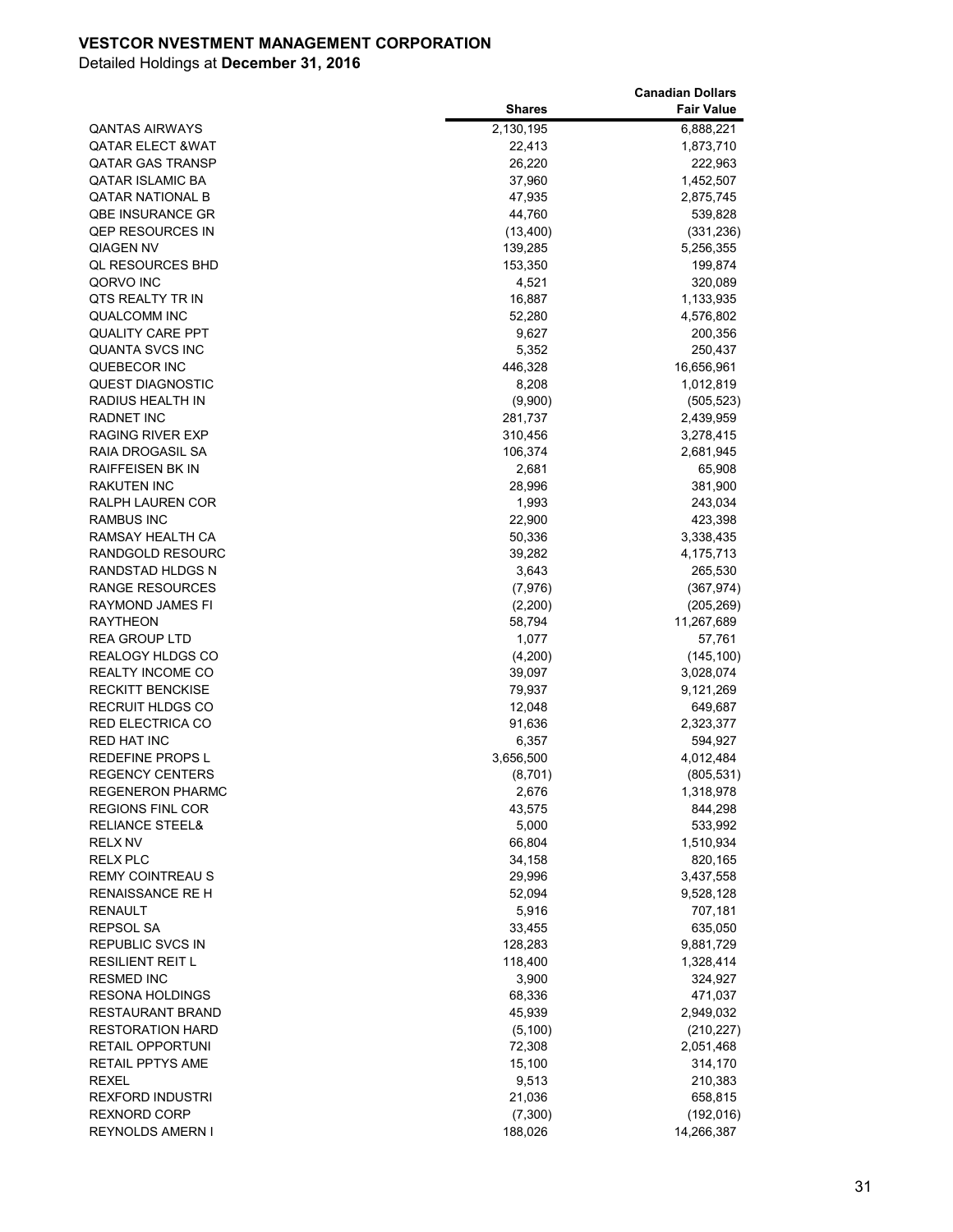|                           |               | <b>Canadian Dollars</b> |
|---------------------------|---------------|-------------------------|
|                           | <b>Shares</b> | <b>Fair Value</b>       |
| RICE MIDSTREAM P          | 6,031         | 199,045                 |
| <b>RICHEMONT(CIE FI</b>   | 16,684        | 1,484,854               |
| <b>RICHMONT MINES I</b>   | (6,600)       | (57, 552)               |
| RICOH CO                  | 20,435        | 232,139                 |
| RINGCENTRAL INC           | (8,600)       | (237, 873)              |
| <b>RINNAI CORP</b>        | 20,015        | 2,170,118               |
| RIO TINTO LIMITE          | 14,290        | 831,194                 |
| RIO TINTO PLC             | 38,854        | 2,033,560               |
| <b>RIOCAN</b>             | 1,442,827     | 38,592,558              |
| RITCHIE BROS AUC          | 91,386        | 4,162,632               |
| <b>RLJ LODGING TRUS</b>   | 21,615        | 720,337                 |
| ROBERT HALF INTL          | 4,562         | 298,797                 |
| ROCHE HLDGS AG            | 22,407        | 6,876,937               |
| ROCKWELL AUTOMAT          | 6,739         | 1,216,112               |
| ROCKWELL COLLINS          | 4,611         | 574,295                 |
| ROGERS COMMUNICA          | 355,062       | 18,563,551              |
| ROGERS SUGAR              | 40,200        | 277,578                 |
| ROHM CO                   | 3,068         | 237,403                 |
| <b>ROLLS ROYCE HLDG</b>   | 57,358        | 634,908                 |
| ROPER TECHNOLOGI          | 3,591         | 882,745                 |
| ROSS STORES INC           | 19,438        | 1,712,121               |
| ROYAL BANK CDA            | 500,935       | 45,519,963              |
| ROYAL BK SCOT GR          | 109,849       | 408,833                 |
| ROYAL CARIBBEAN           | 5,925         | 656,488                 |
| ROYAL DUTCH SHEL          | 610,416       | 22,948,328              |
| ROYAL MAIL PLC            | 413,693       | 3,167,777               |
| <b>RSA INSURANCE GR</b>   | 36,606        | 355,460                 |
| <b>RTL GROUP</b>          | 33,755        | 3,333,735               |
| RUSSEL METALS IN          | 5,414         | 138,490                 |
| RWE AG (NEU)              | 15,645        | 261,459                 |
| RYANAIR HLDGS             | 753           | 77,246                  |
| RYDER SYSTEMS IN          | 1,893         | 189,206                 |
| RYMAN HEALTHCARE          | 281,004       | 2,131,071               |
| RYOHIN KEIKAKU C          | 808           | 212,840                 |
| <b>S&amp;P GLOBAL INC</b> | 9,172         | 1,324,381               |
| S-1 CORPORATION           | 1,200         | 116,851                 |
| SAFETY INS GROUP          | 4,200         | 415,619                 |
| <b>SAFRAN</b>             | 10,075        | 975,040                 |
| <b>SAGE GROUP</b>         | 31,083        | 337,369                 |
| <b>SAGE THERAPEUTIC</b>   | (9,700)       | (665, 015)              |
| SAINSBURY(J)              | 983,790       | 4,064,107               |
| <b>SAIPEM</b>             | 190,330       | 144,031                 |
| SALESFORCE.COM            | 22,597        | 2,077,144               |
| SAMPO OYJ                 | 14,475        | 872,008                 |
| SAMSUNG ELECTRON          | 1,756         | 2,866,073               |
| SAMSUNG FIRE & M          | 602           | 179,470                 |
| SAMSUNG LIFE INS          | 700           | 87,438                  |
| <b>SANDS CHINA LTD</b>    | 74,810        | 436,070                 |
| SANDSTORM GOLD            | 131,219       | 484,599                 |
| <b>SANDVIK</b>            | 32,727        | 544,464                 |
| SANDVINE CORP             | 85,700        | 240,817                 |
| SANKYO CO                 | 109,609       | 4,757,505               |
| SANMINA CORPORAT          | 13,600        | 669,255                 |
| SANOFI                    | 49,178        | 5,349,235               |
| SANTEN PHARM. CO          | 186,601       | 3,068,076               |
| <b>SANTOS LIMITED</b>     | 49,994        | 195,158                 |
| SAP SE                    | 31,414        | 3,679,599               |
| SAPUTO INC                | 355,386       | 16,884,389              |
| <b>SATS LTD</b>           | 23,918        | 107,680                 |
| SAVANNA ENERGY            | 545,000       | 1,144,500               |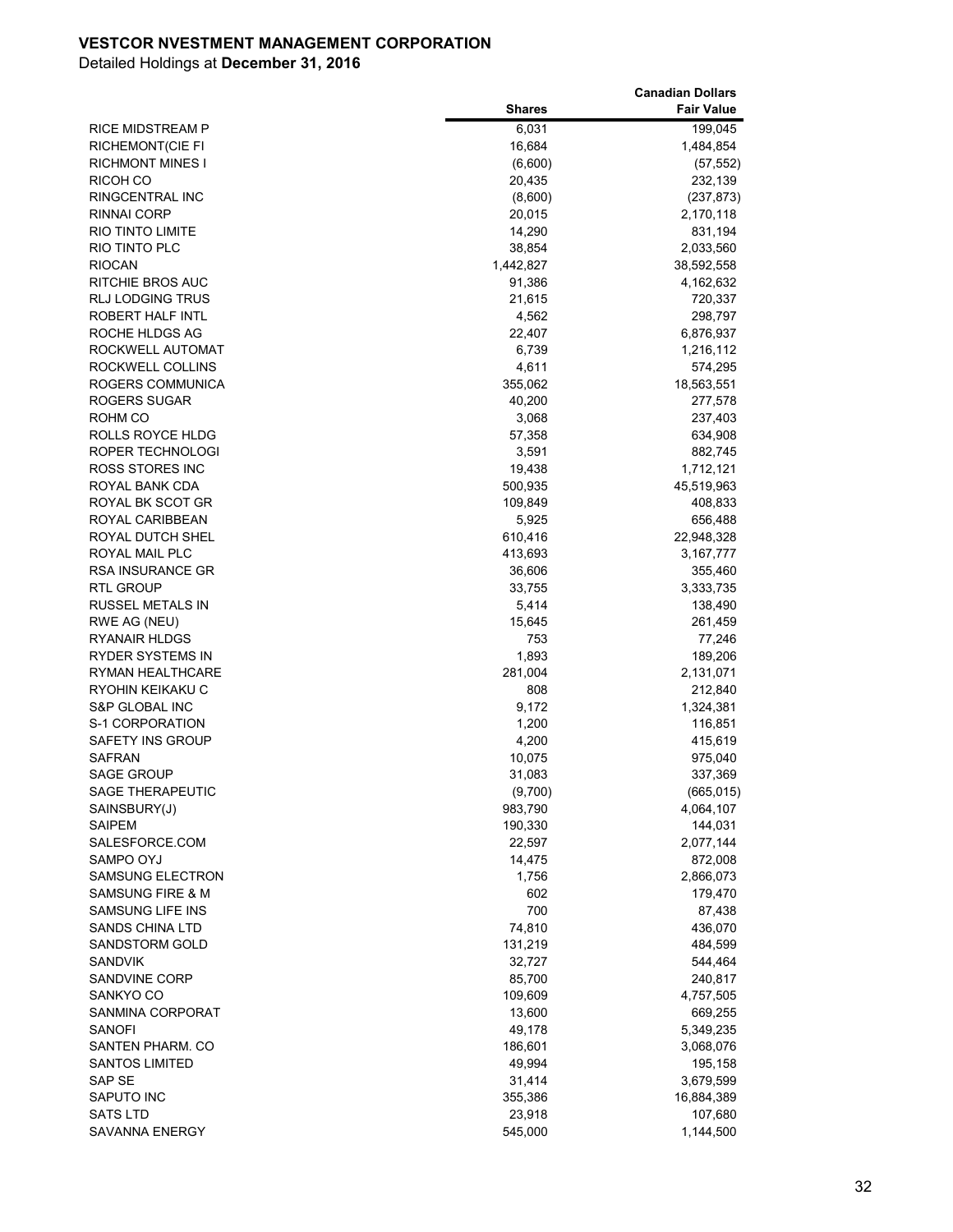|                             |               | <b>Canadian Dollars</b> |
|-----------------------------|---------------|-------------------------|
|                             | <b>Shares</b> | <b>Fair Value</b>       |
| <b>SBA COMMUNICATIO</b>     | 17,705        | 2,454,749               |
| <b>SBI HOLDINGS INC</b>     | 5,875         | 100,447                 |
| <b>SCANA CORPORATIO</b>     | 81,234        | 8,057,076               |
| <b>SCENTRE GROUP</b>        | 172,447       | 776,993                 |
| <b>SCHAEFFLER AG</b>        | 4,258         | 84,651                  |
| <b>SCHIBSTED A/S</b>        | 2,480         | 76,541                  |
| <b>SCHIBSTED ASA</b>        | 2,737         | 78,034                  |
| <b>SCHINDLER HOLDIN</b>     | 12,261        | 2,880,984               |
| <b>SCHLUMBERGER LTD</b>     | 127,356       | 14,444,267              |
| <b>SCHNEIDER ELECTR</b>     | 18,127        | 1,695,070               |
| <b>SCHOLASTIC CORP</b>      | 6,400         | 408,095                 |
| <b>SCHRODERS</b>            | 4,044         | 200,902                 |
| <b>SCHWAB CHARLES C</b>     | 37,103        | 1,966,324               |
| <b>SCOR SE</b>              | 96,290        | 4,471,431               |
| <b>SCRIPPS NETWORK</b>      | 26,671        | 2,555,842               |
| SCRIPPS EW CO OH            | (13,900)      | (360, 766)              |
| <b>SEAGATE TECHNOLO</b>     | 10,426        | 543,161                 |
| <b>SEALED AIR CORP</b>      | 6,843         | 416,588                 |
| <b>SEB SA</b>               | 828           | 150,790                 |
| <b>SECOM CO</b>             | 7,036         | 691,523                 |
| SECURE ENERGY SV            | 62,953        | 738,439                 |
| <b>SECURITAS</b>            | 9,820         | 207,874                 |
| <b>SEEK LIMITED</b>         | 9,835         | 142,109                 |
| <b>SEGA SAMMY HLDGS</b>     | 4,800         | 95,975                  |
| <b>SEGRO PLC</b>            | 22,968        | 174,351                 |
| SEIBU HOLDINGS I            | 5,598         | 134,909                 |
| <b>SEIKO EPSON CORP</b>     | 8,463         | 240,833                 |
| <b>SEKISUI CHEMICAL</b>     | 13,266        | 284,316                 |
| <b>SEKISUI HOUSE</b>        | 20,920        | 467,960                 |
| <b>SELECT SECTOR SP</b>     | (4,934)       | 105,840                 |
| <b>SEMAFO INC</b>           | 73,913        | 326,695                 |
| <b>SEMBCORP INDUSTR</b>     | 31,598        | 83,593                  |
| <b>SEMGROUP CORP</b>        | 6,651         | 372,840                 |
| <b>SEMPRA ENERGY</b>        | 79,617        | 10,839,303              |
| <b>SERCOMM CORP</b>         | 723,464       | 2,320,969               |
| SERVICENOW INC              | (3,200)       | (319, 412)              |
| <b>SES SA</b>               | 201,053       | 5,950,734               |
| <b>SEVEN &amp; I HOLDIN</b> | 24,418        | 1,250,198               |
| <b>SEVEN BANK</b>           | 20,500        | 78,961                  |
| <b>SEVEN GENERATION</b>     | 270,103       | 8,456,925               |
| <b>SEVERN TRENT</b>         | 165,643       | 6,098,985               |
| SFR GROUP                   | 3,504         | 132,978                 |
| <b>SGS SA</b>               | 162           | 442,901                 |
| SHANGHAI INDL               | 150,000       | 544,850                 |
| <b>SHANGRI-LA ASIA</b>      | 34,319        | 48,557                  |
| <b>SHARP CORP</b>           | 43,301        | 134,424                 |
| <b>SHAW COMMUNICATI</b>     | 616,240       | 16,601,506              |
| SHAWCOR LTD                 | 25,395        | 910,157                 |
| <b>SHENZHEN EXPRESS</b>     | 126,411       | 144,966                 |
| SHENZHOU INTERNA            | 550,000       | 4,666,255               |
| <b>SHERWIN WILLIAMS</b>     | 16,231        | 5,856,749               |
| SHIMADZU CORP               | 7,178         | 153,674                 |
| SHIMAMURA CO                | 26,812        | 4,497,804               |
| SHIMANO INC                 | 2,447         | 516,000                 |
| SHIMIZU CORP                | 18,382        | 225,937                 |
| <b>SHIN KONG FINANC</b>     | 58,032        | 19,076                  |
| SHIN-ETSU CHEMIC            | 12,648        | 1,318,565               |
| SHINSEI BANK                | 56,101        | 126,428                 |
| SHIONOGI & CO               | 9,335         | 600,953                 |
| <b>SHIRE</b>                | 28,789        | 2,234,518               |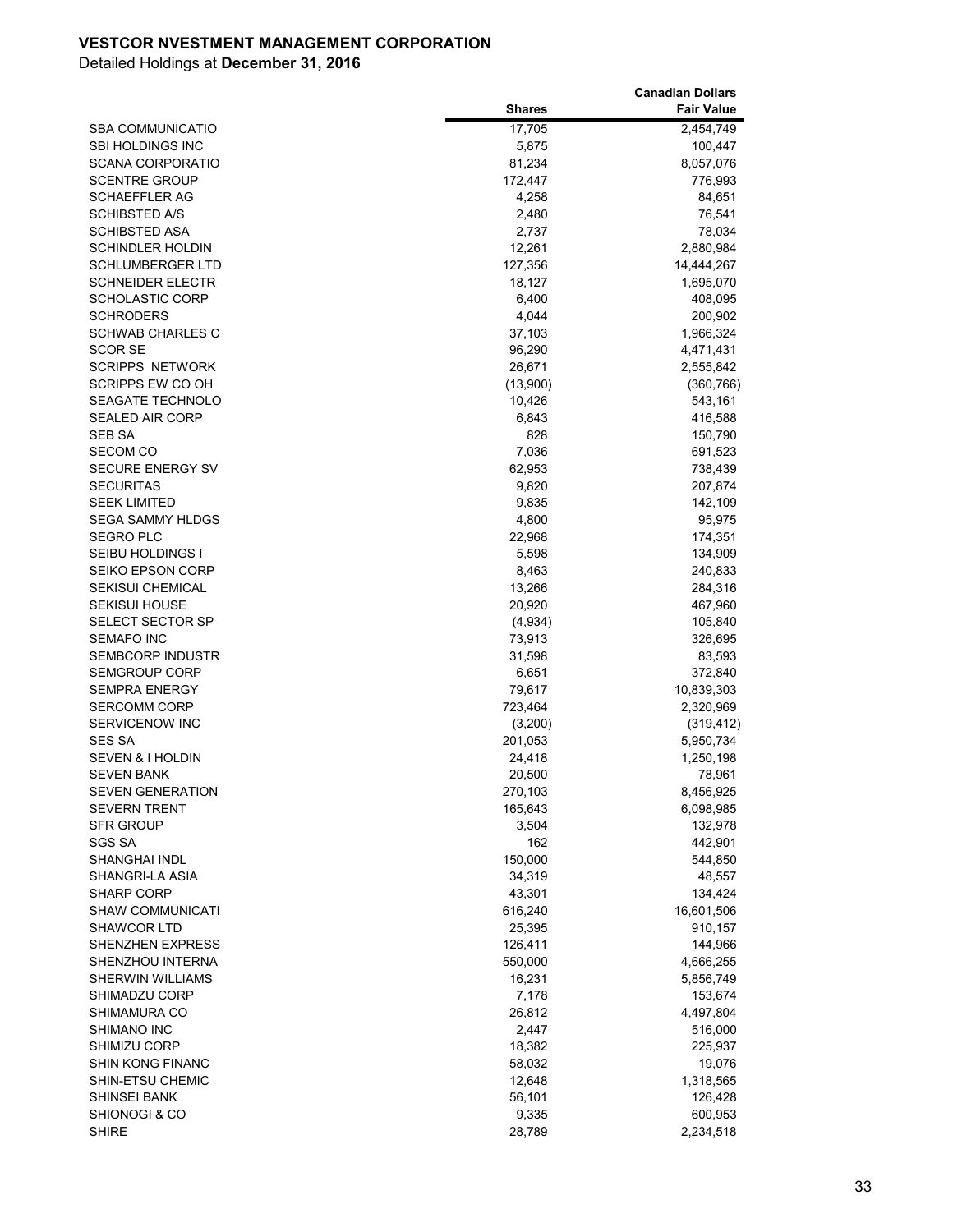|                                     |                     | <b>Canadian Dollars</b>  |
|-------------------------------------|---------------------|--------------------------|
|                                     | <b>Shares</b>       | <b>Fair Value</b>        |
| SHISEIDO CO                         | 11,553              | 392,991                  |
| SHIZUOKA BANK                       | 16,587              | 187,282                  |
| <b>SHOPIFY INC</b>                  | 14,000              | 807,800                  |
| <b>SHOWA SHELL SEKI</b>             | 6,091               | 76,126                   |
| SHUTTERSTOCK INC                    | (4,300)             | (274, 362)               |
| <b>SIAS</b>                         | 12,286              | 140,763                  |
| SIEMENS AG                          | 24,452              | 4,039,724                |
| SIENNA SENIOR LI                    | 245,606             | 4,021,856                |
| <b>SIERRA WIRELESS</b>              | 2,090               | 43,932                   |
| SIGNET JEWELERS                     | 2,463               | 311,724                  |
| SIKA AG                             | 76                  | 490,571                  |
| <b>SILVER STANDARD</b>              | 30,517              | 366,509                  |
| <b>SILVER WHEATON</b>               | 129,484             | 3,358,805                |
| SIMON PPTY INC                      | 55,923              | 13,340,852               |
| SINGAPORE AIRLIN                    | 121,815             | 1,093,439                |
| SINGAPORE EXCHAN                    | 26,547              | 176,439                  |
| SINGAPORE PRESS                     | 1,882,311           | 6,167,844                |
| SINGAPORE TECH E                    | 45,893              | 137,599                  |
| SINGAPORE TELECO                    | 911,648             | 3,088,782                |
| SINO LAND CO                        | 104,947             | 210,932                  |
| SINOPAC FIN HLDG                    | 9,738,000           | 3,679,203                |
| SIRIUS XM CANADA                    | 968,950             | 4,922,266                |
| SIRIUS XM HLDG                      | (412, 215)          | (2,462,991)              |
| <b>SJM HOLDINGS LTD</b>             | 86,000              | 90,442                   |
| SK HOLDINGS CO L                    | 1,329               | 338,655                  |
| SK HYNIX INC                        | 54,800              | 2,719,808                |
| <b>SK INNOVATION CO</b>             | 4,000               | 650,650                  |
| <b>SK TELECOM</b>                   | 912                 | 226,826                  |
| <b>SKAND ENSKILDA B</b>             | 49,250              | 694,666                  |
| SKANSKA SE                          | 10,488              | 333,021                  |
| SKF AB                              | 11,362              | 281,105                  |
| <b>SKY PLC</b>                      | 34,191              | 561,469                  |
| <b>SKYWORKS SOLUTIO</b>             | 6,578               | 659,418                  |
| SL GREEN RLTY CO                    | 11,656              | 1,695,342                |
| SLEEP COUNTRY CA<br><b>SLM CORP</b> | 18,278              | 526,041                  |
| <b>SM ENERGY COMPAN</b>             | (26, 200)           | (387, 670)               |
| <b>SMART REIT</b>                   | (10,000)<br>641,970 | (462, 963)<br>20,820,486 |
| <b>SMC CORP</b>                     | 1,783               | 572,070                  |
| <b>SMITH &amp; NEPHEW</b>           | 278,137             | 5,627,491                |
| <b>SMITHS GROUP</b>                 | 13,788              | 323,523                  |
| SMUCKER J M CO                      | 45,040              | 7,744,455                |
| <b>SNAM</b>                         | 927,318             | 5,133,860                |
| SNAP-ON INC                         | 2,054               | 472,347                  |
| SNC-LAVALIN GROU                    | 53,823              | 3,110,431                |
| <b>SOC GENERALE</b>                 | 24,598              | 1,626,408                |
| SODEXO                              | 3,457               | 533,970                  |
| SOFTBANK GROUP C                    | 30,748              | 2,745,203                |
| SOHGO SECURITY S                    | 1,900               | 98,197                   |
| SOLAREDGE TECHNO                    | (9,900)             | (164, 830)               |
| <b>SOLVAY SA</b>                    | 2,509               | 395,171                  |
| SOMPO HOLDINGS I                    | 11,509              | 524,021                  |
| SONIC HEALTHCARE                    | 344,057             | 7,149,697                |
| SONOCO PRODS                        | 6,700               | 474,094                  |
| SONOVA HOLDING A                    | 1,565               | 254,819                  |
| SONY CORP                           | 40,704              | 1,532,726                |
| SONY FINANCIAL H                    | 5,900               | 123,735                  |
| SOTHEBYS                            | (7,300)             | (390, 696)               |
| SOUTH32 LIMITED                     | 161,766             | 431,980                  |
| SOUTHERN CO                         | 164,931             | 10,893,266               |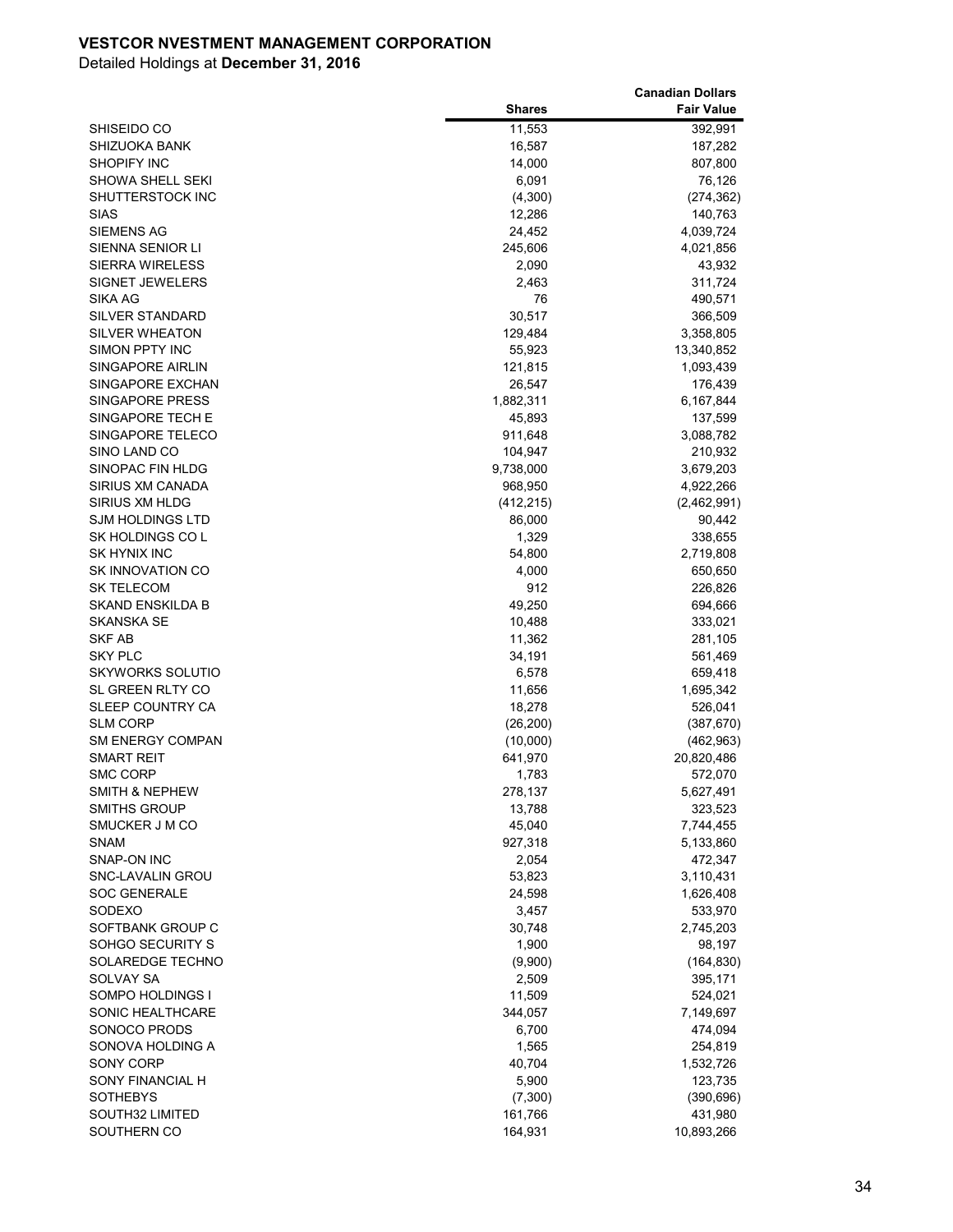|                             |               | <b>Canadian Dollars</b> |
|-----------------------------|---------------|-------------------------|
|                             | <b>Shares</b> | <b>Fair Value</b>       |
| <b>SOUTHWEST AIRLS</b>      | 21,791        | 1,461,390               |
| SOUTHWEST GAS HL            | 5,453         | 560,992                 |
| SOUTHWESTERN ENE            | (8,727)       | (126, 786)              |
| <b>SPAR GROUP LIMIT</b>     | 50,800        | 989,275                 |
| <b>SPARK INFR GROUP</b>     | 303,661       | 701,794                 |
| <b>SPARK NEW ZEALAN</b>     | 1,919,730     | 6,121,518               |
| SPARTAN ENERGY C            | 2,583,053     | 8,601,566               |
| SPDR S&P 500 ETF            | (95, 250)     | (28, 743, 423)          |
| <b>SPDR S&amp;P HOMEBLD</b> | (42,900)      | (1,949,822)             |
| <b>SPECTRA ENERGY C</b>     | 322,626       | 17,799,774              |
| <b>SPECTRA ENERGY P</b>     | 7,065         | 434,846                 |
| <b>SPIRE INC</b>            | 5,275         | 460,909                 |
| <b>SPIRIT AIRLINES</b>      | (4,000)       | (310, 754)              |
| <b>SPLUNK INC</b>           | (4,700)       | (322, 792)              |
| <b>SPRINT CORPORATI</b>     | (63,600)      | (719, 032)              |
| <b>SSE PLC</b>              | 259,328       | 6,673,617               |
| <b>ST JAMES PLACE</b>       | 16,101        | 270,540                 |
| ST JOE CO                   | (14,900)      | (380, 118)              |
| <b>ST JUDE MEDICAL</b>      | 29,897        | 3,219,043               |
| <b>STANDARD CHARTER</b>     | 101,938       | 1,120,941               |
| <b>STANDARD LIFE</b>        | 56,043        | 345,466                 |
| <b>STANLEY BLACK&amp;DE</b> | 5,334         | 821,405                 |
| <b>STANLEY ELECTRIC</b>     | 4,344         | 159,579                 |
| <b>STANTEC INC</b>          | 99,881        | 3,399,200               |
| <b>STAPLES INC</b>          | 23,028        | 283,534                 |
| <b>STARBUCKS CORP</b>       | 147,719       | 11,011,965              |
| STARHUB LTD                 | 1,929,063     | 5,031,761               |
| START TODAY COL             | 6,240         | 144,856                 |
| <b>STATE STREET COR</b>     | 12,835        | 1,345,941               |
| <b>STATOIL ASA</b>          | 34,260        | 845,475                 |
| STEINHOFF INT H             | 678,400       | 4,742,105               |
| STELLA JONES INC            | 19,174        | 835,603                 |
| STEPAN CO                   | 4,100         | 448,553                 |
| <b>STERICYCLE INC</b>       | 42,930        | 4,440,748               |
| STIFEL FINL CORP            | (6,900)       | (462, 768)              |
| STILLWATER MNG C            | (15, 300)     | (330, 953)              |
| <b>STINGRAY DIGITAL</b>     | 50,600        | 440,726                 |
| <b>STMICROELECTRONI</b>     | 19,759        | 301,146                 |
| STOCKLAND TRUST             | 71,901        | 319,775                 |
| STORA ENSO OYJ              | 16,938        | 244,615                 |
| STORNOWAY DIAMON            | 3,189,350     | 4,220,495               |
| <b>STRYKER CORP</b>         | 11,002        | 1,776,158               |
| SUEDZUCKER AG               | 35,482        | 1,138,773               |
| <b>SUEZ</b>                 | 9,223         | 182,835                 |
| SUMITOMO CHEM CO            | 52,448        | 335,289                 |
| <b>SUMITOMO CORP</b>        | 39,839        | 630,065                 |
| SUMITOMO DAINIPP            | 5,150         | 119,020                 |
| <b>SUMITOMO ELECTRI</b>     | 24,959        | 483,982                 |
| SUMITOMO HEAVY I            | 17,302        | 149,798                 |
| SUMITOMO METAL M            | 15,073        | 261,173                 |
| SUMITOMO MITSUI             | 53,266        | 2,698,745               |
| <b>SUMITOMO RLTY&amp;DE</b> | 11,903        | 425,083                 |
| SUMITOMO RUBBER             | 216,423       | 4,618,463               |
| SUMMIT HOTEL PRO            | 28,900        | 622,029                 |
| <b>SUMMIT MATERIALS</b>     | (7,589)       | (242, 414)              |
| <b>SUMMIT MIDSTREAM</b>     | 4,253         | 143,619                 |
| <b>SUN COMMUNITIES</b>      | 10,009        | 1,038,304               |
| SUN HUNG KAI PRO            | 45,044        | 763,536                 |
| SUN LIFE FNCL IN            | 514,199       | 26,506,958              |
| SUNCOR ENERGY IN            | 278,626       | 12,231,681              |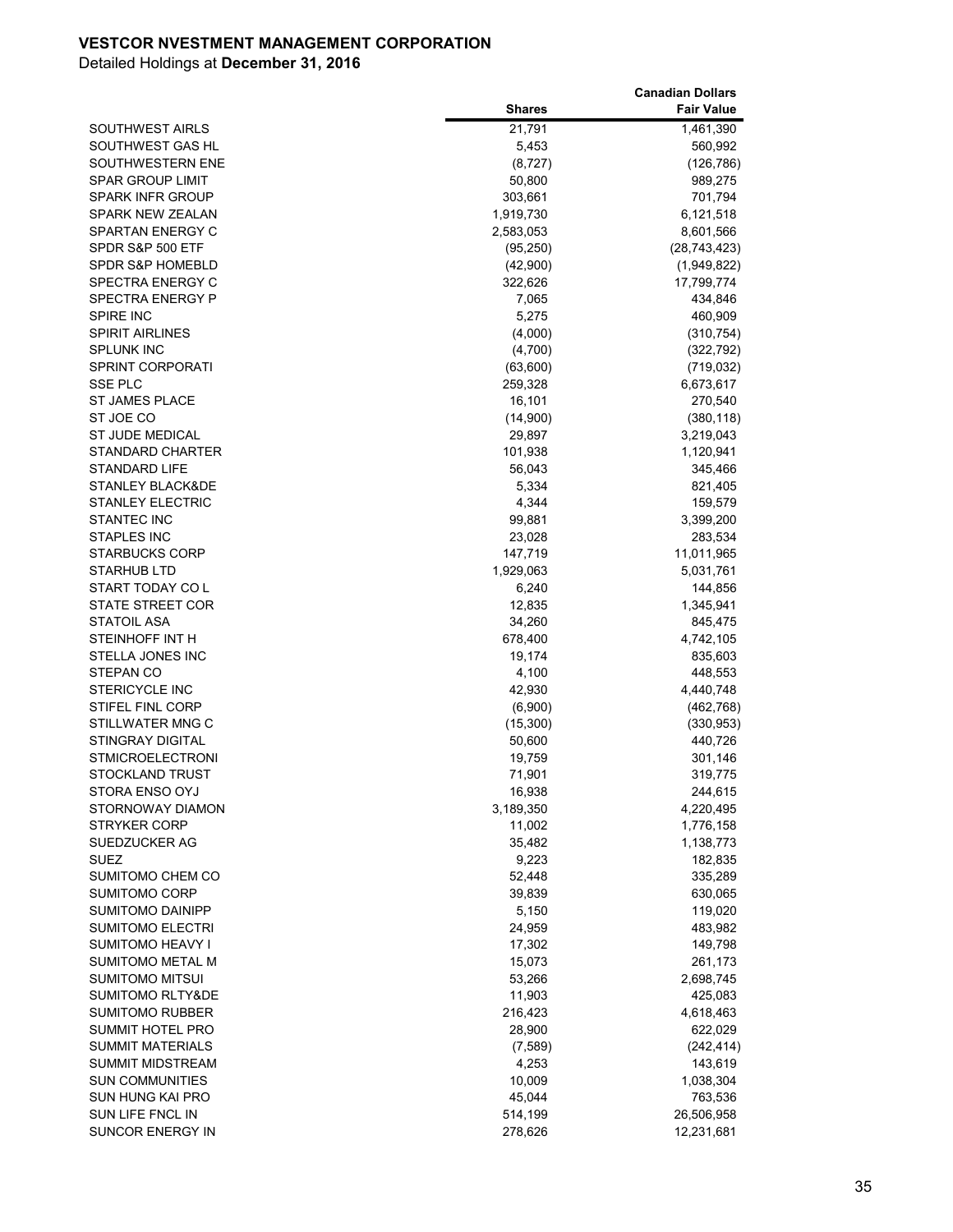|                         |               | <b>Canadian Dollars</b> |
|-------------------------|---------------|-------------------------|
|                         | <b>Shares</b> | <b>Fair Value</b>       |
| SUNCORP GROUP LT        | 42,404        | 556,707                 |
| SUNDRUG CO LTD          | 1,250         | 116,272                 |
| <b>SUNOCO LOGISTICS</b> | 26,212        | 845,380                 |
| <b>SUNSTONE HOTEL I</b> | 8,158         | 172,850                 |
| <b>SUNTEC REIT</b>      | 62,200        | 95,267                  |
| <b>SUNTORY BEVERAGE</b> | 72,949        | 4,072,158               |
| <b>SUNTRUST BANKS I</b> | 17,373        | 1,279,471               |
| SUPALAI PUBLIC C        | 1,443,720     | 1,352,781               |
| <b>SUPERIOR PLUS</b>    | 16,977        | 217,475                 |
| SUPERVALU INC           | 98,900        | 620,143                 |
| Supreme Pharmace        | 2,655,000     | 1,659,863               |
| <b>SUPREMEX INC</b>     | 110,000       | 556,600                 |
| <b>SURGE ENERGY</b>     | 58,340        | 193,470                 |
| <b>SURGUTNEFTEGAZ</b>   | 177,100       | 1,198,187               |
| <b>SURUGA BANK</b>      | 5,400         | 161,988                 |
| <b>SUZUKEN CO</b>       | 2,640         | 115,953                 |
| SUZUKI MOTOR COR        | 10,276        | 486,076                 |
| SVB FINANCIAL GR        | (1,500)       | (345, 732)              |
| SVENSKA CELLULOS        | 18,402        | 698,947                 |
| SVENSKA HANDELSB        | 48,336        | 903,324                 |
| <b>SWATCH GROUP</b>     | 2,756         | 563,119                 |
| SWEDBANK AB             | 27,685        | 900,323                 |
| <b>SWEDISH MATCH</b>    | 5,168         | 221,085                 |
| <b>SWIRE PACIFIC</b>    | 17,707        | 226,797                 |
| <b>SWIRE PROPERTIES</b> | 275,041       | 1,018,071               |
| SWISS LIFE HLDG         | 23,596        | 8,972,924               |
| <b>SWISS PRIME SITE</b> | 24,200        | 2,661,476               |
| SWISS RE AG             | 78,307        | 9,970,789               |
| <b>SWISSCOM AG</b>      | 10,651        | 6,409,912               |
| <b>SYDNEY AIRPORT</b>   | 232,832       | 1,354,294               |
| <b>SYKES ENTERPRISE</b> | 25,500        | 988,133                 |
| <b>SYMANTEC CORP</b>    | 41,868        | 1,343,004               |
| SYMRISE AG              | 3,561         | 291,286                 |
| <b>SYNCHRONOSS TECH</b> | (5,000)       | (257, 127)              |
| <b>SYNCHRONY FINL</b>   | 23,759        | 1,157,057               |
| <b>SYNERGY RES CORP</b> | (44, 200)     | (528, 785)              |
| <b>SYNGENTA</b>         | 2,945         | 1,564,058               |
| <b>SYNNEX TECH INTL</b> | 743,229       | 1,005,088               |
| SYSCO CORP              | 145,710       | 10,832,854              |
| <b>SYSMEX CORP</b>      | 4,581         | 356,587                 |
| T&D HOLDINGS INC        | 18,543        | 329,507                 |
| <b>TABCORP HOLDINGS</b> | 28,725        | 134,168                 |
| <b>TABLEAU SOFTWARE</b> | (5, 100)      | (288, 634)              |
| <b>TAHOE RESOURCES</b>  | 145,061       | 1,835,022               |
| <b>TAICHUNG COMM BA</b> | 578,439       | 220,952                 |
| <b>TAIHEIYO CEMENT</b>  | 37,427        | 159,222                 |
| <b>TAISEI CORP</b>      | 30,752        | 289,230                 |
| TAISHO PHARM H          | 1,100         | 122,682                 |
| <b>TAIWAN BUSINESS</b>  | 16,233,570    | 5,505,158               |
| <b>TAIWAN COOPERATI</b> | 10,160,570    | 5,940,083               |
| <b>TAIWAN SEMICON M</b> | 748,203       | 5,650,595               |
| <b>TAIWAN SEMICONDU</b> | 51,420        | 1,982,508               |
| <b>TAIYO NIPPON SAN</b> | 3,800         | 59,159                  |
| TAKASHIMAYA CO          | 8,863         | 98,237                  |
| TAKEDA PHARMACEU        | 95,307        | 5,298,310               |
| <b>TALLGRASS ENERGY</b> | 5,594         | 201,297                 |
| <b>TAMARACK VALLEY</b>  | 3,158,400     | 10,928,064              |
| <b>TARGA RESOURCES</b>  | 19,285        | 1,451,875               |
| <b>TARGET CORPORATI</b> | 41,213        | 3,996,969               |
| <b>TARO PHARM INDS</b>  | 31,153        | 4,397,941               |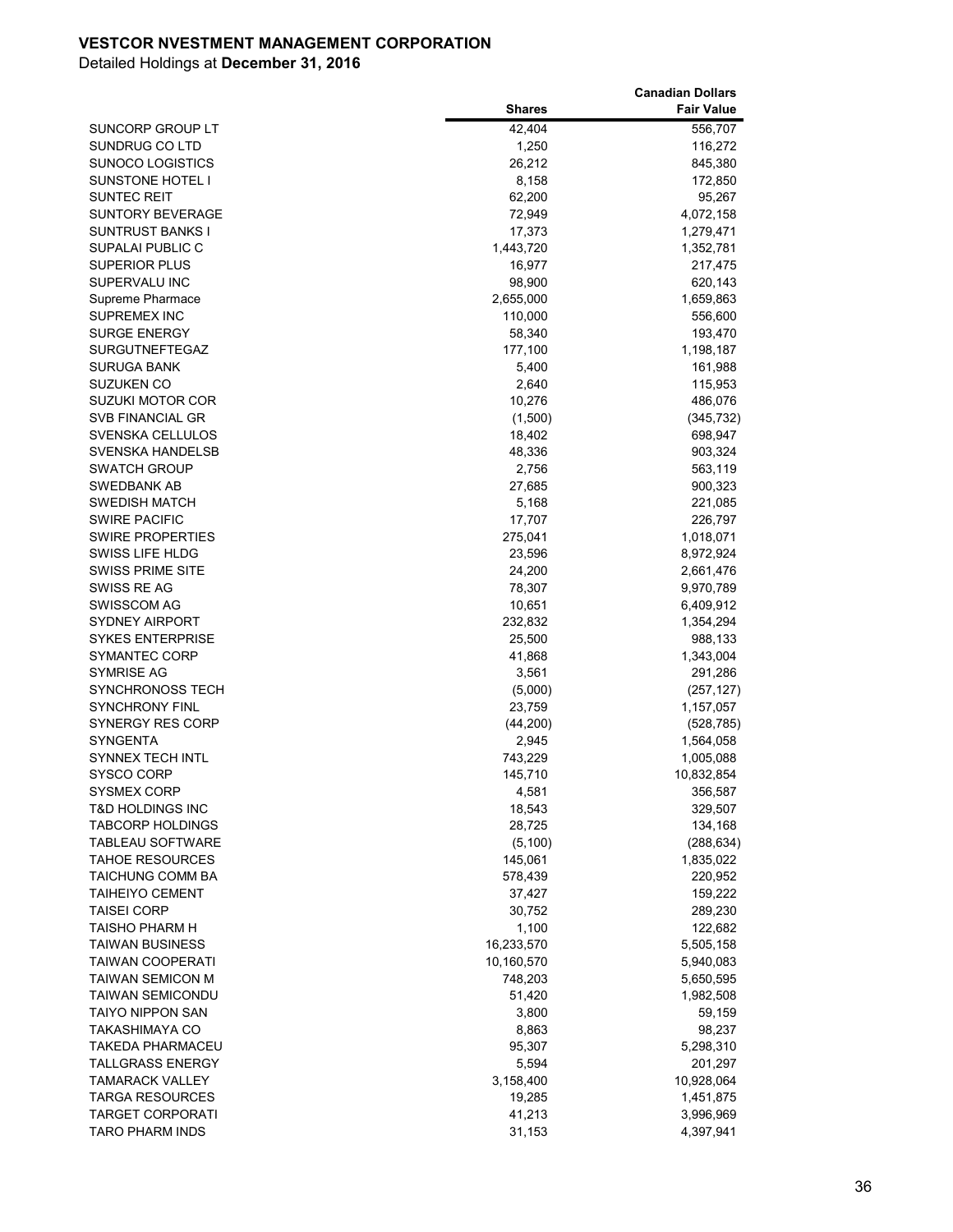|                             |               | <b>Canadian Dollars</b> |
|-----------------------------|---------------|-------------------------|
|                             | <b>Shares</b> | <b>Fair Value</b>       |
| TATE & LYLE                 | 686,928       | 8,053,378               |
| TATTS GROUP LTD             | 1,104,542     | 4,805,114               |
| TAUBMAN CTRS INC            | 7,273         | 721,960                 |
| TAURON POLSKA EN            | 1,294,273     | 1,185,037               |
| <b>TAYLOR WIMPEY</b>        | 99,951        | 254,235                 |
| <b>TC PIPELINES LP</b>      | 5,600         | 442,425                 |
| TDC A/S                     | 394,765       | 2,723,014               |
| <b>TDK CORP</b>             | 3,790         | 350,357                 |
| <b>TE CONNECTIVITY</b>      | 16,279        | 1,514,309               |
| <b>TECH DATA CORP</b>       | 5,000         | 568,499                 |
| <b>TECHNIP</b>              | 3,439         | 329,853                 |
| <b>TECHTRONIC INDUS</b>     | 39,093        | 187,980                 |
| <b>TECK RESOURCES L</b>     | 65,375        | 1,756,626               |
| <b>TEGNA INC</b>            | 7,590         | 219,425                 |
| TEIJIN                      | 6,385         | 173,917                 |
| TELE2 AB                    | 167,676       | 1,808,133               |
| <b>TELECOM ITALIA</b>       | 336,688       | 398,609                 |
| TELECOM ITALIA D            | 155,125       | 150,742                 |
| <b>TELEFONICA BRASI</b>     | 12,676        | 230,228                 |
| <b>TELEFONICA DEUTS</b>     | 22,997        | 132,326                 |
| <b>TELEFONICA SA</b>        | 155,747       | 1,943,045               |
| <b>TELEKOM MALAYSIA</b>     | 2,372,980     | 4,220,819               |
| TELEKOMUNIKASI I            | 19,119,466    | 7,574,500               |
| <b>TELENET GRP HLDG</b>     | 1,747         | 130,276                 |
| <b>TELENOR GROUP</b>        | 167,810       | 3,372,606               |
| <b>TELEPHONE &amp; DATA</b> | 12,100        | 469,041                 |
| <b>TELETECH HLDGS I</b>     | 8,100         | 331,714                 |
| TELIA COMPANY AB            | 1,870,883     | 10,138,418              |
| <b>TELSTRA CORP</b>         | 2,064,544     | 10,224,399              |
| <b>TELUS CORP</b>           | 448,885       | 19,424,176              |
| TENAGA NASIONL B            | 966,436       | 4,015,814               |
| TENARIS S A                 | 13,996        | 335,954                 |
| TENCENT HLDGS LT            | 40,000        | 1,299,209               |
| <b>TENET HEALTHCARE</b>     | (7,200)       | (143, 465)              |
| <b>TERADATA CORP</b>        | 4,598         | 167,740                 |
| <b>TERNA SPA</b>            | 309,350       | 1,904,292               |
| <b>TERRENO RLTY COR</b>     | 13,972        | 538,230                 |
| <b>TERUMO CORP</b>          | 10,713        | 531,506                 |
| <b>TESCO</b>                | 259,824       | 890,585                 |
| <b>TESORO CORPORATI</b>     | 4,137         | 485,763                 |
| <b>TESORO LOGISTICS</b>     | 7,716         | 526,405                 |
| TESSERA HLDG COR            | 10,200        | 605,343                 |
| <b>TEVA PHARMACEUTI</b>     | 28,878        | 1,403,848               |
| TEXAS CAPITAL BA            | (4,300)       | (452, 651)              |
| <b>TEXAS INSTRUMENT</b>     | 41,180        | 4,034,685               |
| <b>TEXTRON INC</b>          | 9,565         | 623,925                 |
| TFI INTERNATIONA            | 54,509        | 1,901,819               |
| THAI AIRWAYS INT            | 4,960,816     | 4,220,691               |
| THAI OIL PLC                | 2,044,200     | 5,535,615               |
| THAI UNION GROUP            | 2,253,300     | 1,773,548               |
| <b>THALES</b>               | 3,720         | 484,773                 |
| THANACHART CAPIT            | 1,455,302     | 2,399,995               |
| THE CHEMOURS COM            | (21,600)      | (640, 661)              |
| THE HANOVER INS             | 2,800         | 342,158                 |
| THE HERSHEY COMP            | 62,982        | 8,746,654               |
| THE PRICELINE GR            | 1,747         | 3,438,932               |
| THE WESTERN UNIO            | 28,763        | 838,828                 |
| THERMO FISHER SC            | 13,983        | 2,652,136               |
| THK CO                      | 2,980         | 88,606                  |
| <b>THOMSON REUTERS</b>      | 293,822       | 17,264,981              |
|                             |               |                         |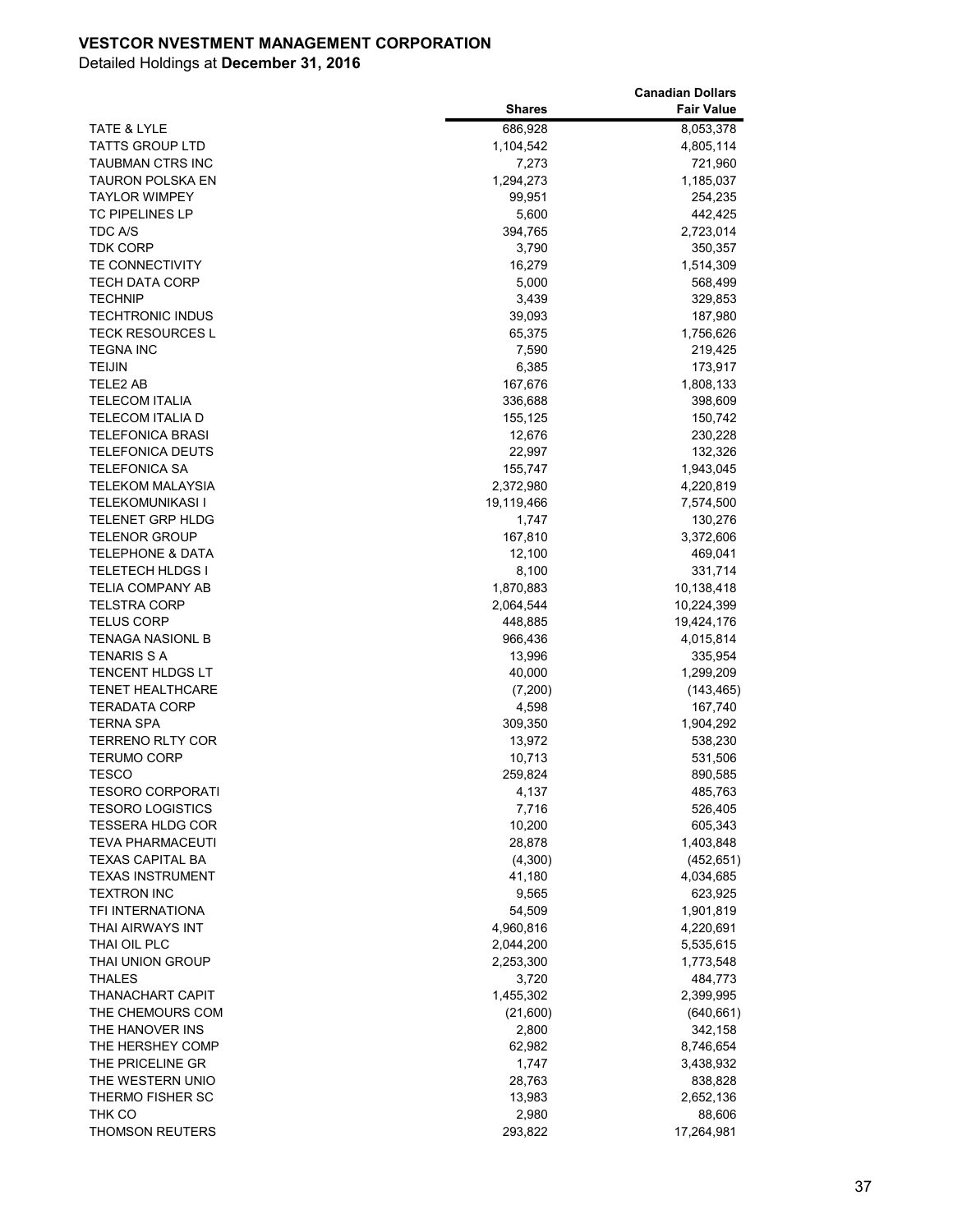|                                            |                   | <b>Canadian Dollars</b> |
|--------------------------------------------|-------------------|-------------------------|
|                                            | <b>Shares</b>     | <b>Fair Value</b>       |
| THOR INDS INC                              | 4,100             | 552,599                 |
| THYSSENKRUPP AG                            | 11,372            | 364,173                 |
| TIDEWATER MIDSTR                           | 2,178,500         | 3,485,600               |
| <b>TIFFANY &amp; CO</b>                    | 3,789             | 396,256                 |
| TIME WARNER INC                            | 27,297            | 3,537,987               |
| <b>TIMKEN CO</b>                           | 8,700             | 463,755                 |
| TIMMINS GOLD COR                           | 1,500,000         | 460,000                 |
| <b>TISCO FINANCIAL</b>                     | 623,840           | 1,408,753               |
| TJX COMPANIES IN                           | 42,284            | 4,265,485               |
| <b>T-MOBILE US INC</b>                     | 106,933           | 8,257,225               |
| TMX GROUP LIMITE                           | 36,777            | 2,630,291               |
| TOBU RAILWAY CO                            | 359,795           | 2,399,381               |
| TOHO CO(FILM)                              | 3,101             | 117,839                 |
| TOHO GAS CO                                | 660,529           | 7,222,515               |
| TOHOKU ELEC POWE                           | 88,246            | 1,498,620               |
| <b>TOKIO MARINE HLD</b>                    | 21,948            | 1,210,292               |
| <b>TOKYO ELEC POWER</b>                    | 261,840           | 1,421,000               |
| <b>TOKYO ELECTRON</b>                      | 4,933             | 626,459                 |
| TOKYO GAS CO                               | 366,857           | 2,230,933               |
| TOKYO TATEMONO C                           | 5,699             | 102,417                 |
| <b>TOKYU CORP</b>                          | 34,685            | 342,571                 |
| TOKYU FUDOSAN HL                           | 17,655            | 140,066                 |
| TONEN GEN SEKIYU<br><b>TOPPAN PRINTING</b> | 584,414<br>18,004 | 8,278,419<br>231,020    |
| <b>TORAY INDS INC</b>                      | 48,226            | 524,663                 |
| <b>TORC OIL&amp;GAS LTD</b>                | 30,208            | 250,424                 |
| <b>TORCHMARK CORP</b>                      | 3,906             | 386,841                 |
| TOREX GOLD RESOU                           | 7,933             | 164,927                 |
| TORO CO                                    | 6,300             | 474,762                 |
| TOROMONT INDS LT                           | 149,838           | 6,372,288               |
| <b>TORONTO DOMINION</b>                    | 701,865           | 46,477,533              |
| <b>TOSHIBA CORP</b>                        | 124,191           | 404,246                 |
| TOTAL ENERGY SER                           | 7,200             | 105,456                 |
| <b>TOTAL SA</b>                            | 92,168            | 6,351,582               |
| TOTAL SYS SVCS I                           | 5,856             | 386,314                 |
| <b>TOTO</b>                                | 3,999             | 212,657                 |
| <b>TOURMALINE OIL C</b>                    | 354,471           | 12,729,054              |
| TOWNGAS CHINA CO                           | 154,363           | 108,936                 |
| <b>TOYO SEIKAN GROU</b>                    | 4,550             | 114,152                 |
| <b>TOYO SUISAN KAIS</b>                    | 96,052            | 4,677,092               |
| <b>TOYODA GOSEI</b>                        | 2,388             | 75,067                  |
| <b>TOYOTA INDUSTRIE</b>                    | 5,737             | 367,414                 |
| <b>TOYOTA MOTOR COR</b>                    | 122,093           | 9,655,372               |
| TOYOTA TSUSHO CO                           | 6,900             | 241,575                 |
| TP ICAP PLC                                | 8,847             | 63,522                  |
| TPG TELECOM LTD                            | 7,441             | 49,279                  |
| <b>TRACTOR SUPPLY C</b>                    | 4,646             | 472,917                 |
| <b>TRANSALTA CORP</b>                      | 170,797           | 1,275,989               |
| TRANSALTA RENEWA                           | 118,507           | 1,708,231               |
| TRANSCANADA CORP                           | 651,671           | 39,824,278              |
| <b>TRANSCEND INFORM</b>                    | 26,000            | 92,175                  |
| TRANSCONTINENTAL                           | 153,431           | 3,433,348               |
| <b>TRANSDIGM GROUP</b>                     | 1,775             | 593,345                 |
| TRANSM ALIAN ENE                           | 133,300           | 1,139,129               |
| <b>TRANSOCEAN LTD</b>                      | 13,780            | 272,725                 |
| <b>TRANSURBAN GROUP</b>                    | 1,021,067         | 10,232,398              |
| <b>TRAVELERS CO(THE</b>                    | 67,350            | 11,070,544              |
| <b>TRAVIS PERKINS</b>                      | 7,662             | 184,353                 |
| <b>TREASURY WINE ES</b>                    | 23,865            | 247,501                 |
| <b>TREND MICRO INC</b>                     | 3,431             | 163,911                 |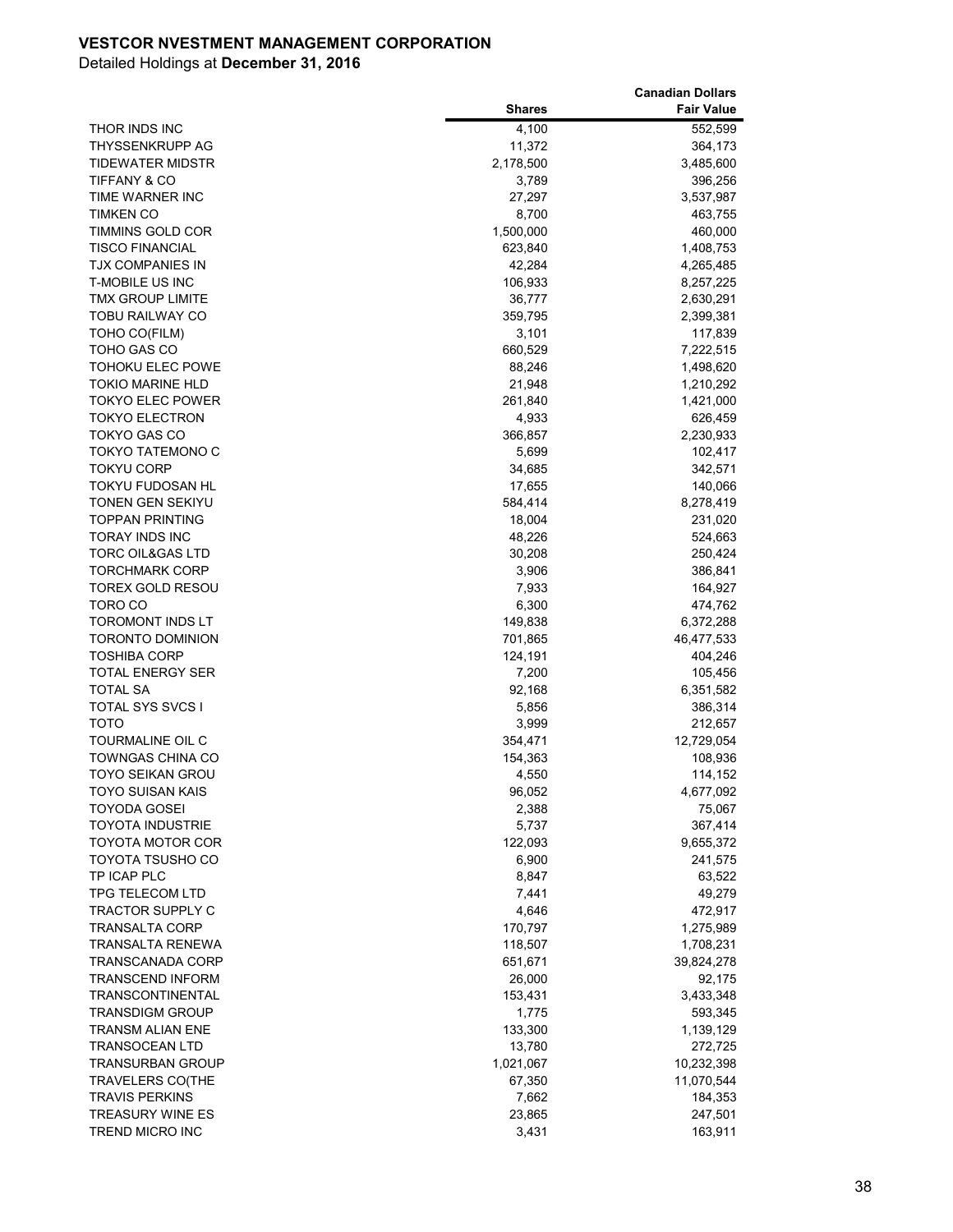|                                |                    | <b>Canadian Dollars</b> |
|--------------------------------|--------------------|-------------------------|
|                                | <b>Shares</b>      | <b>Fair Value</b>       |
| <b>TREVALI MINING C</b>        | 442,650            | 500,195                 |
| <b>TRICON CAPITAL G</b>        | (96, 477)          | (918, 912)              |
| <b>TRILOGY ENERGY C</b>        | (83, 100)          | (627, 405)              |
| <b>TRIPADVISOR INC</b>         | 1,546              | 96,256                  |
| <b>TRIPOD TECHNOLOG</b>        | 446,350            | 1,352,088               |
| <b>TRONC INC</b>               | 65,453             | 1,218,948               |
| <b>TRUSTMARK CORP</b>          | 13,600             | 650,995                 |
| TRYG A/S                       | 3,012              | 73,169                  |
| TSOGO SUN HOLDIN               | 346,900            | 938,925                 |
| <b>TSURUHA HOLDINGS</b>        | 1,250              | 159,532                 |
| <b>TTW PUBLIC COMPA</b>        | 1,312,920          | 526,534                 |
| TUI AG                         | 15,324             | 295,320                 |
| <b>TUPPERWARE BRAND</b>        | 8,200              | 586,840                 |
| <b>TURQUOISE HILL R</b>        | 461,888            | 1,990,737               |
| <b>TWENTY-FIRST CEN</b>        | 56,817             | 769,249                 |
| <b>TWITTER INC</b>             | (20, 800)          | (455, 229)              |
| <b>TYSON FOODS INC</b>         | 10,285             | 851,780                 |
| <b>UBIQUITI NETWORK</b>        | (5,000)            | (388, 040)              |
| <b>UBS GROUP</b>               | 116,846            | 2,459,100               |
| UCB                            | 3,977              | 342,640                 |
| UDR INC                        | 9,460              | 463,367                 |
| ULTA SALON COSME               | 2,075              | 710,289                 |
| ULTRAGENYX PHARM               | (5, 100)           | (481, 467)              |
| <b>UMICORE</b>                 | 2,925              | 224,037                 |
| UNDER ARMOUR                   | 6,504              | 253,691                 |
| UNDER ARMOUR INC               | 6,541              | 221,058                 |
| UNI SELECT INC                 | 5,573              | 164,821                 |
| UNIBAIL-RODAMCO                | 3,144              | 1,008,380               |
| UNI-CHARM CORP                 | 11,541             | 339,371                 |
| UNICREDIT SPA                  | 163,987            | 634,165                 |
| UNILEVER INDONES               | 386,700            | 1,493,486               |
| UNILEVER NV CVA                | 77,374             | 4,280,878               |
| UNILEVER PLC                   | 165,937            | 9,053,353               |
| UNION PAC CORP                 | 29,172             | 4,061,067               |
| <b>UNIPOLSAI SPA</b>           | 23,725             | 68,123                  |
| UNITED CONTINENT               | 10,221             | 1,000,186               |
| UNITED PARCEL SE               | 85,424             | 13,149,071              |
| UNITED RENTALS I               | 481                | 68,188                  |
| UNITED STATES CE               | 5,300              | 311,125                 |
| UNITED TECHNOLOG               | 27,107             | 3,989,792               |
| UNITED URBAN INV               | 85                 | 173,865                 |
| UNITED UTILITIES               | 444,937            | 6,642,992               |
| UNITEDHEALTH GRP               | 37,493             | 8,056,710               |
| UNIVAR INC                     | (9,700)            | (369, 496)              |
| UNIVERSAL CORP                 | 6,600              | 564,941                 |
| UNIVERSAL FST PR               | 4,200              | 576,228                 |
| UNIVERSAL HEALTH<br>UNUM GROUP | 3,174              | 453,363                 |
| UOL GROUP                      | 8,217<br>13,966    | 484,678<br>77,654       |
| UPM-KYMMENE OY                 | 16,646             | 549,547                 |
| <b>URBAN OUTFITTERS</b>        | 3,127              | 119,577                 |
| US BANCORP DEL                 | 159,192            |                         |
| USS <sub>co</sub>              | 312,067            | 11,040,038<br>6,681,033 |
| UTD INTERNET AG                |                    |                         |
| UTD MICRO ELECT                | 4,581<br>4,058,800 | 240,364<br>1,925,310    |
| UTD O/S BANK                   | 127,322            | 2,411,020               |
| V F CORP                       | 11,716             | 839,253                 |
| VALEANT PHARMACE               | 23,120             | 450,146                 |
| <b>VALENER INC</b>             | 39,400             | 837,024                 |
| VALEO                          | 7,881              | 608,763                 |
|                                |                    |                         |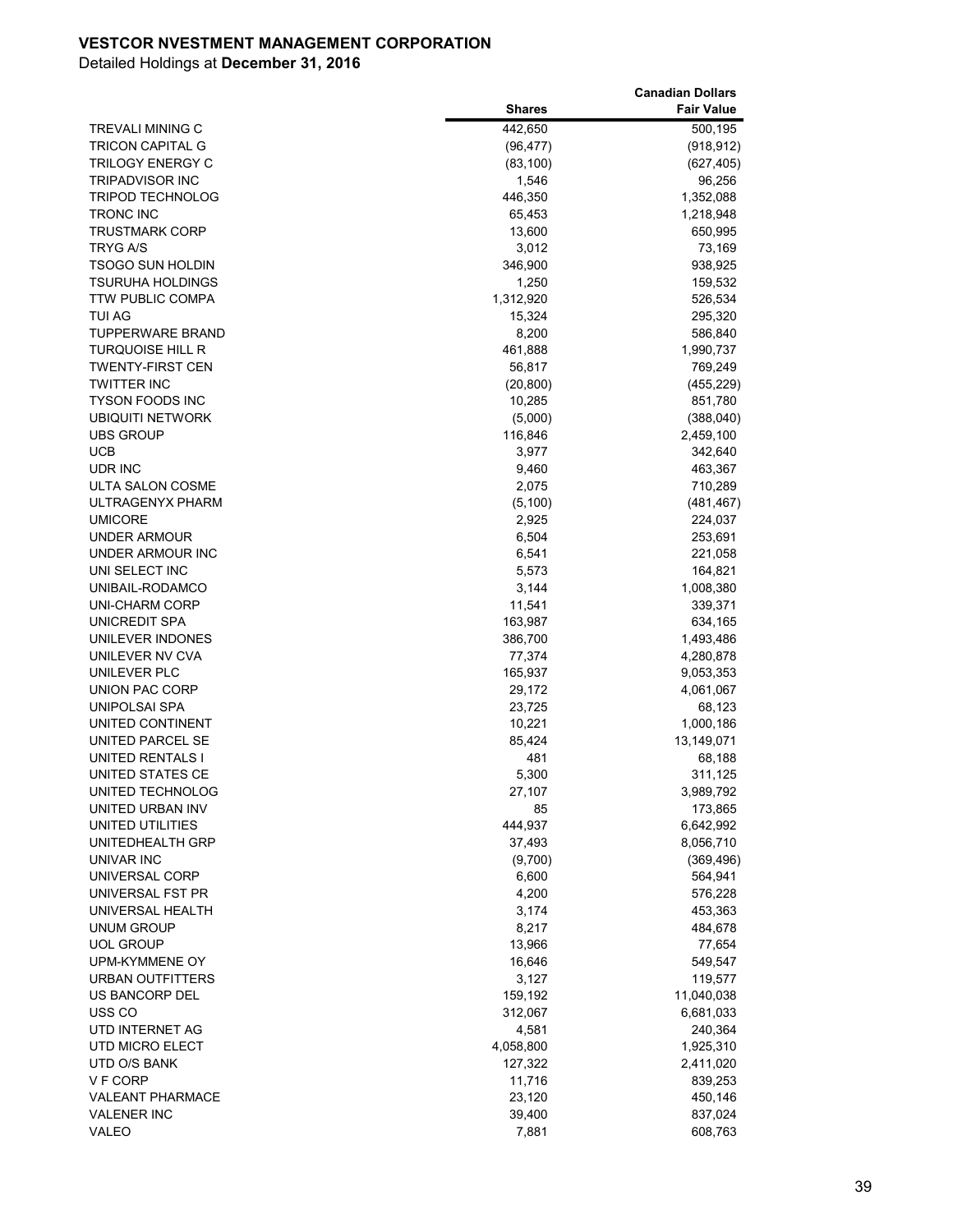|                                           |                   | <b>Canadian Dollars</b> |
|-------------------------------------------|-------------------|-------------------------|
|                                           | <b>Shares</b>     | <b>Fair Value</b>       |
| <b>VALERO ENERGY CO</b>                   | 79,270            | 7,271,696               |
| <b>VALERO ENERGY PR</b>                   | 2,597             | 154,369                 |
| <b>VALIDUS HOLDINGS</b>                   | 7,500             | 553,964                 |
| <b>VALSPAR CORP</b>                       | 13,000            | 1,808,523               |
| VARIAN MED SYS I                          | 3,307             | 398,651                 |
| <b>VECTREN CORP</b>                       | 4,600             | 322,100                 |
| <b>VENTAS INC</b>                         | 47,579            | 3,994,048               |
| <b>VEOLIA ENVIRONNE</b>                   | 58,784            | 1,344,924               |
| <b>VERESEN INC</b>                        | 179,727           | 2,371,400               |
| <b>VERISIGN INC</b>                       | 36,682            | 3,746,670               |
| <b>VERISK ANALYTICS</b>                   | 5,513             | 600,845                 |
| <b>VERIZON COMMUNIC</b>                   | 240,590           | 17,243,886              |
| <b>VERMILION ENERGY</b>                   | (6, 158)          | (349, 189)              |
| <b>VERTEX PHARMACEU</b>                   | 8,780             | 868,489                 |
| <b>VESTAS WIND SYST</b>                   | 7,184             | 627,281                 |
| <b>VIACOM INC</b>                         | 12,297            | 583,050                 |
| <b>VICINITY CENTRES</b>                   | 1,504,089         | 4,367,050               |
| VINA CONCHA Y TO                          | 481,143           | 1,035,504               |
| <b>VINCI</b>                              | 23,220            | 2,125,010               |
| <b>VISA INC</b>                           | 139,573           | 14,621,312              |
| VIVENDI SA                                | 33,440            | 854,001                 |
| <b>VOCUS COMMUN LTD</b>                   | 13,347            | 50,158                  |
| <b>VODACOM GROUP LI</b>                   | 157,500           | 2,353,874               |
| <b>VODAFONE GROUP</b>                     | 851,123           | 2,818,622               |
| <b>VOESTALPINE AG</b>                     | 3,531             | 186,245                 |
| VOLKSWAGEN AG                             | 6,734             | 1,274,576               |
| VOLVO                                     | 50,891            | 799,322                 |
| <b>VONOVIA SE</b>                         | 14,380            | 628,611                 |
| VOPAK (KON)                               | 12,716            | 807,141                 |
| <b>VORNADO RLTY TR</b>                    | 51,488            | 7,215,405               |
| <b>VULCAN MATERIALS</b>                   | 4,684             | 787,094                 |
| WAL MART STORES                           | 119,276           | 11, 153, 173            |
| <b>WALGREENS BOOTS</b>                    | 30,294            | 3,366,325               |
| WAL-MART DE MEXI                          | 381,308           | 919,624                 |
| WALT DISNEY CO                            | 103,365           | 14,577,950              |
| <b>WARTSILA OYJ ABP</b>                   | 4,145             | 250,232                 |
| WASH REAL ESTATE                          | 41,316            | 1,830,120               |
| <b>WASHINGTON FEDER</b>                   | 9,700             | 447,381                 |
| <b>WASTE CONNECTION</b>                   | 141,131           | 14,873,795              |
| WASTE MANAGEMENT                          | 70,944            | 6,754,639               |
| <b>WATERS CORP</b>                        | 2,852             | 514,630                 |
| <b>WATSCO INC</b>                         | 1,800             | 357,985                 |
| <b>WEATHERFORD INTL</b>                   | (31,200)          | (209, 042)              |
| <b>WEC ENERGY GROUP</b><br>WeedMD RX Inc. | 107,742           | 8,484,613               |
|                                           | 200               | 200,000                 |
| <b>WEINGARTEN RLTY</b>                    | 32,362            | 1,555,163               |
| WEIR GROUP<br>WEIS MKTS INC               | 6,605             | 206,859                 |
| <b>WELLS FARGO &amp; CO</b>               | 9,700             | 870,537<br>18,029,913   |
| <b>WELLTOWER INC</b>                      | 243,660<br>54,590 | 4,905,835               |
| WENDEL                                    | 930               | 150,489                 |
| WESFARMERS                                | 166,300           |                         |
| <b>WEST FRASER TIMB</b>                   | 14,907            | 6,805,034<br>718,389    |
| WEST JAPAN RAILW                          |                   |                         |
| <b>WESTAMERICA BANC</b>                   | 81,607            | 6,730,453               |
| <b>WESTAR ENERGY IN</b>                   | 4,800             | 405,581                 |
| <b>WESTERN DIGITAL</b>                    | 110,875           | 8,446,776               |
|                                           | 10,105            | 928,728                 |
| WESTERN FOREST P                          | 1,034,584         | 1,955,364               |
| WESTERN GAS EQUI                          | 4,574             | 260,093                 |
| <b>WESTERN GAS PART</b>                   | 7,601             | 599,696                 |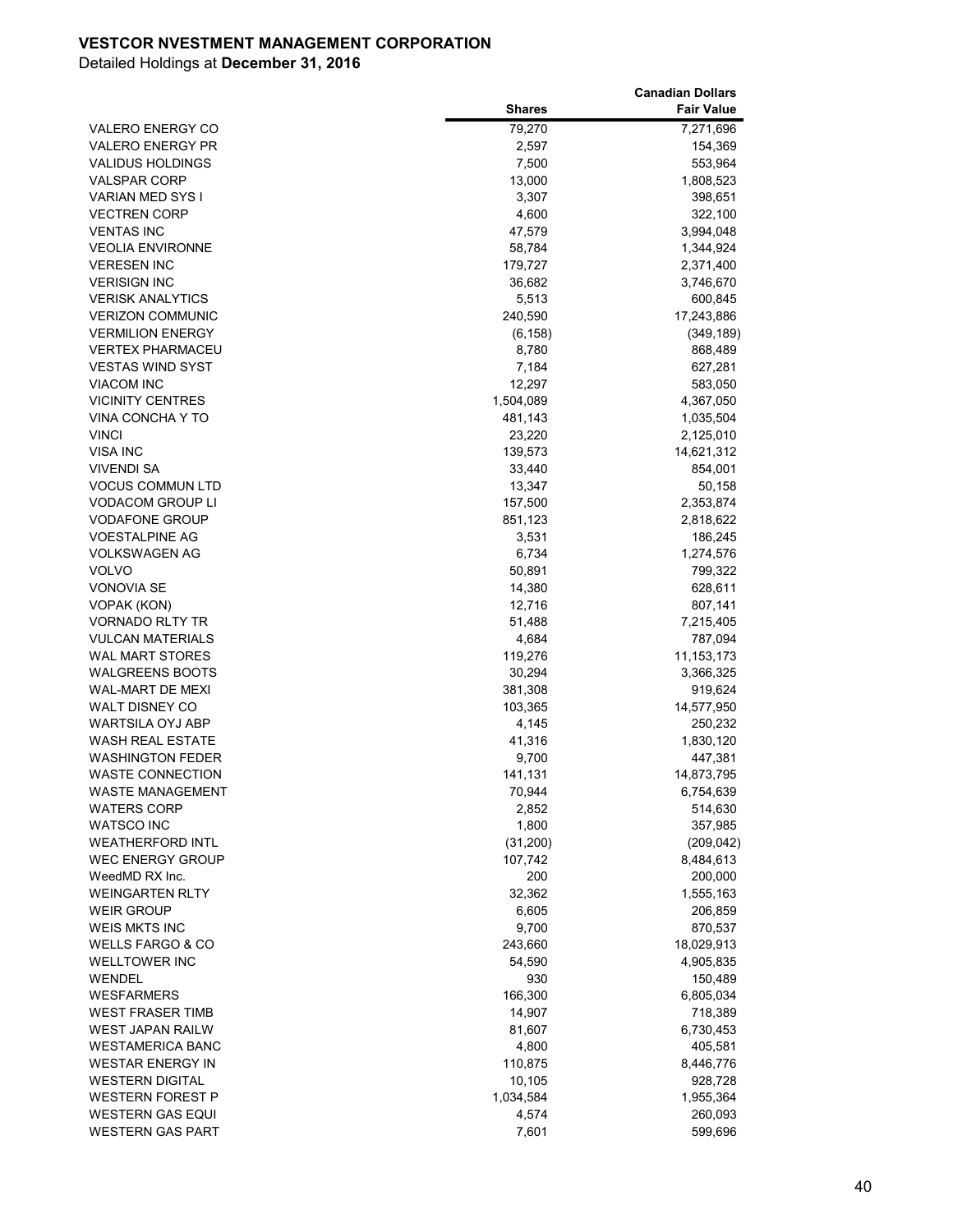|                             |                 | <b>Canadian Dollars</b> |
|-----------------------------|-----------------|-------------------------|
|                             | <b>Shares</b>   | <b>Fair Value</b>       |
| WESTFIELD CORP              | 62,089          | 565,537                 |
| <b>WESTJET AIRLINES</b>     | 186,479         | 4,296,476               |
| <b>WESTPAC BANKING</b>      | 106,719         | 3,378,336               |
| <b>WESTPORTS HOLDIN</b>     | 904,482         | 1,162,664               |
| <b>WESTROCK CO</b>          | 8,889           | 605,953                 |
| <b>WESTSHORE TERMIN</b>     | 7,420           | 193,371                 |
| <b>WEYERHAEUSER CO</b>      | 133,561         | 5,396,111               |
| WGL HOLDINGS INC            | 5,930           | 607,357                 |
| WH GROUP LTD                | 254,332         | 275,826                 |
| <b>WHARF(HLDGS)</b>         | 46,529          | 414,877                 |
| <b>WHEELOCK &amp; COMPA</b> | 29,300          | 221,217                 |
| <b>WHIRLPOOL CORP</b>       | 2,659           | 648,962                 |
| WHITBREAD                   | 5,226           | 326,996                 |
| <b>WHITECAP RESOURC</b>     | 645,346         | 7,862,444               |
| <b>WHITEWAVE FOODS</b>      | 43,068          | 3,215,204               |
| WHITING PETE COR            | (72, 700)       | (1, 173, 324)           |
| <b>WHOLE FOODS MARK</b>     | 11,271          | 465,509                 |
| WILEY JOHN & SON            | 4,500           | 331,170                 |
| WILLIAM DEMANT H            | 4,579           | 106,968                 |
| WILLIAM HILL                | 28,066          | 134,964                 |
| <b>WILLIAMS COS INC</b>     | 103,954         | 4,346,491               |
| <b>WILLIAMS PARTNER</b>     | 28,761          | 1,468,620               |
| WILLIS TOWERS WA            | 32,087          | 5,288,895               |
| <b>WILMAR INTERL LT</b>     | 3,008,181       | 10,024,568              |
| <b>WINPAK LTD</b>           | 17,049          | 774,877                 |
| <b>WINTECH MICROELE</b>     | 421,071         | 753,394                 |
| WIPRO LTD                   | 284,060         | 3,687,486               |
| WOLSELEY                    | 8,240           | 677,524                 |
| <b>WOLTERS KLUWER</b>       | 15,745          | 766,563                 |
| <b>WOODSIDE PETROLE</b>     | 110,240         | 3,335,647               |
| WOOLWORTHS LTD              | 200,005         | 4,680,598               |
| WOORI BANK                  | 74,000          | 1,047,592               |
| WORKDAY INC                 | (3,200)         | (283, 965)              |
| <b>WORLD FUEL SVCS</b>      | 4,900           | 302,447                 |
| WORLDPAY GRP PLC            | 61,996          | 277,273                 |
| <b>WPG HOLDINGS</b>         | 3,149,051       | 4,979,221               |
| WPP PLC                     | 39,409          | 1,185,910               |
| <b>WPT INDUSTRIAL</b>       | 8,730           | 139,879                 |
| <b>WPX ENERGY INC</b>       | (32,900)        | (643, 627)              |
| WSP GLOBAL INC              | 21,908          | 987,284                 |
| <b>WYNDHAM WORLDWID</b>     | 3,815           | 391,198                 |
| WYNN MACAU LTD              | 50,164          | 107,072                 |
| WYNN RESORTS LTD            | 809             | 93,971                  |
| <b>XCEL ENERGY INC</b>      | 150,322         | 8,283,405               |
| <b>XEROX CORP</b>           | 560,693         | 6,626,521               |
| XILINX INC                  | 90,854          | 7,364,516               |
| XL GROUP LTD                | 150,657         | 7,578,751               |
| <b>XPO LOGISTICS IN</b>     | (8,700)         | (504, 173)              |
| XYLEM INC                   | 6,350           | 422,215                 |
| YAGEO CORP                  | 285,025         | 694,990                 |
| YAHOO INC                   | 31,073          | 1,613,379               |
| YAHOO JAPAN CORP            |                 | 212,727                 |
| YAKULT HONSHA CO            | 41,206<br>2,872 | 178,978                 |
|                             | 608,273         |                         |
| YAMADA DENKI CO             |                 | 4,406,108               |
| YAMAGUCHI FINANC            | 181,329         | 2,654,066               |
| YAMAHA CORP                 | 5,430           | 222,887                 |
| YAMAHA MOTOR CO             | 8,594           | 254,343                 |
| YAMANA GOLD INC             | 174,634         | 659,592                 |
| YAMATO HOLDINGS             | 9,754           | 266,524                 |
| YAMAZAKI BAKING             | 3,967           | 102,992                 |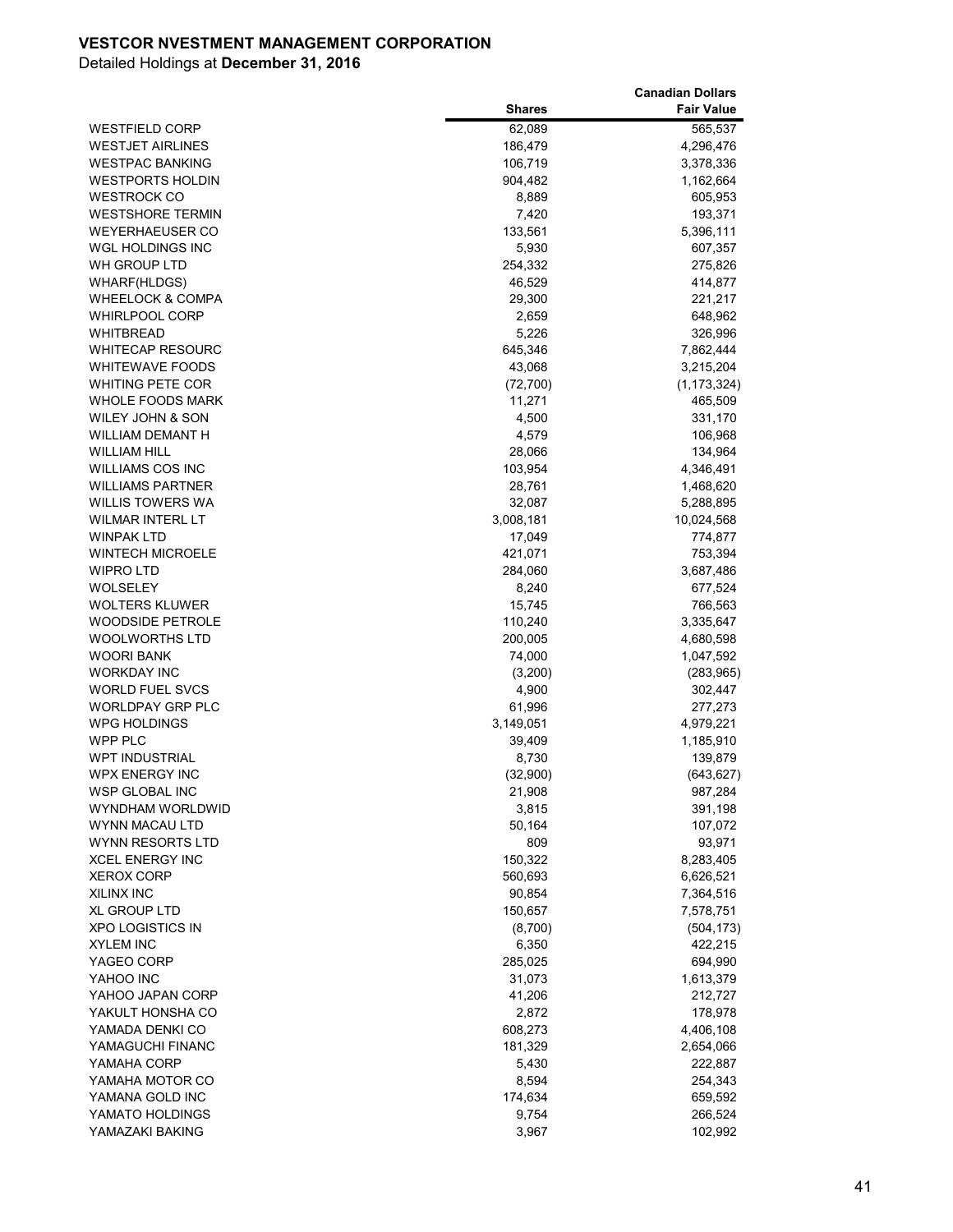|                         |               | <b>Canadian Dollars</b> |
|-------------------------|---------------|-------------------------|
|                         | <b>Shares</b> | <b>Fair Value</b>       |
| YANGZIJIANG SHIP        | 6,193,777     | 4,685,764               |
| YARA INTERNATION        | 5,597         | 296,478                 |
| YASKAWA ELEC COR        | 9,700         | 202,760                 |
| YELLOW PAGES LIM        | 12,000        | 212,280                 |
| YELP INC                | (11,200)      | (573, 408)              |
| YOKOGAWA ELECTRI        | 6,788         | 132,134                 |
| YOKOHAMA RUBBER         | 2,950         | 71,093                  |
| <b>YTL CORP</b>         | 5,580,700     | 2,585,866               |
| <b>YTL POWER INTL</b>   | 7,587,661     | 3,379,713               |
| YUE YUEN INDL HL        | 19.050        | 92.756                  |
| YUHAN CORP.             | 1,606         | 355,745                 |
| YUM BRANDS INC          | 16,242        | 1,381,109               |
| YUM CHINA HOLDIN        | 3,900         | 136,778                 |
| <b>ZALANDO SE</b>       | 2.732         | 139,603                 |
| ZARDOYA-OTIS            | 5,105         | 57,984                  |
| ZEBRA TECHNOLOGI        | (3,300)       | (379, 995)              |
| <b>ZENDESK INC</b>      | (9,700)       | (276, 113)              |
| <b>ZHEJIANG EXPRESS</b> | 260,194       | 333,040                 |
| ZILLOW GROUP INC        | (9,600)       | (469, 838)              |
| ZIMMER BIOMET HL        | 7,090         | 984,722                 |
| <b>ZIONS BANCORPORA</b> | 7,211         | 416,722                 |
| <b>ZODIAC AEROSPACE</b> | 6,326         | 195,200                 |
| <b>ZOETIS INC</b>       | 17,481        | 1,256,442               |
| <b>ZTO EXPRESS (CAY</b> | 7,200         | 116,686                 |
| <b>ZURICH INSURANCE</b> | 26,716        | 9,884,418               |
| <b>ZYNGA INC</b>        | (64, 400)     | (222, 228)              |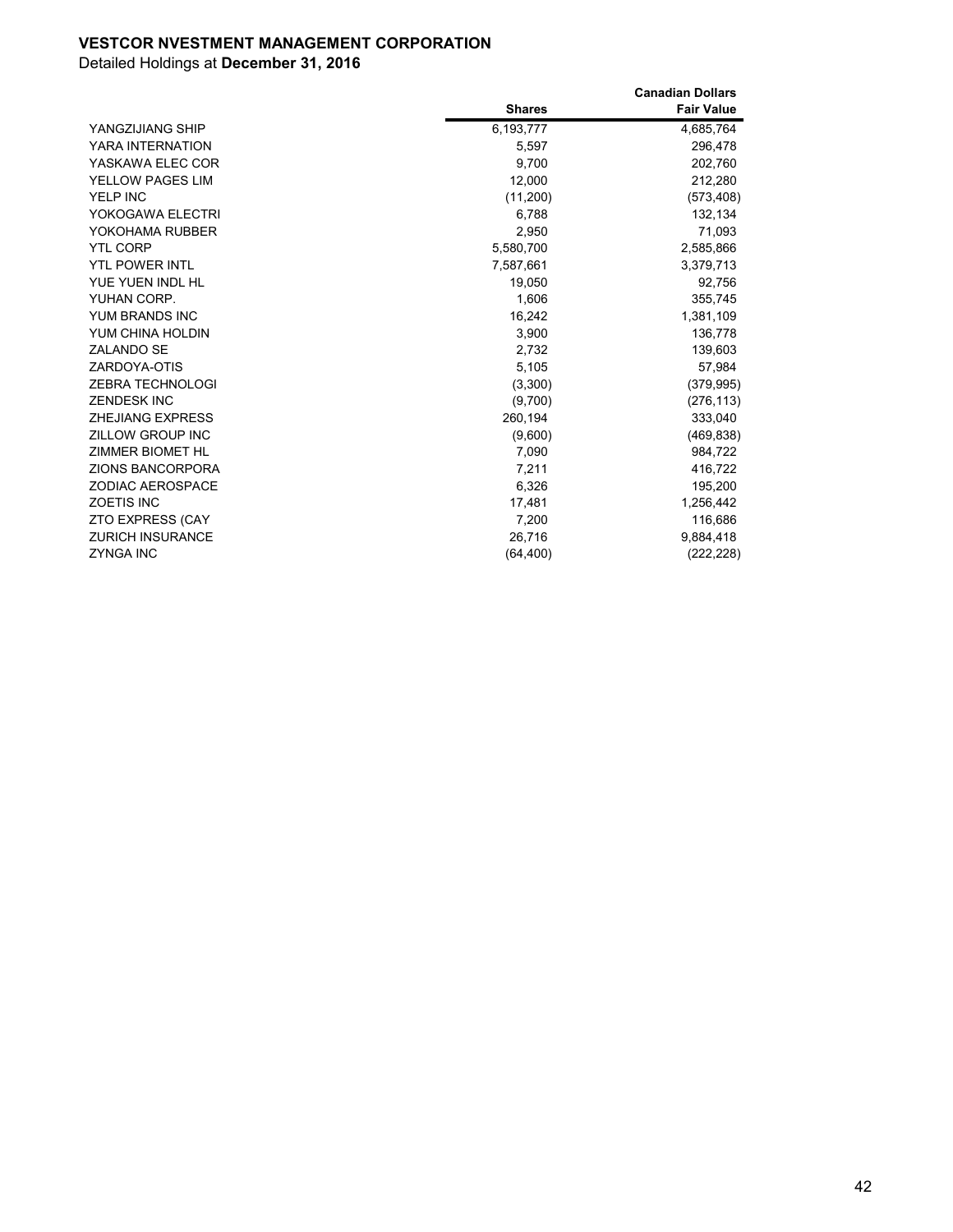|                         | <b>Canadian Dollars</b> |
|-------------------------|-------------------------|
|                         | <b>Fair Value</b>       |
| <b>FIXED INCOME</b>     |                         |
| <b>407 INTERNATIONA</b> | 63,088,094              |
| 407 INTL INC            | 20,202,176              |
| 55 SCHOOL BOARD         | 9,170,264               |
| <b>AEROPORTS DE MON</b> | 7,850,363               |
| ALBERTA PROV            | 44,827,829              |
| ALGONQUIN PWR CO        | 1,301,077               |
| ALIMEN.COUCHE-TA        | 7,203,982               |
| <b>ALLIANCE PIPELIN</b> | 1,376,531               |
| <b>ALTAGAS LTD</b>      | 12,388,440              |
| <b>ALTALINK INV LP</b>  |                         |
| <b>ALTALINK L P</b>     | 6,127,312               |
|                         | 27,133,609              |
| <b>AMERICAN EXPRESS</b> | 3,056,807               |
| <b>BANK MONTREAL</b>    | 108,014,619             |
| <b>BANK NOVA SCOTIA</b> | 199,212,369             |
| <b>BANK OF MONTREAL</b> | 29,142,896              |
| <b>BC FERRY SVCS</b>    | 2,280,499               |
| <b>BC MUNI FINANCE</b>  | 25,318,970              |
| <b>BC PROV</b>          | 36,448,620              |
| <b>BCIMC REALTY COR</b> | 40,424,982              |
| <b>BELL CANADA</b>      | 134,344,952             |
| <b>BMW CDA INC</b>      | 3,204,336               |
| <b>BROOKFIELD ASSET</b> | 18,051,643              |
| <b>BROOKFIELD INFRA</b> | 6,177,419               |
| <b>BROOKFIELD REN E</b> | 1,996,665               |
| <b>BRP FINANCE ULC</b>  | 6,646,800               |
| BRUCE POWER L.P.        | 3,050,890               |
| <b>CADILLAC FAIRVIE</b> | 21,058,632              |
| <b>CAISSE CENTRALE</b>  | 7,047,368               |
| <b>CALLOWAY REIT</b>    | 4,036,206               |
| <b>CAMECO CORP</b>      | 3,227,851               |
| CAN CR CARD TR I        | 10,876,256              |
| CANADA GOV'T            | 1,132,587,702           |
| <b>CANADA GOVT RESI</b> | 54,360,806              |
| <b>CANADA HOUSING T</b> | 142,821,664             |
| <b>CANADIAN NAT RES</b> | 18,837,773              |
| <b>CANADIAN UTILS L</b> | 1,060,528               |
| <b>CANADIAN WESTERN</b> | 2,517,240               |
| <b>CAPITAL POWER LP</b> | 3,178,229               |
| <b>CATERPILLAR FIN</b>  | 1,508,794               |
| <b>CHOICE PPTYS LTD</b> | 13,183,803              |
| <b>CHOICE PPTYS REA</b> | 12,313,818              |
| <b>CIBC</b>             | 68,737,327              |
| <b>CIBC CAPITAL TRU</b> | 5,880,050               |
| <b>CITY OF WINNIPEG</b> | 12,638,571              |
| COGECO CABLE INC        | 554,248                 |
| <b>CPPIB CAP INC</b>    | 44,030,781              |
| <b>CROSSLINX TRAN</b>   |                         |
| <b>CT REAL ESTATE I</b> | 3,959,692               |
|                         | 2,015,292               |
| CU INC                  | 35,199,632              |
| <b>DAIMLER CDA FIN</b>  | 14,588,971              |
| <b>ENBRIDGE GAS DIS</b> | 14,682,620              |
| <b>ENBRIDGE INC</b>     | 37,362,155              |
| <b>ENBRIDGE PIPELIN</b> | 41,027,377              |
| <b>ENERCARE SOLUTIO</b> | 855,299                 |
| <b>ENMAX CORP</b>       | 2,054,941               |
| FAIRFAX FINL HLD        | 7,301,262               |
| <b>FINANCEMENT QUE</b>  | 20,626,063              |
| FINNING INTL INC        | 1,554,536               |
| FIRST CAP RLTY I        | 21,873,816              |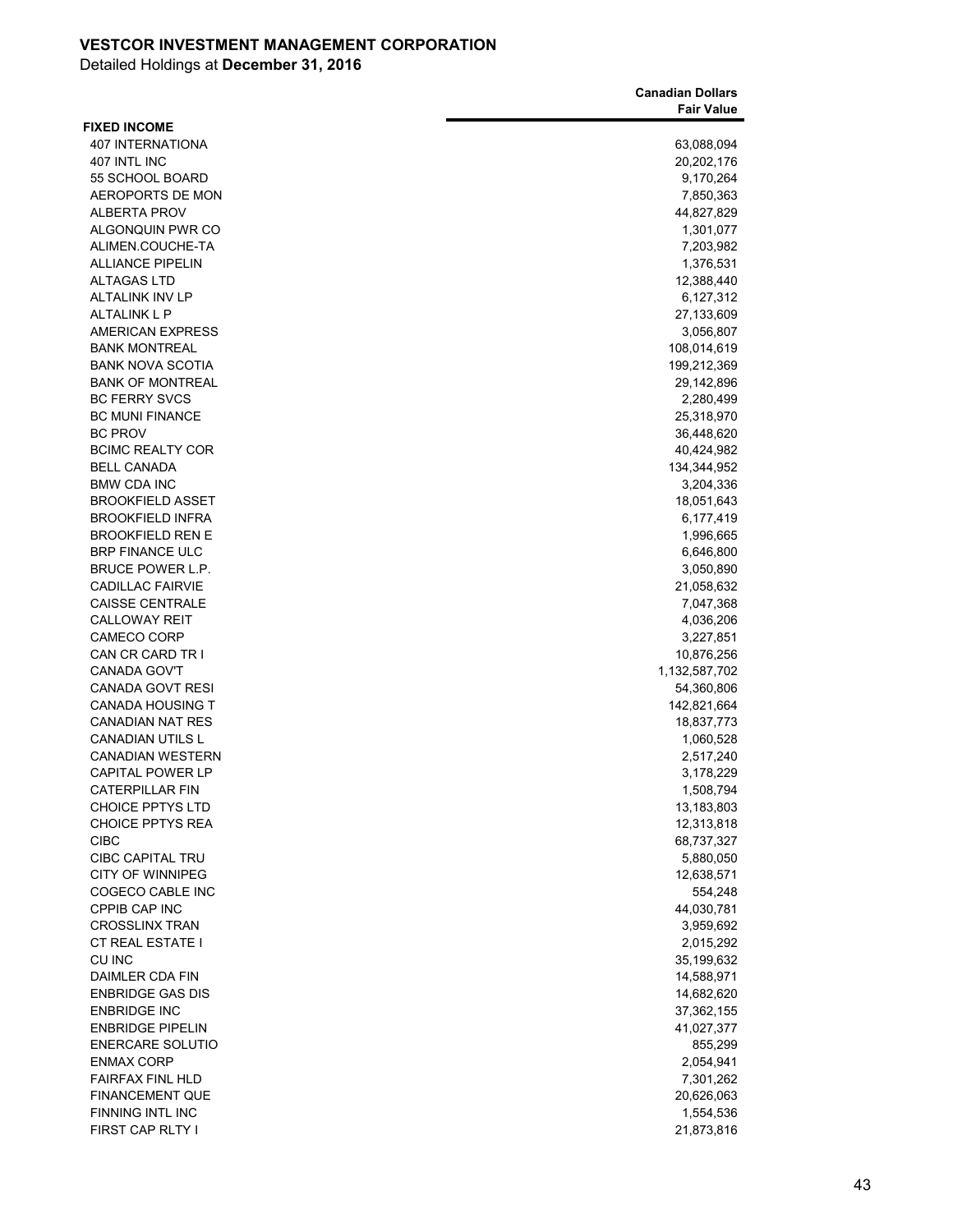|                                             | <b>Canadian Dollars</b> |
|---------------------------------------------|-------------------------|
|                                             | <b>Fair Value</b>       |
| FORD CR CDA LTD                             | 22,846,555              |
| FORTISALBERTA IN                            | 4,835,294               |
| <b>FORTISBC ENERGY</b>                      | 3,840,589               |
| <b>FORTISBC INC</b>                         | 2,043,127               |
| <b>GAZ METRO INC</b>                        | 1,428,301               |
| <b>GENESIS TR II ME</b>                     | 6,214,146               |
| <b>GLACIER CR CARD</b>                      | 7,545,915               |
| <b>GM FINANCIAL CAD</b>                     | 1,627,490               |
| <b>GRANITE REIT HLD</b>                     | 4,178,707               |
| <b>GREATER TOR AIRP</b>                     | 37,964,968              |
| <b>HOLLIS REC TERMT</b>                     | 10,078,713              |
| <b>HSBC BANK CANADA</b>                     | 51,175,747              |
| <b>HYDRO ONE</b>                            |                         |
| <b>HYDRO OTTAWA HLD</b>                     | 73,024,703              |
| <b>HYDRO QUEBEC</b>                         | 5,969,653               |
| <b>INFLATION LINKED</b>                     | 26,388,186              |
| <b>INTER PIPELINE L</b>                     | 53,446,972              |
|                                             | 12,609,099              |
| JOHN DEERE CAN F<br><b>LAURENTIAN BK CD</b> | 3,381,626               |
|                                             | 15,281,811              |
| LEISUREWORLD SR                             | 2,127,453               |
| LOBLAW COS LTD                              | 8,344,056               |
| <b>MANITOBA PROV</b>                        | 192,653,508             |
| <b>MANITOBA TELECOM</b>                     | 1,700,586               |
| <b>MANUFACT LIFE IN</b>                     | 39,436,755              |
| <b>MASTER CREDIT CR</b>                     | 8,098,857               |
| <b>METRO INC</b>                            | 3,708,506               |
| MILITAIR INC.                               | 5,508,156               |
| <b>MISSISSAGI POWER</b>                     | 176,962                 |
| <b>MONTREAL PQ</b>                          | 19,007,020              |
| <b>NATIONAL BANK</b>                        | 78,248,872              |
| NB MUNI FINANCE                             | 32,100,742              |
| <b>NEW BRUNSWICK PR</b>                     | 113,555,717             |
| NEWFOUNDLAND PRO                            | 47,108,684              |
| <b>NFLD &amp; LABRADOR</b>                  | 915,911                 |
| NHA MBS # 990077                            | 8,297,343               |
| NORTH WEST REDWA                            | 38,099,133              |
| <b>NOVA SCOTIA POWE</b>                     | 12,769,025              |
| NOVA SCOTIA PROV                            | 76,382,082              |
| <b>OMERS RLTY CORP</b>                      | 20,034,882              |
| ONTARIO HYDRO                               | 220,223                 |
| ONTARIO PROV                                | 341,603,525             |
| ONTARIO PROV PKG                            | 26,393,315              |
| PEEL ON                                     | 23, 191, 262            |
| PEI PROV                                    | 7,183,909               |
| PEMBINA PIPELINE                            | 29,238,949              |
| POWERSTREAM INC                             | 2,836,035               |
| PSP CAP INC                                 | 37,282,964              |
| QUEBEC PROV                                 | 227,905,583             |
| RELIANCE LP                                 | 3,050,844               |
| RIOCAN REAL ESTA                            | 2,790,852               |
| RIOCAN REIT                                 | 11,986,502              |
| ROGERS COMMUNICA                            | 28,842,498              |
| ROYAL BANK CDA                              | 384,309,009             |
| ROYAL OFFICE FIN                            | 13,663,047              |
| SASKATCHEWAN PRO                            | 28,223,296              |
| SCOTIABANK TIER                             | 3,372,461               |
| <b>SHAW COMMUNICATI</b>                     | 3,254,713               |
| SOBEYS INC                                  | 1,539,695               |
| <b>SSL FINANCE INC</b>                      | 8,015,363               |
| SUN LIFE FINL IN                            | 34,564,294              |